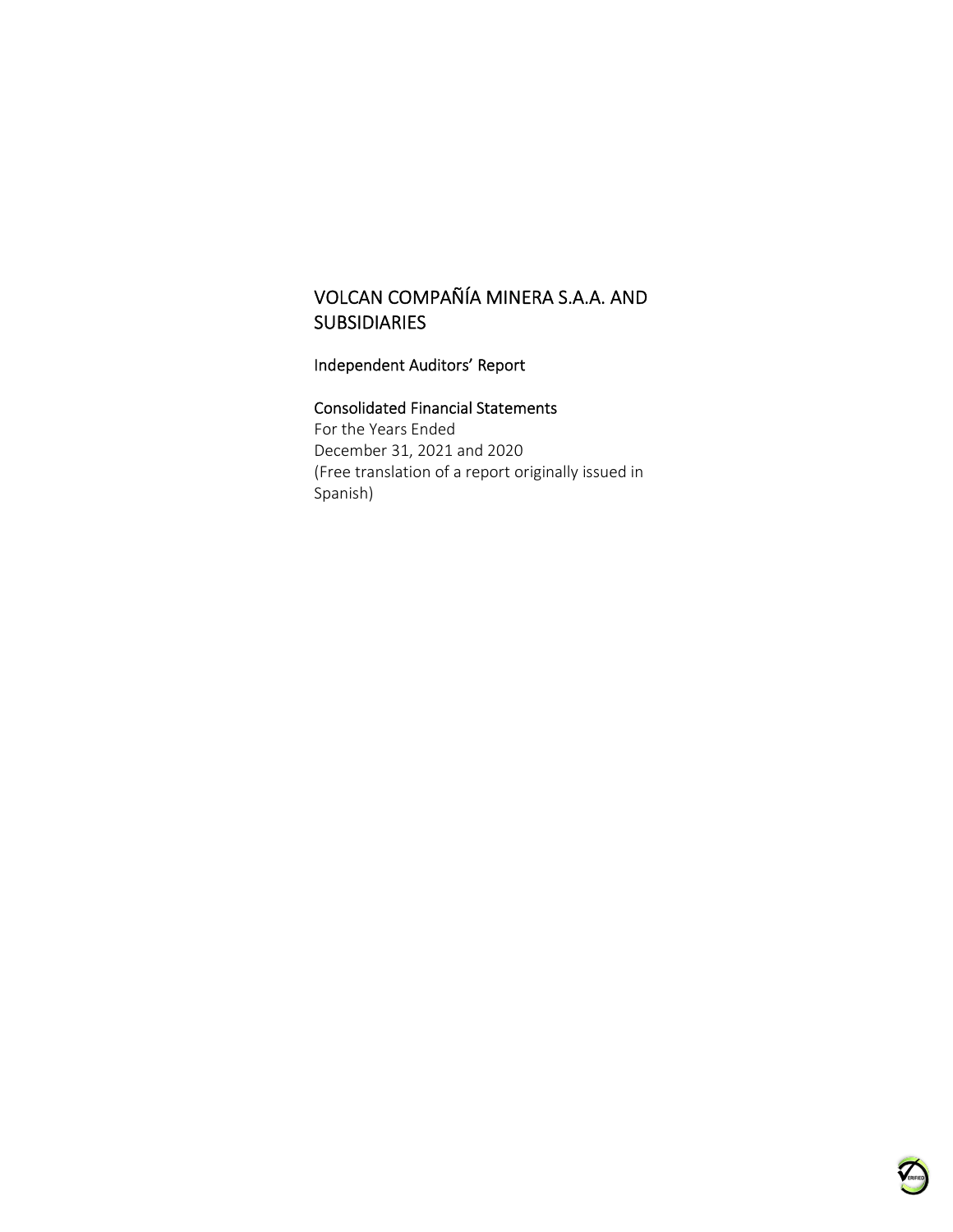## TABLE OF CONTENTS

|                                                                                      | Pages   |
|--------------------------------------------------------------------------------------|---------|
| INDEPENDENT AUDITORS' REPORT                                                         | $1 - 2$ |
| CONSOLIDATED FINANCIAL STATEMENTS FOR THE YEARS ENDED<br>DECEMBER 31, 2021 AND 2020: |         |
| Consolidated Statements of Financial Position                                        | 3       |
| Consolidated Statements of Profit or Loss and Other Comprehensive Income             | $4 - 5$ |
| Consolidated Statements of Changes in Equity                                         | 6       |
| Consolidated Statements of Cash Flows                                                |         |
| Notes to the Consolidated Financial Statements                                       | 8-94    |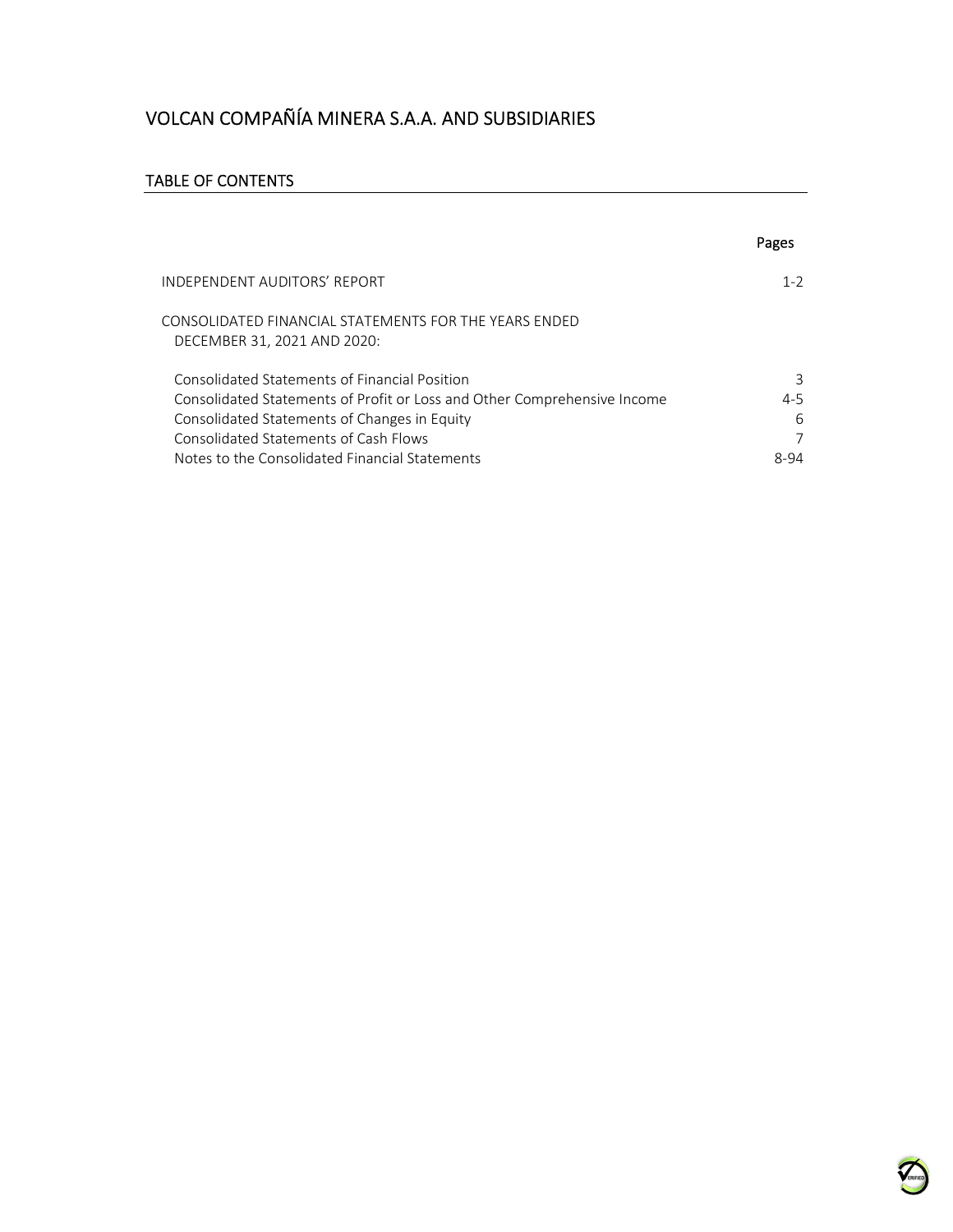# **Deloitte.**

Velásquez, Mazuelos y Asociados S. Civil de R.L. RUC 20106910791 Las Begonias 441, Piso 6 San Isidro, Lima 27 Perú

Tel: +51 (1) 211 8585 Fax: +51 (1) 211 8586 www.deloitte.com/pe

#### INDEPENDENT AUDITORS' REPORT

#### To the Shareholders and Directors of Volcan Compañía Minera S.A.A. and Subsidiaries

1. We have audited the accompanying consolidated financial statements of Volcan Compañía Minera S.A.A. and Subsidiaries, which comprise the consolidated statements of financial position as of December 31, 2021 and 2020, and the consolidated statements of profit or loss and other comprehensive income, changes in equity and cash flows for the years then ended, as well as a summary of significant accounting policies and other explanatory notes.

#### Management's responsibility for the consolidated financial statements

2. Management is responsible for the preparation and fair presentation of these consolidated financial statements in accordance with International Financial Reporting Standards issued by the International Accounting Standards Board, and for such internal control as Management determines is necessary to enable the preparation of consolidated financial statements that are free from material misstatement, whether due to fraud or error.

#### Auditor's responsibility

- 3. Our responsibility is to express an opinion on these consolidated financial statements based on our audits. We conducted our audits in accordance with International Standards on Auditing approved by the Consejo Directivo de la Junta de Decanos de Colegios de Contadores Públicos del Perú (Board of Deans of the Peruvian Professional Associations of Certified Public Accountants) for their application in Peru. Those standards require that we comply with ethical requirements and plan and perform the audit to obtain reasonable assurance about whether the consolidated financial statements are free from material misstatements.
- 4. An audit involves performing procedures to obtain audit evidence about the amounts and disclosures in the consolidated financial statements. The procedures selected depend on the auditor's judgment, including the assessment of the risks of material misstatement of the consolidated financial statements, whether due to fraud or error. In making those risk assessments, the auditor considers internal control relevant to the Company's preparation and fair presentation of the consolidated financial statements in order to design audit procedures that are appropriate in the circumstances, but not for the purpose of expressing an opinion on the effectiveness of the Company´s internal control. An audit also includes evaluating the appropriateness of accounting policies used and the reasonableness of accounting estimates made by Management, as well as evaluating the overall presentation of the consolidated financial statements.
- 5. We believe that the audit evidence we have obtained is sufficient and appropriate to provide a basis for our audit opinion.

Deloitte se refiere a Deloitte Touche Tohmatsu Limited, sociedad privada de responsabilidad limitada en el Reino Unido, a su red de firmas miembro y sus entidades relacionadas, cada una de ellas como una entidad legal única e independiente. Consulte www.deloitte.com para obtener más información sobre nuestra red global de firmas miembro.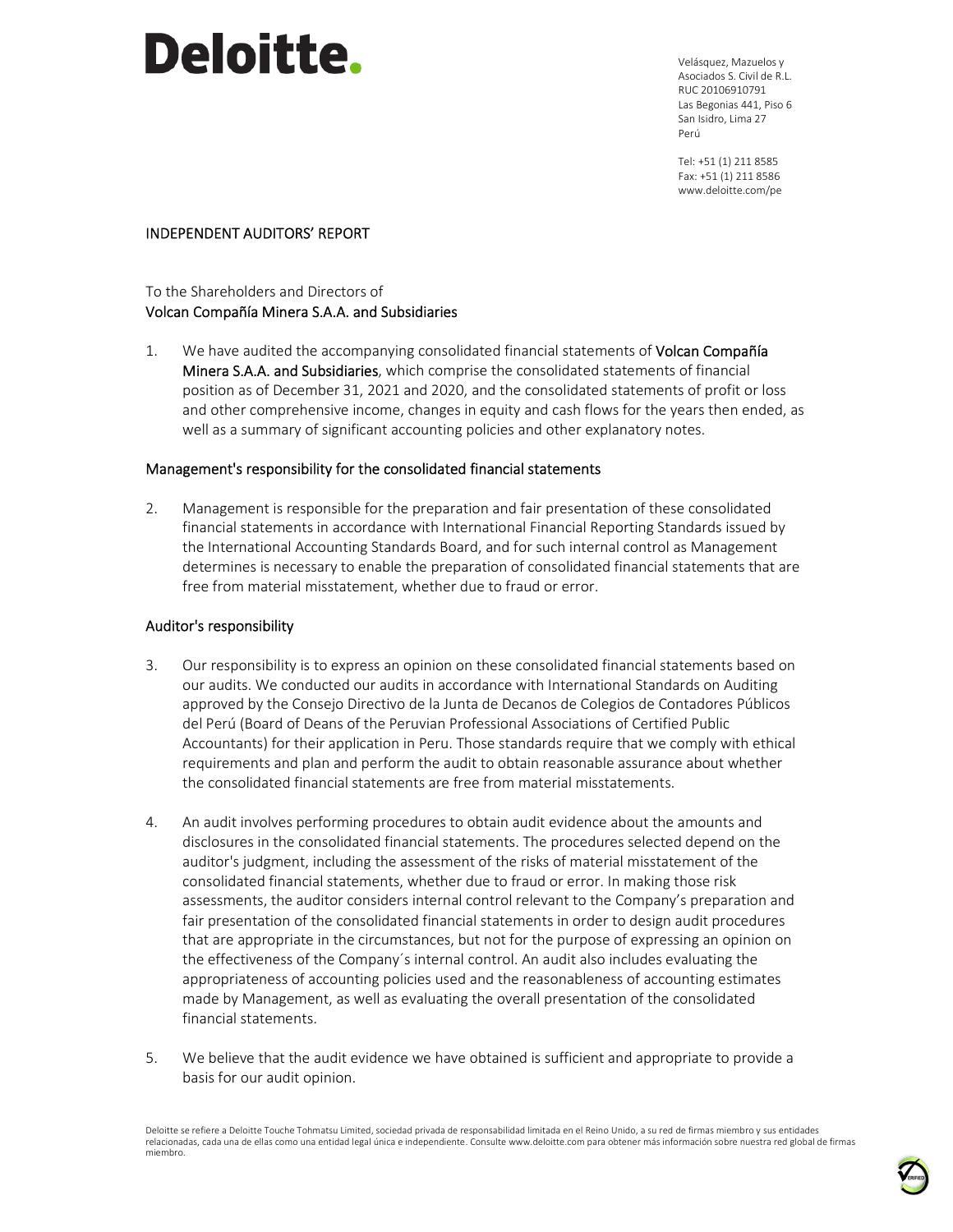## Opinion

6. In our opinion, the consolidated financial statements indicated above, present fairly, in all material respects, the financial position of Volcan Compañía Minera S.A.A. and Subsidiaries as of December 31, 2021 and 2020, their financial performance and cash flows for the years then ended, in accordance with International Financial Reporting Standards issued by the International Accounting Standards Board.

#### Other matters

7. The translation of this report has been made solely for the convenience of English-speaking readers and has been derived from the consolidated financial statements originally issued in Spanish.

Vilásquez, Maguelos, Arocados D. Civil de R.L.

Countersigned by:

 $\frac{1}{2}$  autres /  $\frac{1}{2}$  (Partner)

Karla Velásquez Alva CPC Registration No. 21595

March 2, 2022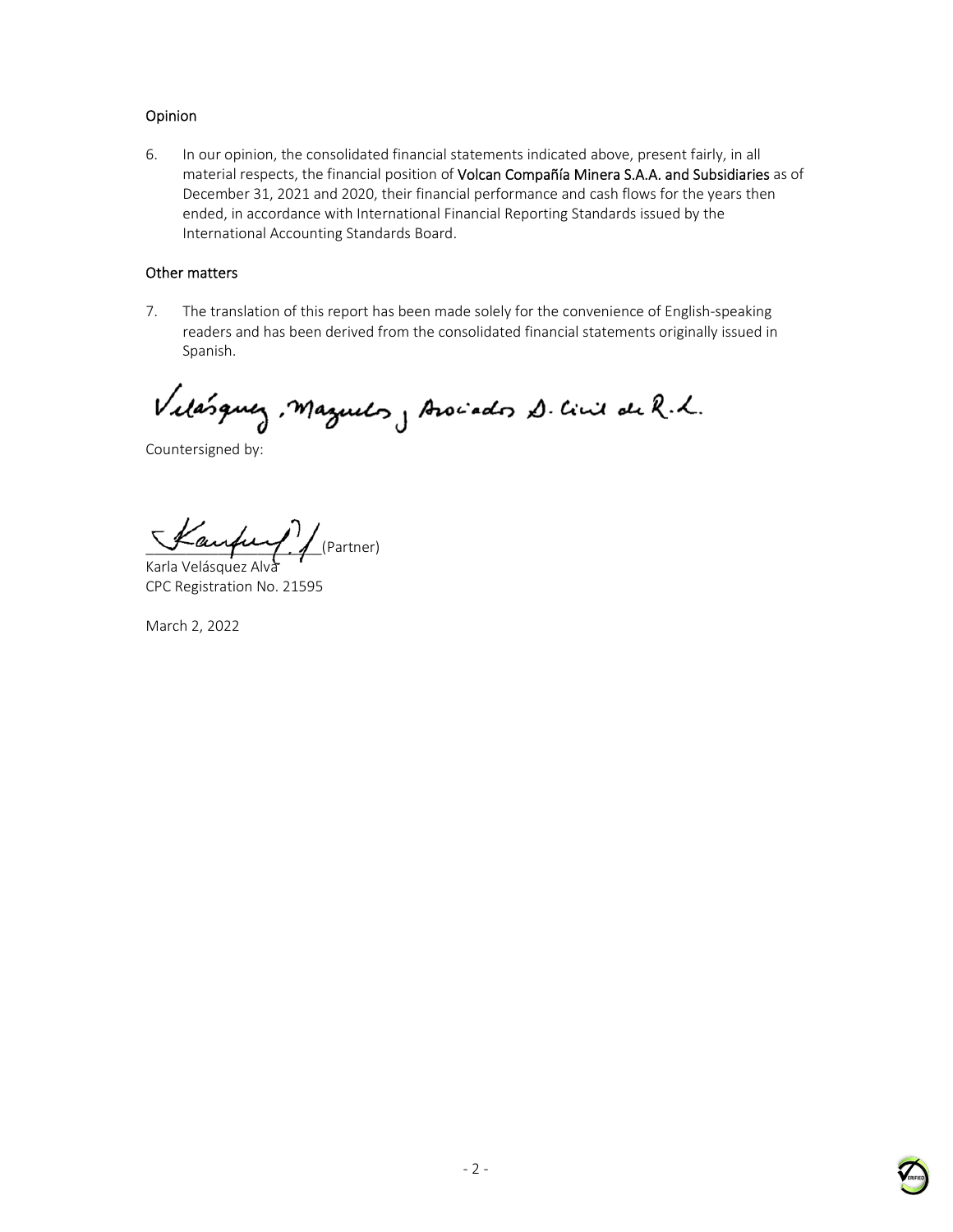#### CONSOLIDATED STATEMENTS OF FINANCIAL POSITION AS OF DECEMBER 31, 2021 AND 2020 (In thousands of U.S. dollars (US\$000))

|                                                     | Notes          | 2021           | 2020           |                                                | Notes             | 2021           | 2020           |
|-----------------------------------------------------|----------------|----------------|----------------|------------------------------------------------|-------------------|----------------|----------------|
|                                                     |                | <b>US\$000</b> | <b>US\$000</b> |                                                |                   | <b>US\$000</b> | <b>US\$000</b> |
| <b>ASSETS</b>                                       |                |                |                | <b>LIABILITIES AND EQUITY</b>                  |                   |                |                |
| <b>CURRENT ASSETS:</b>                              |                |                |                | <b>CURRENT LIABILITIES:</b>                    |                   |                |                |
| Cash and cash equivalents                           | 6              | 231,187        | 114,646        | Bank overdrafts                                |                   | 1,168          | 10,070         |
| Trade accounts receivable (net)                     | 8              | 43,806         | 28,781         | Financial obligations                          | 15                | 451,144        | 36,682         |
| Other accounts receivable (net)                     | 9              | 55,971         | 89,033         | Trade accounts payable                         | 16                | 229,693        | 222,640        |
| Other financial assets                              | 10             |                | 223            | Other accounts payable                         | 17                | 70,688         | 56,283         |
| Inventories (net)                                   | 11             | 59,824         | 60,961         | Other financial liabilities                    | 10                | 2,241          | 15,107         |
| Total current assets                                |                | 390,788        | 293,644        | Total current liabilities                      |                   | 754,934        | 340,782        |
| NON-CURRENT ASSETS:                                 |                |                |                | NON-CURRENT LIABILITIES:                       |                   |                |                |
| Other accounts receivable                           | 9              | 17,445         | 9,477          | Financial obligations                          | 15                | 485,311        | 888,615        |
| Financial investments and investments in associates | $\overline{7}$ | 187,751        | 195,346        | Other accounts payable                         | 17                | 6,400          | 9,600          |
| Inventories (net)                                   | 11             | 6,642          | 7,077          | Provisions                                     | 18                | 262,370        | 229,250        |
| Property, plant and equipment (net)                 | 12             | 756,519        | 772,063        | Deferred income tax                            | 27(a)             | 199,831        | 187,277        |
| Right-of-use assets (net)                           | 13             | 4,385          | 4,285          |                                                |                   |                |                |
| Mining concessions, exploration and                 |                |                |                | Total non-current liabilities                  |                   | 953,912        | 1,314,742      |
| development costs and other intangibles (net)       | 14             | 801,983        | 790,553        |                                                |                   |                |                |
|                                                     |                |                |                | <b>Total liabilities</b>                       |                   | 1,708,846      | 1,655,524      |
| Total non-current assets                            |                | 1,774,725      | 1,778,801      |                                                |                   |                |                |
|                                                     |                |                |                | EQUITY:                                        |                   |                |                |
|                                                     |                |                |                | Share capital                                  | 19(a)             | 1,134,300      | 1,134,300      |
|                                                     |                |                |                | Higher value in acquisition of treasury shares | 19(b)             | (173, 234)     | (173, 231)     |
|                                                     |                |                |                | Treasury shares                                | 19 <sub>(c)</sub> | (60, 934)      | (60, 930)      |
|                                                     |                |                |                | Legal reserve                                  | 19 <sub>(d)</sub> | 10,695         | 11,755         |
|                                                     |                |                |                | Other comprehensive income                     | 19(e)             | (9,504)        | (9,265)        |
|                                                     |                |                |                | Retained earnings                              |                   | (444, 656)     | (485, 708)     |
|                                                     |                |                |                | Total equity                                   |                   | 456,667        | 416,921        |
| <b>TOTAL</b>                                        |                | 2,165,513      | 2,072,445      | <b>TOTAL</b>                                   |                   | 2,165,513      | 2,072,445      |
|                                                     |                |                |                |                                                |                   |                |                |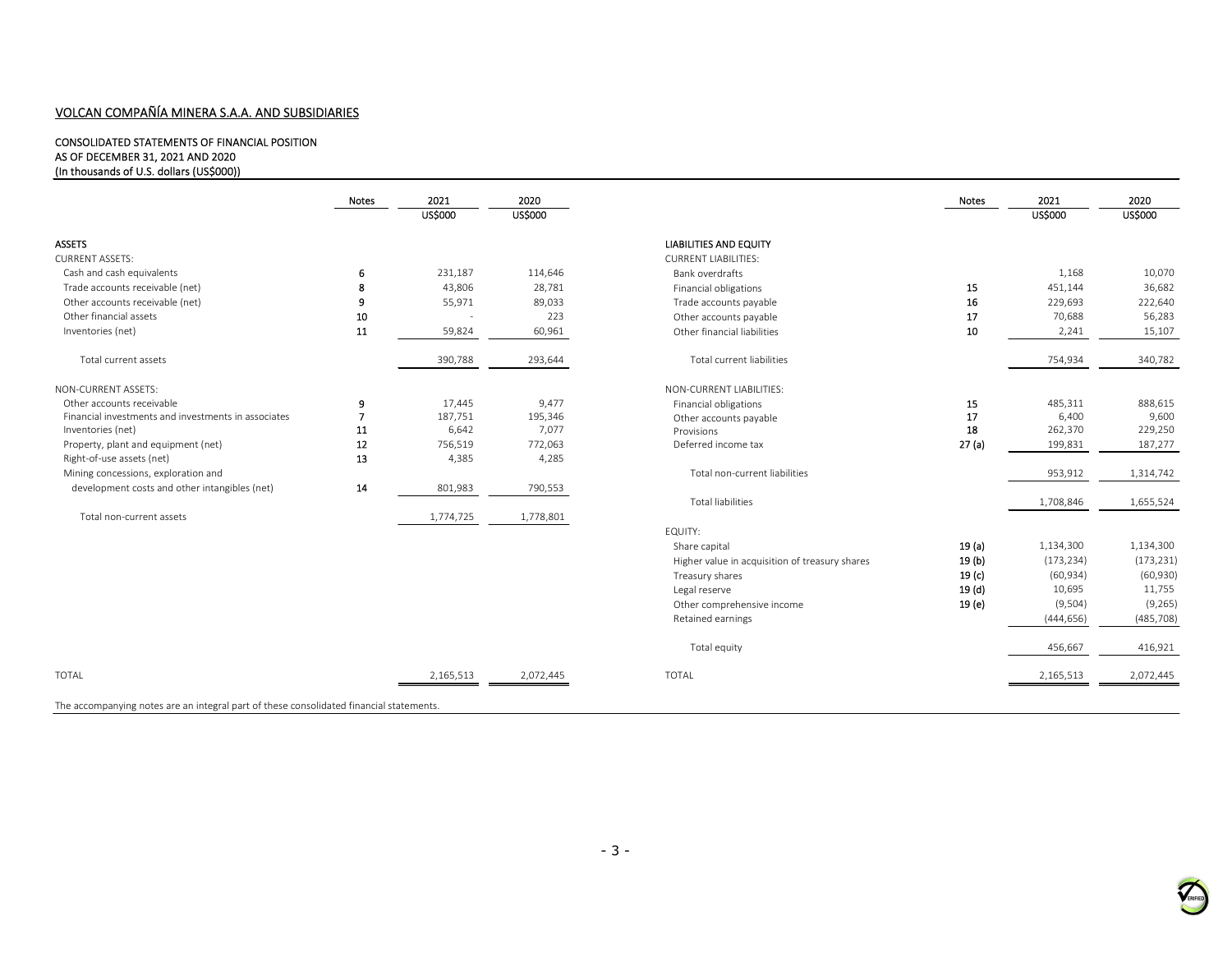#### CONSOLIDATED STATEMENTS OF PROFIT OR LOSS FOR THE YEARS ENDED DECEMBER 31, 2021 AND 2020 (In thousands of U.S. dollars (US\$000))

|                                                                                         | <b>Notes</b> | 2021<br><b>US\$000</b> | 2020<br><b>US\$000</b> |
|-----------------------------------------------------------------------------------------|--------------|------------------------|------------------------|
|                                                                                         |              |                        |                        |
| Revenue                                                                                 | 20           | 937,399                | 535,469                |
| Cost of sales                                                                           | 21           | (656, 031)             | (513, 266)             |
| Gross profit                                                                            |              | 281,368                | 22,203                 |
| Administrative expenses                                                                 | 22           | (57,680)               | (40, 752)              |
| Selling expenses                                                                        | 23           | (21, 125)              | (15, 435)              |
| Other income                                                                            | 24           | 42,505                 | 46,783                 |
| Other expenses                                                                          | 24           | (79, 472)              | (97, 223)              |
| Impairment loss of long-lived assets                                                    | 25           | (13, 397)              | (10, 659)              |
| Operating profit (loss)                                                                 |              | 152,199                | (95,083)               |
| Financial income                                                                        | 26           | 3,179                  | 1,820                  |
| Financial expenses                                                                      | 26           | (61, 591)              | (56, 473)              |
| Profit (loss) before income tax                                                         |              | 93,787                 | (149, 736)             |
| Income tax                                                                              | 27           | (53, 913)              | (706)                  |
| Net profit (loss) for the year                                                          |              | 39,874                 | (150, 442)             |
| Weighted average of the number of outstanding shares (in thousands)                     | 28           | 3,857,594              | 3,857,598              |
| Basic and diluted earnings (loss) per share                                             | 28           | 0.010                  | (0.039)                |
| The accompanying notes are an integral part of these consolidated financial statements. |              |                        |                        |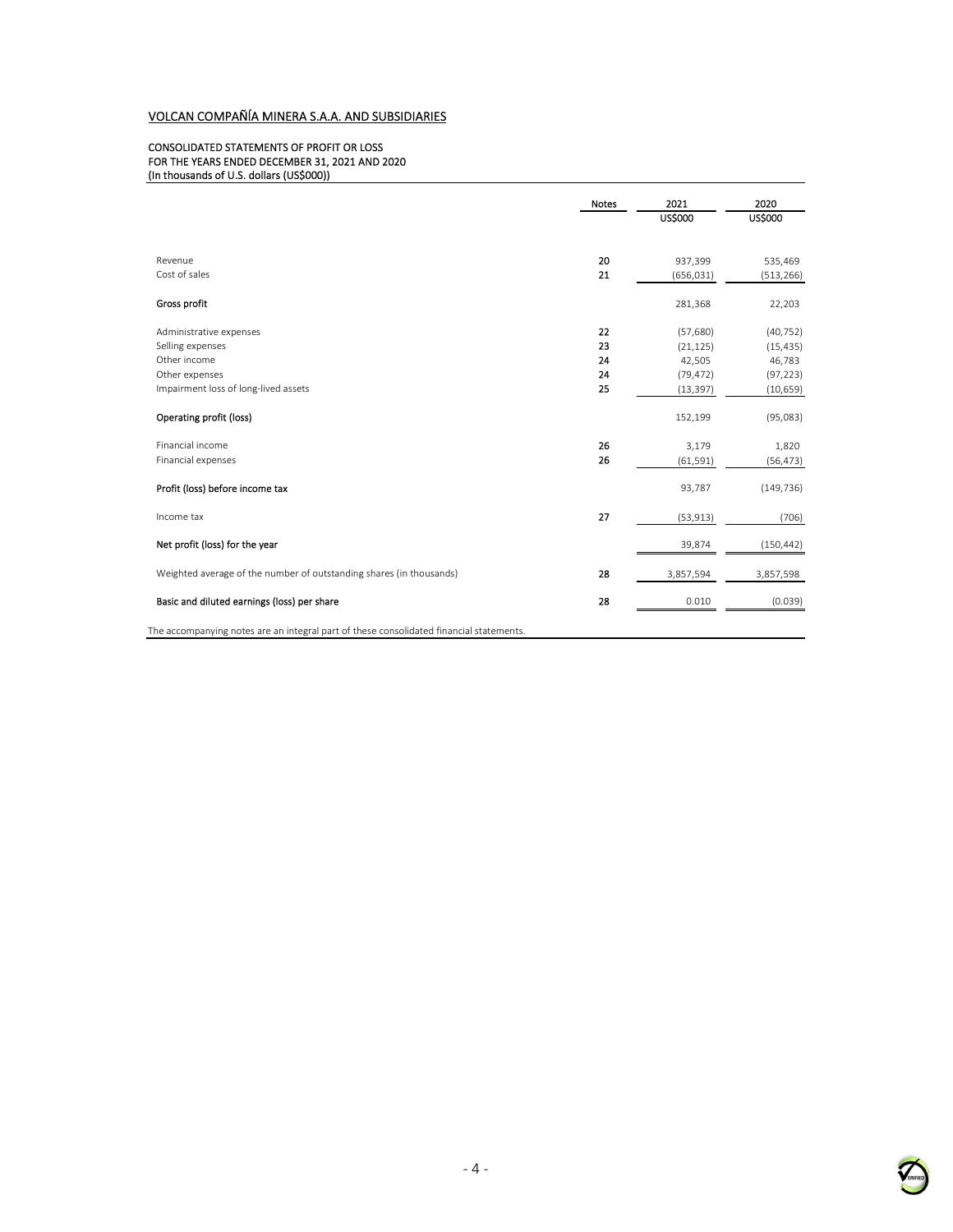#### CONSOLIDATED STATEMENTS OF OTHER COMPREHENSIVE INCOME FOR THE YEARS ENDED DECEMBER 31, 2021 AND 2020 (In thousands of U.S. dollars (US\$000))

|                                                                   | 2021           | 2020       |
|-------------------------------------------------------------------|----------------|------------|
|                                                                   | <b>US\$000</b> | US\$000    |
|                                                                   |                |            |
| Net profit (loss) for the year                                    | 39,874         | (150, 442) |
| OTHER COMPREHENSIVE INCOME:                                       |                |            |
| Items that can be subsequently reclassified<br>to profit or loss: |                |            |
| Unrealized (loss) profit of investments in equity instruments     | (7,630)        | 2,445      |
| Unrealized profit (loss) of derivative financial instruments      | 7,290          | (7, 192)   |
| Deferred income tax                                               | 100            | 1,400      |
| Total other comprehensive income that can be subsequently         |                |            |
| reclassified to profit or loss                                    | (239)          | (3, 347)   |
| Total comprehensive income, net of income tax                     | 39,635         | (153, 789) |
|                                                                   |                |            |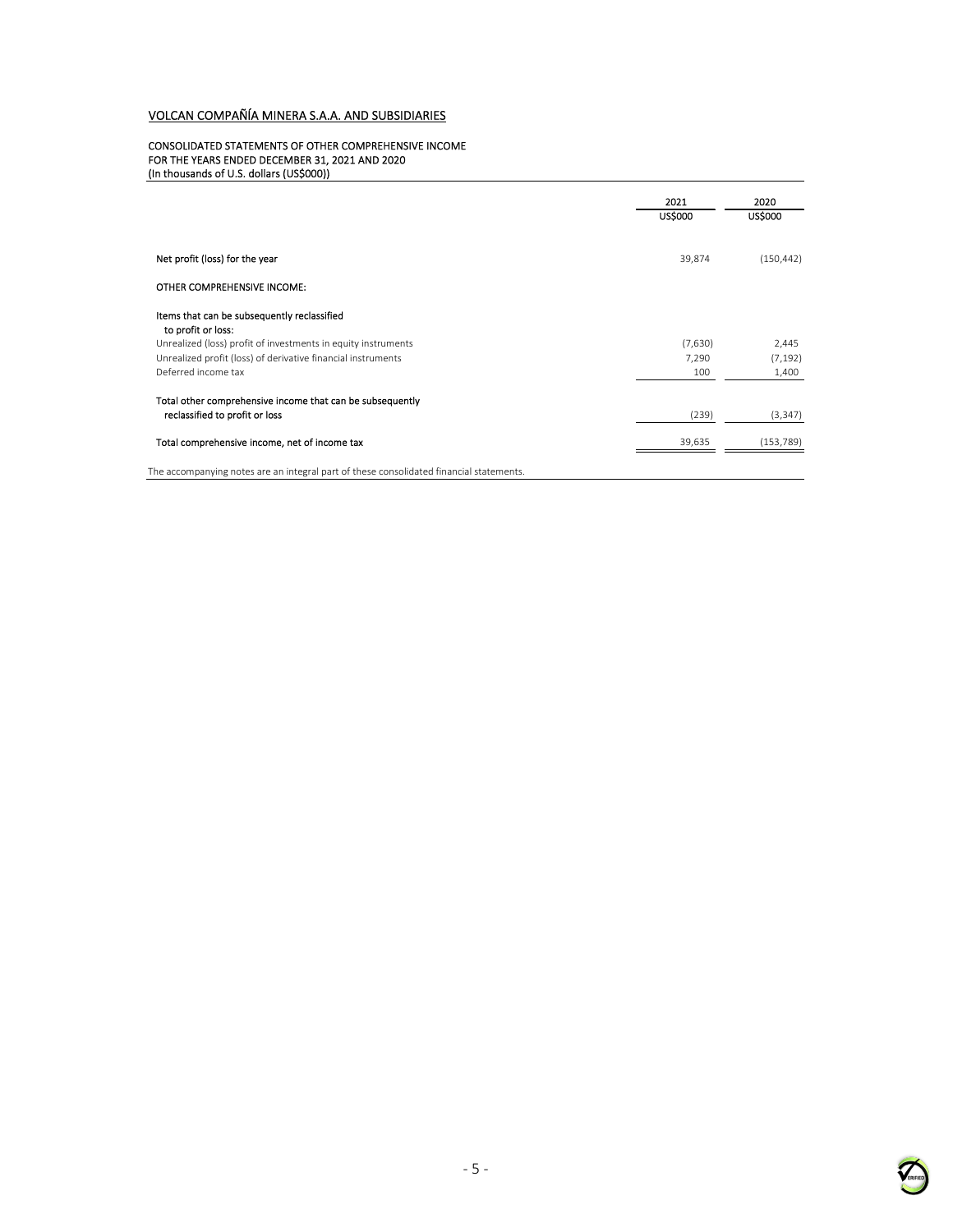#### CONSOLIDATED STATEMENTS OF CHANGES IN EQUITY FOR THE YEARS ENDED DECEMBER 31, 2021 AND 2020 (In thousands of U.S. dollars (US\$000))

|                                         | Share capital                 | Treasury shares               | Legal reserve                 | Higher value in<br>acquisition of<br>treasury shares | Other<br>comprehensive<br>income | Retained<br>earnings | <b>Total equity</b> |
|-----------------------------------------|-------------------------------|-------------------------------|-------------------------------|------------------------------------------------------|----------------------------------|----------------------|---------------------|
|                                         | <b>US\$000</b><br>Note 19 (a) | <b>US\$000</b><br>Note 19 (d) | <b>US\$000</b><br>Note 19 (d) | <b>US\$000</b><br>Note 19 (c)                        | US\$000<br>Note 19 (e)           | US\$000              | <b>US\$000</b>      |
| Balance as of January 1, 2020           | 1,134,300                     | (60, 926)                     | 11,755                        | (173, 217)                                           | (5,918)                          | (335, 265)           | 570,729             |
| Comprehensive income                    |                               |                               |                               |                                                      |                                  |                      |                     |
| Net loss for the year                   |                               |                               |                               |                                                      |                                  | (150, 442)           | (150, 442)          |
| Other comprehensive income for the year |                               |                               |                               |                                                      | (3, 347)                         |                      | (3, 347)            |
| Total comprehensive income for the year |                               |                               |                               |                                                      | (3, 347)                         | (150, 442)           | (153, 789)          |
| Adjustments                             |                               | (4)                           |                               | (14)                                                 |                                  | (1)                  | (19)                |
| Balance as of December 31, 2020         | 1,134,300                     | (60, 930)                     | 11,755                        | (173, 231)                                           | (9, 265)                         | (485, 708)           | 416,921             |
| Comprehensive income                    |                               |                               |                               |                                                      |                                  |                      |                     |
| Net profit for the year                 |                               |                               |                               |                                                      |                                  | 39,874               | 39,874              |
| Other comprehensive income for the year |                               |                               |                               |                                                      | (239)                            |                      | (239)               |
| Liquidation of subsidiary               |                               |                               |                               |                                                      |                                  | 116                  | 116                 |
| Other adjustments                       |                               | (4)                           | (1,060)                       | (3)                                                  |                                  | 1,062                | (5)                 |
| Total comprehensive income for the year |                               | (4)                           | (1,060)                       | (3)                                                  | (239)                            | 41,052               | 39,746              |
| Balance as of December 31, 2021         | 1,134,300                     | (60, 934)                     | 10,695                        | (173, 234)                                           | (9,504)                          | (444, 656)           | 456,667             |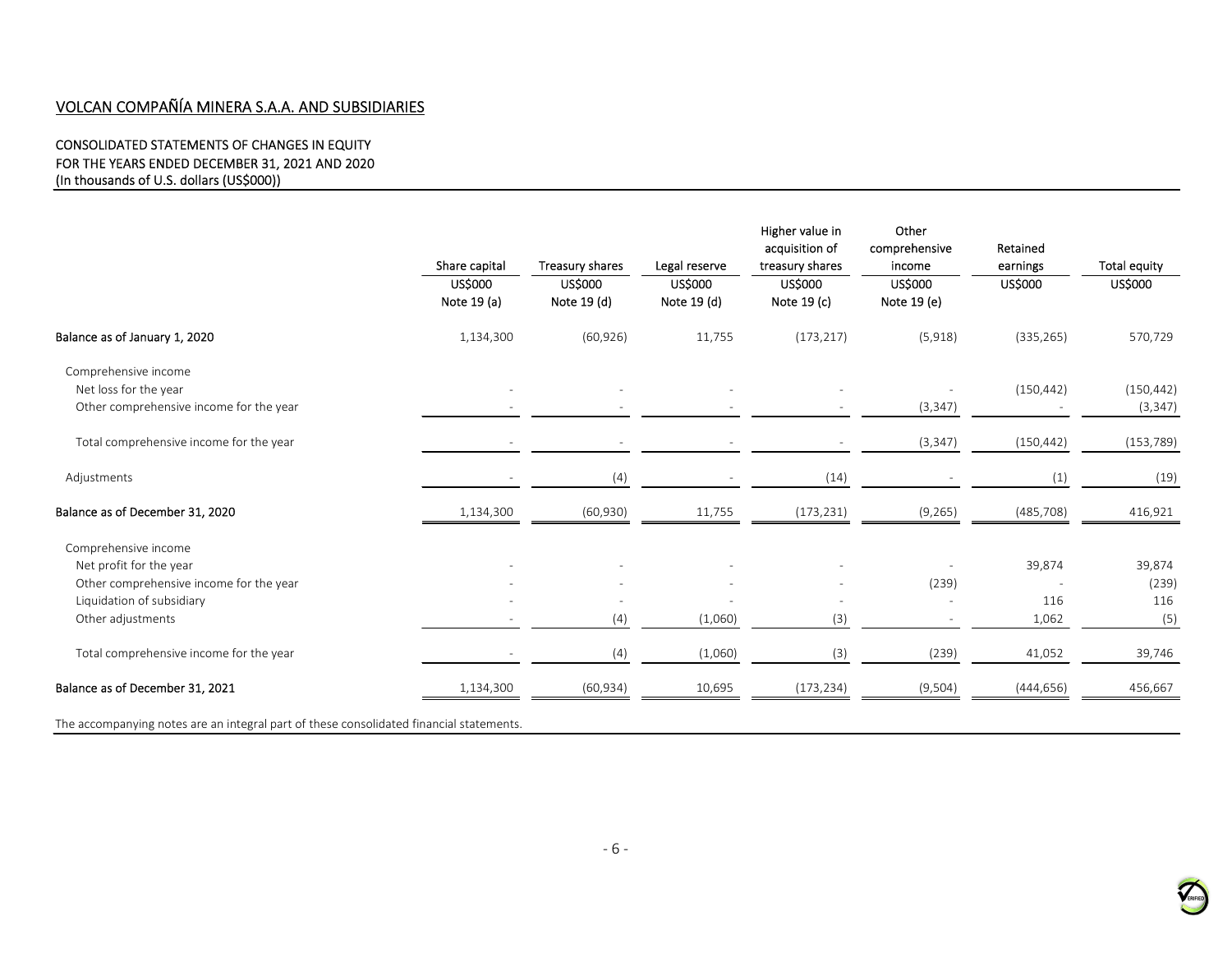#### CONSOLIDATED STATEMENTS OF CASH FLOWS FOR THE YEARS ENDED DECEMBER 31, 2021 AND 2020 (In thousands of U.S. dollars (US\$000))

|                                                                          | 2021          | 2020           |
|--------------------------------------------------------------------------|---------------|----------------|
|                                                                          | <b>USS000</b> | <b>US\$000</b> |
| <b>OPERATING ACTIVITIES:</b>                                             |               |                |
| Collection from:                                                         |               |                |
| Sale of goods                                                            | 1,055,522     | 618,526        |
| Refund of tax credits                                                    | 36,477        | 24,648         |
| Payments to/for:                                                         |               |                |
| Suppliers and third parties                                              | (603, 750)    | (380, 532)     |
| Employees                                                                | (93, 125)     | (91, 795)      |
| Income tax                                                               | (2,946)       | (6,065)        |
| Royalties                                                                | (12, 743)     | (5,853)        |
| Cash (paid) received from hedges, net                                    | (13, 448)     | 11,871         |
| Net cash and cash equivalents provided by operating activities           | 365,987       | 170,800        |
| <b>INVESTMENT ACTIVITIES:</b>                                            |               |                |
| Collection from:                                                         |               |                |
| Other cash collections related to the investment activity                | 732           |                |
| Payments for:                                                            |               |                |
| Purchase of property, plant and equipment                                | (94,094)      | (62, 382)      |
| Increase of exploration and development costs, and intangible assets     | (80, 476)     | (55,032)       |
| Net cash and cash equivalents used in investment activities              | (173, 838)    | (117, 414)     |
| <b>FINANCING ACTIVITIES:</b>                                             |               |                |
| Proceeds from:                                                           |               |                |
| Financial obligations                                                    | 469,106       | 419,947        |
| Payments for:                                                            |               |                |
| Financial obligations                                                    | (483, 328)    | (309, 051)     |
| Overdrafts and other financial liabilities                               | (14, 287)     | (47, 936)      |
| Premium for bond repurchase<br>Interests                                 | (4, 967)      |                |
|                                                                          | (42, 132)     | (37, 922)      |
| Net cash and cash equivalents (used in) provided by financing activities | (75, 608)     | 25,038         |
| NET INCREASE IN CASH AND CASH EQUIVALENTS                                | 116,541       | 78,424         |
| CASH AND CASH EQUIVALENTS AT THE BEGINNING OF THE YEAR                   | 114,646       | 33,828         |
|                                                                          | 231,187       | 112,252        |
| TRANSFER OF CASH AND CASH EQUIVALENTS CLASSIFIED AS HELD FOR SALE        |               | 2,394          |
| CASH AND CASH EQUIVALENTS AT THE END OF THE YEAR                         | 231,187       | 114,646        |
| Transactions that do not result in cash flows are described in Note 35.  |               |                |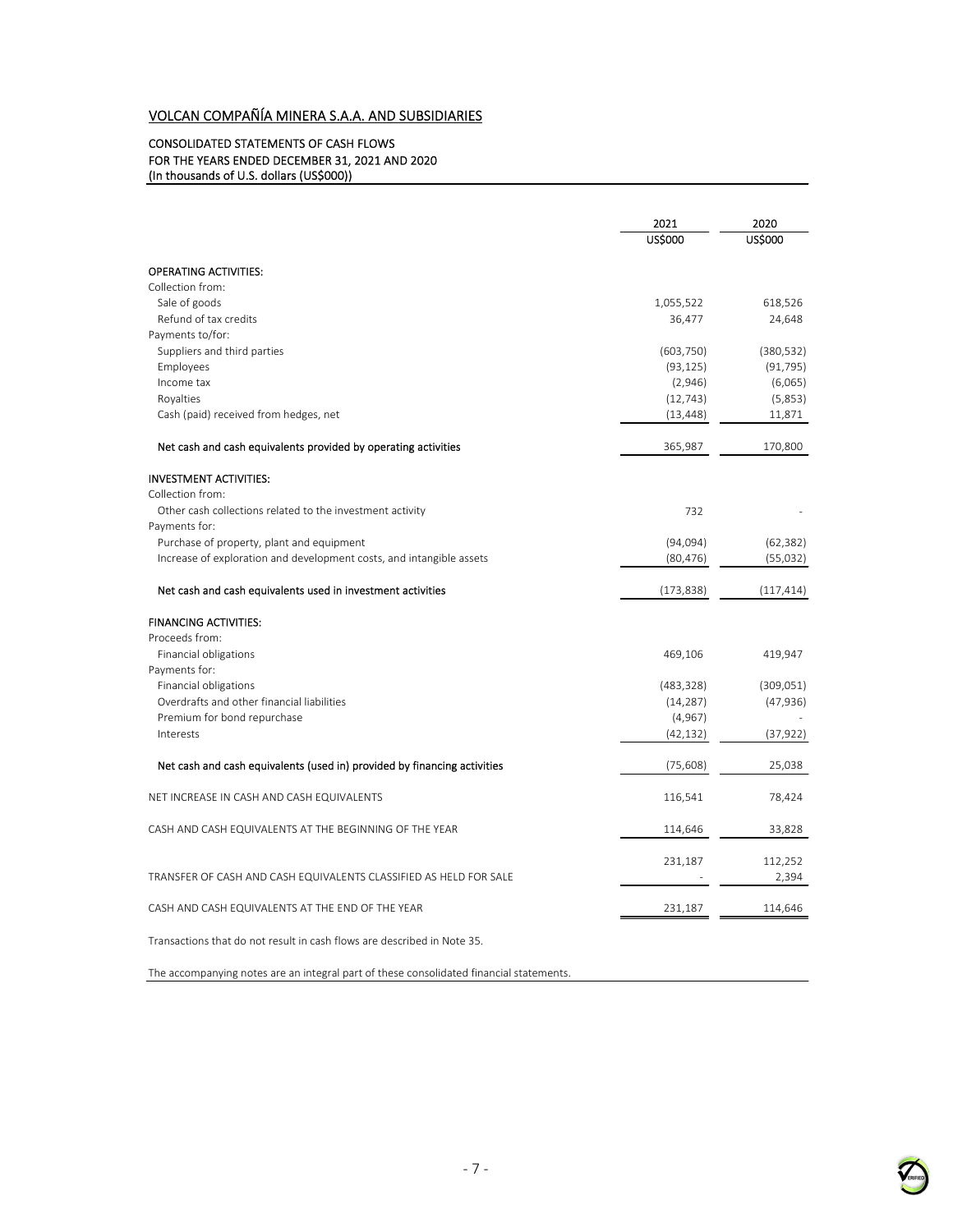NOTES TO THE CONSOLIDATED FINANCIAL STATEMENTS FOR THE YEARS ENDED DECEMBER 31, 2021 AND 2020 (Amounts expressed in thousands of U.S. dollars)

#### 1. INCORPORATION, ECONOMIC ACTIVITY, APPROVAL OF CONSOLIDATED FINANCIAL STATEMENTS, SUBSIDIARIES, OTHER CONTRACTUAL MATTERS, AND SIGNIFICANT EVENTS DURING THE YEAR

#### *(a) Incorporation and economic activity*

Volcan Compañía Minera S.A.A. (hereinafter "the Company") is a subsidiary of Glencore AG, which is a subsidiary of Glencore Plc., a company located in Switzerland, hereinafter the Parent, owner of 63% of common class A voting shares and an economic interest of 23%, excluding treasury shares.

The Company was incorporated on February 1, 1998 in Lima, Peru.

Total common class A voting shares and class B non-voting shares comprising the capital stock of the Company are listed in the Lima Stock Exchange.

The Company is mainly engaged in the exploration and operation of mining claims and the extraction, concentration, treatment, and commercialization of polymetallic minerals. The economic activity of the Subsidiaries is explained in paragraph (c).

The Company and Subsidiaries engaged in the mining sector operate the mining units of Yauli, Animon, Alpamarca, Cerro and Oxidos in the departments of Cerro de Pasco, Junín, and Lima. The Subsidiaries engaged in the electric power generation business have authorizations and electric power generation concessions for self-consumption in their mining operations of Animon and for sales to third parties through firm power or spot price agreements. Subsidiaries Huanchor and EGERBA engaged in the electric power generation business operate in the department of Lima and are connected to National Interconnected Electrical System (SEIN).

The Company's Management addresses and supervises all operations of the economic group.

The legal domicile, where the administrative offices of the Company are located, is Av. Manuel Olguin No. 375, Santiago de Surco, Lima.

#### *(b) Approval of the consolidated financial statements*

The consolidated financial statements as of December 31, 2021 have been approved by the Company's Management on February 15, 2022 and will be submitted to the Board of Directors and Shareholders for approval. Management believes that the accompanying consolidated financial statements will be approved by the Shareholders' Meeting as presented. The consolidated financial statements as of December 31, 2020 were approved by the Shareholders' Meeting held on March 31, 2021.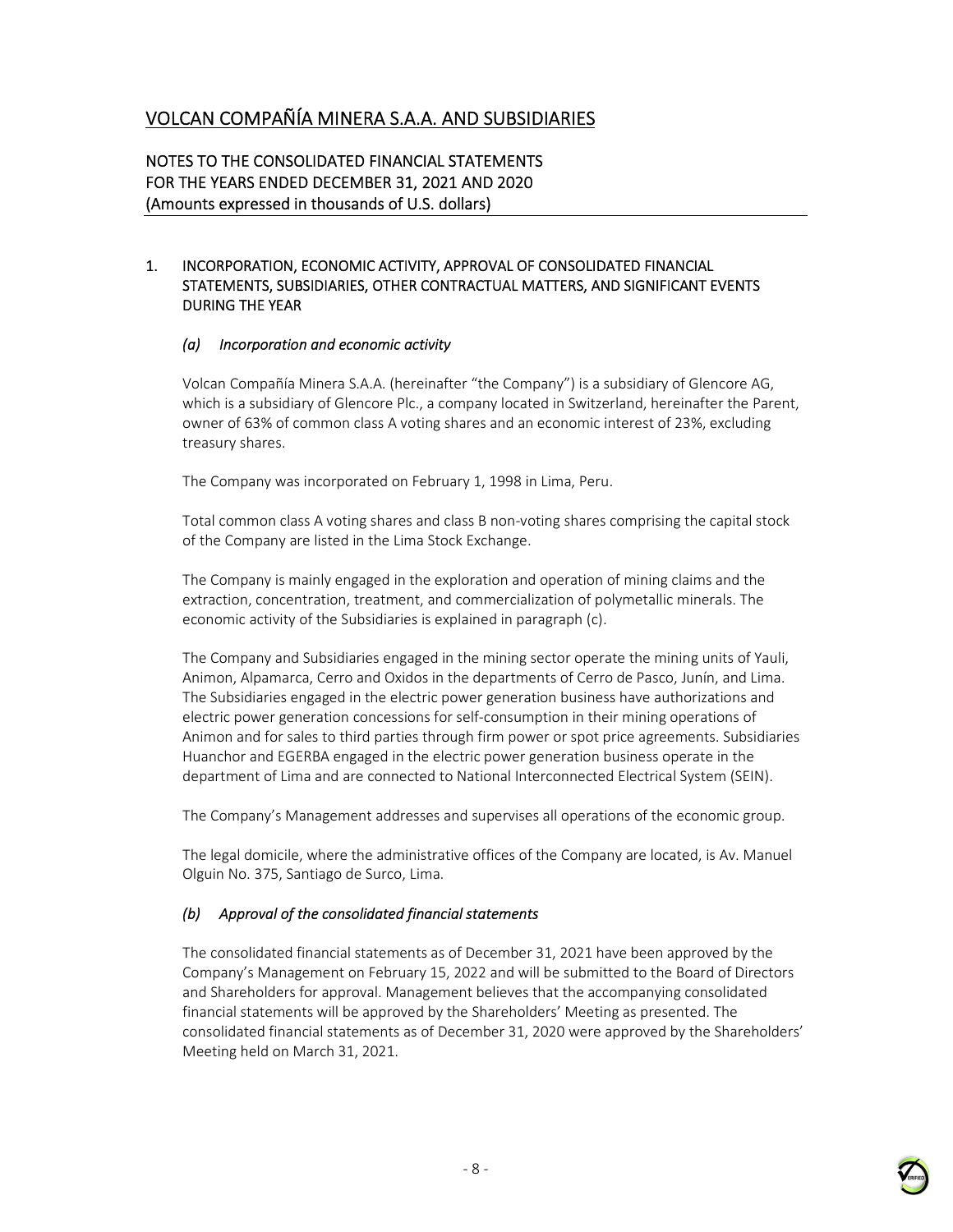## *(c) Subsidiaries*

The Subsidiaries included in the preparation of the accompanying consolidated financial statements are presented below:

|                                                      | Direct and indirect interest |        |          |
|------------------------------------------------------|------------------------------|--------|----------|
|                                                      | in ownership                 |        |          |
| Consolidated Subsidiaries and economic activity      | 2021                         | 2020   | Domicile |
|                                                      | %                            | %      |          |
| Mining exploration and operation:                    |                              |        |          |
| Compañía Minera Chungar S.A.C.                       | 100.00                       | 100.00 | Peru     |
| O A 2 onese ah zobixÒ                                | 100.00                       | 100.00 | Peru     |
| Empresa Administradora Cerro S.A.C.                  | 100.00                       | 100.00 | Peru     |
| Empresa Explotadora de Vinchos Ltda. S.A.C.          | 100.00                       | 100.00 | Peru     |
| Minera Aurífera Toruna S.A.C. (1)                    | 80.00                        | 80.00  | Peru     |
| Minera San Sebastián AMC S.R.L.                      | 100.00                       | 100.00 | Peru     |
| Compañía Minera Vichaycocha S.A.C.                   | 100.00                       | 100.00 | Peru     |
| Electric power generation:                           |                              |        |          |
| Hidroeléctrica Huanchor S.A.                         | 100.00                       | 100.00 | Peru     |
| Empresa de Generación Eléctrica Río Baños S.A.C. (2) | 100.00                       | 100.00 | Peru     |
| Compañía Hidroeléctrica Tingo S.A. (3)               | 100.00                       | 100.00 | Peru     |
| Investments in general:                              |                              |        |          |
| Roquel Global S.A.C.                                 | 100.00                       | 100.00 | Peru     |
| Remediadora Ambiental S.A.C.                         | 100.00                       | 100.00 | Peru     |
| Compañía Industrial Limitada de Huacho S.A.          | 96.41                        | 96.41  | Peru     |
| Empresa Minera Paragsha S.A.C.                       | 100.00                       | 100.00 | Peru     |

(1) Subsidiary of Empresa Minera Paragsha S.A.C. and indirect subsidiary of the Company.

(2) Subsidiary of Hidroeléctrica Huanchor S.A. and indirect subsidiary of the Company.

(3) Subsidiary of Compañía Minera Chungar S.A.C. and indirect subsidiary of the Company.

A description of the economic activity of each subsidiary is presented below:

#### *(c.1) Mining exploration and operation*

#### *Compañía Minera Chungar S.A.C.*

This company has two mining units, Animon and Alpamarca, located in the department of Pasco and is engaged in the exploration, development, and operation of mineral deposits, basically with zinc, copper, and lead contents. This company has 226 mining concessions with an indefinite term. Relevant obligations and commitments related to the concession are mentioned in Note 32.

In addition, the Subsidiary has 10 hydroelectric power plants, from which 9 are located in Huaral and one in Cerro de Pasco. Six of these plants have a concession (4 indefinite and 2 definite) and four plants do not have a concession nor a permit since these plants have a production less than 500KW, as established in the Electrical Concessions Law. Based on the estimate of reserves and resources, the Company's Management has considered a useful life of mine until 2036.

#### *Óxidos de Pasco S.A.C.*

This entity is now engaged in the treatment of oxidized minerals at a leach pad. This subsidiary has one beneficiation concession with an indefinite term. Based on the estimate of reserves and resources, the Company's Management has considered a useful life of mine until 2028.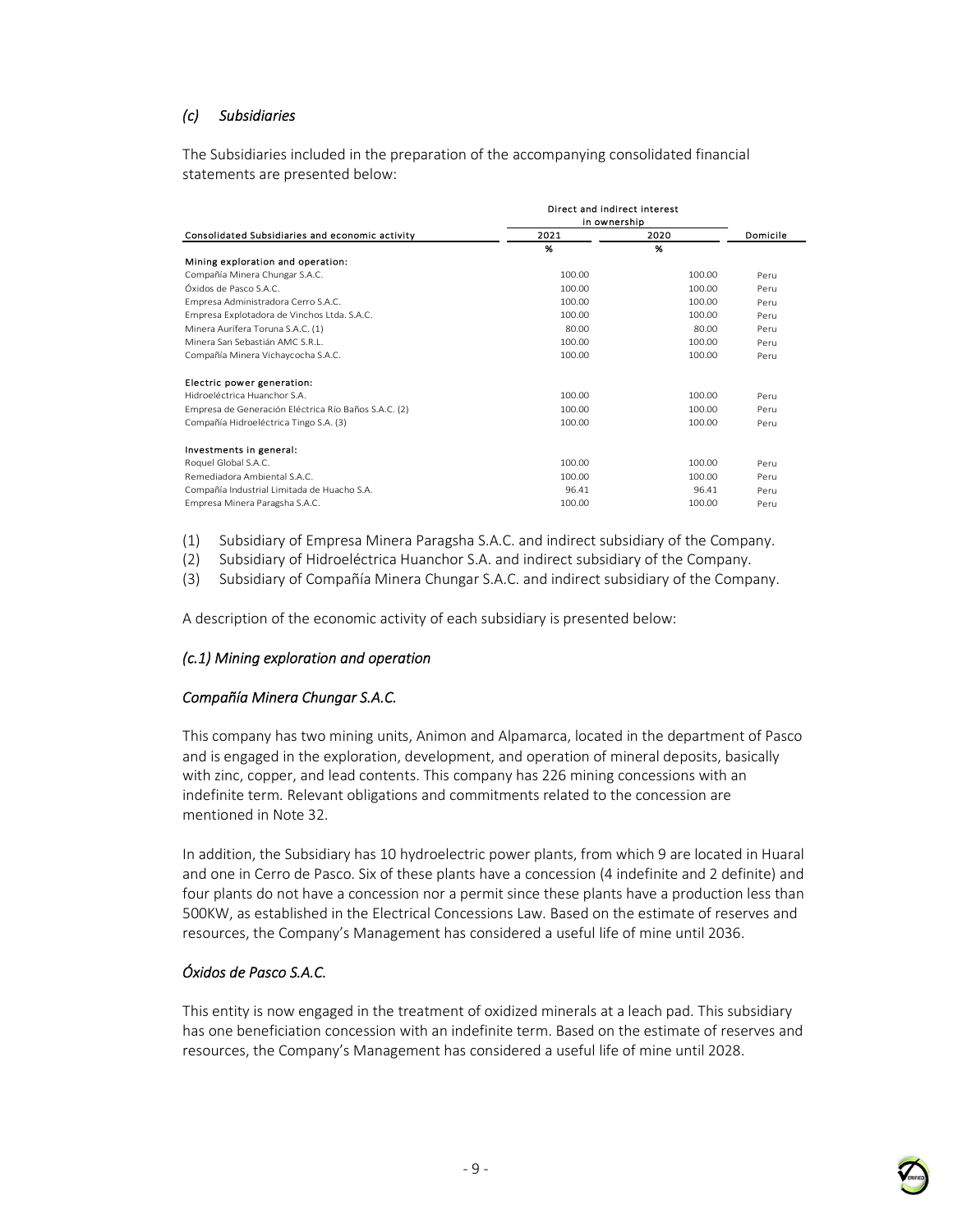## *Empresa Administradora Cerro S.A.C.*

This company is engaged in the exploration, development, and operation of mineral deposits, basically with zinc and lead contents. Currently, the Subsidiary processes stockpiles since its mining operations have stopped. This company develops its activities in its mining unit Cerro. This company has 35 mining concessions with an indefinite term. Relevant obligations and commitments related to the concession are mentioned in Note 32. Based on the estimate of reserves and resources, the Company's Management has considered a useful life of mine until 2027.

#### *Empresa Explotadora de Vinchos Ltda. S.A.C.*

This company does not perform operations since 2015 because Management decided to redirect its mining activities in other Subsidiaries of the Company. As from 2019, Management decided to conduct explorations to reconsider the potential of its deposit and then develop and operate it provided it is viable and profitable; otherwise, it will enter into a simple reorganization process in the short term and will be absorbed by an operating subsidiary of the Company in order to search for synergies for the development of its projects. This company has 5 mining concessions with an indefinite term. Relevant obligations and commitments related to the concession are mentioned in Note 32.

#### *Minera Aurífera Toruna S.A.C., Minera San Sebastián AMC S.R.L. and Compañía Minera Vichaycocha S.A.C.*

These companies were incorporated for the exploration, development and operation of mineral deposits and their main activity is the exploration of their mining concessions through the financing of the Company and Subsidiaries. No activities have been developed in 2021 and 2020.

The Company's Management is reevaluating potential projects or the possibility of a simple reorganization in order to search for synergies for the development of their projects.

Subsidiaries Toruna, Minera San Sebastián and Compañía Minera Vichaycocha have 7, 4 and 204 mining concessions, respectively, with an indefinite term. Relevant obligations and commitments related to the concession are mentioned in Note 32.

## *(c.2) Electric power generation*

#### *Hidroeléctrica Huanchor S.A.C.*

This company is mainly engaged in the sale of energy through the operation and maintenance of electric transmission system generation plants. For this, the company has the hydroelectric power plant of Huanchor of 19.632 MW and a mini hydroelectric power plant of Tamboraque of 1.2 MW, both located in the district of San Mateo, province of Huarochiri, Lima. This subsidiary has a definite electrical concession.

#### *Empresa de Generación Energética Rio Baños S.A.C.*

This company is mainly engaged in the sale of energy through the operation and maintenance of the hydroelectric power plant of Rucuy of 20 MW, located in the district of Pacaraos, province of Huaral, department of Lima. This plant stopped its operations since March 2017 because of El Niño phenomenon, which caused issues in the penstock and the transmission line. The hydroelectric power plant of Rucuy resumed its operations in the first semester of 2019. This subsidiary has a definite electrical concession.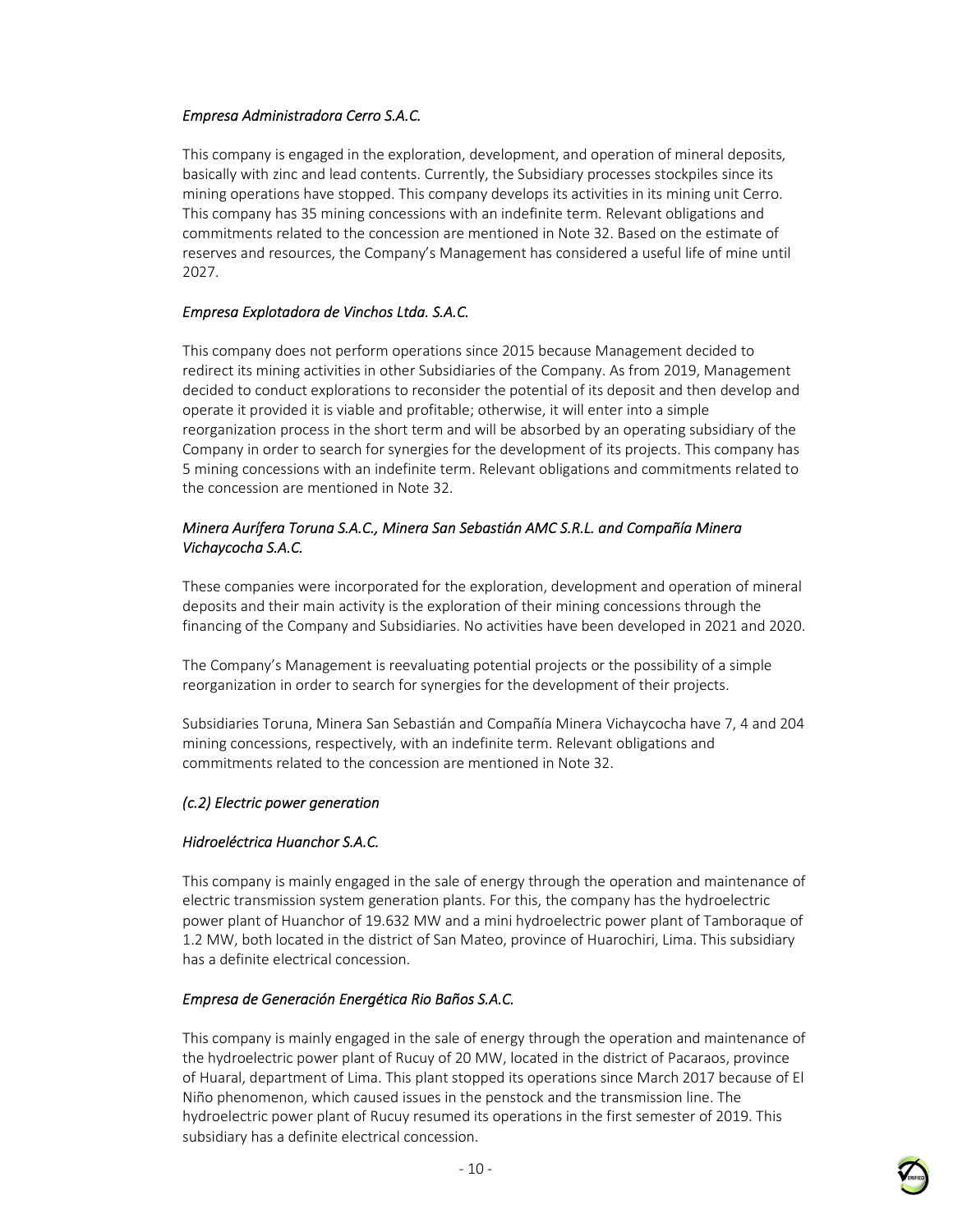## *Compañía Hidroeléctrica Tingo S.A.*

This company is engaged in the operation and maintenance of gen-sets and electrical energy transmission systems. It has the hydroelectric power plant of Tingo of 1.25 MW and 82 km of transmission lines of 22.9 and 50 kv. This subsidiary has a definite electrical concession.

## *(c.3) Investments in general*

#### *Roquel Global S.A.C.*

This company is engaged in real estate development to perform port and logistics activities in relation to the Chancay Port. This company performed municipal procedures for the award of acquired land in 2019 (sanitation stage), which are still in progress.

#### *Remediadora Ambiental S.A.C.*

This company is engaged in environmental consultancy, environmental studies, and acquisition of properties. Its operations have been suspended.

#### *Compañía Industrial Limitada de Huacho S.A.*

This company is mainly engaged in real estate activities.

#### *Empresa Minera Paragsha S.A.C.*

This company was incorporated for exploration, operation, assignment, and mining usufruct; however, its current main activity is the purchase and sale of investments in equity instruments. This subsidiary holds shares of the Company and Cementos Polpaico S.A. (Note 7). This subsidiary has 47 mining concessions with an indefinite term.

## *(c.4) Unconsolidated entities*

The Company prepares its consolidated financial statements incorporating the balances and transactions of those entities over which it has control, regardless of the level of equity interest, except for those Subsidiaries that are undergoing a liquidation process. Management believes that the financial statements of unconsolidated entities do not have relevant figures for the consolidated financial statements that could affect the economic decisions of users.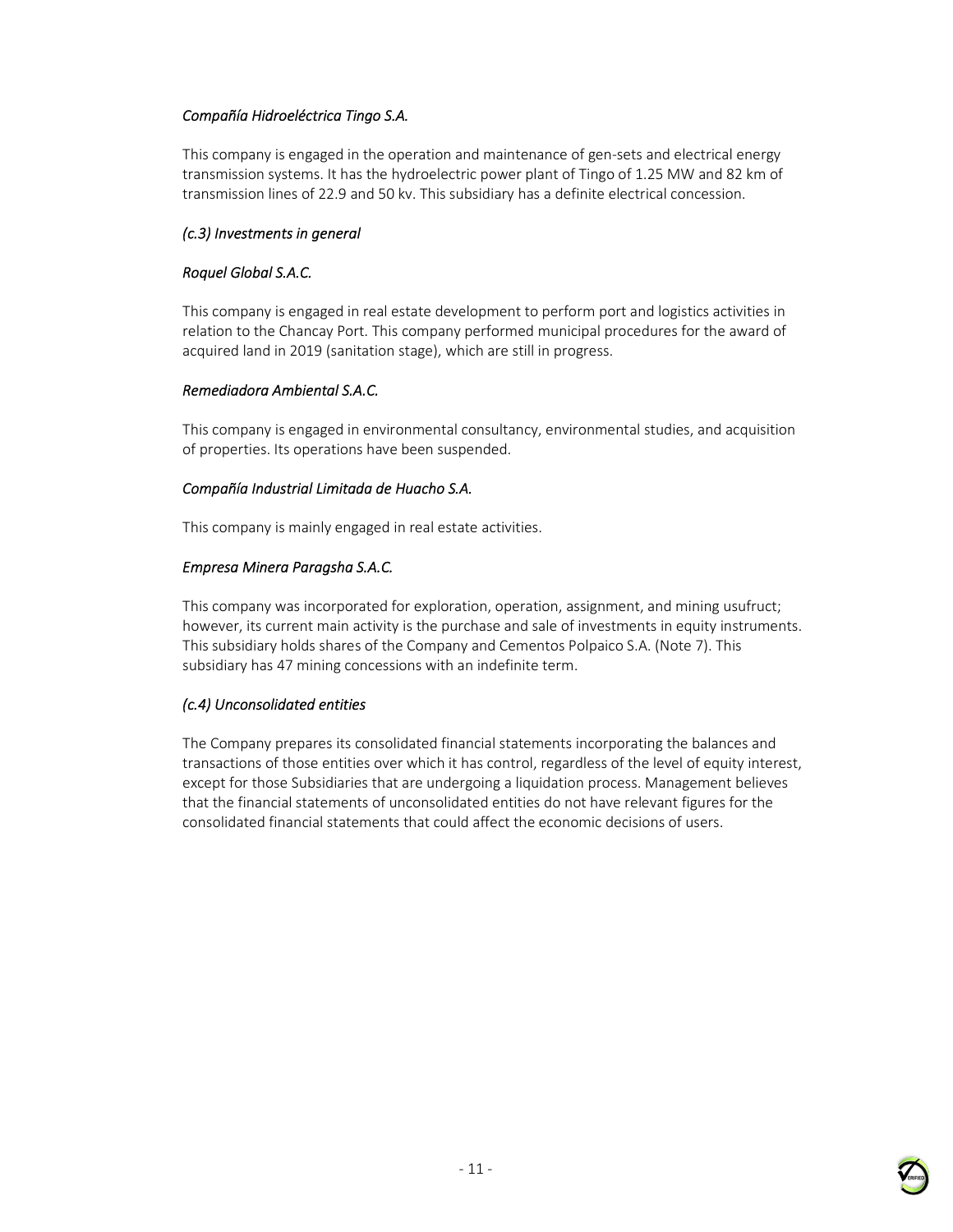## *(c.5) Financial information of Subsidiaries*

The financial statements of direct and indirect Subsidiaries (unaudited) as of December 31, 2021 are summarized below:

|                                                      | Assets         | Liabilities    | Equity         | Net profit<br>(loss) |
|------------------------------------------------------|----------------|----------------|----------------|----------------------|
|                                                      | <b>US\$000</b> | <b>US\$000</b> | <b>US\$000</b> | <b>US\$000</b>       |
| Compañía Minera Chungar S.A.C.                       | 706,204        | 414,078        | 292,126        | 11,818               |
| Empresa Explotadora de Vinchos Ltda. S.A.C.          | 83             | 20,775         | (20, 692)      | (3,486)              |
| Empresa Minera Paragsha S.A.C.                       | 250,143        | 87,977         | 162,166        | (2, 155)             |
| Minera Aurífera Toruna S.A.C. (1)                    | 11             | 3,097          | (3,086)        | (1, 168)             |
| Minera San Sebastián AMC S.R.L.                      | 31             | 2,931          | (2,900)        | (2,401)              |
| Compañía Minera Vichaycocha S.A.C.                   | 122            | 8,023          | (7,901)        | (529)                |
| Hidroeléctrica Huanchor S.A.C.                       | 66,987         | 9,898          | 57,089         | 1,409                |
| Empresa de Generación Eléctrica Río Baños S.A.C. (2) | 46,864         | 34,220         | 12,644         | (3,094)              |
| Compañía Hidroeléctrica Tingo S.A. (3)               | 18,289         | 1,820          | 16,469         | 152                  |
| Roquel Global S.A.C.                                 | 18,159         | 1,603          | 16,556         | (9,952)              |
| Compañía Industrial Limitada de Huacho S.A.          | 6,208          | 252            | 5,956          | 128                  |
| Óxidos de Pasco S.A.C.                               | 198,521        | 29,243         | 169,278        | 9,743                |
| Empresa Administradora Cerro S.A.C.                  | 66,281         | 161,145        | (94, 864)      | (3,799)              |
| Remediadora Ambiental S.A.C.                         | 187            | 14,660         | (14, 473)      | 695                  |
| Unconsolidated entities                              | 217            |                | 217            |                      |
|                                                      | 1,378,307      | 789,722        | 588,585        | (2,639)              |

The financial statements of direct and indirect Subsidiaries (unaudited) as of December 31, 2020 are summarized below:

|                                                      |                |                |                | Net profit     |
|------------------------------------------------------|----------------|----------------|----------------|----------------|
|                                                      | Assets         | Liabilities    | Equity         | (loss)         |
|                                                      | <b>US\$000</b> | <b>US\$000</b> | <b>US\$000</b> | <b>US\$000</b> |
| Compañía Minera Chungar S.A.C.                       | 728,332        | 447,916        | 280,416        | (16, 607)      |
| Empresa Explotadora de Vinchos Ltda. S.A.C.          | 1,376          | 19,015         | (17, 639)      | (664)          |
| Empresa Minera Paragsha S.A.C.                       | 256,421        | 85,942         | 170,479        | (329)          |
| Minera Aurífera Toruna S.A.C. (1)                    | 12             | 1,930          | (1,918)        | (685)          |
| Minera San Sebastián AMC S.R.L.                      | 47             | 934            | (887)          | (764)          |
| Compañía Minera Vichaycocha S.A.C.                   | 61             | 10,739         | (10, 678)      | (4,230)        |
| Hidroeléctrica Huanchor S.A.C.                       | 70,601         | 14,921         | 55,680         | 1,585          |
| Empresa de Generación Eléctrica Río Baños S.A.C. (2) | 50,688         | 34,950         | 15,738         | (4,240)        |
| Compañía Hidroeléctrica Tingo S.A. (3)               | 18,734         | 2,416          | 16,318         | 208            |
| Roquel Global S.A.C.                                 | 26,560         | 1,136          | 25,424         | (1, 130)       |
| Corporación Logística Chancay S.A.C.                 | 547            | 20             | 527            | (78)           |
| Compañía Industrial Limitada de Huacho S.A.          | 6,590          | 769            | 5,821          | 666            |
| Óxidos de Pasco S.A.C.                               | 198,564        | 39,029         | 159,535        | (4,992)        |
| Empresa Administradora Cerro S.A.C.                  | 53,272         | 144,337        | (91,065)       | (13, 555)      |
| Remediadora Ambiental S.A.C.                         | 54             | 15,222         | (15, 168)      | (3,607)        |
| Unconsolidated entities                              | 276            |                | 276            |                |
|                                                      | 1,412,135      | 819,276        | 592,859        | (48, 422)      |

(1) Subsidiary of Empresa Minera Paragsha S.A.C. and indirect subsidiary of the Company.

(2) Subsidiary of Hidroeléctrica Huanchor S.A. and indirect subsidiary of the Company.

(3) Subsidiary of Compañía Minera Chungar S.A.C. and indirect subsidiary of the Company.

#### *(d) Other contractual matters*

#### *(d.1) Subscription and Investment Agreement between Volcan Compañía Minera S.A.A. and Cosco Shipping Ports Limited*

On January 23, 2019, the Company suscribed into with Cosco Shipping Ports Limited (CSPL) and its subsidiary Cosco Shipping (Chancay) Ports Limited (CSPL SPV), companies of the People's Republic of China, with the participation of Terminales Portuarios Chancay S.A. (now Cosco Shipping Ports Chancay Perú S.A.) (CSPL), subsidiary of the Company until May 13, 2019, a subscription and investment agreement and a shareholders' agreement, under which CSPL,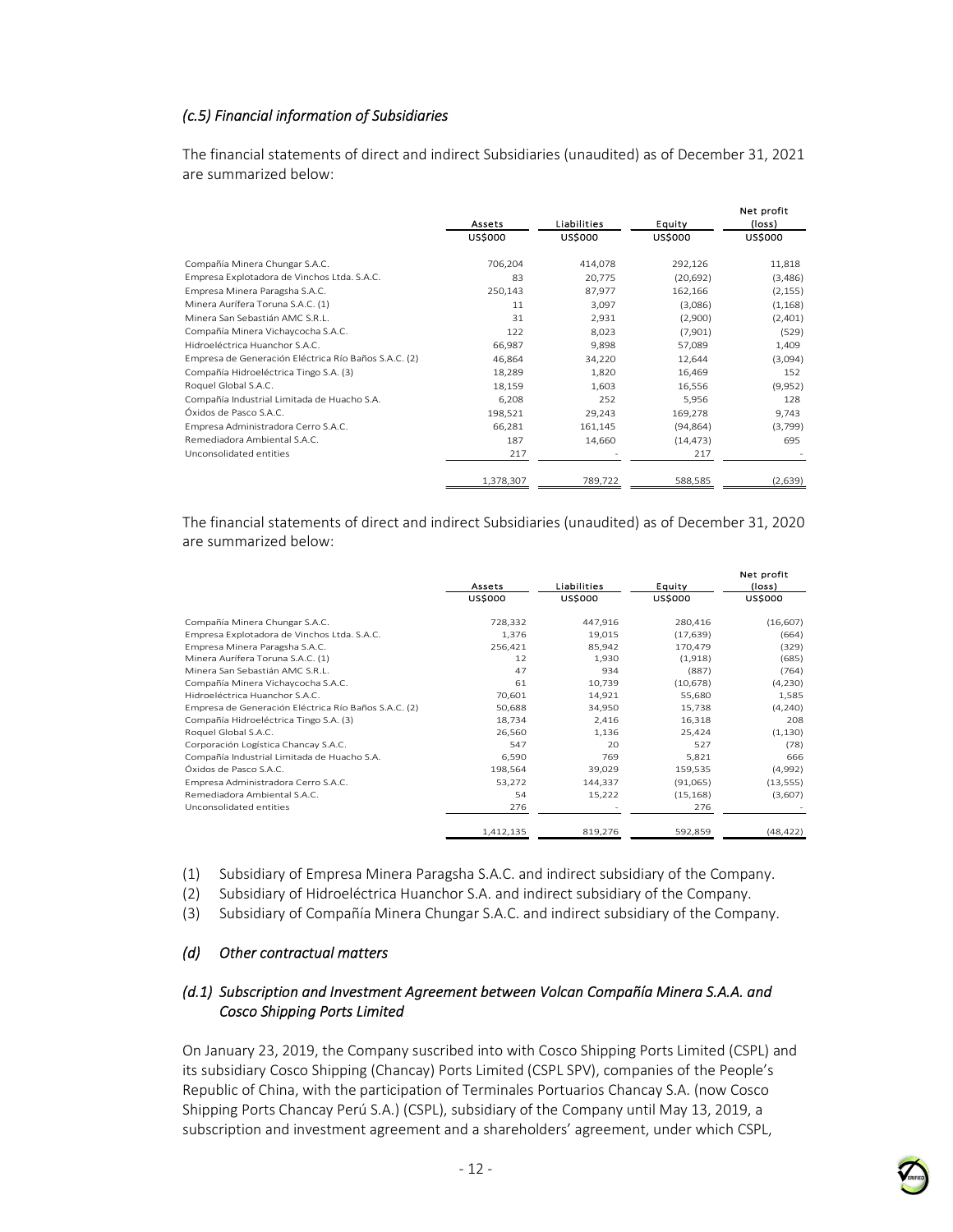through its subsidiary CSPL SPV, became the shareholder of Cosco Shipping Ports Chancay Perú S.A. with 60% of shares of the capital stock for US\$225,000 at the closing date, which is subject to the verification of the compliance with the Antitrust Law, provided by the international authorities of Ukraine and China.

On May 13, 2019, the strategic partner was incorporated with an interest of 60% of shares of CSPL through a capital increase. The Company holds and owns the remaining 40% of shares of the capital stock of Cosco Shipping Ports Chancay Perú S.A., thus it became from subsidiary to associate of the Company at that date (Note 7).

The definite completion of the transaction was mainly subject to the approval of the modification of the Environmental Impact Assessment (MEIA), which was obtained on September 22, 2020. That date, pursuant to Director's Resolution No. 00158-2020, the National Service of Environmental Certification for Sustainable Investments (SENACE) approved the modification of the Environmental Impact Assessment (MEIA-d) of the Expansion Project of the Operating Port Area – Stage 1 of the Multi-purpose Port Terminal Chancay. When the MEIA was approved, CSPL SPV made capital contributions in the first semester of 2021.

The infrastructure project is located 50 km on the northern area of the Callao Port. This project consists in a multi-purpose port terminal that will have two specialized terminals: (i) a terminal for containers that will include 11 docks for this type of cargo; and (ii) a terminal for loading bulk, general and rolling cargoes that will have four docks. At the first stage, an area of 141 hectares will be developed with an investment of US\$1,300,000.

The project represents a major infrastructure work and an important opportunity for economic development for the country, since it will be part of China's new connectivity network with the rest of the world, comprised by sea and land lanes. The operations of this project are estimated to commence in 2024.

#### *(d.2) Bond issuance*

#### *"5.375% Senior Notes Due 2022"*

On February 2, 2012, bonds known as "5.375% Senior Notes Due 2022" were issued and placed in its entirety in the international market for US\$600,000, at an annual rate of 5.375%, maturing in 10 years, on February 2, 2022. Interests are paid in semiannual installments since August 2, 2012. Financial compliance covenants were not established for this obligation, but certain limitations and levies were determined, as well as requirements for annual financial information presentation, which are described in Note 15(b).

As of December 31, 2021, the balance of bond issuance amounted to US\$410,264 since bonds were repurchased for US\$125,000 in February 2021 (as of December 31, 2020, the balance of bond issuance amounted to US\$535,264).

On February 2, 2022, capital and interests of "5.375% Senior Notes Due 2022" were fully paid, as further explained in Note 36.

#### *"4.375% Senior Notes Due 2026"*

On February 11, 2021, bonds known as "4.375% Senior Notes Due 2026" were issued and placed entirely in the international market for US\$475,000 under Rule 144A and Regulation S of the U.S. Securities Act of the United States of America. The Company requested the inclusion of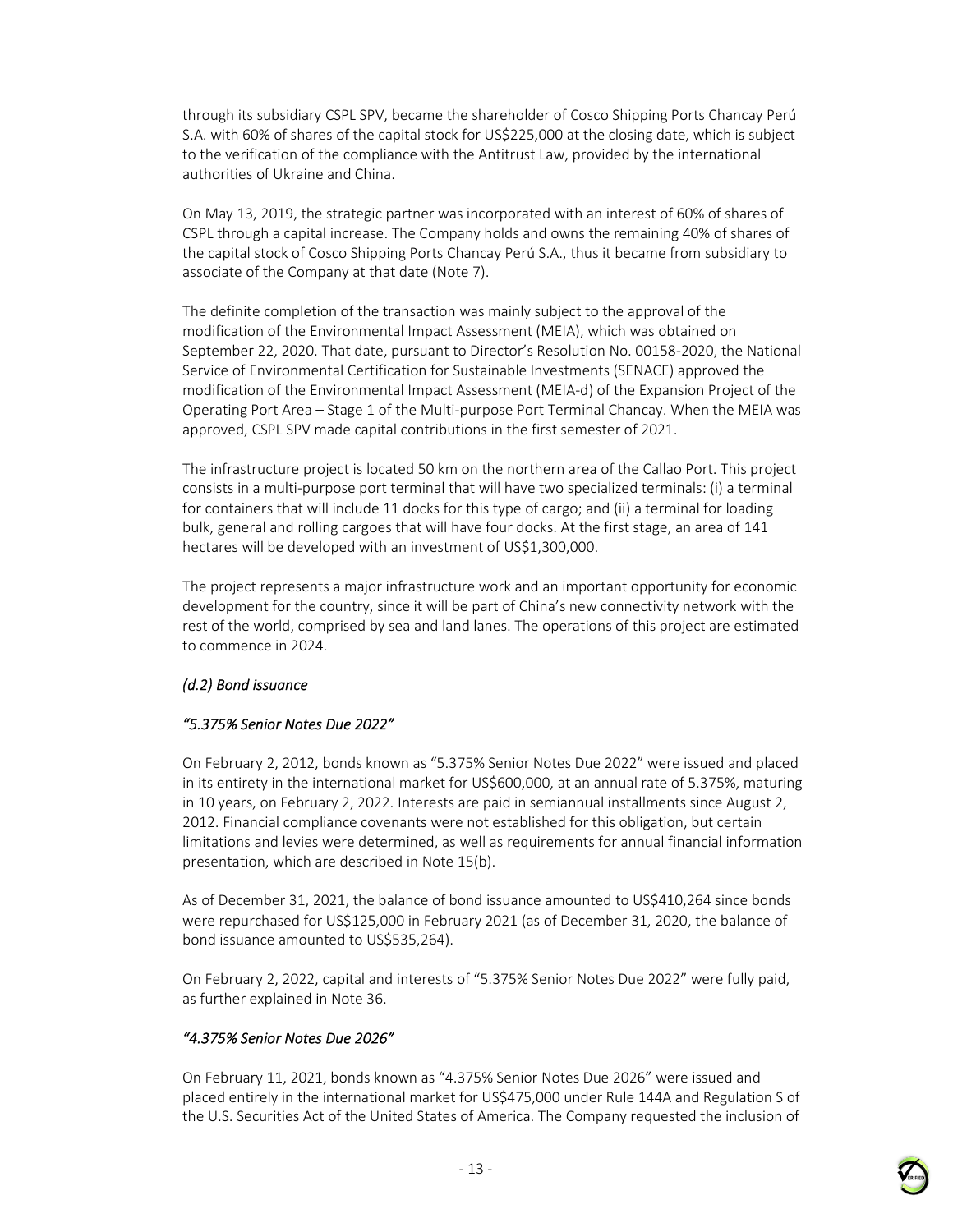bonds in the Official List of the Luxembourg Stock Exchange and the admission for negotiation in the Euro MTF of the Luxembourg Stock Exchange.

The bonds maturity is in 5 years, on February 11, 2026, and accrue interests at an annual rate of 4.375%. Interests will be paid in semiannual installments as from August 11, 2021. Financial compliance covenants were not established for this obligation, but certain limitations were determined, as described in Note 15(c).

According to Management, the Company does not have any noncompliance event derived from the bond issuance agreement.

#### *(d.3) Guarantee and Administration Trust Agreement entered into with Banco Internacional del Perú S.A.A., hereinafter Interbank*

Interbank (trustee) and Volcan Compañía Minera S.A.A. (trustor) entered into this agreement on August 5, 2013. Pursuant to this agreement, a guarantee and administration trust fund was established, under which the Company transfers the administration of all the cash flows credited in its collection accounts, held in several financial entities, to Interbank under this trust. Commitments derived from this trust agreement are being met and allow ensuring cash flows to address the obligations of the Company and involved Subsidiaries.

#### *(e) Significant events during the year*

#### *(e.1) COVID- 19 pandemic*

The ongoing COVID-19 pandemic has caused severe disruptions in the world's economy and in the Company and Subsidiaries' operations. In order to contain the spread of COVID-19 in Peru, on March 16, 2020, pursuant to Supreme Decree No. 044-2020, the Peruvian government declared a state of emergency, initiating a quarantine protocol in the whole nation. Mandatory social isolation applied to all industries. Only companies in the industry of health, finance and essential goods or services were allowed to continue their operations.

In accordance with these restrictions, the Company and Subsidiaries stopped their operations from March 16 to June 4, 2020, when they resumed their operations gradually. As of December 31, 2020, costs were incurred for approximately US\$24,647 due to the shutdown of the plant presented in item "Cost of sales" in the consolidated statement of profit or loss (Note 21), while this type of costs were not incurred as of December 31, 2021. In addition, the implementation of a plan for the surveillance, prevention, and control of COVID-19 in the workplace in accordance with the regulations of the Ministry of Energy and Mines, which was registered at the Ministry of Health, increased the costs of the Company and Subsidiaries by US\$15,165 in 2021 (US\$10,574 in 2020).

As a response to this situation, the Peruvian government implemented various economic and public health measures to address the pandemic caused by COVID-19. In particular, economic support has been provided through programs such as "Reactiva Peru". As of December 31, 2020, the Company and some Subsidiaries borrowed US\$13.6 million under such program. Under Reactiva Peru's regulations, the Company and Subsidiaries may not prepay current indebtedness unless using new credit facilities and may not distribute dividends or distribute any profits (except for distributions for employees), during the 36-month term of the financing period. These loans are presented as part of financial obligations in the consolidated statement of financial position (Note 15).

As a result of the economic and business impact of COVID-19, Management revised certain accounting estimates and judgments such as the impairment estimate of long-term assets,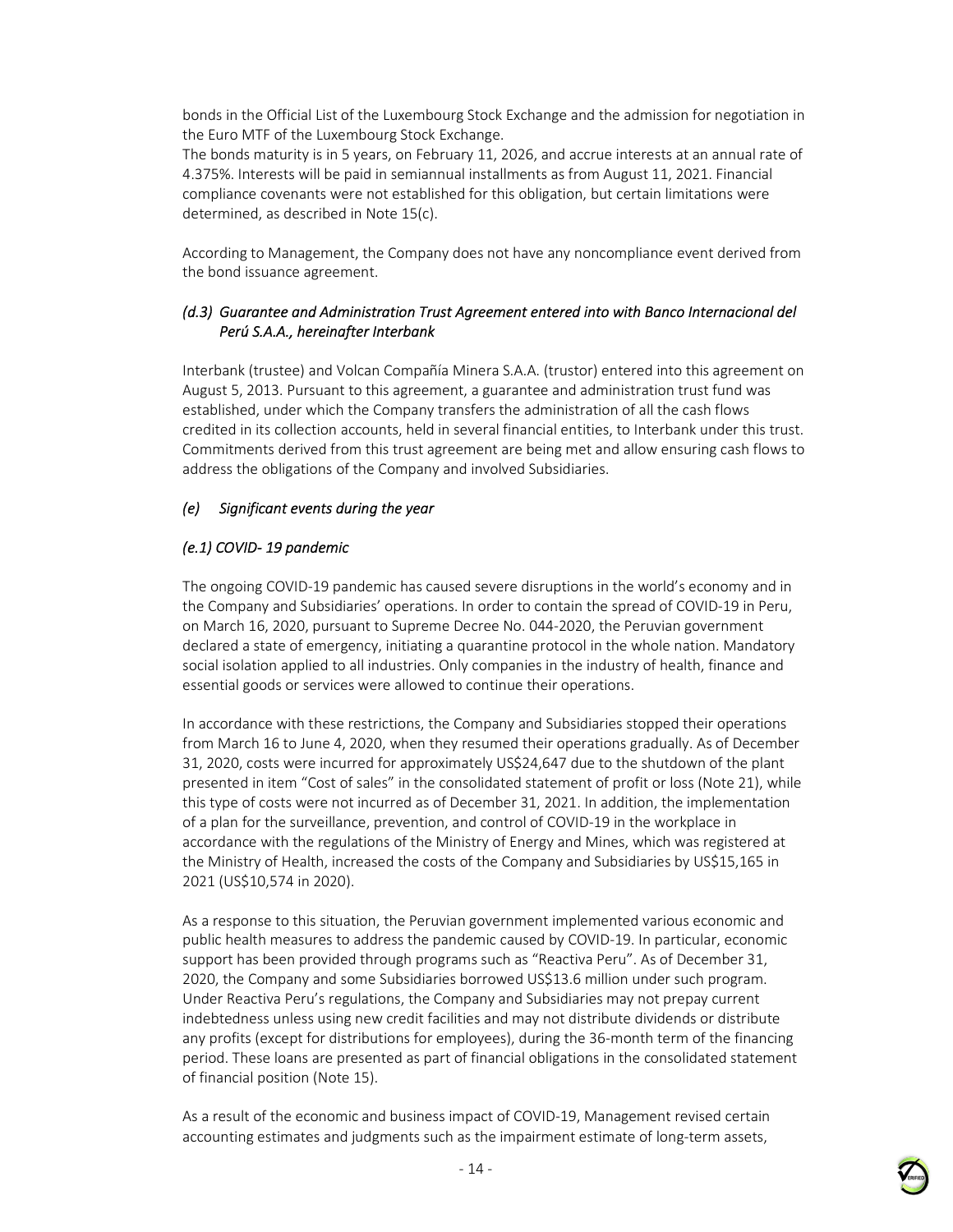which according to the assumptions reviewed, have not had a significant effect on the Company and Subsidiaries' financial position and results of its operations in 2021 and 2020 (Note 25). The Company's Management also evaluated main factors that may affect the performance and operations of the business, considering that there is no material uncertainty that may cause substantial doubts about its ability to continue as a going concern. Liquidity risk management, and the availability of credit lines and refinancing plans that allow reversing negative working capital are described in Note 5 (a)(iii).

Since the pandemic is not over, Management is still monitoring the measures taken by the government in order to guarantee the cycle of its operations.

#### *(f) Termination of the purchase agreement of shares of Empresa Administradora Cerro S.A.C., Óxidos de Pasco S.A.C. and Remediadora Ambiental S.A.C. entered into between Volcan Compañía Minera S.A.A. and Cerro de Pasco Resources Inc.*

In November 2019, the Company entered into a purchase agreement with the Canadian company Cerro de Pasco Resources Inc. for the sale of its shares in its Subsidiaries Empresa Administradora Cerro S.A.C., Óxidos de Pasco S.A.C. and Remediadora Ambiental S.A.C. The transaction was subject to compliance with certain previous conditions.

Cerro de Pasco Resources Inc. is a company listed in the Canadian Securities Exchange with presence in Cerro de Pasco for several years and is owner of the concession "El Metalurgista" at this place. The transaction established a fixed payment of US\$30 million for Óxidos de Pasco S.A.C., a net smelter return (NSR) of 2% of the concessions of Empresa Administradora Cerro S.A.C. and a percentage of future gold (Au) and silver (Ag) sales from the oxide plant during all its operation, among others. In addition, Cerro de Pasco Resources had the obligation to sell to the Company all the concentrates produced in the concessions of Empresa Administradora Cerro S.A.C.

On November 2, 2020, the Company informed the Superintendence of the Securities Market that the term for completing the transaction agreed in the third appendix to the agreement entered into with Cerro de Pasco Resources Inc. expired on October 30, 2020, and the precedent conditions could not be verified; consequently, such agreement was terminated. In this regard, as of December 31, 2020, the Company no longer presented assets and liabilities classified as held for sale in the consolidated financial statements, since the sale is considered highly unlikely in the short term and the Company is not currently identifying a buyer, so the Company decided to recover the investment by using those assets. As a result, the Company recorded the respective impact on the consolidated results due to the cancellation of this sale transaction of those Subsidiaries.

#### 2. SIGNIFICANT ACCOUNTING POLICIES

Significant accounting policies used by the Company and Subsidiaries for the preparation of the consolidated financial statements are summarized below:

#### *(a) Statement of compliance and basis of preparation and presentation*

The accompanying consolidated financial statements were prepared in accordance with the International Financial Reporting Standards (IFRS), issued by the International Accounting Standards Board (IASB), effective as of December 31, 2021 and 2020, as applicable, including International Financial Reporting Standards (IFRS), International Accounting Standards (IAS), and Interpretations issued by the International Financial Reporting Interpretations Committee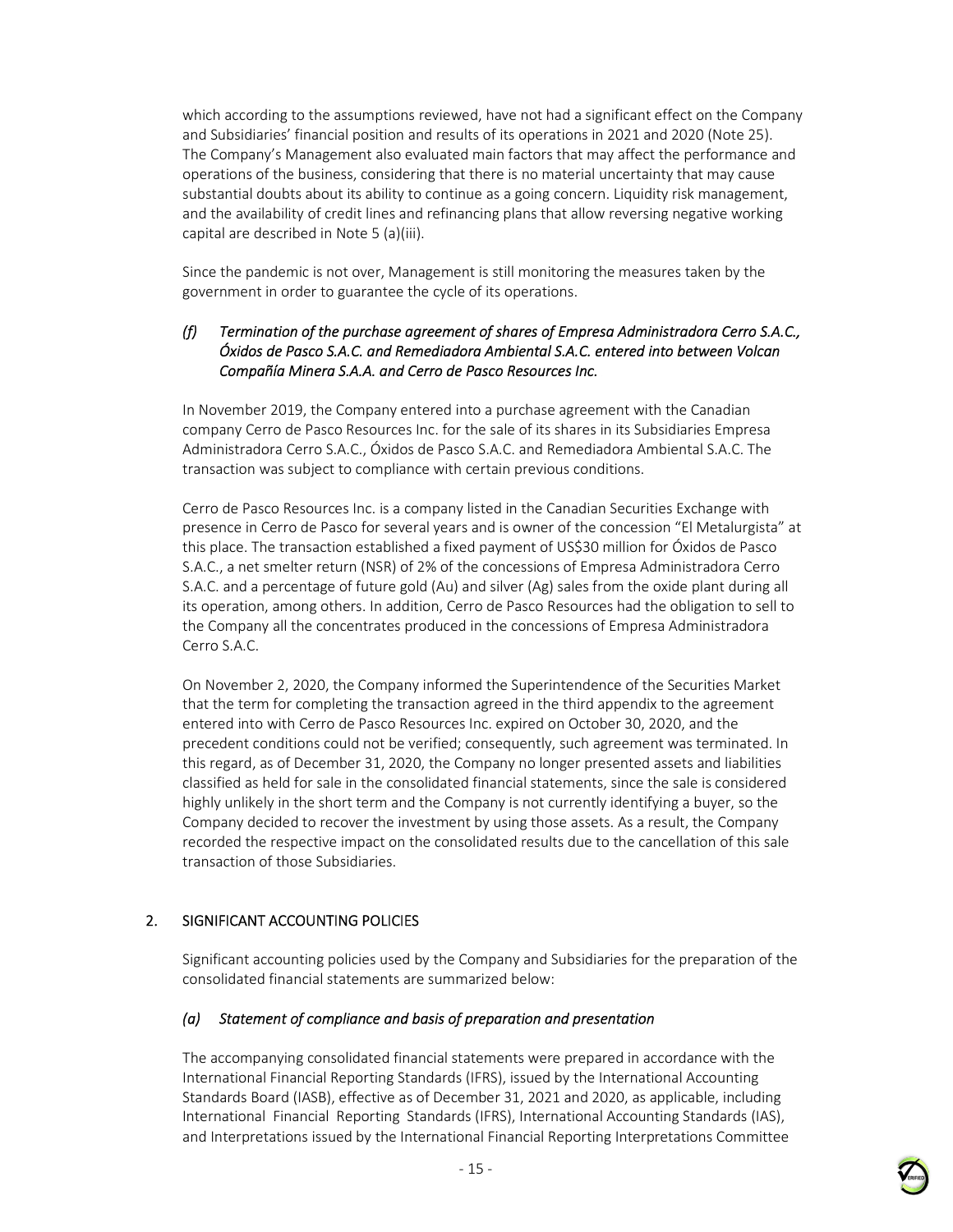(IFRIC), or by the former Standing Interpretations Committee (SIC), adopted by the IASB. Historical cost basis was applied for these purposes, except those items measured at fair value, as further explained in the section of significant accounting policies (letter (e)).

Fair value is the price that would be received when selling an asset or paid when transferring a liability in an organized transaction between market participants at a measurement date, regardless of the fact that such price is directly observable or estimable through another valuation technique. When estimating the fair value of an asset or liability, the Company considers the characteristics of such asset or liability in the event that market participants would want to consider them when setting a price at the measurement date. Fair value for measurement and/or disclosure purposes in these consolidated financial statements is determined over such basis, except share-based payment transactions (which are within the scope of IFRS 2), lease transactions (within the scope of IFRS 16), and measurements somehow similar to fair value, but are not fair value, such as net realizable value in IAS 2, or value in use in IAS 36, if necessary.

Additionally, for financial reporting purposes, fair value measurements are categorized in three levels: 1, 2 or 3; depending on the degree in which the information for fair value measurements are observable, and their significance to fair value measurement entirely, as described below:

Level 1: Input is quoted prices (unadjusted) in active markets for identical assets or liabilities that the Company may access to at the measurement date.

Level 2: Input is different from quoted prices included in Level 1, which are observable for the asset or liability, whether directly or indirectly.

Level 3: Input is not observable for the asset or liability. Non-observable input data will be used to measure fair value provided such relevant observable input data are not available, considering situations where there is low market activity, if any, for the asset or liability at the measurement date.

The Company's Management is responsible for the information contained in these consolidated financial statements, which expressly confirms that all principles and criteria established in IFRS issued by the IASB, effective at each year-end, have been applied in their preparation.

#### *(b) Consolidation principles*

The accompanying consolidated financial statements include the accounts of the Company and of those entities controlled by the Company (Subsidiaries). The Company considers that control of an entity is achieved when the Company has the power to govern their financial and operating policies in order to obtain benefits from their activities.

All significant intercompany transactions have been eliminated in consolidation. When necessary, adjustments are made to the financial statements of certain Subsidiaries to bring their accounting policies into line with those used by other members of the group.

Profit or loss of subsidiaries acquired or disposed during the year are included in the consolidated statement of profit or loss as from the effective date of acquisition or up to the effective date of sale, as applicable. Total comprehensive income of those subsidiaries is attributed to the Company's shareholders and to the non-controlling owners of these subsidiaries even in cases when these interests result in a deficit balance.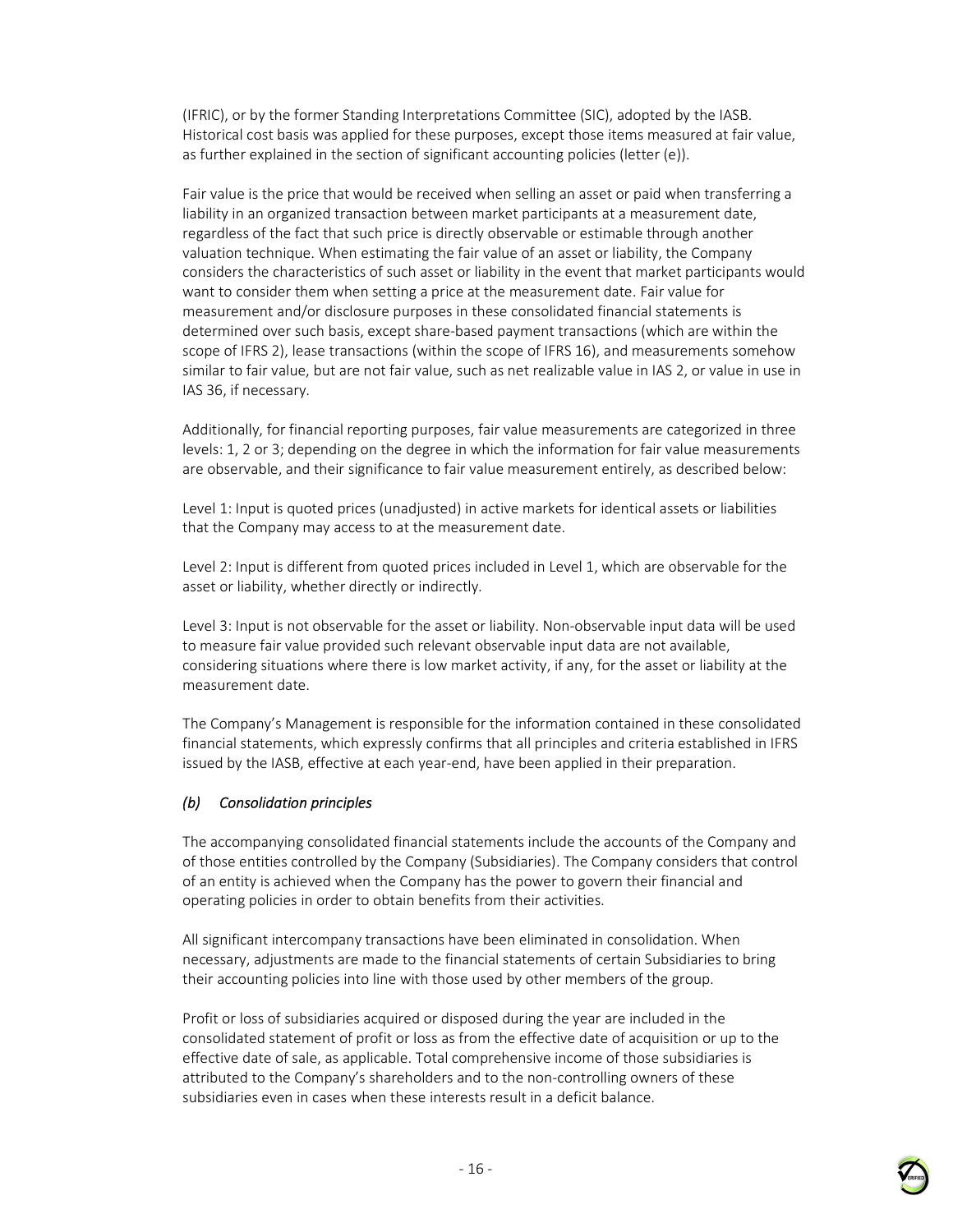Changes in the interest in subsidiaries that do not correspond to a loss of control over them are accounted for as equity transactions. The carrying amounts of interest of the shareholders of the Company and the non-controlling owners of these subsidiaries are adjusted to reflect the changes in their interest. Any difference between these amounts and the fair value of the consideration paid or received is directly attributed to equity of shareholders of the Company.

## *(c) Functional and presentation currency*

The Company and Subsidiaries prepare and present their consolidated financial statements in U.S. dollars, its functional currency. The functional currency is the currency of the main economic environment in which an entity operates, which influences selling prices of traded goods and services, among other factors.

## *(d) Foreign currency transactions*

Transactions in currencies other than the U.S. dollar are considered as "foreign currency transactions" and are recognized by applying the exchange rates effective at the date of transactions. At the end of each reporting period, balances of monetary items denominated in foreign currency are translated by applying the exchange rates effective at that date.

Balances of non-monetary items accounted for at fair value, denominated in foreign currency, are translated by applying the exchange rates applicable at the date when fair value was determined. Balances of non-monetary items recognized in historical cost terms, denominated in foreign currency, are translated by applying the exchange rates effective at the date of transactions.

Exchange differences arising from monetary items are recognized in net profit or loss for the period when arisen.

## *(e) Financial instruments*

Financial instruments are contracts that simultaneously give rise to a financial asset in a company and a financial liability or equity instrument in another company. Financial assets and liabilities are recognized when the Company and Subsidiaries become part of the contractual agreements of the corresponding instrument.

Financial assets and liabilities are initially measured at fair value plus transaction costs directly attributable to their acquisition or issuance, except for those classified at fair value through profit or loss, which are initially recognized at fair value and whose transaction costs directly attributable to their acquisition or issuance, are recognized immediately in profit or loss for the year.

#### *Financial assets*

All regular way purchases or sales of financial assets are recognized and derecognized on a trade date basis and require delivery of assets within the time frame established by regulation or convention in the marketplace.

All recognized financial assets are measured subsequently entirely at either amortized cost or fair value, depending on the classification of the financial assets.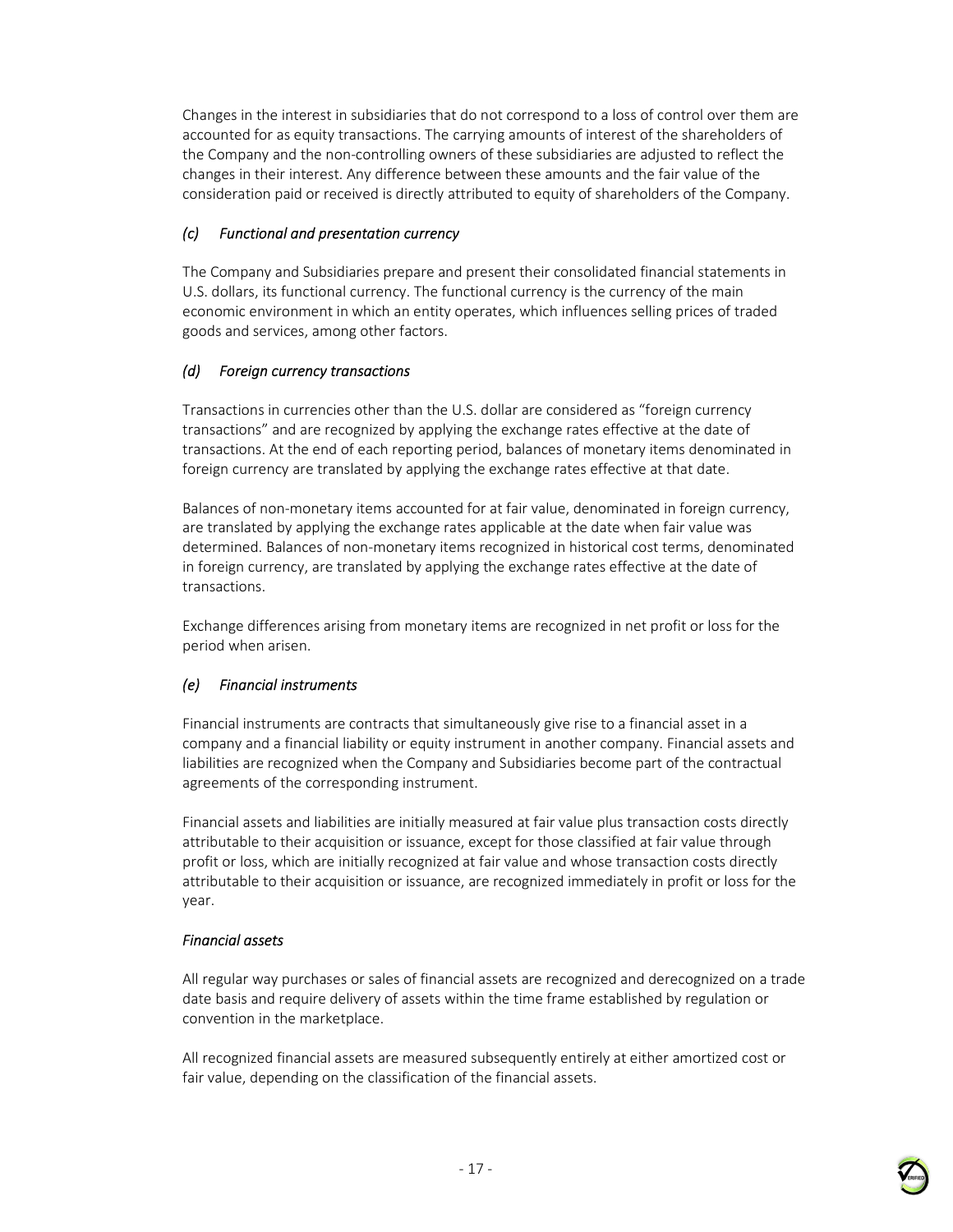#### *Classification of financial assets*

Debt instruments that meet the following conditions are measured subsequently at amortized cost:

- the financial asset is held within a business model whose objective is to hold financial assets in order to collect contractual cash flows; and
- the contractual terms of the financial asset give rise on specified dates to cash flows that are solely payments of principal and interest on the principal amount outstanding.

Debt instruments that meet the following conditions are measured subsequently at fair value through other comprehensive income:

- the financial asset is held within a business model whose objective is achieved by both collecting contractual cash flows and selling the financial assets; and
- the contractual terms of the financial asset give rise on specified dates to cash flows that are solely payments of principal and interest on the principal amount outstanding.

By default, all other financial assets are measured subsequently at fair value through profit or loss.

#### Amortized cost and effective interest method

The effective interest method is a method of calculating the amortized cost of a debt instrument and of allocating interest income over the relevant period.

For financial assets other than purchased or originated credit‑impaired financial assets, the effective interest rate is the rate that exactly discounts estimated future cash receipts (including all fees and points paid or received that form an integral part of the effective interest rate, transaction costs and other premiums or discounts) excluding expected credit losses, through the expected life of the debt instrument, or, where appropriate, a shorter period, to the gross carrying amount of the debt instrument on initial recognition. For purchased or originated credit-impaired financial assets, a credit-adjusted effective interest rate is calculated by discounting the estimated future cash flows, including expected credit losses, to the amortized cost of the debt instrument on initial recognition.

The amortized cost of a financial asset is the amount at which the financial asset is measured at initial recognition minus the principal repayments, plus the cumulative amortization using the effective interest method of any difference between that initial amount and the maturity amount, adjusted for any loss provision. On the other hand, the gross carrying amount of a financial asset is the amortized cost of a financial asset before adjusting for any loss provision.

Interest income is recognized using the effective interest method for debt instruments measured subsequently at amortized cost and at fair value through other comprehensive income. For financial assets other than purchased or originated credit-impaired financial assets, interest income is calculated by applying the effective interest rate to the gross carrying amount of a financial asset, except for financial assets that have subsequently become credit‑impaired.

For financial assets that have subsequently become credit-impaired, interest income is recognized by applying the effective interest rate to the amortized cost of the financial asset. If,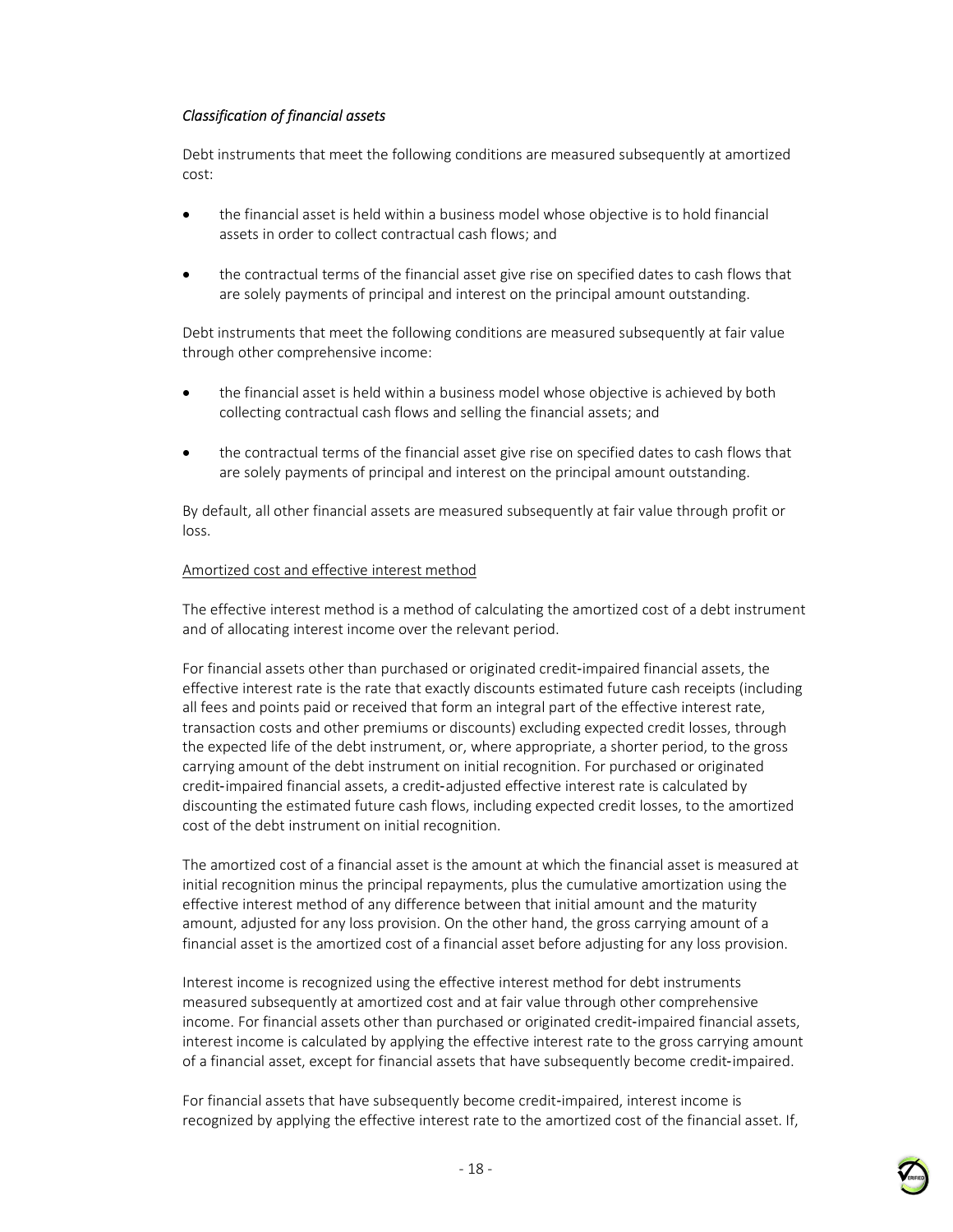in subsequent reporting periods, the credit risk on the credit-impaired financial instrument improves so that the financial asset is no longer credit-impaired, interest income is recognized by applying the effective interest rate to the gross carrying amount of the financial asset.

For purchased or originated credit-impaired financial assets, the Company and Subsidiaries recognize interest income by applying the credit‑adjusted effective interest rate to the amortized cost of the financial asset from initial recognition. The calculation does not revert to the gross basis even if the credit risk of the financial asset subsequently improves so that the financial asset is no longer credit-impaired. Interest income is recognized in the consolidated statement of profit or loss.

#### Impairment of financial assets

The Company and Subsidiaries recognize a provision for expected credit losses of financial assets that are measured at amortized cost or at fair value through other comprehensive income. An impairment loss for investments in equity instruments is not recognized. The amount of expected credit losses is updated at each reporting date in order to reflect the changes in credit risk since the initial recognition of the respective financial instrument.

The Company and Subsidiaries recognize lifetime expected credit losses for trade accounts receivable and other accounts receivable. The expected credit losses on these financial assets are estimated using a provision matrix based on the Company and Subsidiaries' historical credit loss experience, adjusted for factors that are specific to the debtors, general economic conditions, and an assessment of both the current as well as the forecast direction of conditions at the presentation date, including the time value of money where appropriate.

For all other financial instruments, the Company and Subsidiaries recognize lifetime expected credit losses when there has been a significant increase in credit risk since initial recognition. The evaluation of whether the expected credit losses should be recognized during the life of the credit is based on significant increases in the probability or the risk that noncompliance may occur since initial recognition instead of the evidence that the credit of a financial asset is impaired at the presentation date of the report or actual noncompliance has occurred.

The expected credit losses during the life of the credit represents the expected credit losses that will result from all possible default events over the expected useful life of a financial instrument. In contrast, 12-month expected credit losses during the life of the credit represents the portion of the useful life of expected credit losses during the life of the credit that is expected to result from default events on a financial instrument that are possible within 12 months after the reporting date.

#### *Financial liabilities*

Financial liabilities are classified at fair value through profit or loss or at amortized cost using the effective interest method. The Company and Subsidiaries determine the classification of financial liabilities upon initial recognition.

#### Financial liabilities at fair value through profit or loss

Financial liabilities are classified as at fair value through profit or loss when the financial liability is held for trading or is designated as at fair value through profit or loss.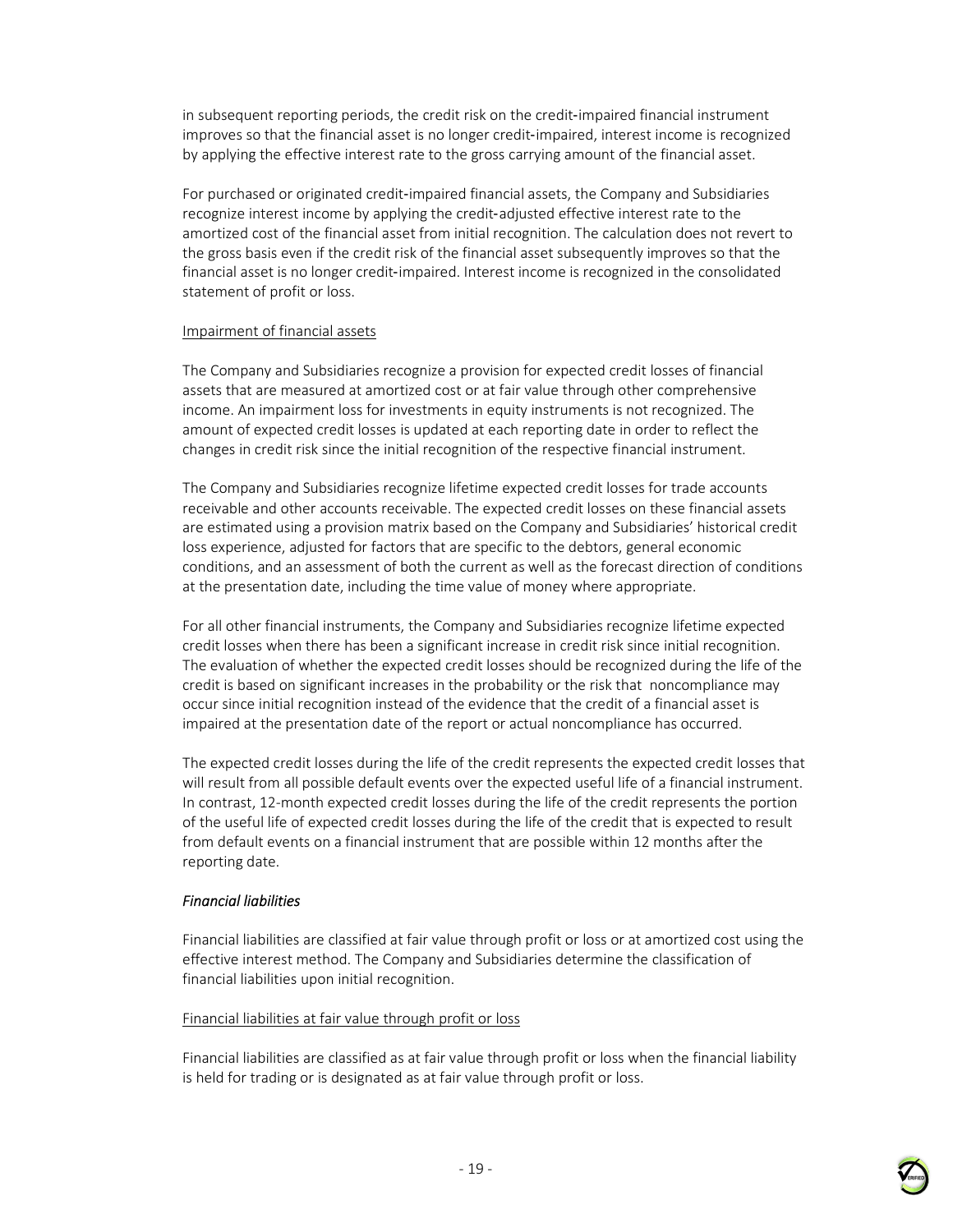A financial liability is classified as held for trading if:

- (i) it has been acquired principally for the purpose of repurchasing it in the near term; or
- (ii) on initial recognition it is part of a portfolio of identified financial instruments that the Company and Subsidiaries manage and have a recent actual pattern of short‑term profit-taking; or
- (iii) it is a derivative, except for a derivative that is a financial guarantee contract or a designated and effective hedging instrument.

A financial liability other than a financial liability held for trading may be designated as a financial liability at fair value through profit or loss upon initial recognition if:

- (i) such designation eliminates or significantly reduces a measurement or recognition inconsistency that would otherwise arise; or
- (ii) the financial liability forms part of a group of financial assets or financial liabilities or both, which is managed, and its performance is evaluated on a fair value basis, in accordance with the Company and Subsidiaries' documented risk management or investment strategy, and information about the Company and Subsidiaries is provided internally on that basis; or
- (iii) it forms part of a contract containing one or more embedded derivatives, and IFRS 9 permits the entire combined contract to be designated as at fair value through profit or loss.

Financial liabilities at fair value through profit or loss are measured at fair value, with any profit or losses arising on the new measurement recognized in profit or loss. The net profit or loss recognized in profit or loss incorporates any interest paid on the financial liability and is included in the "other profit and losses" line item.

However, for financial liabilities that are designated as at fair value through profit or loss, the amount of change in the fair value of the financial liability that is attributable to changes in the credit risk of that liability is recognized in other comprehensive income, unless the recognition of the effects of changes in the liability's credit risk in other comprehensive income would create or enlarge an accounting mismatch in profit or loss. The remaining amount of change in the fair value of liability is recognized in profit or loss. Changes in fair value attributable to a financial liability's credit risk that are recognized in other comprehensive income are not subsequently reclassified to profit or loss; instead, they are transferred to retained earnings upon derecognition of the financial liability.

Profit or losses on financial guarantee contracts and loan commitments issued by the Company and Subsidiaries that are designated as at fair value through other profit or loss are recognized in profit or loss.

#### Financial liabilities measured subsequently at amortized cost

Other financial liabilities, including loans, trade accounts payable, and others, are measured subsequently at amortized cost using the effective interest method.

The effective interest method is a method of calculating the amortized cost of a financial liability and of allocating interest expense over the relevant period. The effective interest rate is the rate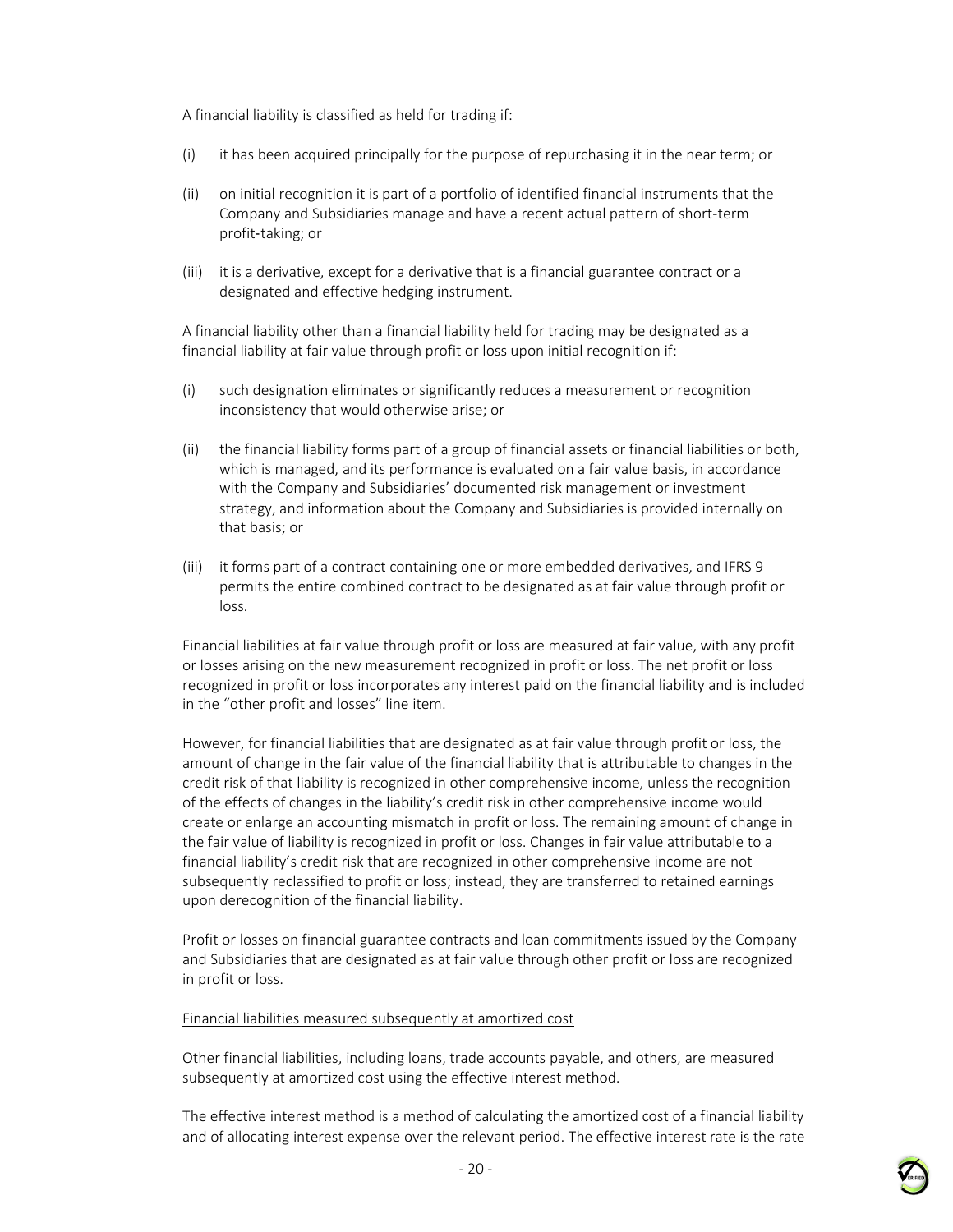that exactly discounts cash flows receivable or payable (including all fees and points paid or received that form an integral part of the effective interest rate, transaction costs and other premiums or discounts) estimated through the expected life of the financial liability, or (where appropriate) a shorter period, to the amortized cost of a financial liability.

#### Derecognition of financial liabilities

The Company and Subsidiaries derecognize financial liabilities when, and only when, the Company and Subsidiaries' obligations are discharged, cancelled, or have expired. The difference between the carrying amount of the financial liability derecognized and the consideration paid and payable is recognized in profit or loss.

#### *Derivative financial instruments*

The Company and Subsidiaries enter into a variety of derivative financial instruments to manage its exposure to rate risks and prices of commodities.

Derivatives are recognized initially at fair value at the date a derivative contract is entered into and are subsequently remeasured to their fair value at each reporting date. The profit or loss in changes of fair value of these assets is recognized in profit or loss for the year they are incurred unless the derivative is designated and effective as a hedging instrument, in which event the timing of the recognition in profit or loss depends on the nature of the hedge relationship.

A derivative with a positive fair value is recognized as a financial asset whereas a derivative with a negative fair value is recognized as a financial liability. Derivatives are not offset in the consolidated financial statements unless the Company and Subsidiaries have both a legally enforceable right and intention to offset. A derivative is presented as a non-current asset or a non-current liability if the remaining maturity of the instrument is more than 12 months and it is not due to be realized or settled within 12 months. Other derivatives are presented as current assets or current liabilities.

#### *Embedded derivatives*

An embedded derivative is a component of a hybrid contract that also includes a non-derivative host, with the effect that some of the cash flows of the combined instrument vary in a way similar to a stand-alone derivative.

Derivatives embedded in hybrid contracts with a financial asset host within the scope of IFRS 9 are not separated. The entire hybrid contract is classified and subsequently measured as either amortized cost or fair value as appropriate.

Derivatives embedded in hybrid contracts with hosts that are not financial assets within the scope of IFRS 9 (e.g., financial liabilities) are treated as separate derivatives when they meet the definition of a derivative, their risks and characteristics are not closely related to those of the host contracts and the host contracts are not measured at fair value through profit or loss.

If the hybrid contract is a quoted financial liability, instead of separating the embedded derivative, the Company generally designates the whole hybrid contract at fair value through profit or loss.

An embedded derivative is presented as a non-current asset or non-current liability if the remaining maturity of the hybrid instrument to which the embedded derivative relates is more than 12 months and is not expected to be realized or settled within 12 months.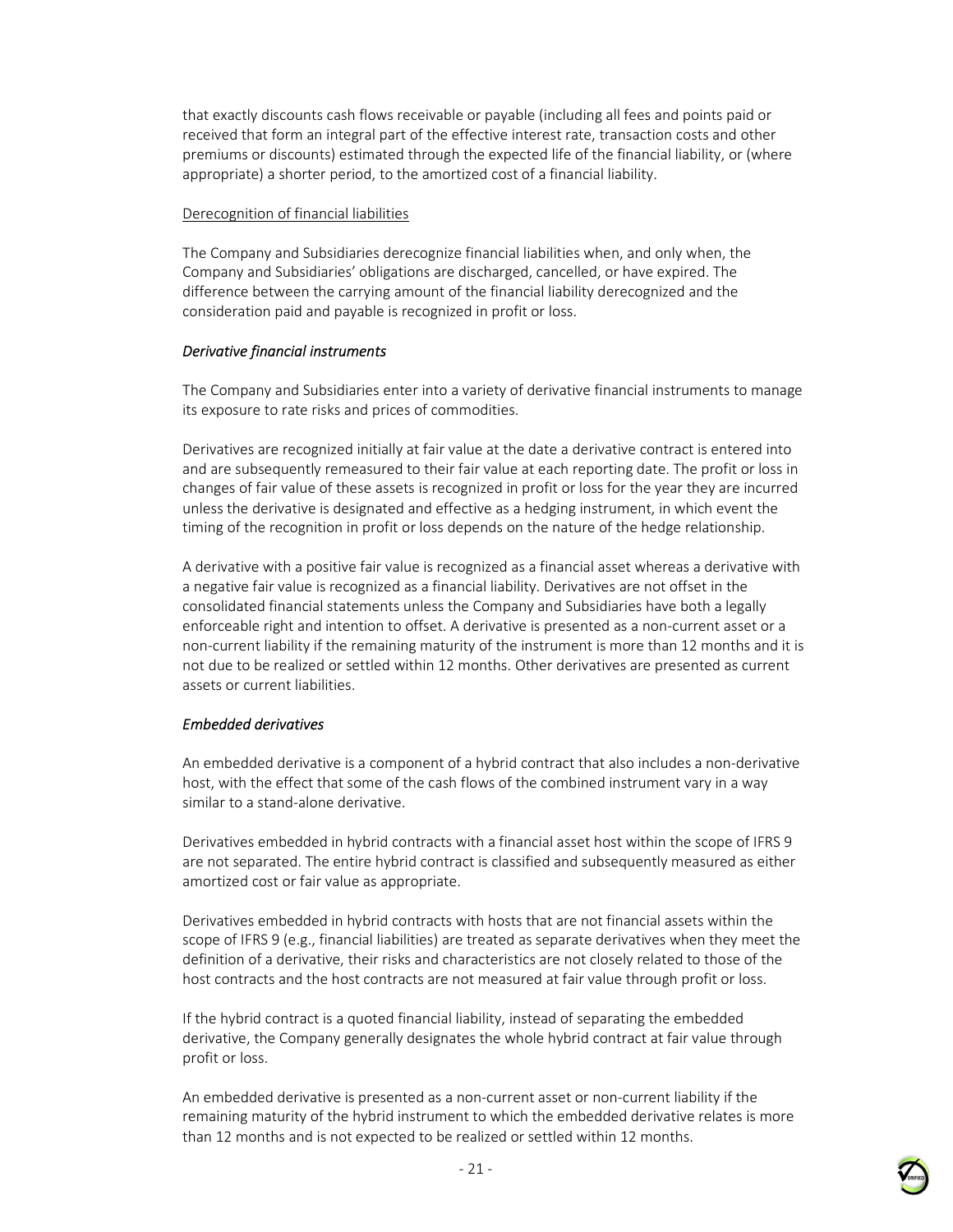#### *Hedge accounting*

The Company and Subsidiaries designate certain derivatives as hedging instruments in respect of foreign currency risk and interest rate risk in fair value hedges, and cash flow hedges. As of December 31, 2020, the Company and Subsidiaries held hedge operations of interest rates (swaps) in order to ensure future flows of payment of loan interests, which are accounted for as cash flow hedges.

At the inception of the hedge relationship, the Company and Subsidiaries document the relationship between the hedging instrument and the hedged item, along with its risk management objectives and its strategy for undertaking various hedge transactions. Furthermore, at the inception of the hedge and on an ongoing basis, the Company and Subsidiaries document whether the hedging instrument is effective in offsetting changes in fair values or cash flows of the hedged item attributable to the hedged risk, which is when the hedging relationship meets all of the following hedge effectiveness requirements:

- there is an economic relationship between the hedged item and the hedging instrument;
- the effect of credit risk does not dominate the value changes that result from that economic relationship; and
- the hedge ratio of the hedging relationship is the same as that resulting from the quantity of the hedged item that the Company and Subsidiaries actually hedge and the quantity of the hedging instrument that the Company actually uses to hedge that quantity of the hedged item.

If a hedging relationship ceases to meet the hedge effectiveness requirement relating to the hedge ratio but the risk management objective for that designated hedging relationship remains the same, the Company and Subsidiaries adjust the hedge ratio of the hedging relationship (i.e., rebalance the hedge) so that it meets the qualifying criteria again.

The Company and Subsidiaries designate the full change in the fair value of a forward contract (i.e., including the forward elements) as the hedging instrument for all of its hedging relationships involving forward contracts.

The Company and Subsidiaries designate only the intrinsic value of option contracts as a hedged item, i.e., excluding the time value of the option. The changes in the fair value of the aligned time value of the option are recognized in other comprehensive income and accumulated in the cost of hedging reserve. If the hedged item is transaction-related, the time value is reclassified to profit or loss when the hedged item affects profit or loss. If the hedged item is time-period related, then the amount accumulated in the cost of hedging reserve is reclassified to profit or loss on a rational basis; the Company and Subsidiaries apply straight-line amortization. Those reclassified amounts are recognized in profit or loss in the same line as the hedged item. If the hedged item is a non-financial item, then the amount accumulated in the cost of hedging reserve is removed directly from equity and included in the initial carrying amount of the recognized non-financial item. Furthermore, if the Company and Subsidiaries expect that some or all of the loss accumulated in the cost of hedging reserve will not be recovered in the future, that amount is immediately reclassified to profit or loss.

Note 5(c) sets out details of the fair values of the derivative instruments used for hedging purposes.

Movements in the hedging reserve in equity are detailed in Note 19(e).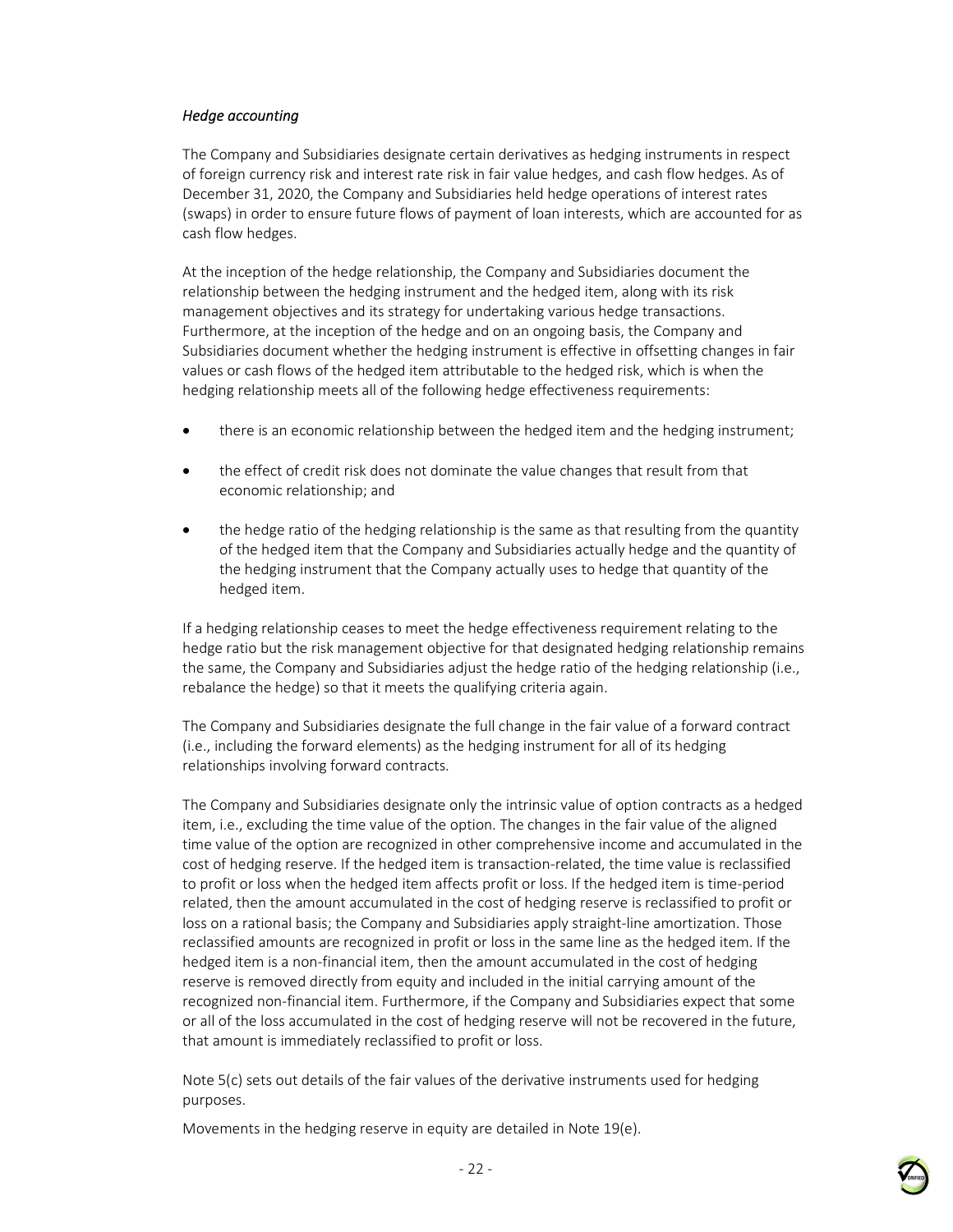#### *Fair value hedges*

The fair value change on qualifying hedging instruments is recognized in profit or loss except when the hedging instrument hedges an equity instrument designated at fair value through other comprehensive income in which case it is recognized in other comprehensive income.

The carrying amount of a hedged item not already measured at fair value is adjusted for the fair value change attributable to the hedged risk with a corresponding entry in profit or loss. For debt instruments measured at fair value through other comprehensive income, the carrying amount is not adjusted as it is already at fair value, but the hedging gain or loss is recognized in profit or loss instead of other comprehensive income. When the hedged item is an equity instrument designated at fair value through other comprehensive income, the hedging gain or loss remains in other comprehensive income to match that of the hedging instrument.

Where hedging gains or losses are recognized in profit or loss, they are recognized in the same line as the hedged item.

The Company and Subsidiaries discontinue hedge accounting only when the hedging relationship (or a part thereof) cease to meet the qualifying criteria (after rebalancing, if applicable). This includes instances when the hedging instrument expires or is sold, terminated, or exercised. The discontinuation is accounted for prospectively. The fair value adjustment to the carrying amount of the hedged item arising from the hedged risk is amortized to profit or loss from that date.

The effects for fair value change on fair value hedges are presented in the consolidated statement of other comprehensive income.

#### *Cash flow hedges*

The effective portion of changes in the fair value of derivatives and other qualifying hedging instruments that are designated and qualify as cash flow hedges is recognized in other comprehensive income and accumulated under the heading of cash flow hedging reserve, limited to the cumulative change in fair value of the hedged item from inception of the hedge. The profit or loss relating to the ineffective portion is recognized immediately in profit or loss.

Amounts previously recognized in other comprehensive income and accumulated in equity are reclassified to profit or loss in the periods when the hedged item affects profit or loss, in the same line as the recognized hedged item. However, when the expected hedged transaction results in the recognition of a non-financial asset or a non-financial liability, the profit and losses previously recognized in other comprehensive income and accumulated in equity are removed from equity and included in the initial measurement of the cost of the non-financial asset or non-financial liability. This transfer does not affect other comprehensive income. Furthermore, if the Company and Subsidiaries expect that some or all of the loss accumulated in the cash flow hedging reserve will not be recovered in the future, that amount is immediately reclassified to profit or loss.

The Company and Subsidiaries discontinue hedge accounting only when the hedging relationship (or a part thereof) ceases to meet the qualifying criteria (after rebalancing, if applicable). This includes instances when the hedging instrument expires or is sold, terminated, or exercised. The discontinuation is accounted for prospectively. Any profit or loss recognized in other comprehensive income and accumulated in cash flow hedge reserve at that time remains in equity and is reclassified to profit or loss when the forecast transaction occurs. When a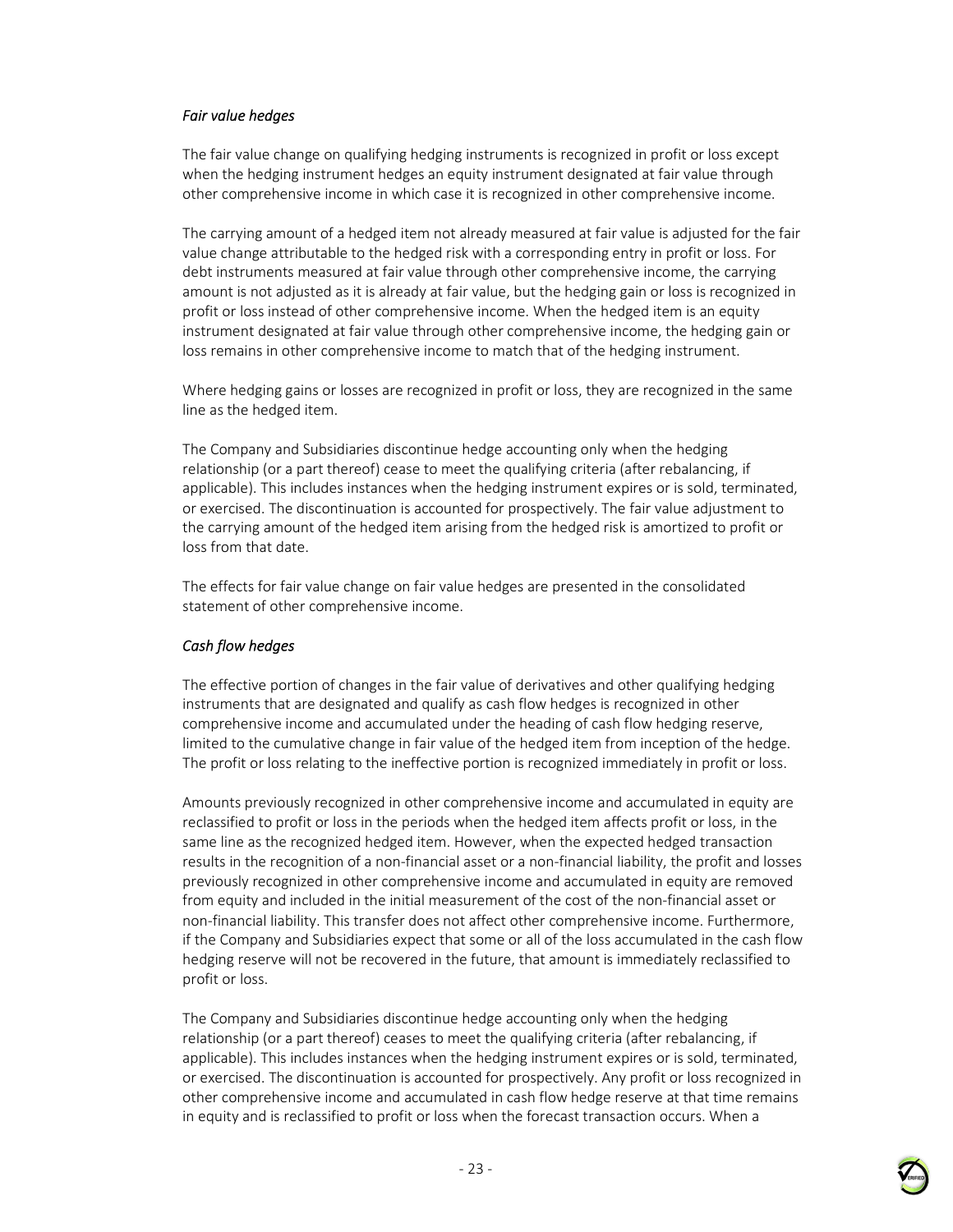forecast transaction is no longer expected to occur, the profit or loss accumulated in the cash flow hedge reserve is reclassified immediately to profit or loss.

The effects of fair value changes on cash flow hedges are presented in the consolidated statement of other comprehensive income.

## *(f) Cash and cash equivalents*

Cash comprises cash in hand and freely available deposits. Cash equivalents comprise shortterm financial investments with maturities of three months or less counted from their acquisition date, which are readily convertible into known amounts of cash and are not subject to significant risks of changes in value.

#### *(g) Inventories and obsolescence estimate*

Concentrates and raw material are valued at the lower of acquisition or production cost or net realizable value. The cost of concentrates includes the cost of direct materials, and in this case, direct labor costs and manufacturing overheads, including the cost of transferring inventories to their current location and conditions. The cost of concentrates and supplies is determined by applying the weighted average cost method, and the cost of inventories in transit is determined by applying the specific cost method. Net realizable value is the sales price estimated in the normal course of business, less the estimated costs to place inventories in sale conditions and perform their sale. Due to the reductions of the carrying amount of inventories to their net realizable value (concentrate) and obsolescence or slow turnover (supplies), an estimate for inventory obsolescence is established and charged to profit or loss of the period when those reductions occur.

#### *(h) Property, plant, and equipment (net)*

Property, plant, and equipment are presented at acquisition cost, less accumulated depreciation, and the accumulated amount of impairment losses.

Initial disbursements, as well as those subsequently incurred, related to goods whose cost can be estimated reliably, and it is probable that future economic benefits will be obtained from them, are recognized as property, plant, and equipment.

Disbursements for maintenance and repairs are recognized as expenses during the period when incurred. The main components of major equipment are recorded independently and are depreciated according to their useful life. Profit or loss arising from the sale or disposal of an item of property, plant, and equipment is determined as the difference between the sales proceeds and the carrying amount of the asset, which is recognized in profit or loss for the period when the sale is considered performed.

Property, plant, and equipment under construction or acquisition are presented at cost, less any estimated impairment loss. The cost of these assets in process includes professional fees and, for qualifying assets, borrowing costs. Those assets are subsequently classified into their category of property, plant, and equipment when the construction or acquisition process has been completed and they are ready for the intended use. These assets are depreciated from that moment, similarly to the rest of categories of property, plant, and equipment.

The residual value, useful life and depreciation and amortization methods are reviewed and adjusted prospectively where appropriate at the end of every year.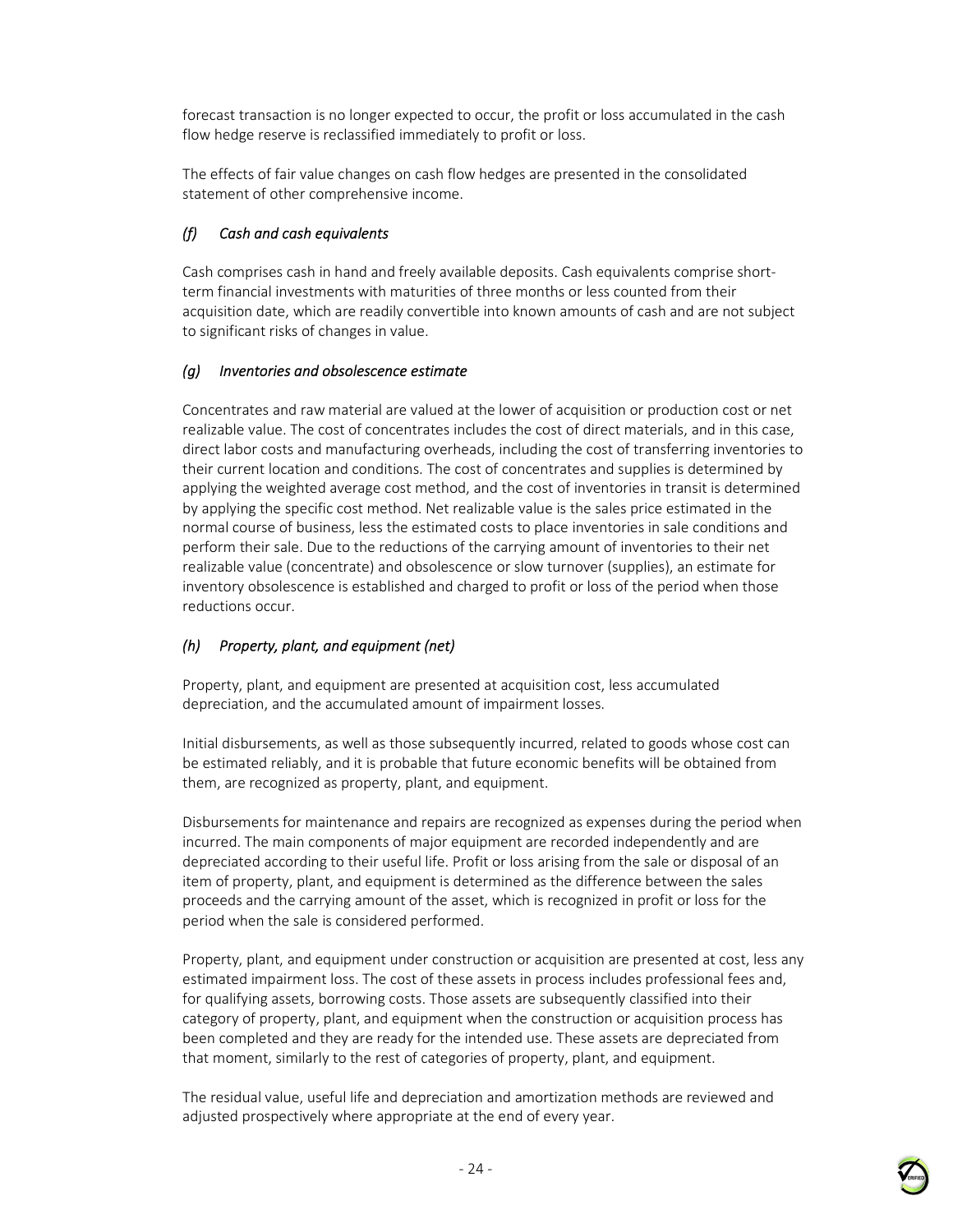#### *Depreciation*

#### *Units-of-production method*

The depreciation of buildings and other mining constructions is calculated by units of production based on economically recoverable reserves and a portion of resources from the pertinent mining unit.

The units of production are measured in recoverable metric tons of lead, copper, and zinc. The depreciation ratio per units of production is determined according to the production of the year over economically recoverable reserves and resources.

#### *Straight-line method*

The depreciation of other mining and hydroelectric assets is calculated by applying the straightline method based on the lower of the estimated useful life of assets or the remaining useful life of the mining unit for mining assets. The useful lives used by the Company are as follows:

| Years          |
|----------------|
|                |
| Up to 33 years |
| Up to 10 years |
| Up to 10 years |
| Up to 5 years  |
| Up to 10 years |
| Up to 10 years |
|                |

#### *(i) Mining concessions, evaluation, exploration and development costs and other intangibles*

#### *Mining rights and concessions*

Mining rights represent the ownership of the Company and Subsidiaries of mining properties that contain the acquired mineral reserves. Mining rights that are related to mineral reserves are amortized using the units-of-production method, using the proven and probable reserves as a basis and a portion of inferred resources.

Mining concessions are capitalized in the consolidated statement of financial position and represent the ownership of the Company and Subsidiaries of mining properties with a geological interest. Mining concessions are amortized as from the production stage based on the units-ofproduction method, using proven and probable reserves and a portion of inferred resources. In case the Company and Subsidiaries abandon those concessions, associated costs are written off in the consolidated statement of profit or loss and other comprehensive income.

At every year-end, the Company and Subsidiaries evaluate for each cash-generating unit if there is any indication that the value of their mining rights may be impaired. If any indication exists, the Company and Subsidiaries establish an estimate of the recoverable amount of the asset.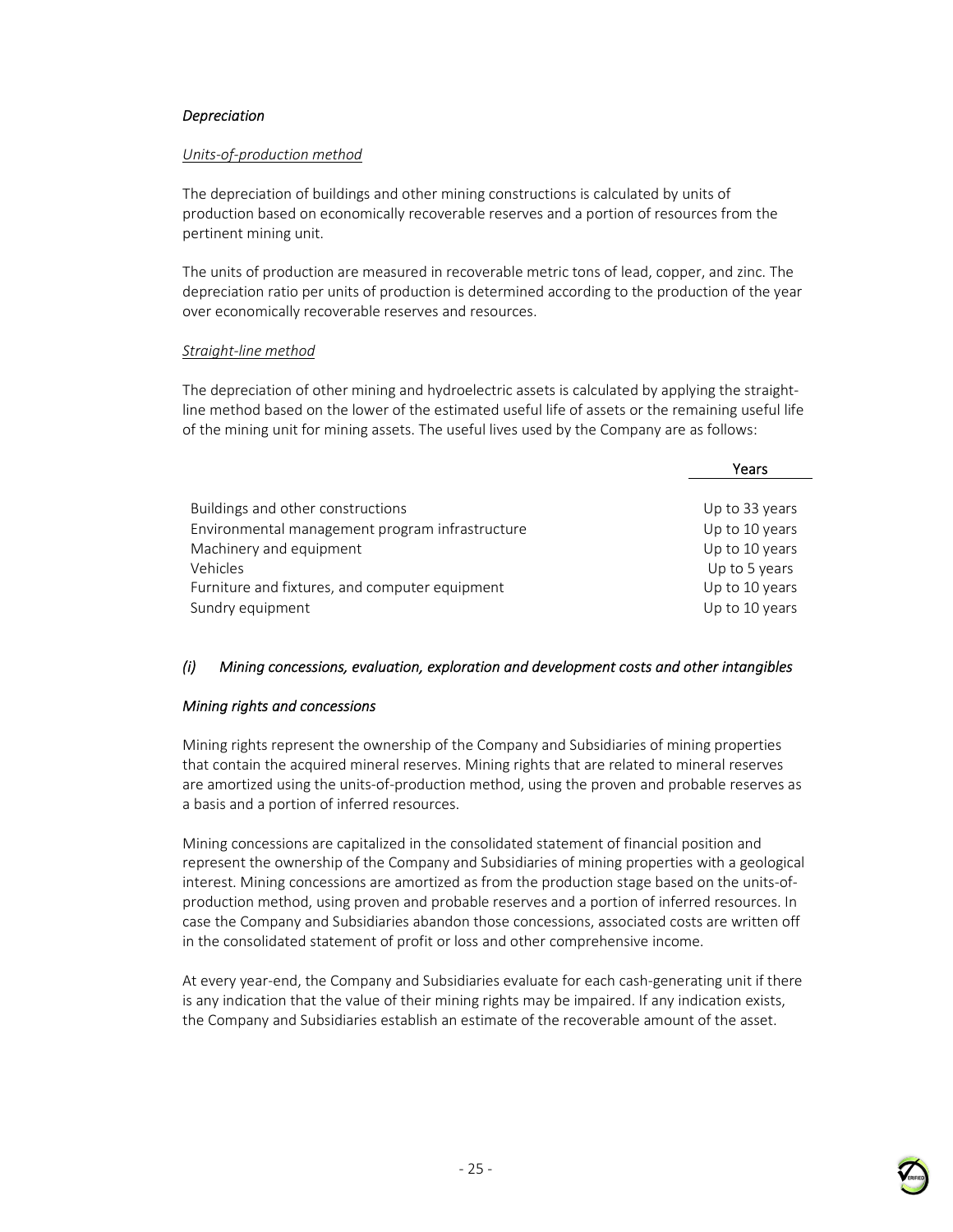#### *Evaluation and exploration costs*

Exploration costs are capitalized only if they are estimated to be economically recoverable through a successful operation in the future or when the activities are in process in the area of interest, and it has not reached a stage that allows evaluating reasonably the existence of economically recoverable reserves. Costs are capitalized as evaluation and exploration assets until the Company has completed a preliminary feasibility study, some resources have become reserves and Management determines the probability that the property turns into a mine. At that time, it is considered that the development stage of the property starts, and subsequent evaluation costs are capitalized.

These costs mainly include used materials and fuel, topographic survey costs, drilling costs and payments made to contractors. For this purpose, economically recoverable benefits of exploration projects can be evaluated properly when any of the following conditions are met: i) the Board of Directors authorizes Management to conduct a feasibility study for the project, and ii) the purpose of the exploration is to convert resources into reserves or to confirm resources.

Exploration costs are amortized similarly to development costs.

All capitalized evaluation and exploration costs are monitored to identify impairment indicators. When a possible impairment is identified, each area of interest or cash-generating unit (CGU) is evaluated. If capitalized costs are not expected to be recovered, they are charged to the consolidated statement of profit or loss.

#### *Development costs*

Costs associated with the mine development stage are capitalized. Development costs required to keep production going are charged to profit or loss of the period when incurred.

Development costs are amortized from the beginning of production using the units-ofproduction method. Development costs are amortized based on proven and probable reserves and a portion of inferred resources to which they are related.

#### *Intangibles*

Intangible assets with finite useful lives separately acquired are reported at cost less accumulated amortization and any recognized accumulated impairment loss. Amortization is calculated using the straight-line method based on useful lives estimated by the Company and Subsidiaries. Estimates on useful lives and depreciation methods are reviewed at the end of each reporting period to evaluate possible material changes in previous expectations or the expected pattern of consumption of future economic benefits embodied in the assets, incorporating the effects of any change in these estimates prospectively, against net profit or loss in the period they are made.

Intangible assets with indefinite useful lives are not amortized and are reviewed every year in order to identify whether there is any impairment indicator according to the item (j) below.

#### *(j) Review of impairment of long-term assets*

The Company and Subsidiaries regularly review the carrying amounts of their tangible and intangible assets to determine whether there is any indicator that those assets have suffered an impairment loss. If such indication exists, the recoverable amount of the asset is estimated in order to determine the extent of the impairment loss (if any). If it is not possible to estimate the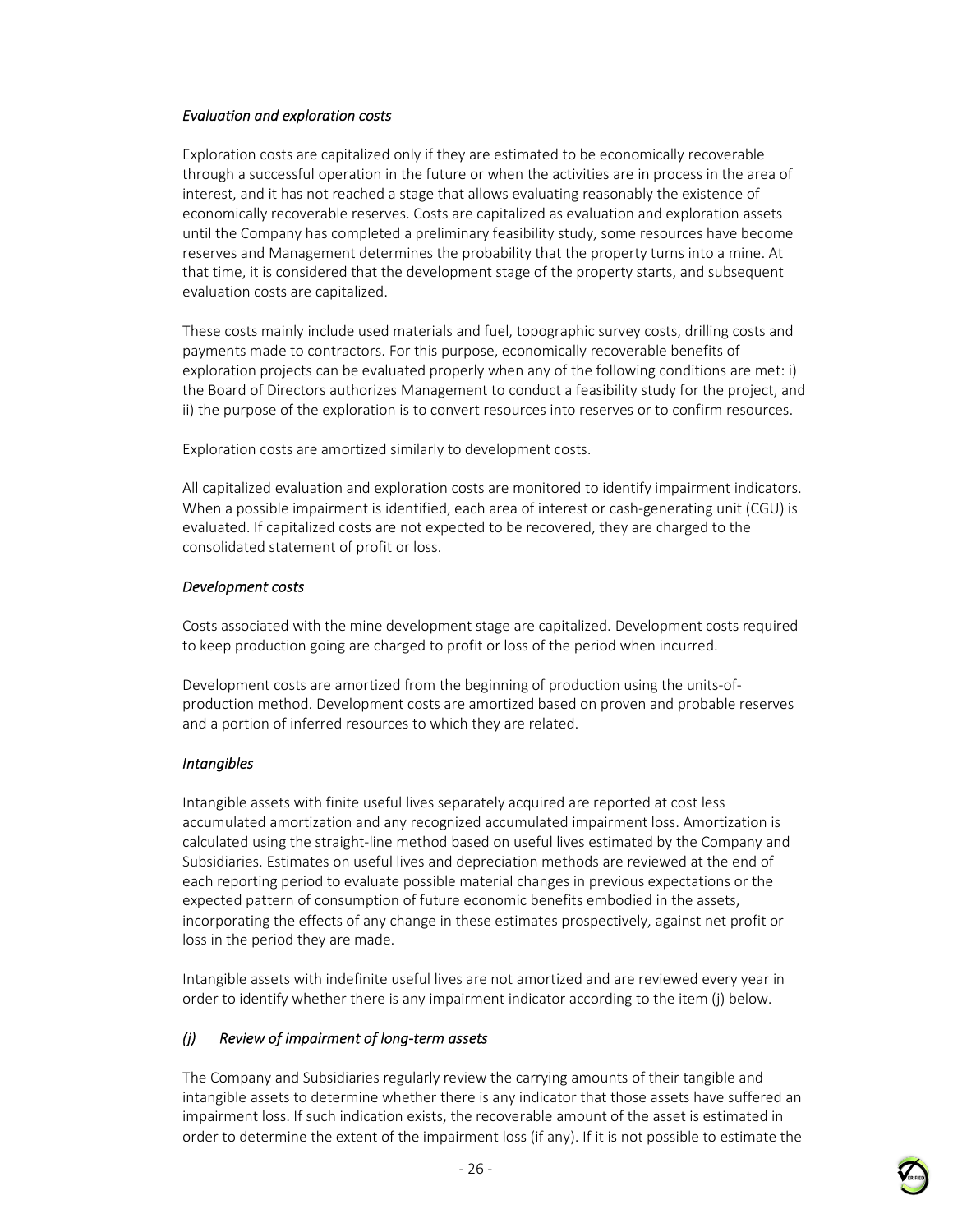recoverable amount of an individual asset, the Company and Subsidiaries estimate the recoverable amount of the cash-generating unit to which the asset belongs. If a reasonable and consistent distribution basis can be identified, corporate assets are also distributed to individual cash-generating units, or otherwise, to the smallest group of cash-generating units for which a reasonable and consistent distribution basis is identified.

The recoverable amount is the higher of fair value less the cost to sell and value in use. Value in use is determined based on future estimated cash flows discounted to their present value, using a discount rate before taxes that reflects current market valuations related to the time value of money and the specific risks of the asset.

If the recoverable amount of an asset (or cash-generating unit) is estimated to be less than its carrying amount, the carrying amount of the asset (or cash-generating unit) is reduced to its recoverable amount. An impairment loss is immediately recognized as expense, unless the corresponding asset is held at revalued amounts, in which case the impairment loss is recognized primarily as a reduction of the revaluation surplus.

An impairment loss can be subsequently reversed and recognized as revenue in profit for the year, to the extent that the increased carrying amount does not exceed the carrying amount that would have been determined if no impairment loss had been recognized for the asset (cash-generating unit) in previous years.

In estimating the value in use of their assets, the Company and Subsidiaries review their projections of future revenue streams that consider the following variables: discount rate, projection of prices, resources and reserves, production, costs, and expenses.

#### *(k) Investment in associates*

An associate is an entity over which the Company has significant influence. Significant influence is the power to participate in the financial and operating policy decisions of the investee but is not control or joint control over those policies.

The results and assets and liabilities of associates are incorporated in these consolidated financial statements using the equity method of accounting, except when the investment, or a portion of such investment, is classified as held for sale, in which case it is accounted for in accordance with IFRS 5 Non-current assets held for sale and discontinued operations. Under the equity method, an investment in an associate is recognized initially in the consolidated statement of financial position at cost and adjusted thereafter to recognize the Company's share of the profit or loss and other comprehensive income of the associate. When the Company's share of losses of an associate exceeds the Company's interest in that associate (which includes any long-term interests that, in substance, form part of the Company's net investment in the associate), the Company discontinues recognizing its share of further losses. Additional losses are recognized only to the extent that the Company has incurred legal or constructive obligations or made payments on behalf of the associate.

An investment in an associate is accounted for using the equity method from the date on which the investee becomes an associate. On acquisition of the investment in an associate, any excess of the cost of the investment over the Company's share of the net fair value of the identifiable assets and liabilities of the investee is recognized as goodwill, which is included within the carrying amount of the investment. Any excess of the Company's share of the net fair value of the identifiable assets and liabilities over the cost of the investment, after reassessment, is recognized immediately in profit or loss in the period in which the investment is acquired.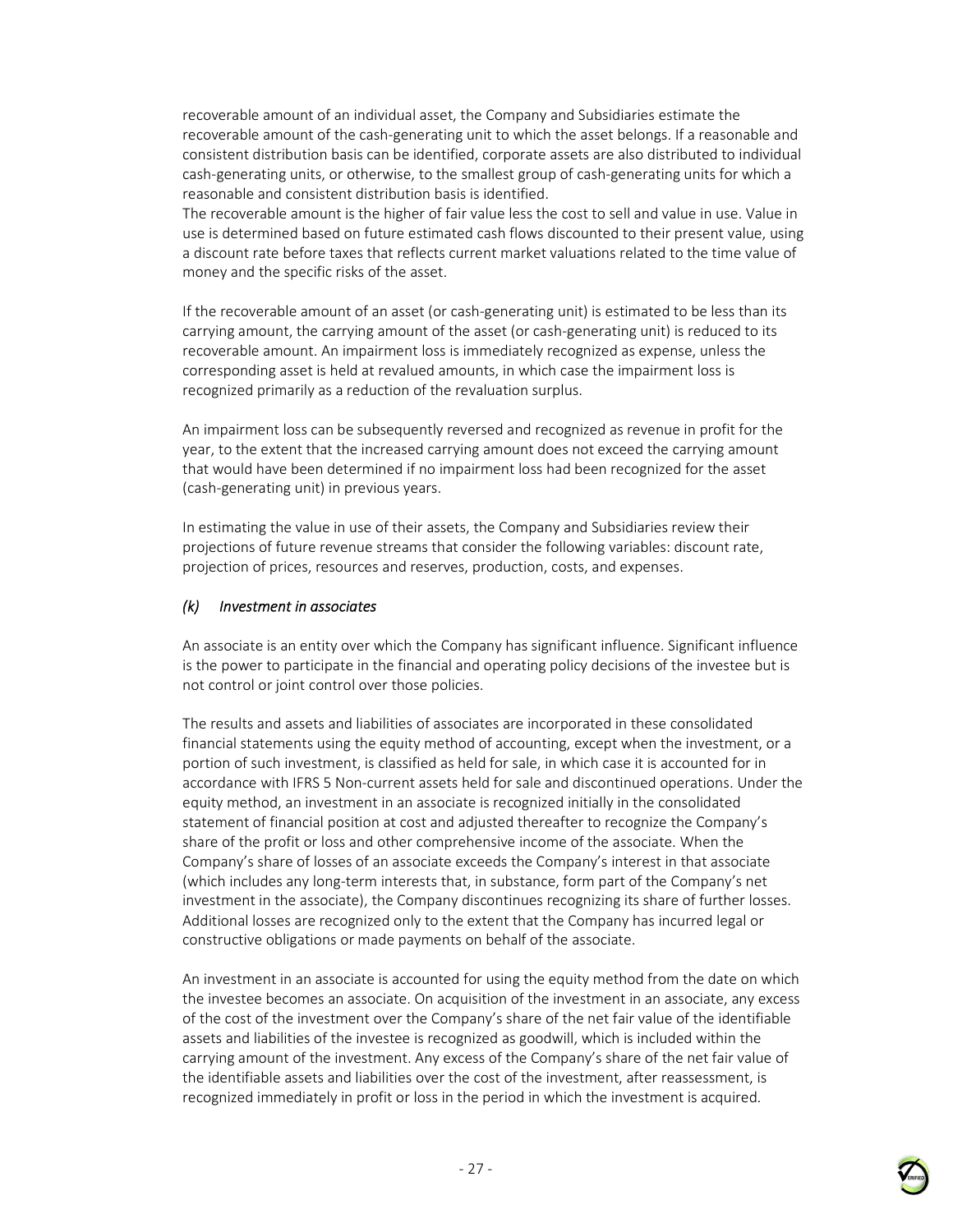## *(l) Leases*

The Company and Subsidiaries as lessees:

The Company and Subsidiaries recognize right-of-use assets at the commencement date of the lease (that is, the date when the underlying asset is available for use). Right-of-use assets are measured at cost, less any accumulated depreciation and impairment loss, and are adjusted for any new measurement of lease liabilities. The cost of right-of-use assets includes lease liabilities recognized, initial direct costs incurred, and lease payments made before the commencement date of the lease less any lease incentive received. Unless the Company and Subsidiaries are reasonably certain that they will obtain the ownership of the leased asset at the end of the lease term, assets recognized for right of use are amortized on a straight-line basis over the lease term. Right-of-use assets are subject to impairment.

At the commencement date of the lease, the Company and Subsidiaries recognize lease liabilities at the present value of payments that will be made over the lease term. Lease payments include fixed payments less any lease incentive receivable, variable lease payments that depend on an index or rate, and the amounts expected to be paid as residual value guarantees.

When calculating the present value of lease payments, the Company and Subsidiaries use the incremental borrowing rate at the commencement date of the lease if the interest rate implicit in the lease cannot be readily determined.

After the commencement date, the amount of lease liabilities increases to reflect the accrual of interests and is reduced for lease payments made. In addition, the carrying amount of lease liabilities is remeasured whether there is a modification, change in the lease term or change in in-substance fixed payments.

The Company and Subsidiaries apply the recognition exemption on properties at a short term (that is, those properties with a lease term of 12 months or less from the commencement date of the lease and that do not contain a lease option). The Company and Subsidiaries also apply the recognition exemption on low-value assets in the lease of office equipment. Payments for short-term leases and low-value assets are recognized as expenses on a straight-line basis over the lease term.

## *(m) Provisions*

Provisions are recognized when the Company and Subsidiaries have a present obligation (legal or constructive) as a result of a past event, it is probable that an outflow of cash or other economic resources that provide economic benefits will be required to settle the obligation, and a reliable estimate of the obligation amount can be made.

The amount recognized as provision corresponds to the best estimate of the necessary disbursement to settle the present obligation at the date of the consolidated statement of financial position, considering the risks and uncertainties surrounding most of the events and circumstances concurrent to its valuation. If the provision amount is measured using estimated cash flows to settle the obligation, the carrying amount is the present value of corresponding disbursements.

In case it is expected that a part or the total disbursement necessary to settle the provision may be reimbursed by a third party, the portion receivable is recognized as an asset when its recovery is virtually certain, and the amount of such portion can be determined reliably.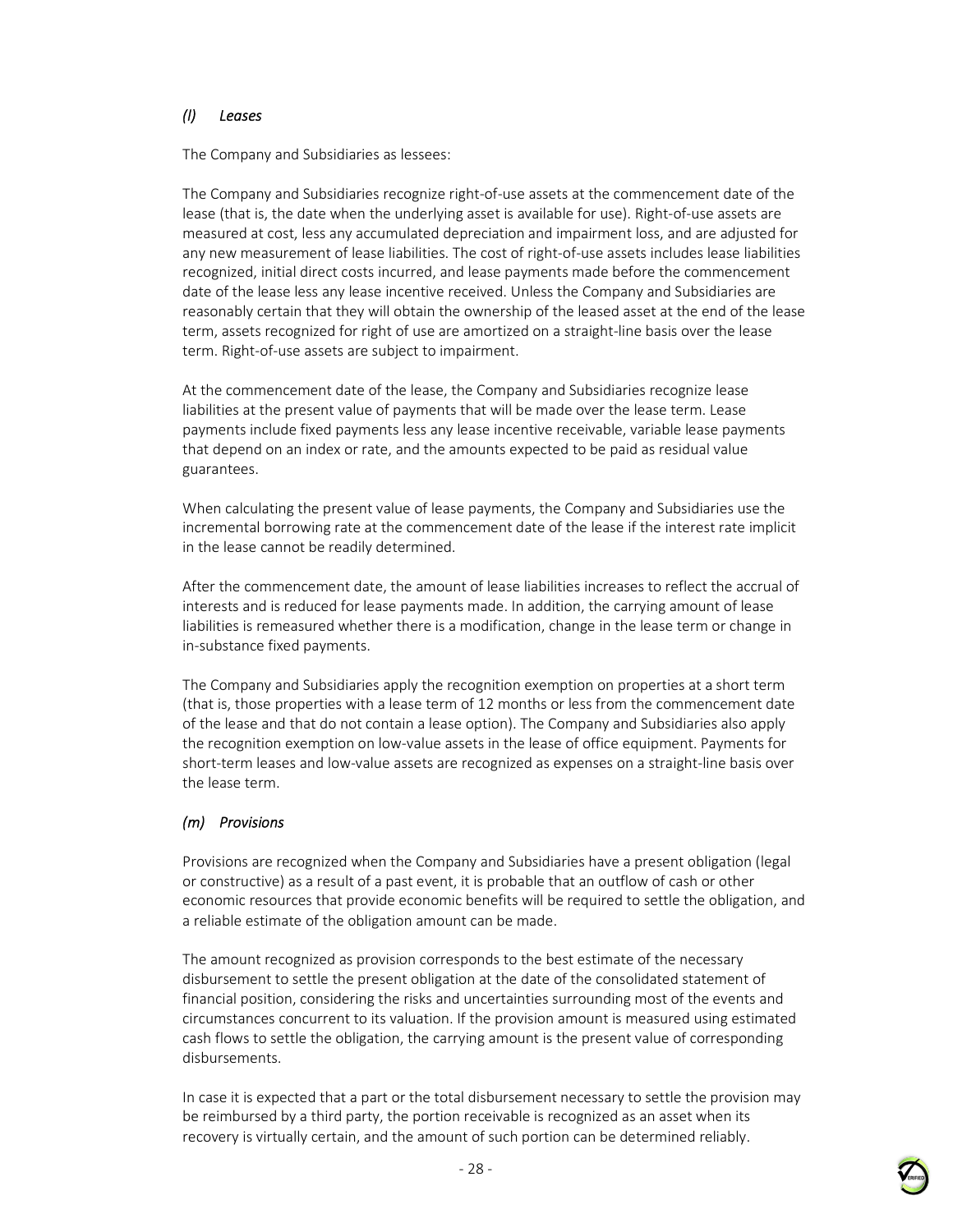## *(n) Provision for closure of mining units*

The asset and liability for closure of mining units are recognized when: (i) the Company and Subsidiaries have a present obligation related to the dismantling and removal of assets, as well as the restoration of areas where its mining units are located, and (ii) the amount of those obligations can be estimated reliably.

The initial amount of the recognized asset and liability is the present value of future estimated disbursements to meet those obligations.

After initial measurement, the obligation is adjusted to reflect the passing of time and changes in estimated future cash flows underlying the obligation. The provision increase due to the passing of time is recognized as financial expense, while increases and decreases for changes in estimated future cash flows are capitalized and depreciated during the life of the related asset. Actual incurred costs in the settlement of the liability for site restoration are recorded against the provision as long as the provision had been determined considering those costs. A profit or loss can be recorded after the settlement of the liability while the asset is depreciated based on proven and probable reserves by applying the units-of-production method. Related depreciation is recognized as expense.

## *(o) Financing costs*

Financing costs directly attributable to the acquisition, construction or production of a qualifying asset are capitalized and added to the cost of the project until those assets are considered to be substantially ready for their intended use, that is, when such assets are able to generate commercial production. If a loan is requested for a specific use in the project, the capitalized amount represents actual costs incurred to obtain such loan.

Provided the variable rate of loans used to finance a qualifying asset and that is covered by an effective cash flow hedge of interest rate risk, the effective portion of the derivative is recognized in other comprehensive income and is reclassified to profit or loss when the qualifying asset affects profit or loss. Provided the fixed rate of loans is used to finance qualifying assets and is covered by an effective hedge of interest rate risk, capitalized costs of loans reflect the interest rate hedge.

If short-term excess funds derived from the specific loan are available, earnings provided by temporary investment are also capitalized and deducted from the total debt cost. If funds used to finance a project are part of the general debt, the capitalized amount is calculated by applying the weighted average rate of the general debt of the Company and Subsidiaries during the period. All other debt costs are recognized in the consolidated statement of comprehensive income in the period when incurred.

#### *(p) Revenue recognition*

Revenue is measured by using the fair value of the consideration received or receivable, derived therefrom. This revenue is reduced by estimates such as refunds from customers, discounts, and other similar items.

Revenue is recognized as follows:

(i) Revenue is associated with the sale of concentrates, dore bars and others, when the control of the asset sold is transferred to the customer. Transfer control indicators include an unconditional obligation payable, legal title, physical ownership, transfer of risks and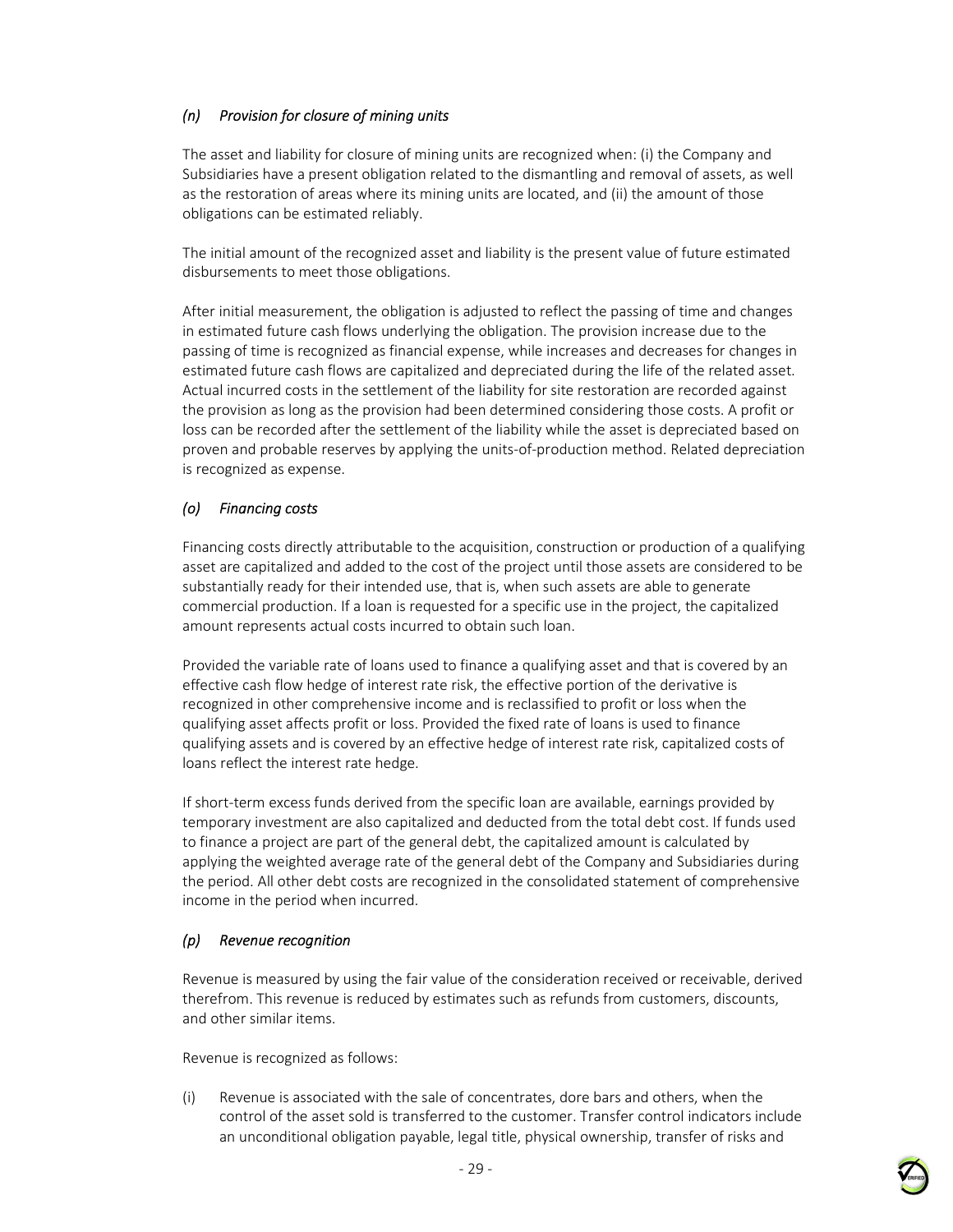benefits, and acceptance from the customer. It generally occurs when concentrates are delivered at the loading port, warehouse, or vessel, pursuant to the agreement entered into with the buyer. The buyer controls the concentrates at that place. If the Company and Subsidiaries are responsible for delivery costs and other services after the date when control of goods is transferred to the customer, these other services are considered as independent performance obligations; therefore, a portion of revenue obtained from the agreement is allocated and recognized when these performance obligations are met.

Sale agreements of concentrates, doré bars and others generally provide a temporary payment based on provisional assays and prices of quoted metals. The final liquidation is based on the results of final assays and prices of metals applicable in specific quotation periods, which tend to range between a month after the shipment and up to three months after the shipment arrives at the agree-upon place and is based on the average prices of metals in the market. For this purpose, the transaction price can be measured reliably for those products, such as zinc, lead, copper, and silver, for which there is a free and active market, such as the London Stock Exchange.

Since these agreements will be settled in the future based on international quotations of metal contents payable to be finally agreed upon, these agreements are treated as embedded derivatives, and as of the closing of the year, are adjusted due to significant changes in international quotations to reflect them at their fair value. Definite adjustments that result from final liquidations are recorded in the period when issued, generally when the seller and buyer exchange weights and contents payable, and establish the quotation term, according to conditions previously agreed upon in the pertinent sale agreements.

IFRS 15 requires that the variable consideration should be recognized only when it is highly probable that a significant reversal does not occur in the amount of recognized accumulated revenue. The Company and Subsidiaries concluded that the adjustments related to final liquidations for the quantity and quality of sold concentrates are not significant and do not restrict revenue recognition.

- (ii) Revenue from interests is recognized based on the effective yield in proportion to the time elapsed.
- (iii) Other revenue is recognized in profit or loss when earned.

## *(q) Recognition of costs and expenses*

The cost of sales of ore concentrates is recognized in the period when shipment or delivery is performed based on contractual terms and conditions, against profit or loss of the period when corresponding operating income is recognized. Expenses are recognized when there has been a decrease in future economic benefits related to a decrease in assets or increase in liabilities and, additionally, when expenses can be measured reliably, regardless of the payment date.

## *(r) Employee benefits*

Benefits to employees include, among others, short-term benefits, such as wages, salaries and social security contributions, annual paid leaves, paid sick leaves, profit-sharing and incentives, if paid within twelve months following the end of the period. These benefits are recognized against profit or loss for the period when the employee has provided the services that entitle them to receive those benefits. Corresponding obligations payable are presented as part of other liabilities.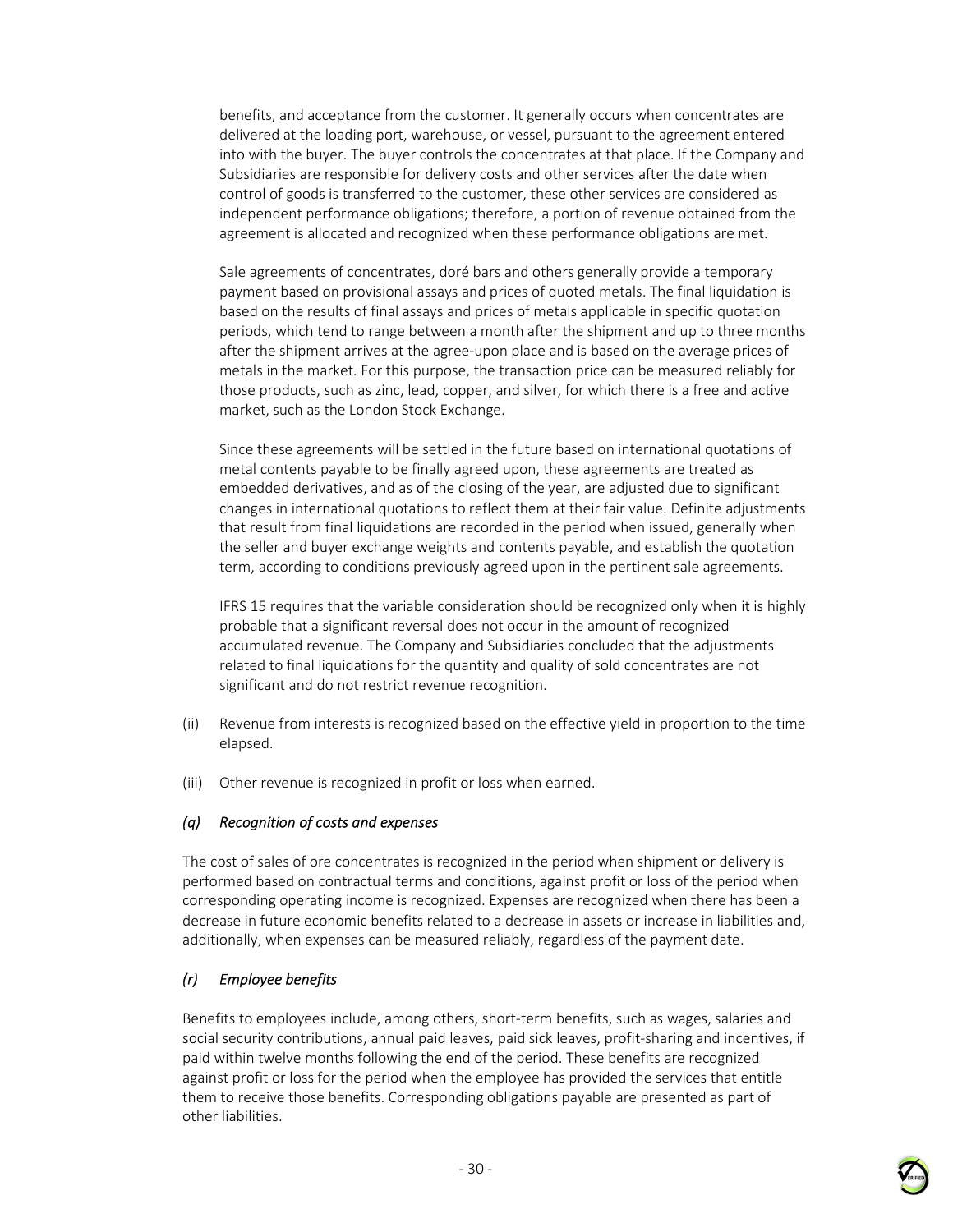## *(s) Operating profit*

Operating profit is defined as total net sales less total cost of sales, administrative expenses, selling expenses, other income and expenses and income from impairment reversal of nonfinancial assets and impairment loss of non-financial assets (net), excluding financial income and expenses, and income tax expense.

## *(t) Income tax*

Income tax expense for the period comprises current and deferred income tax and special mining tax.

#### Current income tax

Current income tax corresponds to the tax payable by applying a rate of 29.5% on estimated taxable income, after deducting the profit sharing of employees (8% on estimated taxable income) and is recorded in profit or loss for the year when obtained.

Current income tax payable is based on taxable profit for the year. Taxable profit differs from net profit as reported in profit or loss because it excludes items of income or expense that are taxable or deductible in other years and it further excludes items that are never taxable or deductible. The Company and Subsidiaries' current income tax liability is calculated using tax rates that have been enacted or substantively enacted by the end of the reporting period.

A provision is recognized for those matters for which the tax determination is uncertain, but it is considered probable that there will be a future outflow of funds to a tax authority. The provisions are measured at the best estimate of the amount expected to be payable. The assessment is based on the judgement of tax specialists within the Company and Subsidiaries supported by previous experience in similar matters and, in certain cases, based on an independent tax advisor.

## Deferred income tax

Deferred income tax is recognized on temporary differences between the carrying amount of assets and liabilities included in the consolidated financial statements and corresponding tax bases used to determine the taxable income, the pertinent rate of these differences, and when applicable, the benefits of tax losses to use and some tax credits are included. Deferred tax assets or liabilities are generally recognized for all taxable temporary differences. A deferred income tax asset will be recognized for all deductible temporary differences to the extent that it is probable that the Company and Subsidiaries will have future taxable profit against which to apply those deductible temporary differences. Such assets and liabilities are not recognized if the temporary difference arises from goodwill or from the initial recognition (other than in a business combination) of other assets and liabilities in a transaction that affects neither the taxable profit nor the accounting profit.

Deferred tax liabilities are recognized for taxable temporary differences arising on investments in subsidiaries and associates, and interests in joint ventures, except where the Company and Subsidiaries are able to control the reversal of the temporary difference and it is probable that the temporary difference will not reverse in the foreseeable future. Deferred tax assets arising from deductible temporary differences associated with such investments and interests are only recognized to the extent that it is probable that there will be sufficient taxable profits against which to utilize those temporary differences and they are expected to reverse in the foreseeable future.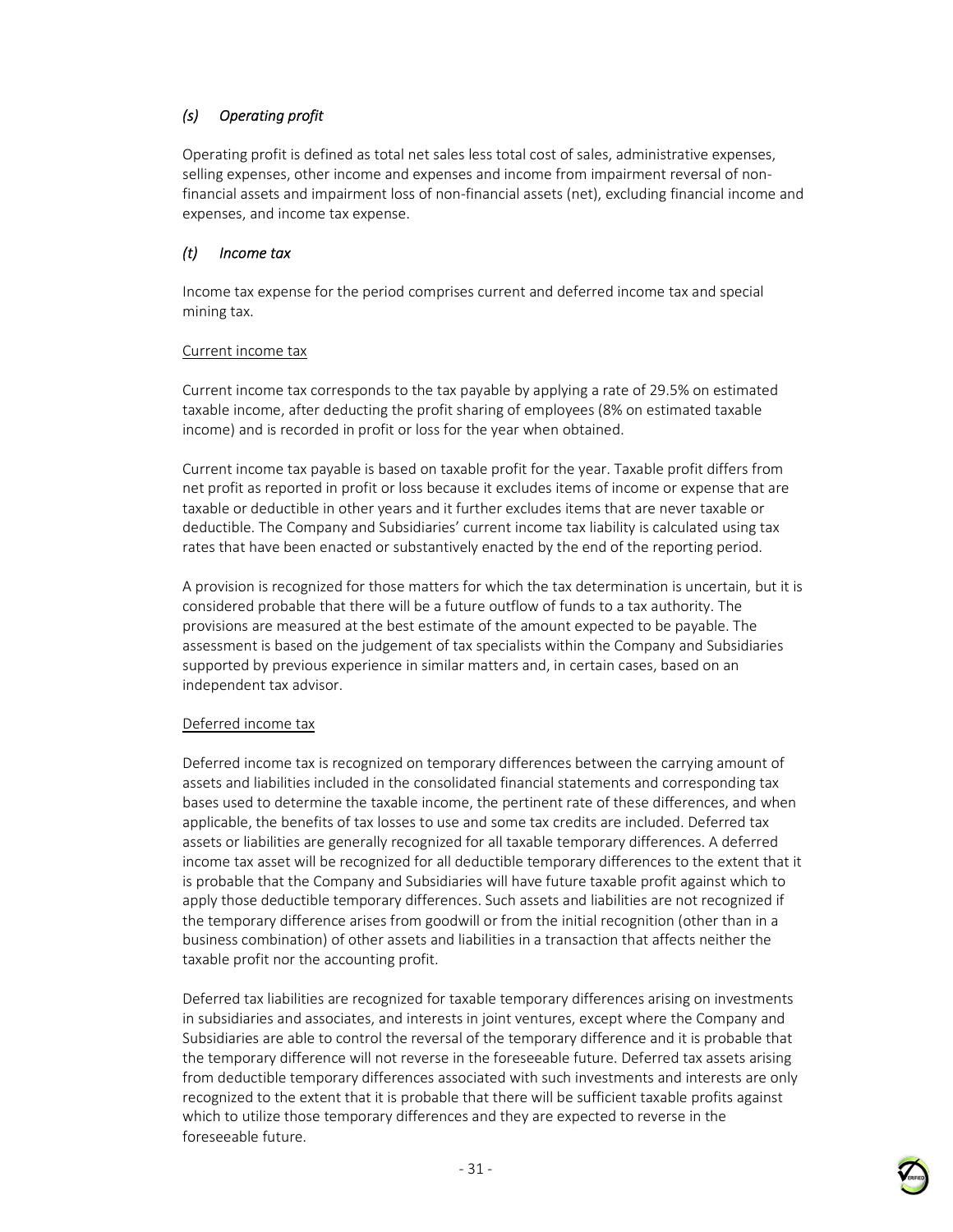The carrying amount of deferred tax assets is reviewed at each reporting date and reduced to the extent that it is no longer probable that sufficient taxable profits will be available to allow all or part of the asset to be recovered.

Deferred tax assets and liabilities are calculated at the tax rates that are expected to apply in the period when the liability is settled, or the asset is realized based on rates (and tax laws) that have been enacted or substantively enacted at the end of the reporting period.

The measurement of deferred tax liabilities and assets reflects the tax consequences that would follow from the manner in which the Company and Subsidiaries expect, at the end of the reporting period, to recover or settle the carrying amount of their assets and liabilities.

Deferred tax assets and liabilities are offset when there is a legally enforceable right to set off current tax assets against current tax liabilities and when they relate to income taxes levied by the same taxation authority and the Company and Subsidiaries intend to settle their current tax assets and liabilities on a net basis.

#### Current and deferred income tax for the year

Current and deferred income taxes are recognized in profit or loss, except when they relate to items that are not recognized in profit or loss, either in other comprehensive income or directly in equity, respectively. Where current or deferred income tax arises from the initial recognition of a business combination, the tax effect is included in the recognition of the business combination.

#### *(u) Contingent assets and liabilities*

Contingent liabilities are recorded in the consolidated financial statements when it is probable that they will be confirmed in the future and can be quantified reasonably; otherwise, they are disclosed in a note to the consolidated financial statements.

Contingent assets are not recorded in the consolidated financial statements but are disclosed in a note when the contingency level is probable.

Items previously treated as contingent liabilities will be recognized in the consolidated financial statements in the period when a change in probabilities occurs, that is, when it is determined that an outflow of resources is probable to occur to cover such liability. Items previously treated as contingent assets will be recognized in the consolidated financial statements in the period when it is determined that an inflow of resources is virtually certain to occur.

#### *(v) Basic and diluted earnings per share*

Basic earnings per share is calculated by dividing net profit or loss attributable to shareholders by the weighted average number of outstanding common shares during the period, including shares for the restatement into constant currency.

Since there are no potential diluted common shares, that is, financial instruments or other contracts that allow obtaining common shares, basic and diluted earnings per share are the same.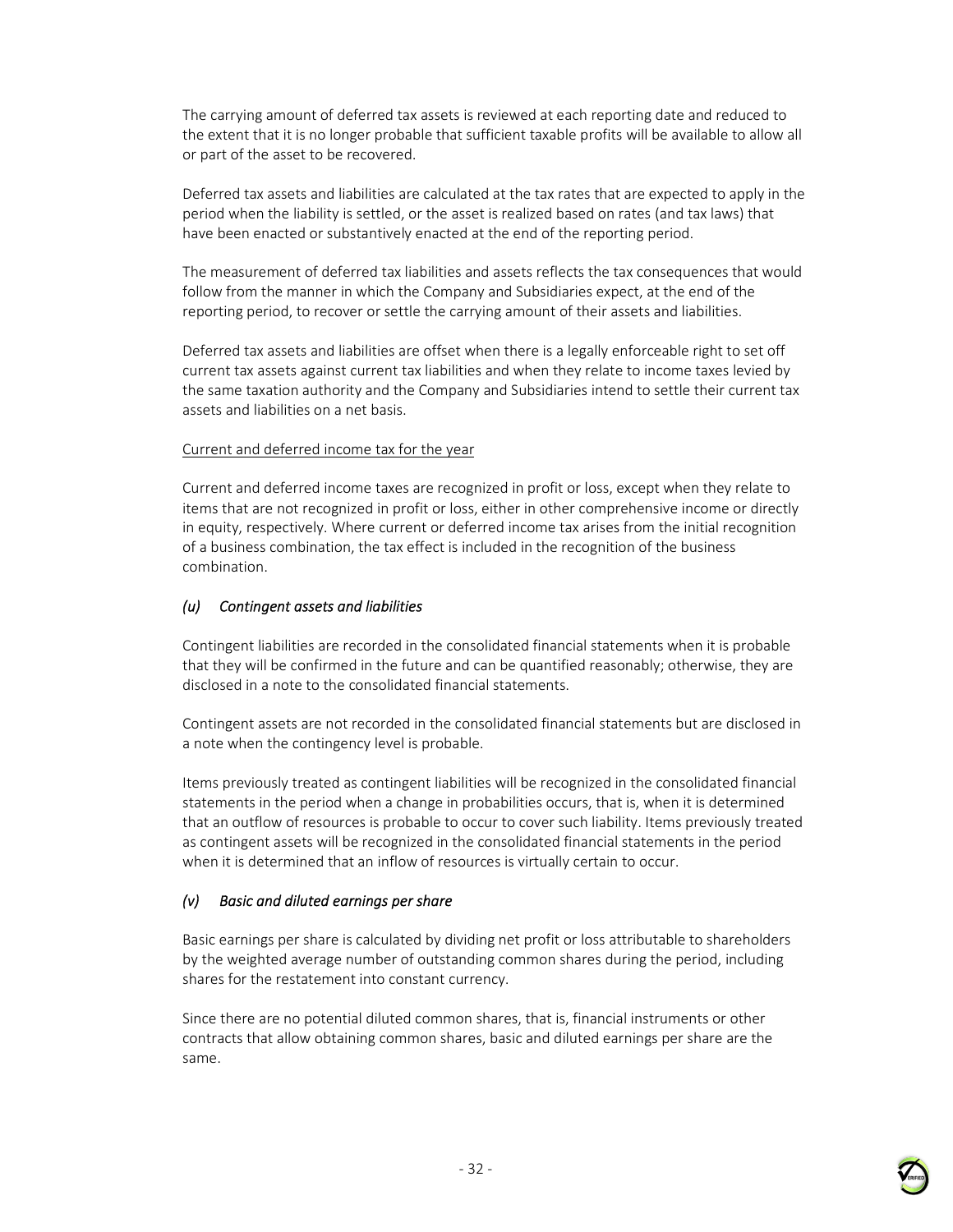#### *(w) Segments*

The Company and Subsidiaries report financial and descriptive information about their reportable segments. Reportable segments are operating segments or aggregations of operating segments that meet specified criteria. Operating segments are components of an entity for which separate financial information is available and that is evaluated regularly by the chief operating decision maker (CODM) in deciding how to allocate resources and in assessing performance. Generally, financial information is required to be reported on the same basis as it is used internally for evaluating operating segment performance and deciding how to allocate resources to segments.

## *(x) Reclassifications*

Certain amounts of the consolidated financial statements as of December 31, 2020 have been reclassified in order to make them comparable with those of the consolidated financial statements as of December 31, 2021. The nature of these reclassifications, reclassified amounts and affected accounts is presented below:

|      |                                                                                                                 | 2020           |
|------|-----------------------------------------------------------------------------------------------------------------|----------------|
|      |                                                                                                                 | <b>US\$000</b> |
|      | Consolidated statement of financial position                                                                    |                |
|      | (i) From other accounts receivable                                                                              | 497            |
|      | to financial obligations                                                                                        |                |
|      | Consolidated statement of financial position                                                                    |                |
|      | (ii) From other current accounts payable                                                                        | 9,600          |
|      | to other non-current accounts payable                                                                           |                |
| (i)  | To present the costs associated with "5.375% Senior Notes Due 2020" as part of the                              |                |
|      | financial obligation measured at amortized cost.                                                                |                |
| (ii) | For the correct presentation between the current and non-current portion of advances<br>received from customers |                |

## 3. CRITICAL ACCOUNTING JUDGMENTS, ESTIMATES AND ASSUMPTIONS

The Company and Subsidiaries' Management is responsible for the information contained in these consolidated financial statements. To prepare them, certain estimates have been used to quantify some assets, liabilities, revenue, expenses, and commitments recorded therein, based on experience and other relevant factors. Final results may differ from those estimates.

These estimates are reviewed on an ongoing basis. Changes in accounting estimates are prospectively recognized by recording the effects of changes in the corresponding profit or loss accounts for the period when corresponding reviews are conducted.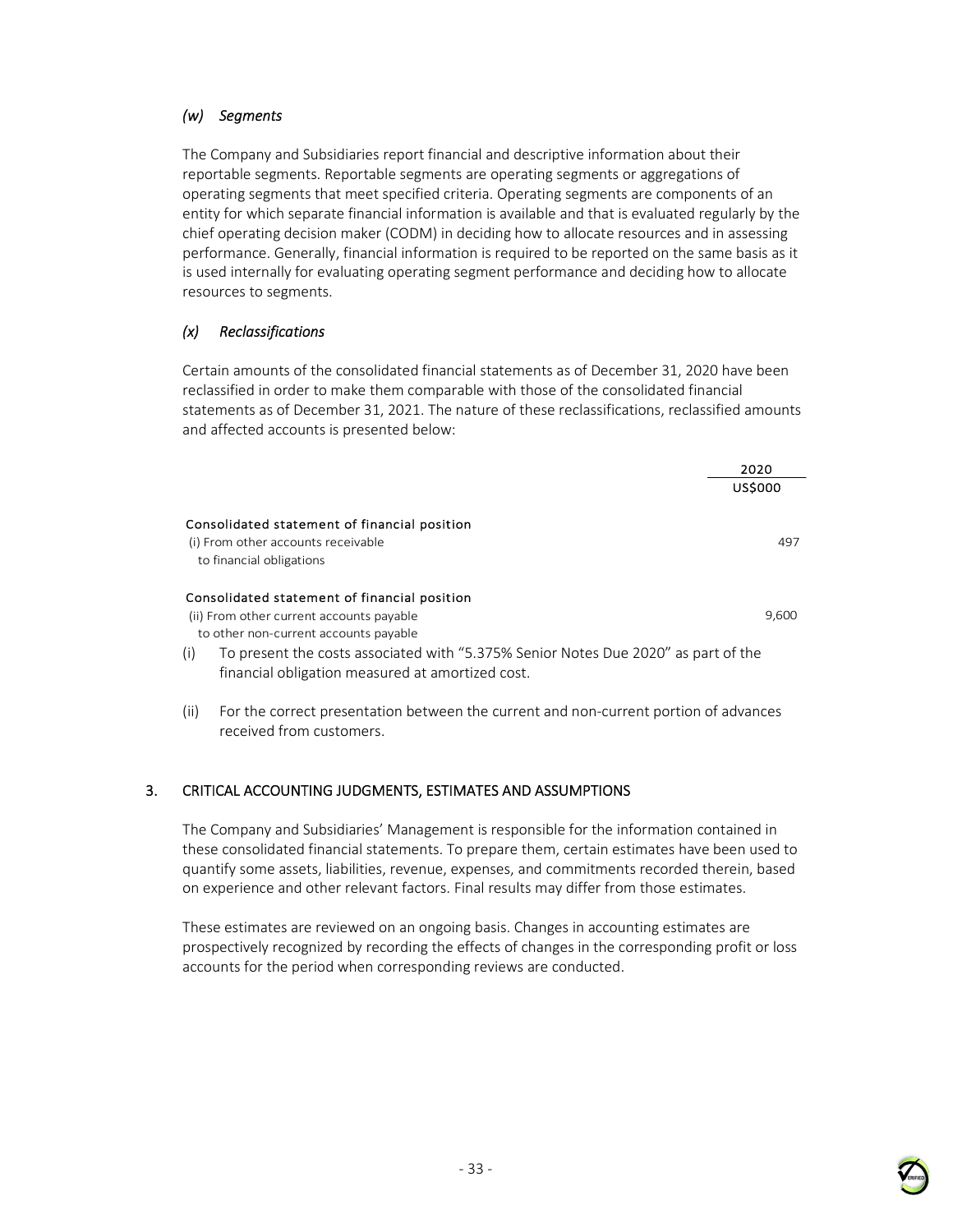The most important estimates considered for the preparation of the consolidated financial statements of the Company and Subsidiaries refer to:

- Determination of functional currency and record of foreign currency transactions.
- Fair value of financial instruments.
- Valuation of inventories
- Useful life assigned to mining rights, development costs, property, plant and equipment, and intangible assets.
- Determination of mineral reserves and resources.
- Impairment loss of long-term assets.
- Liability for the disposal of assets and mine closure.
- Provisions and estimate for contingencies.
- Revenue recognition.
- Current and deferred income tax and mining taxes.
- Uncertain tax positions.
- Measurement of assets held for sale.

#### *Key sources of uncertainty in estimates*

We present the following basic assumptions regarding the future and other key sources of uncertainty in estimates, at the end of the reporting period, which may imply a significant risk of material adjustments in the carrying amounts of assets and liabilities during the next financial periods.

#### Determination of reserves and mineral resources

The Company and Subsidiaries calculate their mineral reserves and resources based on the guidelines provided by the Australian Standard – JORC Code (Joint Ore Reserves Committee), which establish technical and economic standards and recommendations. The Company and Subsidiaries have internationally certified employees who, together with specialists from the Parent, are in charge of the preparation and review of reserves annually.

Proven and probable reserves and a percentage of inferred resources are used in the calculation of the depreciation and amortization of non-financial assets, which are depreciated by applying the units-of-production method (Notes 2(h) and 2(i)), as well as for the determination of the closure period of mining units and the impairment analysis of non-financial assets.

#### Provision for the disposal of assets and mine closure

The Company and Subsidiaries determine an estimate for the obligations of disposal of assets and closure of their mining units using the discounted cash flow model. In order to develop this model, Management makes certain estimates about the scope and costs for disposal and closure activities, changes in technology and regulations, and other macroeconomic variables considered in the estimate, such as inflation rates and others considered to determine the discount rate. In addition, Management takes into account the best-estimated terms when these disbursements will be made.

The Company and Subsidiaries regularly review future estimated disbursements, disbursement terms and considered discount rates, as indicated in Note 32, and correct the values of the asset and liability prospectively, if necessary.

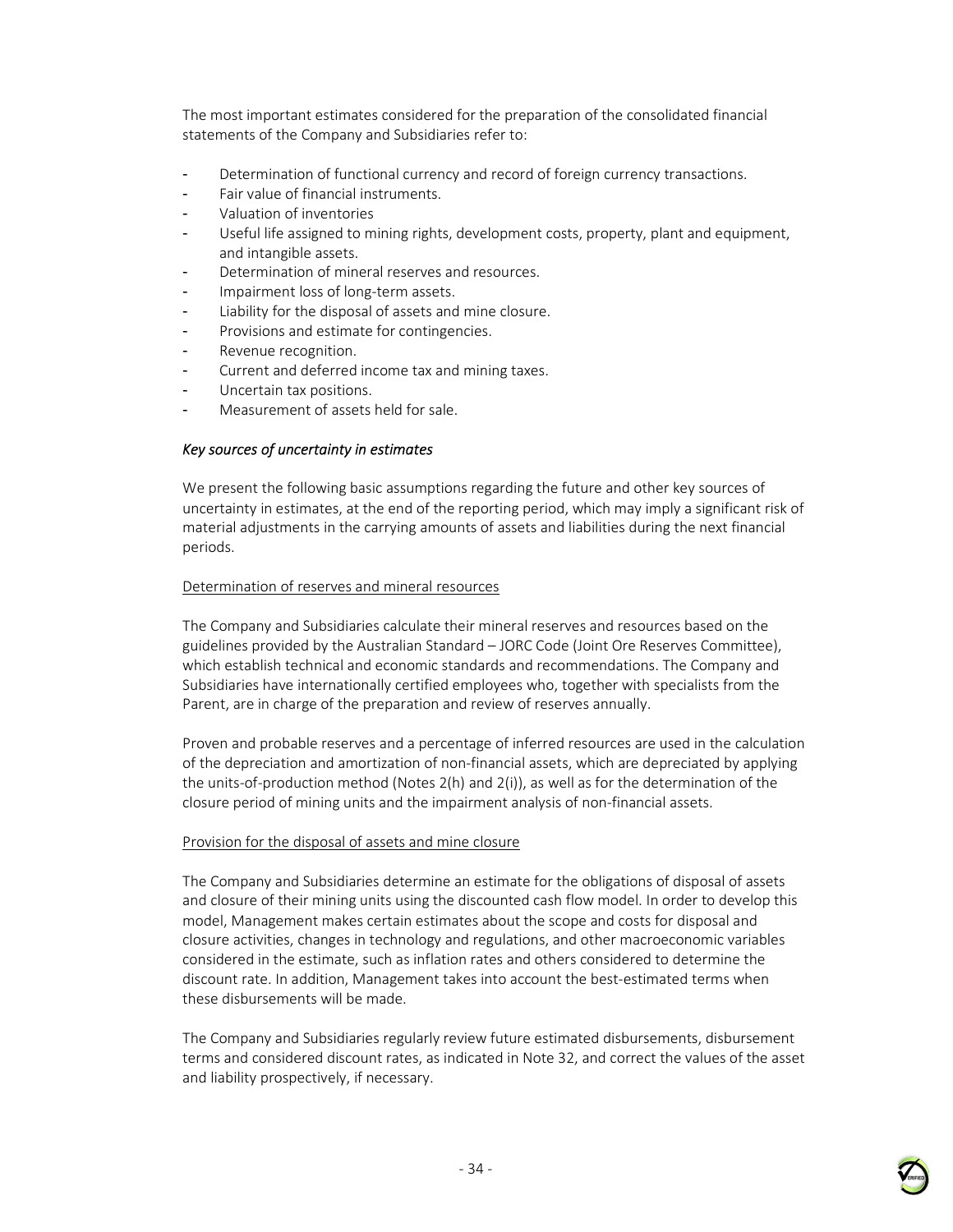### Review of carrying amounts and impairment evaluation

The Company and Subsidiaries annually review whether a permanent asset requires an impairment estimate according to the accounting policy indicated in Note 2(j). This determination requires the use of professional judgment by the Company and Subsidiaries' Management in order to analyze impairment indicators as well as in the determination of value in use. In this last case, the application of judgment is required for the preparation of future cash flows, including projected future level of operations of the Company and Subsidiaries, forecasted economic factors that affect its revenues and costs, and the determination of the discount rate to be applied to such flows.

#### Useful life of property, plant, and equipment

As described in Note 2(h), the Company and Subsidiaries review the estimated useful life of property, plant, and equipment annually. Internal specialists of the operations and maintenance areas are involved in these evaluations in order to determine if the useful life is appropriate for the expected use of the assets. The determination of useful lives requires estimates regarding the expected commercial and technological evolution and different uses of assets. The hypothesis related to the technological environment and its future development imply a significant judgment degree, since the timing and nature of those future technological changes are difficult to predict.

#### Contingencies

The Company and Subsidiaries are subject to transactions or contingent events over which professional judgment is used for estimating the probability of occurrence of future events. The legal situation at the estimate date and the opinion of legal advisors are considered for that purpose (Note 31).

### Taxes

The determination of tax obligations and expenses requires interpretations of applicable tax regulations. The Company and Subsidiaries seek professional tax advice before making any decision on tax matters. Even though Management considers that its estimates are prudent and appropriate, interpretation differences may arise with the tax administration that may affect tax charges in the future.

Recovery of deferred tax assets: An evaluation is required to determine whether deferred tax assets should be recognized in the consolidated statement of financial position. Deferred tax assets require Management to evaluate the probability that the Company and Subsidiaries generate taxable profit in future periods to use deferred tax assets. The estimates of future taxable income are based on forecasts of operating cash flows and the application of tax laws of each jurisdiction. Provided future cash flows and taxable income are significantly different from the estimates, it could affect the capacity of the Company and Subsidiaries to realize net deferred tax assets recorded at the reporting date.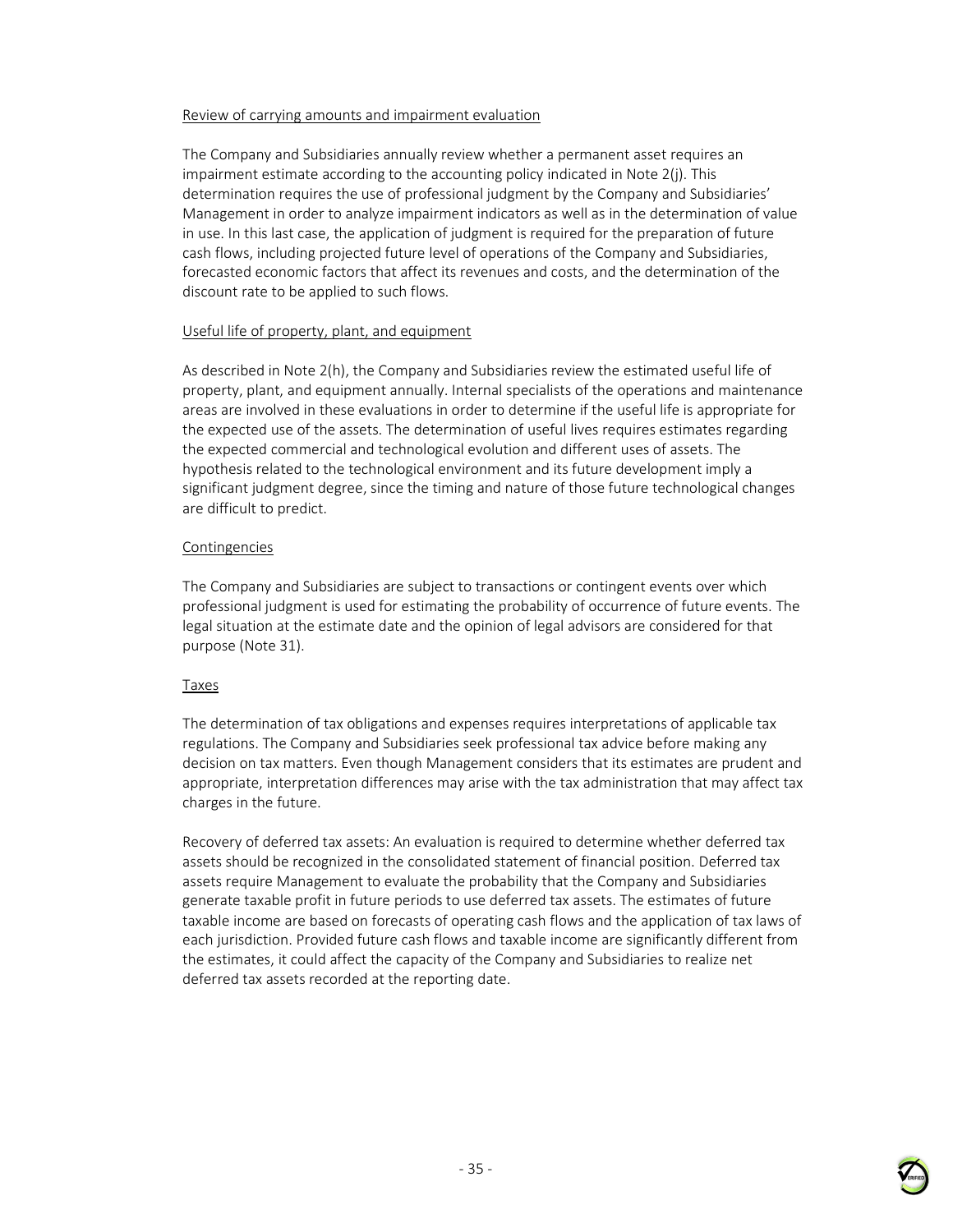#### Uncertain tax positions

The Company and Subsidiaries apply a significant judgment when identifying uncertainties over income tax treatments. In this regard, the Company and Subsidiaries have reviewed the following situations:

- Contentious proceedings
- Implemented tax planning
- Performed corporate reorganizations
- Other situations identified by Management

In the evaluation, Management has considered the following sources to identify potential uncertain tax situations:

- Criteria applied by the tax administration in its reviews
- Opinions of the tax administration in reports or official letters
- Case law of courts in all instances
- SUNAT's guidelines (National Superintendence of Customs and Tax Administration)
- Usual practice in the market

The evaluation has been conducted for all unexpired tax periods, considering for this the provisions of the tax code.

As a result of the examination of each one of the situations mentioned above, Management has identified uncertain tax situations that may affect the determination of income tax under IFRIC 23, mainly those related to the amortization of development costs, which do not have a significant impact on the consolidated financial statements due to their temporary nature.

Management must reevaluate its estimates when there is a change in a circumstance, such as the knowledge of actions followed by the tax administration, formally adopted situations, the case law of courts or the expiry of the statute of limitations.

### Measurement of assets classified as held for sale

As of December 31, 2019, the Company measured its assets classified as held for sale at the lower of carrying amount and fair value less costs to sell.

The fair value estimate included fixed and variable amounts. The fixed portion was based on contractual agreements, and the variable portion was calculated based on the net smelter return in respect with the concessions, and a percentage of future sales of the production during the whole operation.

In 2020, the Company concluded that it would no longer continue with the sales plan of those assets.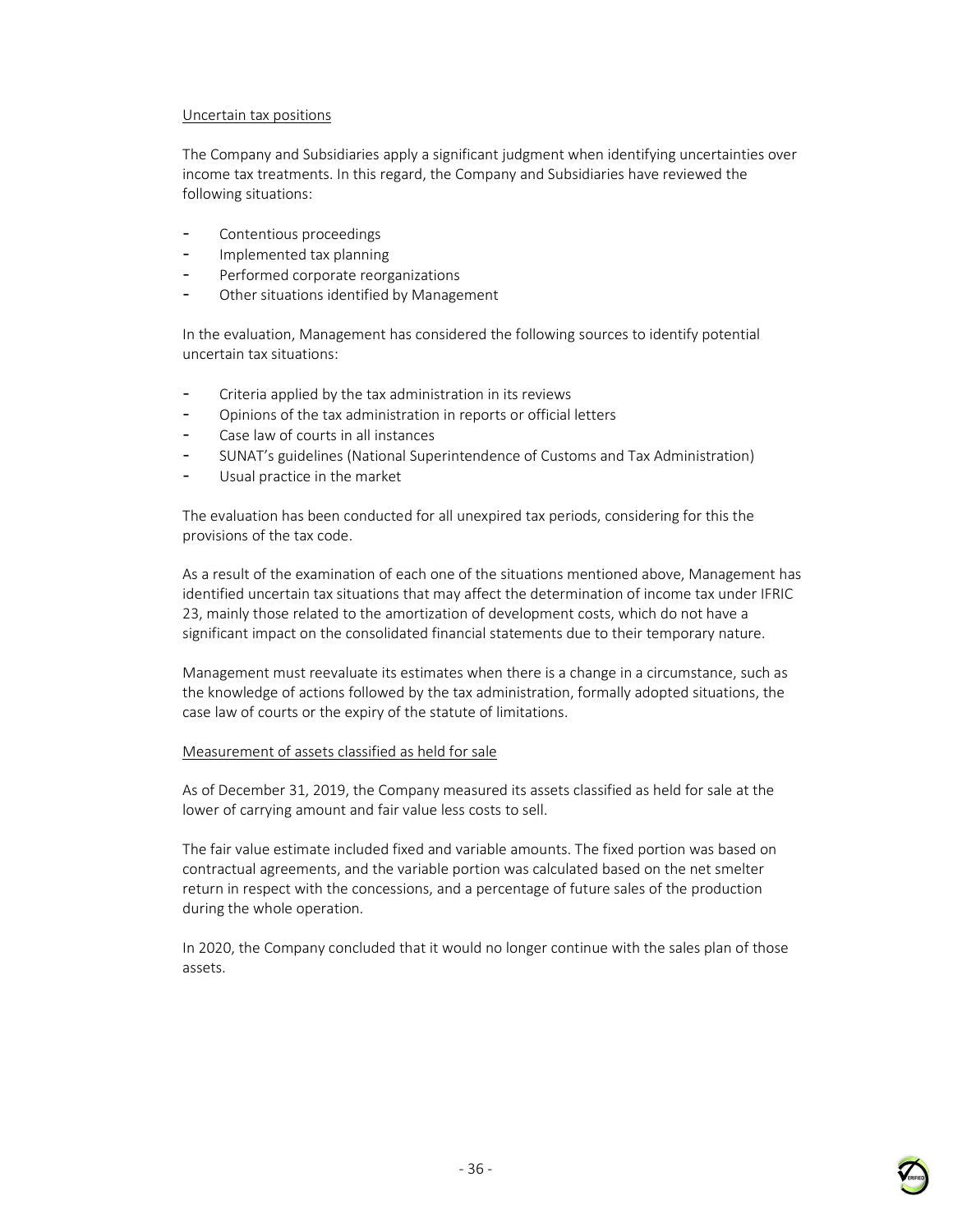## 4. NEW STANDARDS, INTERPRETATIONS AND AMENDMENTS INTERNATIONALLY ISSUED

### *(a) New IFRSs, interpretations and amendments to current standards that did not significantly affect reported amounts and their disclosures in current and previous years*

The following standards, interpretations and amendments to current standards were published with mandatory application for accounting periods beginning on or after January 1, 2021, which did not affect the records and disclosures of the Company and Subsidiaries:

## - *Initial impact of the application of Interest Rate Benchmark Reform (Amendments to IFRS 9, IAS 39 and IFRS 7)*

Stage 2 of the amendments to the interest rate benchmark reform – Amendments to IFRS 9, IAS 39, IFRS 7, IFRS 4 and IFRS 16. Adopting these modifications allows the Company to reflect the effects of the transition from the Interbank Offered Rate (IBOR) to an interest rate benchmark (also known as "risk-free rate" or RFR) without making an impact that could produce information that is not useful for the users of the consolidated financial statements.

### - *COVID-19-Related Rent Concessions beyond June 30, 2021 (Amendment to IFRS 16)*

In March 2021, the IASB issued COVID-19-Related Rent Concessions beyond June 30, 2021 (Amendment to IFRS 16).

The practical expedient applies only to rent concessions occurring as a direct consequence of COVID-19 and only if all of the following conditions are met:

- (a) The change in lease payments results in revised consideration for the lease that is substantially the same as, or less than, the consideration for the lease immediately preceding the change;
- (b) Any reduction in lease payments affects only payments originally due on or before June 30, 2022 (a rent concession meets this condition if it results in reduced lease payments on or before June 30, 2022 and increased lease payments that extend beyond June 30, 2022); and
- (c) There is no substantive change to other terms and conditions of the lease.

## *(b) New IFRSs and interpretations issued applicable after the presentation date of the consolidated financial statements*

At the approval date of these consolidated financial statements, the Company and Subsidiaries have not applied the following new and amended IFRSs that have been issued, but are not effective yet:

- *IFRS 17 Insurance contracts.* Effective for annual periods beginning on or after January 1, 2023.

IFRS 17 establishes principles for the recognition, measurement, presentation, and disclosure of insurance contracts and replaces IFRS 4 *Insurance contracts*.

IFRS 17 describes a general model, which is modified for insurance contracts with direct participation features and is described as the variable fee approach. The general model is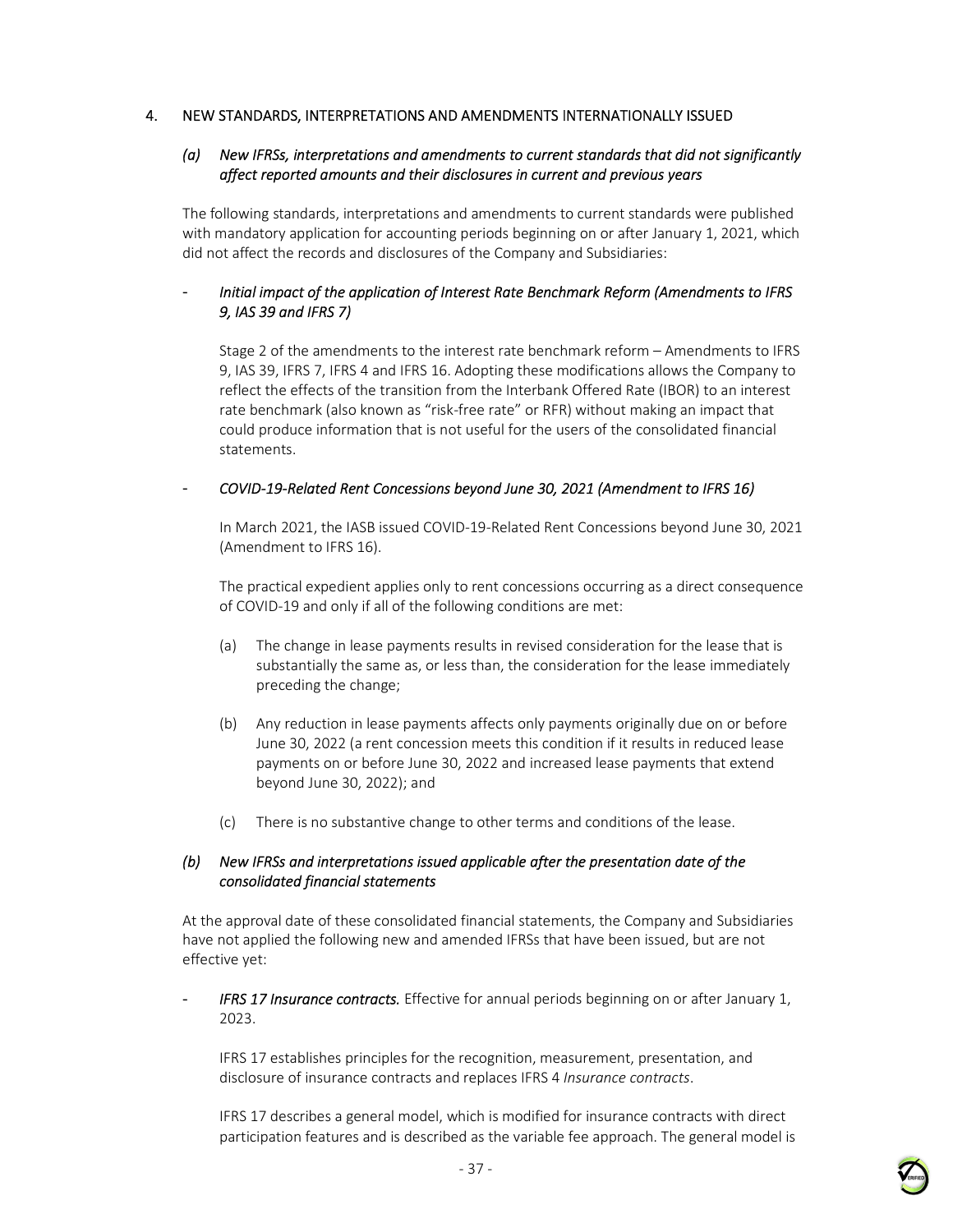simplified if certain criteria are met when measuring the liability of remaining coverage under the premium allocation approach.

The general model will use the current assumptions to estimate the amount, timing and uncertainty of future cash flows and will explicitly measure the cost of such uncertainty, considering the interest rates of the market and the impact of options and guarantees of insured parties.

Management considers that this standard is not applicable to the Company and Subsidiaries since they do not perform this type of operations.

- *Amendments to IFRS 10 and IAS 28: Sale or Contribution of Assets between an Investor and its Associate or Joint Venture.* The IASB has not determined the effective date of the amendments yet; however, their early application is permitted.

The amendments to IFRS 10 and IAS 28 deal with situations where there is a sale or contribution of assets between an investor and its associate or joint venture. Specifically, these amendments state that profits or losses resulting from the loss of control of a subsidiary that does not contain a business in a transaction with an associate or a joint venture that is accounted for using the equity method are recognized in the parent's profit or loss only to the extent of the unrelated investors' interests in that associate or joint venture. Similarly, profits and losses resulting from the remeasurement of investments retained in any former subsidiary (that has become an associate or a joint venture that is accounted for using the equity method) to fair value are recognized in the former parent's profit or loss only to the extent of the unrelated investors' interests in the new associate or joint venture.

Management considers that these amendments are not applicable to the Company and Subsidiaries since they do not perform this type of operations.

Amendments to IAS 1 – Classification of Liabilities as Current or Non-current. Effective for annual periods beginning on or after January 1, 2023, with early application permitted.

The amendments to IAS 1 affect only the presentation of liabilities as current or noncurrent in the statement of financial position and not the amount or timing of recognition of any asset, liability, income or expenses, or the information disclosed about those items.

The amendments clarify that the classification of liabilities as current or non-current is based on rights that exist at the end of the reporting period, specify that classification is unaffected by expectations about whether an entity will exercise its right to defer settlement of a liability, explain that rights are in existence if covenant are complied with at the end of the reporting period, and introduce a definition of "settlement" to make clear that settlement refers to the transfer to the counterparty of cash, equity instruments, other assets or services.

Management considers that these amendments would not have an impact on the Company and Subsidiaries.

Amendments to IFRS 3 - Reference to the Conceptual Framework. Effective for annual periods beginning on or after January 1, 2022.

The amendments update IFRS 3 so that it refers to the 2018 Conceptual Framework instead of the 1989 Framework. They also add to IFRS 3 a requirement that, for obligations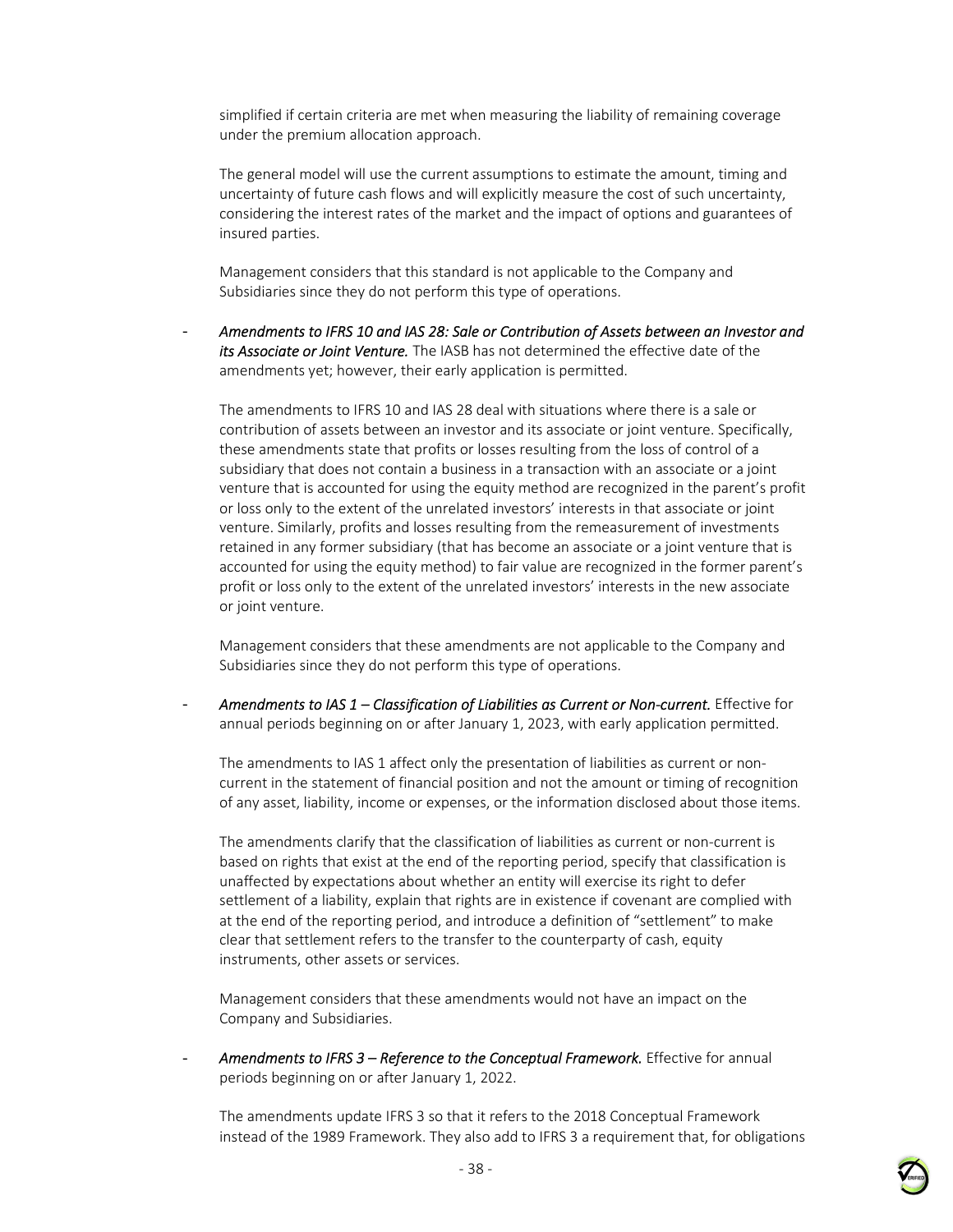within the scope of IAS 37, an acquirer applies IAS 37 to determine whether at the acquisition date a present obligation exists as a result of past events. For a levy that would be within the scope of IFRIC 21 *Levies*, the acquirer applies IFRIC 21 to determine whether the obligating event that gives rise to a liability to pay the levy has occurred by the acquisition date.

Finally, the amendments add an explicit statement that an acquirer does not recognize contingent assets acquired in a business combination.

The amendments are effective for business combinations for which the date of acquisition is on or after the beginning of the first annual period beginning on or after January 1, 2022. Early application is permitted if an entity also applies all other updated references (published together with the updated Conceptual Framework) at the same time or earlier.

Management considers that these amendments will not have an impact on the Company and Subsidiaries.

- *Amendments to IAS 16 – Property, Plant and Equipment - Proceeds before Intended Use.*  Effective for annual periods beginning on or after January 1, 2022, with early application permitted.

The amendments prohibit deducting from the cost of an item of property, plant and equipment any proceeds from selling items produced before that asset is available for use, i.e., proceeds while bringing the asset to the location and condition necessary for it to be capable of operating in the manner intended by management. Consequently, an entity recognizes such sales proceeds and related costs in profit or loss. The entity measures the cost of those items in accordance with IAS 2 *Inventories*.

The amendments also clarify the meaning of "testing whether an asset is functioning properly". IAS 16 now specifies this as assessing whether the technical and physical performance of the asset is such that it is capable of being used in the production or supply of goods or services, for rental to others, or for administrative purposes.

If not presented separately in the consolidated statement of comprehensive income, the consolidated financial statements shall disclose the amounts of proceeds and cost included in profit or loss that relate to items produced that are not an output of the entity's ordinary activities, and which line item(s) in the statement of comprehensive income include(s) such proceeds and cost.

The amendments are applied retrospectively, but only to items of property, plant and equipment that are brought to the location and condition necessary for them to be capable of operating in the manner intended by management on or after the beginning of the earliest period presented in the consolidated financial statements in which the Company and Subsidiaries first apply the amendments.

The Company shall recognize the cumulative effect of initially applying the amendments as an adjustment to the opening balance of retained earnings (or other component of equity, as appropriate) at the beginning of that earliest period presented.

Management considers that these amendments will not have an impact on the Company and Subsidiaries.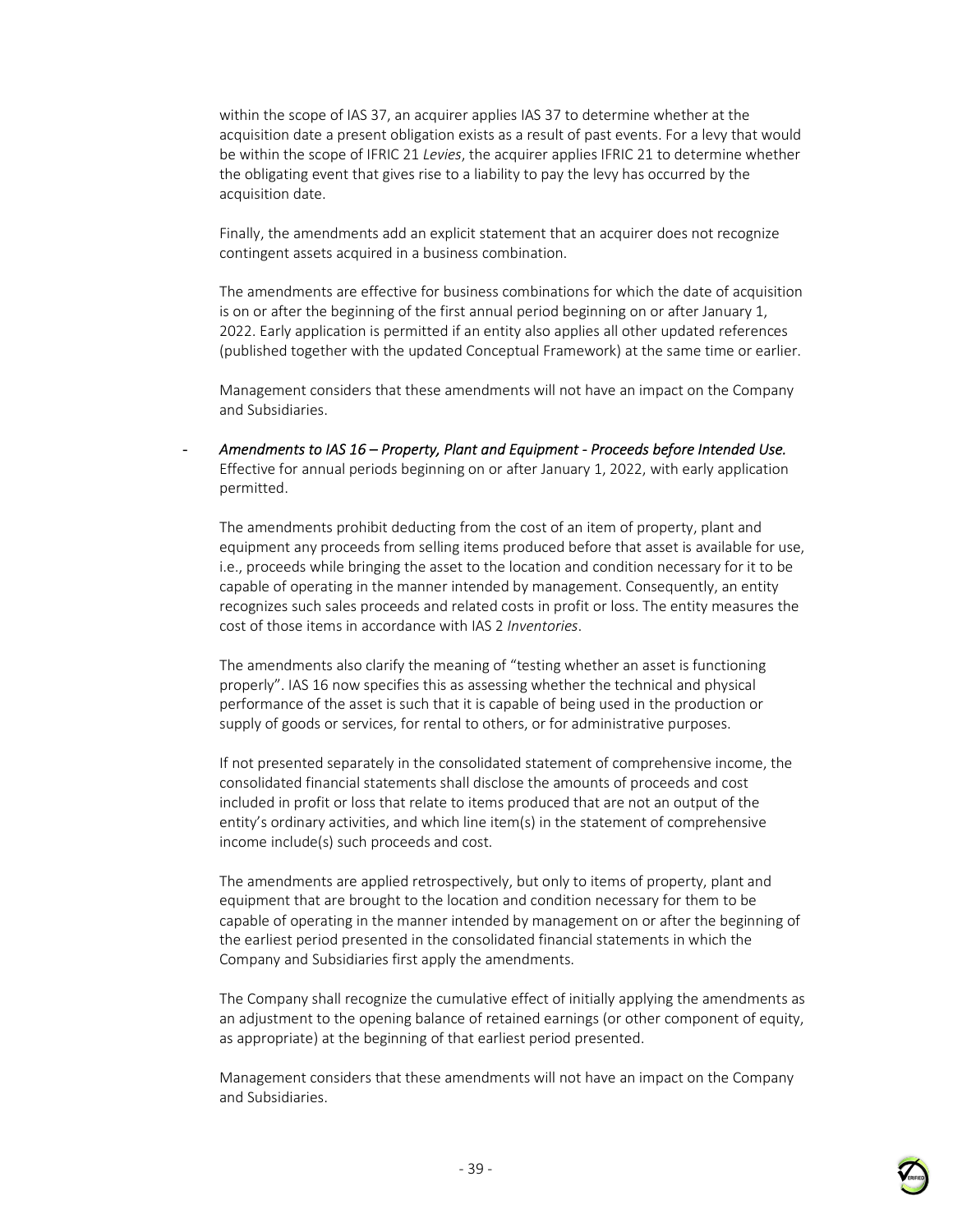Amendments to IAS 37 – Onerous Contracts - Cost of Fulfilling a Contract. Effective for annual periods beginning on or after January 1, 2022, with early application permitted.

The amendments specify that the "cost of fulfilling" a contract comprises the "costs that relate directly to the contract". Costs that relate directly to a contract consist of both the incremental costs of fulfilling that contract (examples would be direct labor or materials) and an allocation of other costs that relate directly to fulfilling contracts (an example would be the allocation of the depreciation charge for an item of property, plant and equipment used in fulfilling the contract).

The amendments apply to contracts for which the Company has not yet fulfilled all its obligations at the beginning of the annual reporting period in which the Company first applies the amendments. Comparatives are not restated. Instead, the Company shall recognize the cumulative effect of initially applying the amendments as an adjustment to the opening balance of retained earnings or other components of equity, as appropriate, at the date of initial application.

Management considers that these amendments will not have an impact on the Company and Subsidiaries.

- *Annual Improvements to IFRS Standards 2018–2020*. Effective for annual periods beginning on or after January 1, 2022, with early application permitted.

The Annual Improvements include amendments to four standards.

#### IFRS 1 *First-time Adoption of International Financial Reporting Standards*

The amendment provides additional relief for a subsidiary that adopts IFRS for the first time after its parent regarding the accounting for cumulative translation differences. As a result of the amendments, a subsidiary applies paragraph D16(a) of IFRS 1 and chooses to measure the cumulative effects of the translation of foreign operations at carrying amount, which is included in the consolidated financial statements of the parent based on the parent's date of transition to IFRS, if there were no adjustments for consolidation procedures and the effects of business combination in which the parent acquired the subsidiary. A similar choice is available for an associate or joint venture that applies for the exemption in D16(a) of IFRS 1.

#### IFRS 9 *Financial Instruments*

The amendment clarifies that in applying the "10 percent" test to assess whether to derecognize a financial liability, an entity includes only fees paid or received between the entity (the borrower) and the lender, including fees paid or received by either the entity or the lender on the other's behalf.

The amendment is applied prospectively to modifications and exchanges that occur on or after the date the entity first applies the amendment.

#### IFRS 16 *Leases*

The amendment removes the illustration of the reimbursement of leasehold improvements.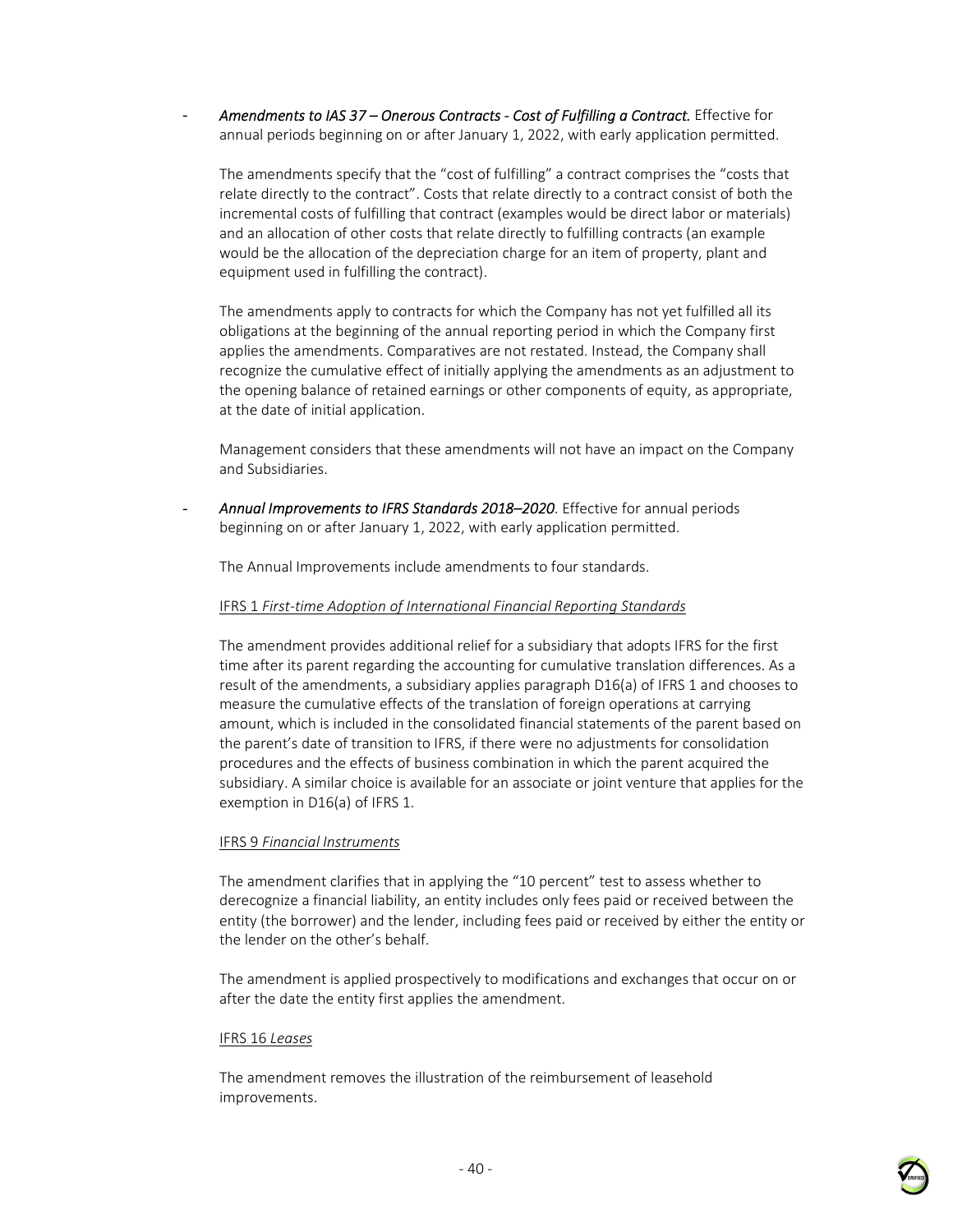#### IAS 41 *Agriculture*

The amendment removes the requirement of IAS 41 for entities to exclude taxation cash flows when measuring the fair value of a biological asset using the present value method.

Management considers that these amendments will not have an impact on the Company and Subsidiaries.

### - *Amendments to IAS 1 Presentation of Financial Statements and IFRS Practice Statement 2 Making Materiality Judgments – Disclosure of Accounting Policies*

The amendments change the requirements of IAS 1 regarding the disclosure of accounting policies. The amendments replace the term "significant accounting policies" with "material accounting policy information". Accounting policy information is material if, when considered together with other information included in an entity's financial statements, it can reasonably be expected to influence decisions that the primary users of generalpurpose financial statements make on the basis of those financial statements.

The supporting paragraphs in IAS 1 are amended to clarify that accounting policy information that relates to immaterial transactions, other events or conditions is immaterial.

To support the amendments, the IASB has added guidance and examples to explain and show the application of its "four-step materiality process" as described in IFRS Practice Statement 2 Making Materiality Judgments.

The amendments to IAS 1 are effective for annual periods beginning on or after January 1, 2023, with earlier application permitted. They are applied prospectively. The amendments to IFRS Practice Statement 2 do not have an effective date nor transition requirements.

Management is evaluating the possible impact that these amendments may have on the Company and Subsidiaries.

### - *Amendments to IAS 8 Accounting Policies, Changes in Accounting Estimates and Errors – Definition of Accounting Estimates*

The definition of a change in accounting estimates is replaced with a definition of accounting estimates. Under the new definition, accounting estimates are "monetary amounts in financial statements that are subject to measurement uncertainty".

The definition of a change in accounting estimates was deleted. However, the IASB retained the concept of changes in accounting estimates in the standard with the following clarifications:

- A change in accounting estimate that results from new information or new developments is not the correction of an error.
- The effects of a change in an input or a measurement technique used to develop an accounting estimate are changes in accounting estimates if they do not result from the correction of prior period errors.

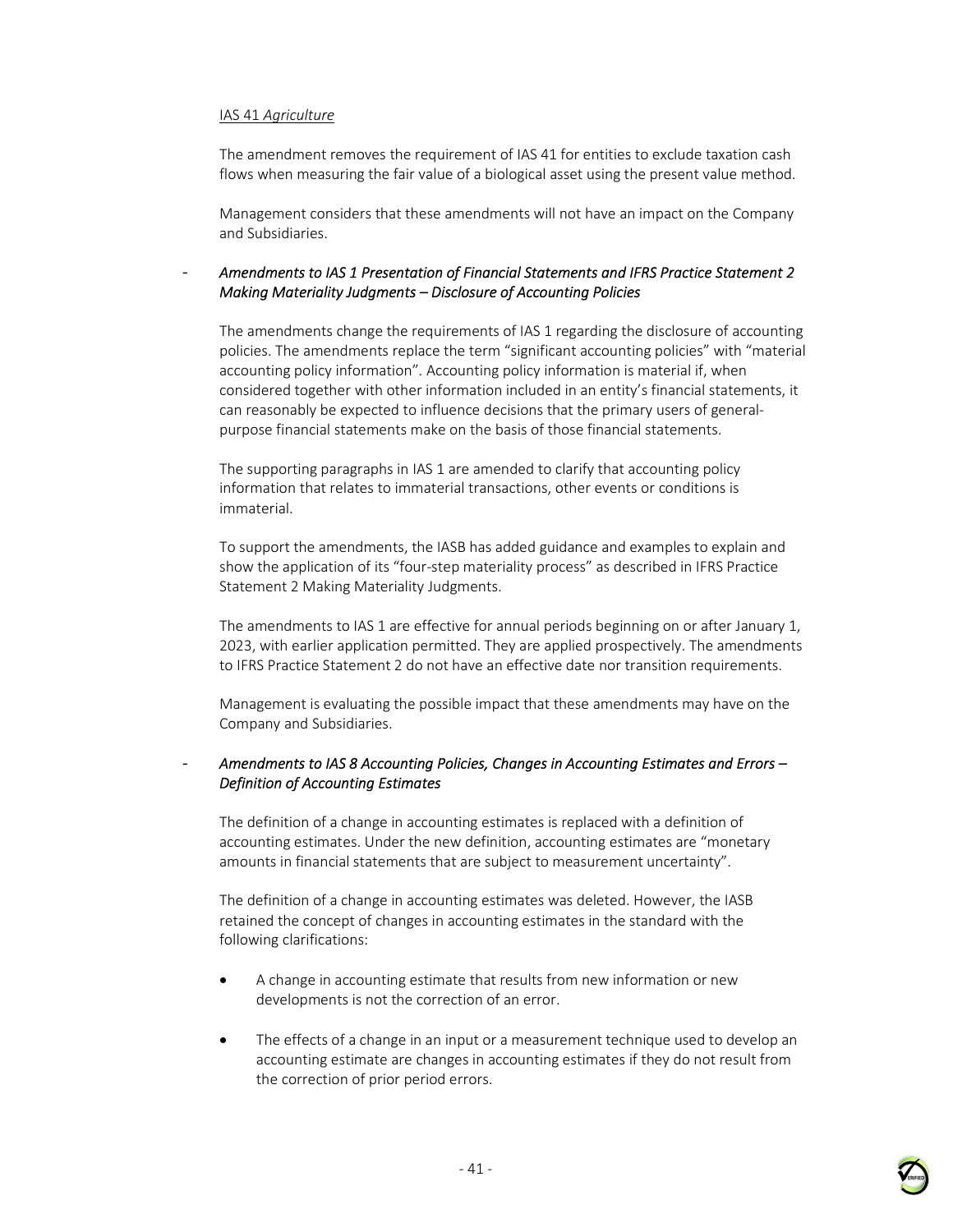The IASB added two examples (Examples 4-5) to the Guidance on implementing IAS 8, which accompanies the standard. The IASB deleted one example (Example 3) as it could cause confusion in light of the amendments.

The amendments are effective for annual periods beginning on or after January 1, 2023, to changes in accounting policies and changes in accounting estimates that occur on or after the beginning of that period. Earlier application is permitted.

Management is evaluating the possible impact that these amendments may have on the Company and Subsidiaries.

### - *Amendments to IAS 12 Deferred Tax related to Assets and Liabilities arising from a Single Transaction*

The amendments provided a further exception from the initial recognition exemption. Under the amendments, an entity does not apply the initial recognition exemption for transactions that give rise to equal taxable and deductible temporary differences.

Depending on the applicable tax law, equal taxable and deductible temporary differences may arise on initial recognition of an asset and liability in a transaction that is not a business combination and affects neither accounting nor taxable profit. For example, this may arise upon recognition of a lease liability and the corresponding right-of-use asset applying IFRS 16 Leases at the commencement date of a lease.

Following the amendments to IAS 12, an entity is required to recognize the related deferred tax asset and liability, with the recognition of any deferred tax asset being subject to the recoverability criteria.

The IASB also adds an illustrative example to IAS 12 that explains how the amendments are applied.

An entity applies the amendments to transactions that occur on or after the beginning of the earliest comparative period presented. In addition, at the beginning of the earliest comparative period, an entity recognizes:

- A deferred tax asset (to the extent that it is probable that taxable profit will be available against which the deductible temporary difference can be utilized) and a deferred tax liability for all deductible and taxable temporary differences associated with:
	- Right-of-use assets and lease liabilities.
	- Decommissioning, restoration and similar liabilities and the corresponding amounts recognized as part of the cost of the related asset.
- The cumulative effect of initially applying the amendments as an adjustment to the opening balance of retained earnings (or other components of equity, as appropriate) at that date.

The amendments are effective for annual reporting periods beginning on or after January 1, 2023, with earlier application permitted.

Management is evaluating the possible impact that these amendments may have on the Company and Subsidiaries.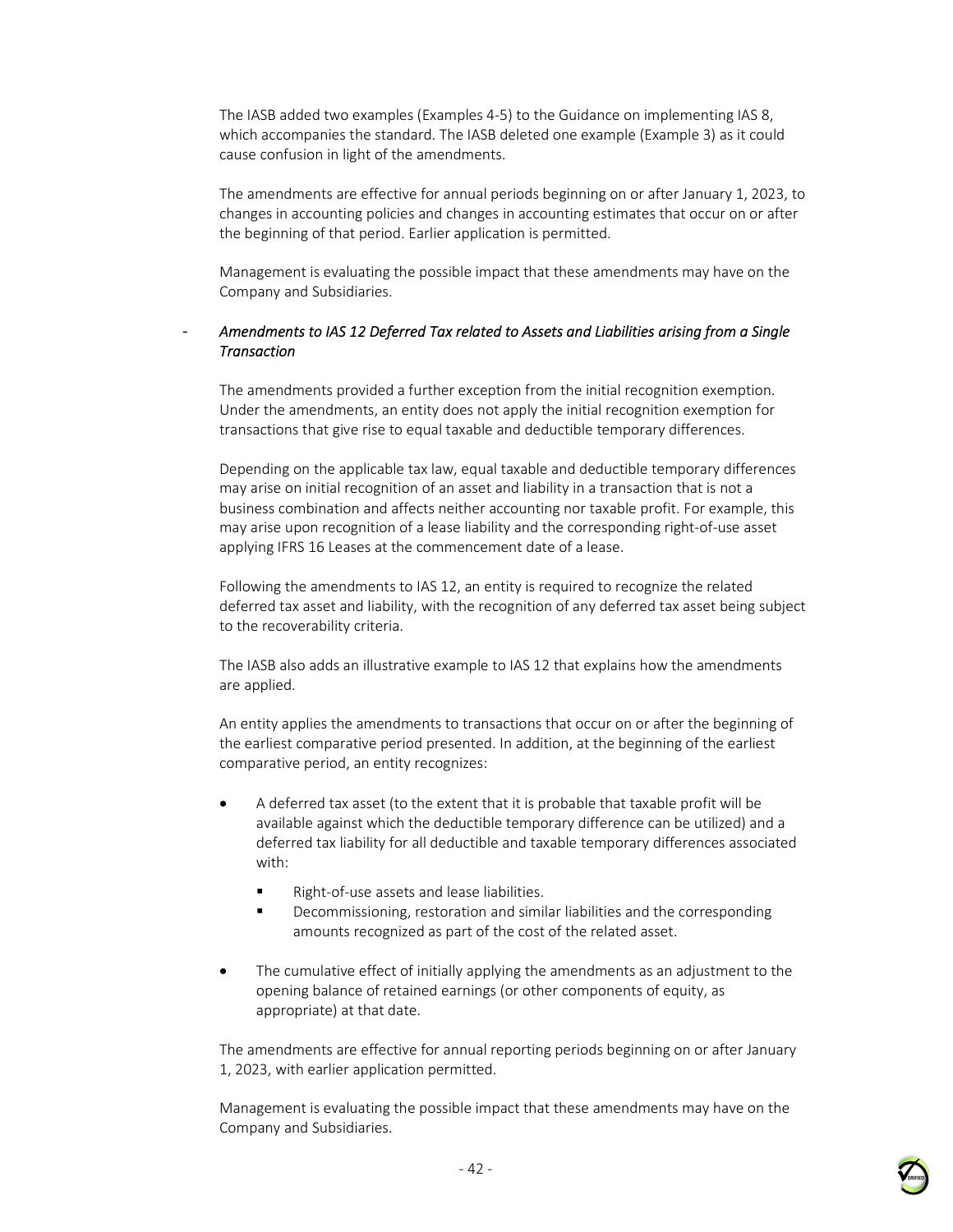#### 5. FINANCIAL INSTRUMENTS AND RISKS

### *(a) Categories of financial instruments*

The financial assets and liabilities of the Company and Subsidiaries comprise following:

|                                                                                    | 2021<br><b>US\$000</b> | 2020<br><b>US\$000</b> |
|------------------------------------------------------------------------------------|------------------------|------------------------|
|                                                                                    |                        |                        |
| Financial assets:                                                                  |                        |                        |
| Amortized cost<br>Cash and cash equivalents                                        | 231,187                | 114,646                |
| Other accounts receivable (net)                                                    | 8,172                  | 8,006                  |
|                                                                                    |                        |                        |
|                                                                                    | 239,359                | 122,652                |
| Fair value through profit or loss                                                  |                        |                        |
| Trade accounts receivable (net)                                                    | 43,806                 | 28,781                 |
| Derivatives that are not designated as hedging instruments                         |                        | 223                    |
|                                                                                    |                        |                        |
|                                                                                    | 43,806                 | 29,004                 |
| Fair value through other comprehensive income                                      |                        |                        |
| <b>Financial investments</b>                                                       | 38,325                 | 45,955                 |
|                                                                                    |                        |                        |
|                                                                                    | 38,325                 | 45,955                 |
| Total                                                                              | 321,490                | 197,611                |
| <b>Financial liabilities:</b>                                                      |                        |                        |
| <b>Amortized cost</b>                                                              |                        |                        |
| <b>Bank overdrafts</b>                                                             | 1,168                  | 10,070                 |
| Financial obligations                                                              | 936,455                | 925,297                |
| Trade accounts payable                                                             | 229,693                | 222,640                |
| Other accounts payable                                                             | 14,859                 | 5,933                  |
|                                                                                    | 1,182,175              | 1,163,940              |
|                                                                                    |                        |                        |
| Fair value through profit or loss<br>Derivatives designated as hedging instruments |                        | 622                    |
| Derivatives that are not designated as hedging instruments                         | 2,241                  | 7,195                  |
|                                                                                    |                        |                        |
|                                                                                    | 2,241                  | 7,817                  |
| Fair value through other comprehensive income                                      |                        |                        |
| Derivatives designated as hedging instruments                                      |                        | 7,290                  |
|                                                                                    | 1,184,416              | 1,179,047              |
| Total                                                                              |                        |                        |

## *(b) Financial risks*

During the normal course of operations, the Company and Subsidiaries are exposed to several financial risks. The risk management program of the Company and Subsidiaries is mainly focused on financial markets and seeks to minimize potential adverse effects on the financial performance of the Company and Subsidiaries. Financial Management of the Company and Subsidiaries is in charge of risk management, which identifies, evaluates and covers financial risks.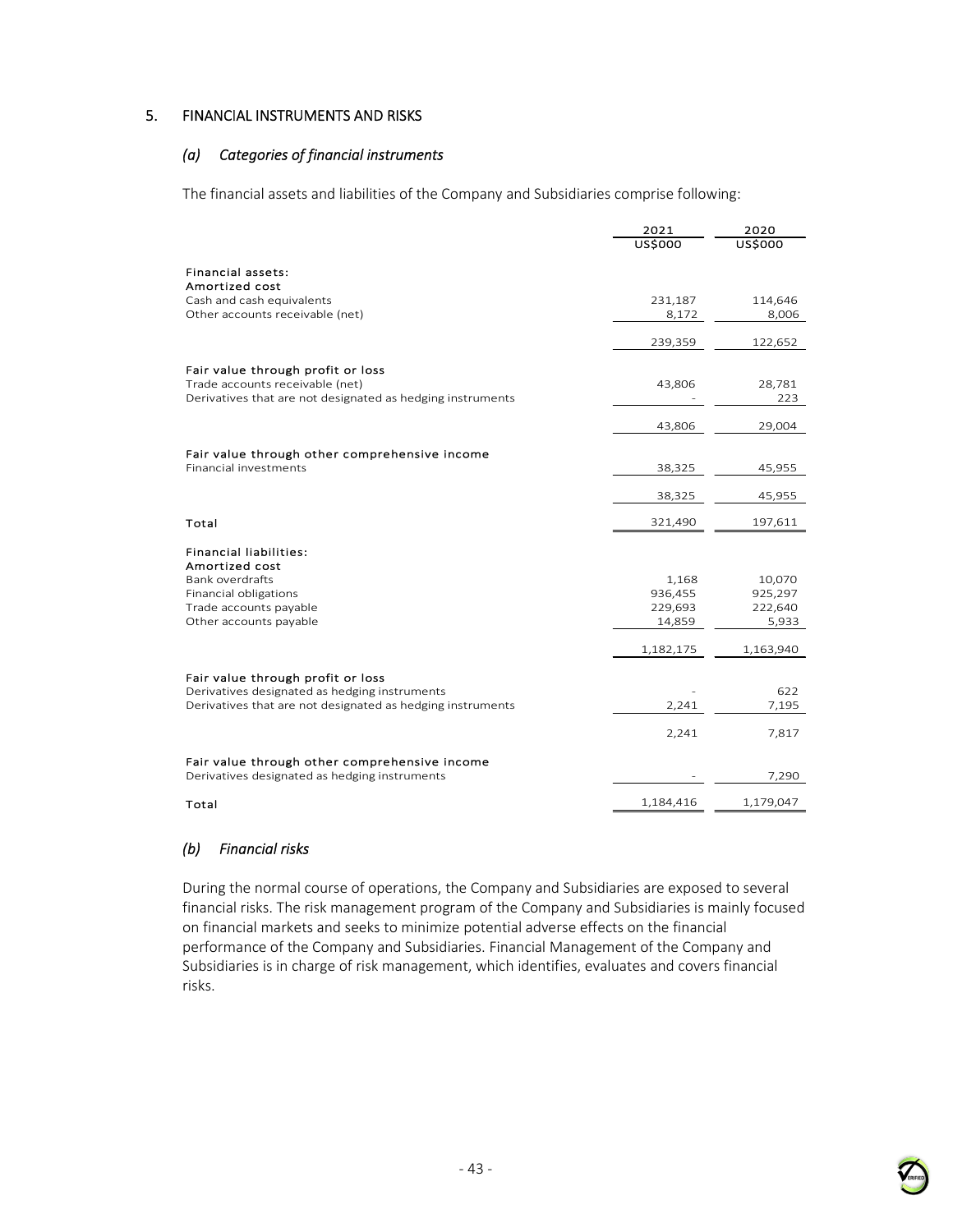## *(i) Market risk*

#### *Exchange rate risk*

The Company and Subsidiaries perform their sales in U.S. dollars, which allow them to meet their obligations in such currency. The exchange rate risk mainly arises from balances held in Peruvian soles.

As of December 31, 2021 and 2020, the balances of financial assets and liabilities denominated in foreign currency correspond to balances in Peruvian soles and are expressed in U.S. dollars at the closing exchange rates of US\$0.251 and US\$0.277 per S/1.00, respectively, and are summarized below:

|                                 | 2021       | 2020       |
|---------------------------------|------------|------------|
|                                 | S/000      | S/000      |
| Assets                          |            |            |
| Cash and cash equivalents       | 57,395     | 77,434     |
| Trade accounts receivable (net) | 3,723      | 4,040      |
| Other accounts receivable (net) | 76,810     | 43,405     |
| Total assets                    | 137,928    | 124,879    |
| Liabilities                     |            |            |
| <b>Bank overdrafts</b>          | (862)      | (1,632)    |
| Financial obligations           | (30, 572)  | (49, 235)  |
| Trade accounts payable          | (149,780)  | (155,095)  |
| Other accounts payable          | (31, 390)  | (17,959)   |
| <b>Total liabilities</b>        | (212, 604) | (223, 921) |
| Net liability                   | (74, 676)  | (99,042)   |

The Company and Subsidiaries recorded a net exchange profit for US\$2,041 in 2021 (net loss for US\$5,640 in 2020) (Note 26).

Management considers a sensitivity rate of 5% as reasonable in the assessment of exchange rate risk. A sensitivity analysis assuming the devaluation and revaluation of the Peruvian sol (S/), equivalent at the aforementioned rate, exclusively on balances of assets and liabilities reflected above, considering other constant variables in the consolidated statement of profit or loss before income tax, is presented in the following table:

|             | Changes in | Effect on profit or loss<br>before taxes<br>(Debit) credit |                |  |
|-------------|------------|------------------------------------------------------------|----------------|--|
|             | exchange   | 2021                                                       | 2020           |  |
|             | rate       | <b>USS000</b>                                              | <b>US\$000</b> |  |
| Revaluation | $+5%$      | 936                                                        | 1,370          |  |
| Devaluation | $-5%$      | (936)                                                      | (1,370)        |  |

### *Price risk*

The Company and Subsidiaries are exposed to commercial risks arising from changes in metal market prices. In order to cover the risk arising from the decrease of prices of metals, Management contracts derivative financial instruments. In 2020, Management entered into derivative contracts that qualify as cash flow hedges at fair value through profit or loss, which were liquidated in 2020 and 2021 (Note 29).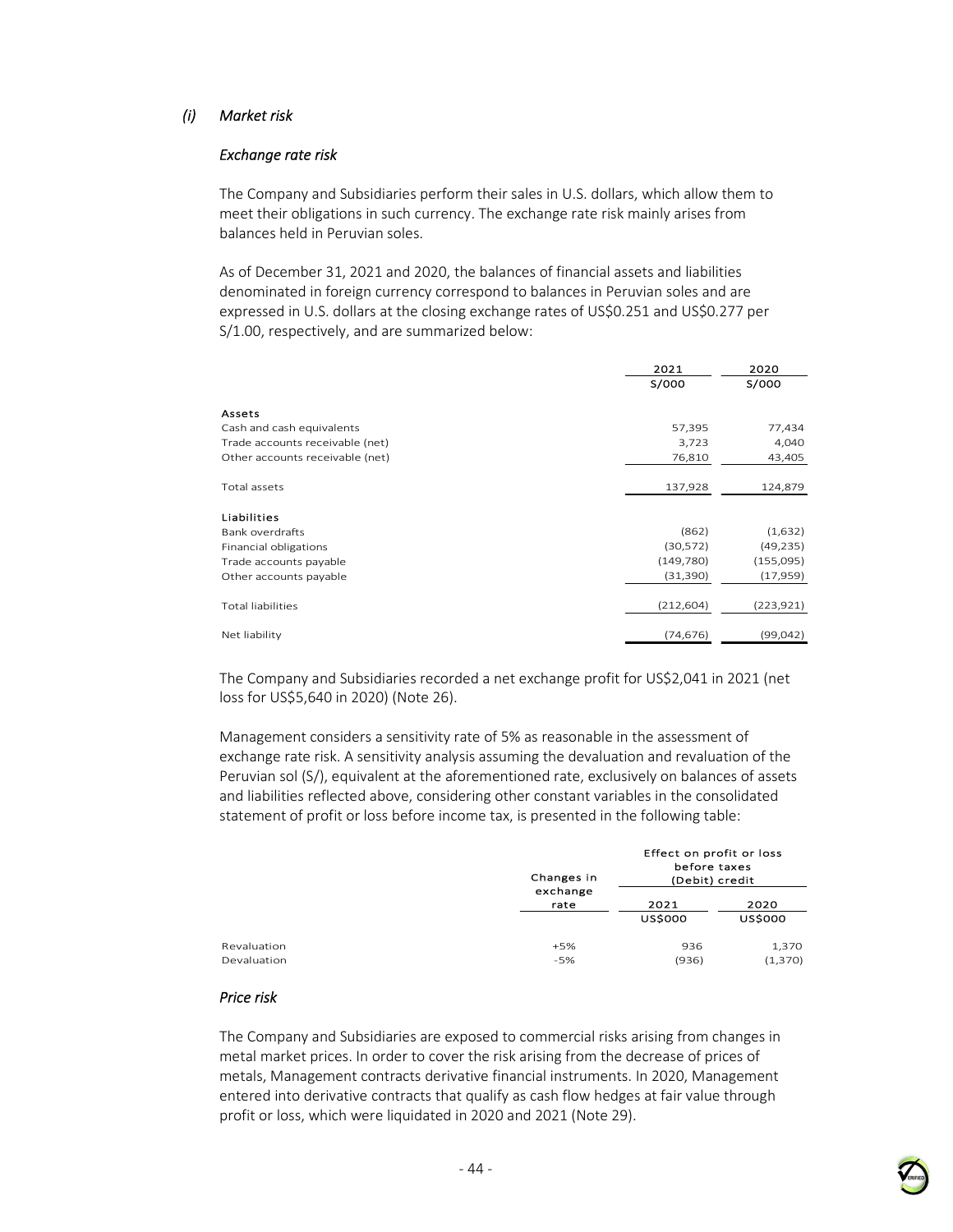As of December 31, 2021 and 2020, if the average sales prices of main metals payable, contained in ore concentrates, increase (or decrease) by 10% and all other variables are held constant, profit or loss after taxes of the Company and Subsidiaries would change, as shown below:

|                                               | Effect on profit (loss) before<br>income tax<br>(Debit) Credit<br>ussooo |  |
|-----------------------------------------------|--------------------------------------------------------------------------|--|
| Zinc concentrate                              |                                                                          |  |
| 2021:                                         |                                                                          |  |
| Increase in the international price of zinc   | 48,846                                                                   |  |
| Decrease in the international price of zinc   | (48, 846)                                                                |  |
| 2020:                                         |                                                                          |  |
| Increase in the international price of zinc   | 23,732                                                                   |  |
| Decrease in the international price of zinc   | (23, 732)                                                                |  |
| Lead concentrate                              |                                                                          |  |
| 2021:                                         |                                                                          |  |
| Increase in the international price of lead   | 20,975                                                                   |  |
| Decrease in the international price of lead   | (20, 975)                                                                |  |
|                                               |                                                                          |  |
| 2020:                                         |                                                                          |  |
| Increase in the international price of lead   | 14,758                                                                   |  |
| Decrease in the international price of lead   | (14, 758)                                                                |  |
|                                               | Effect on profit (loss) before                                           |  |
|                                               | income tax                                                               |  |
|                                               | <b>US\$000</b>                                                           |  |
|                                               |                                                                          |  |
| Copper concentrate                            |                                                                          |  |
| 2021:                                         | 6,622                                                                    |  |
| Increase in the international price of copper | (6,622)                                                                  |  |
| Decrease in the international price of copper |                                                                          |  |
| 2020:                                         |                                                                          |  |
| Increase in the international price of copper | 3,925                                                                    |  |
| Decrease in the international price of copper | (3,925)                                                                  |  |
|                                               |                                                                          |  |
|                                               | income tax                                                               |  |
|                                               | (Debit) Credit                                                           |  |
|                                               | <b>US\$000</b>                                                           |  |
| Silver concentrate                            |                                                                          |  |
| 2021:                                         |                                                                          |  |
| Increase in the international price of silver | 8,018                                                                    |  |
| Decrease in the international price of silver | (8,018)                                                                  |  |
|                                               |                                                                          |  |
| 2020.                                         |                                                                          |  |

#### 2020: Increase in the international price of silver 3,102 Decrease in the international price of silver (3,102) (3,102)

For the control and monitoring of hedges, Management approved the "Policy for Hedging Metal Prices", which is executed and monitored together with the Policy for Financial Risk Management. In addition, Management has a Hedging Committee, whose objective is to mitigate the risks associated with the variations and volatility of prices of metals it produces.

As of December 31, 2021 and 2020, the fair value of embedded derivatives contained in commercial agreements amounts to a profit of US\$3,308 and US\$1,088, respectively.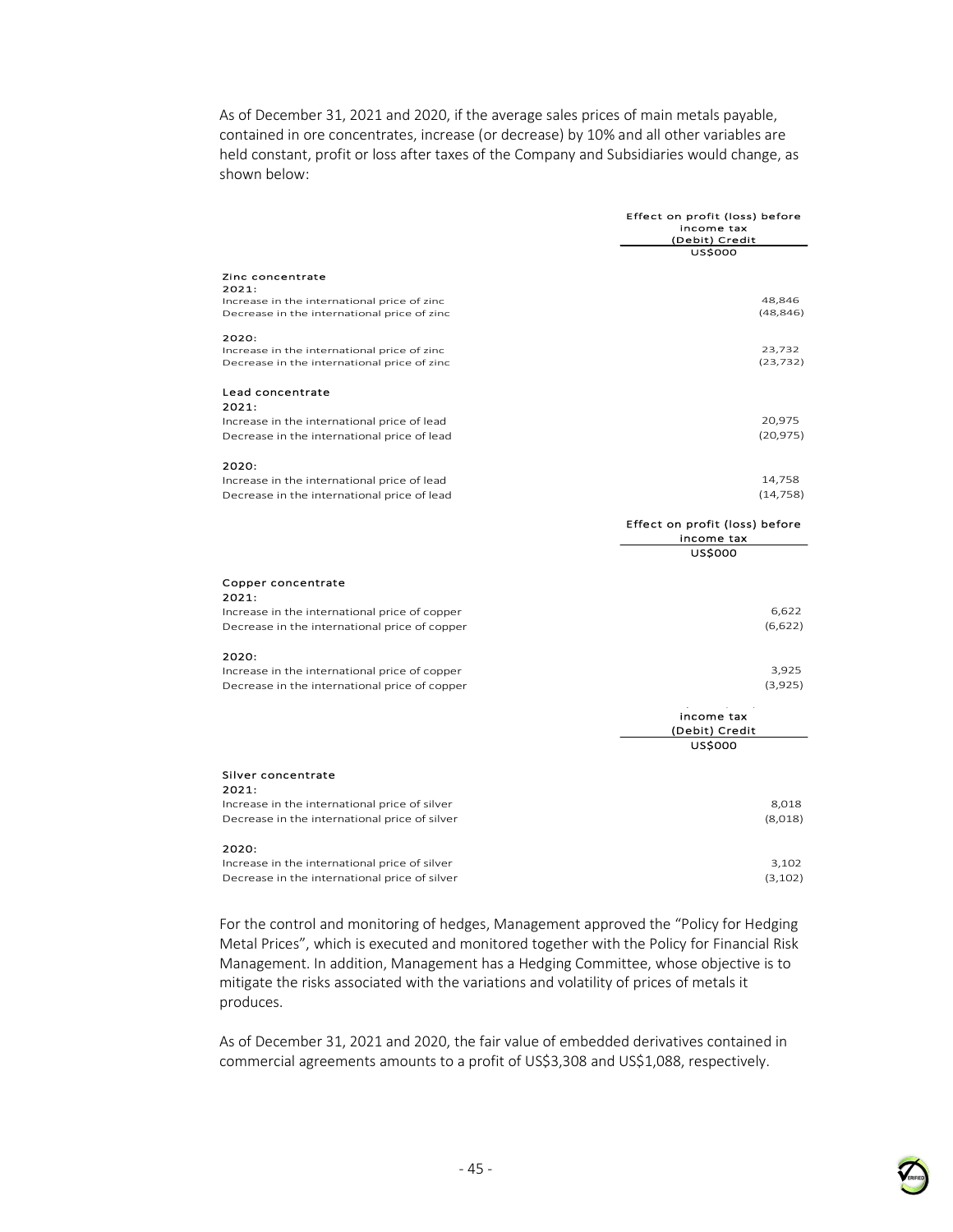#### *Interest rate risk*

The Company and Subsidiaries have significant assets, which are held in well-known financial entities and accrue interests at current rates in the market. Operating income and cash flows of the Company and Subsidiaries are independent from changes in interest rates in the market.

The interest rate risk is addressed by Management of the Company and Subsidiaries through a policy that establishes obtaining loans at fixed and variable interest rates.

As of December 31, 2020, the Company had a loan from Citibank at a variable interest rate, for which it acquired interest rate hedges (Note 29(b)). This loan was paid in February 2021, and all hedges held were settled.

Management considers that the risk of fluctuations in the fair value of interest rates is not significant since the interest rates of its financing agreements are not significantly different from the market interest rates for similar financial instruments.

#### *(ii) Credit risk*

The credit risk of the Company and Subsidiaries arises from the inability of debtors to meet their obligations. For this reason, Management establishes conservative credit policies and constantly evaluates the conditions of the market where their debtors operate, for which Management uses risk rating reports for commercial and credit operations.

The table below presents an analysis of financial assets (excluding cash and cash equivalents and financial investments) of the Company and Subsidiaries classified according to their maturity:

|                                 |                | 2021           |                | 2020           |                |                |
|---------------------------------|----------------|----------------|----------------|----------------|----------------|----------------|
|                                 | Overdue        | To be due      | Total          | Overdue        | To be due      | Total          |
|                                 | <b>US\$000</b> | <b>US\$000</b> | <b>US\$000</b> | <b>US\$000</b> | <b>US\$000</b> | <b>US\$000</b> |
| Trade accounts receivable (net) | 6              | 43,800         | 43.806         | 808            | 27.973         | 28.781         |
| Other accounts receivable (net) |                | 8,172          | 8,172          | $\sim$         | 17.483         | 17,483         |
| Other financial assets          |                |                |                |                | 223            | 223            |
|                                 | 6              | 51.972         | 51.978         | 808            | 45.679         | 46.487         |

Trade accounts receivable are denominated in U.S. dollars and matures on the issue date of the payment receipt. Such amounts are effective in the following days of maturity. The sales of the Company and Subsidiaries are performed to local and foreign customers. As of December 31, 2021, the Company has a portfolio of 22 customers (24 customers as of December 31, 2020). The three most important customers of the Company and Subsidiaries represented 63% of total sales (65% of total sales in 2020). The Company's Management considers the credit history of its customers and their payment capacity and evaluates the debts that are estimated to be collected as variation to determine the required provision for doubtful accounts. Management concludes that a provision for doubtful accounts is not required.

### *(iii) Liquidity risk*

Prudent liquidity risk management implies maintaining sufficient cash and cash equivalents and having the possibility to be engaged and/or have engaged certain financing operations through adequate credit sources.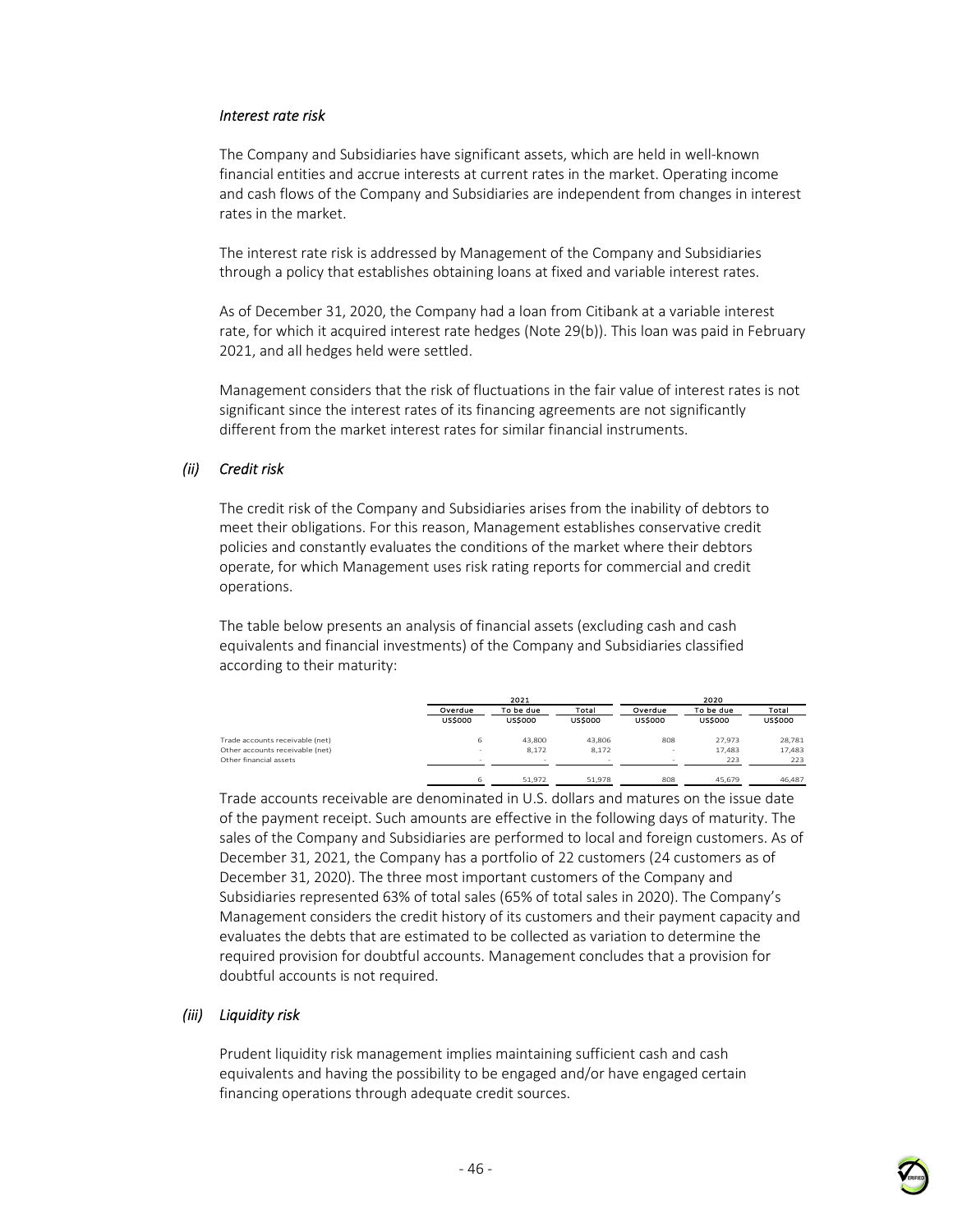As of December 31, 2021 and 2020, the Company and Subsidiaries present a negative working capital for US\$364,146 and US\$47,138, respectively. In this regard, Management has a credit capacity that allows having access to credit lines in first-class financial entities to meet their obligations, from which the amount of US\$199,343 has not been used yet. In addition, Management generates cash flows from significant operating activities (US\$365,987 in 2021 and US\$170,800 in 2020) and, as of December 31, 2021, management was negotiating a new loan and other financing alternatives in order to restructure its obligations in the short term. This loan was obtained in January 2022 (Note 36).

Management considers that these measures will allow the Company and Subsidiaries have sufficient cash flows to manage their financial obligations appropriately.

The table below presents an analysis of the financial liabilities of the Company and Subsidiaries classified according to their maturity (including interests to be paid at those maturities) at the date of the consolidated statement of financial position:

| <b>Financial assets</b>                                    |                | vear<br><b>US\$000</b> | <b>Between</b><br>1 and 2 years<br><b>US\$000</b> | <b>Between</b><br>2 and 10 years<br><b>US\$000</b> |                | Total<br><b>US\$000</b> |
|------------------------------------------------------------|----------------|------------------------|---------------------------------------------------|----------------------------------------------------|----------------|-------------------------|
| As of December 31, 2021:                                   |                |                        |                                                   |                                                    |                |                         |
| Cash and cash equivalents                                  |                | 231,187                |                                                   |                                                    |                | 231,187                 |
| Other accounts receivable (net)                            |                | 8.172                  |                                                   |                                                    |                | 8,172                   |
| Trade accounts receivable (net)                            |                | 43,806                 |                                                   |                                                    |                | 43,806                  |
| <b>Financial investments</b>                               |                |                        |                                                   |                                                    | 38,325         | 38,325                  |
| Total                                                      |                | 283,165                |                                                   |                                                    | 38,325         | 321,490                 |
| As of December 31, 2020:                                   |                |                        |                                                   |                                                    |                |                         |
| Cash and cash equivalents                                  |                | 114,646                |                                                   |                                                    |                | 114,646                 |
| Other accounts receivable (net)                            |                | 8.006                  |                                                   |                                                    |                | 8,006                   |
| Trade accounts receivable (net)                            |                | 28.781                 |                                                   |                                                    |                | 28,781                  |
| Derivatives that are not designated as hedging instruments |                | 223                    |                                                   |                                                    |                | 223                     |
| <b>Financial investments</b>                               |                |                        |                                                   |                                                    | 45,955         | 45,955                  |
| Total                                                      |                | 151,656                |                                                   |                                                    | 45,955         | 197,611                 |
| <b>Financial liabilities</b>                               | Less than      | <b>Between</b>         |                                                   | Between 2 and                                      |                |                         |
|                                                            | 1 year         | 1 and 2 years          |                                                   | 10 years                                           | Total          |                         |
|                                                            | <b>US\$000</b> | <b>US\$000</b>         |                                                   | <b>US\$000</b>                                     | <b>US\$000</b> |                         |
| As of December 31, 2021:                                   |                |                        |                                                   |                                                    |                |                         |
| Bank overdrafts                                            | 1,168          |                        |                                                   |                                                    |                | 1,168                   |
| Financial obligations                                      | 474,722        |                        | 32,184                                            | 518,180                                            |                | 1,025,086               |

#### Total 722,683 32,184 518,180 1,273,047 As of December 31, 2020: Bank overdrafts 10,070 - - 10,070 Financial obligations Trade accounts payable  $222,640$  -  $-$  222,640 Other accounts payable  $5.933$  -  $5.933$ Other financial liabilities 15,107 - 15,107 - 15,107 Total 335,209 596,348 299,725 1,231,282

Trade accounts payable **229,693** - 229,693 - 229,693 Other accounts payable 14,859 - - - - - 14,859<br>Other financial liabilities - - - 2,241 - - - - - - - 2,241

### *(iv) Capital risk management*

Other financial liabilities

The objective is to safeguard the ability of the Company and Subsidiaries to continue as going concern in order to generate returns to shareholders and benefits to other interest groups and maintain an optimal capital structure to reduce capital cost.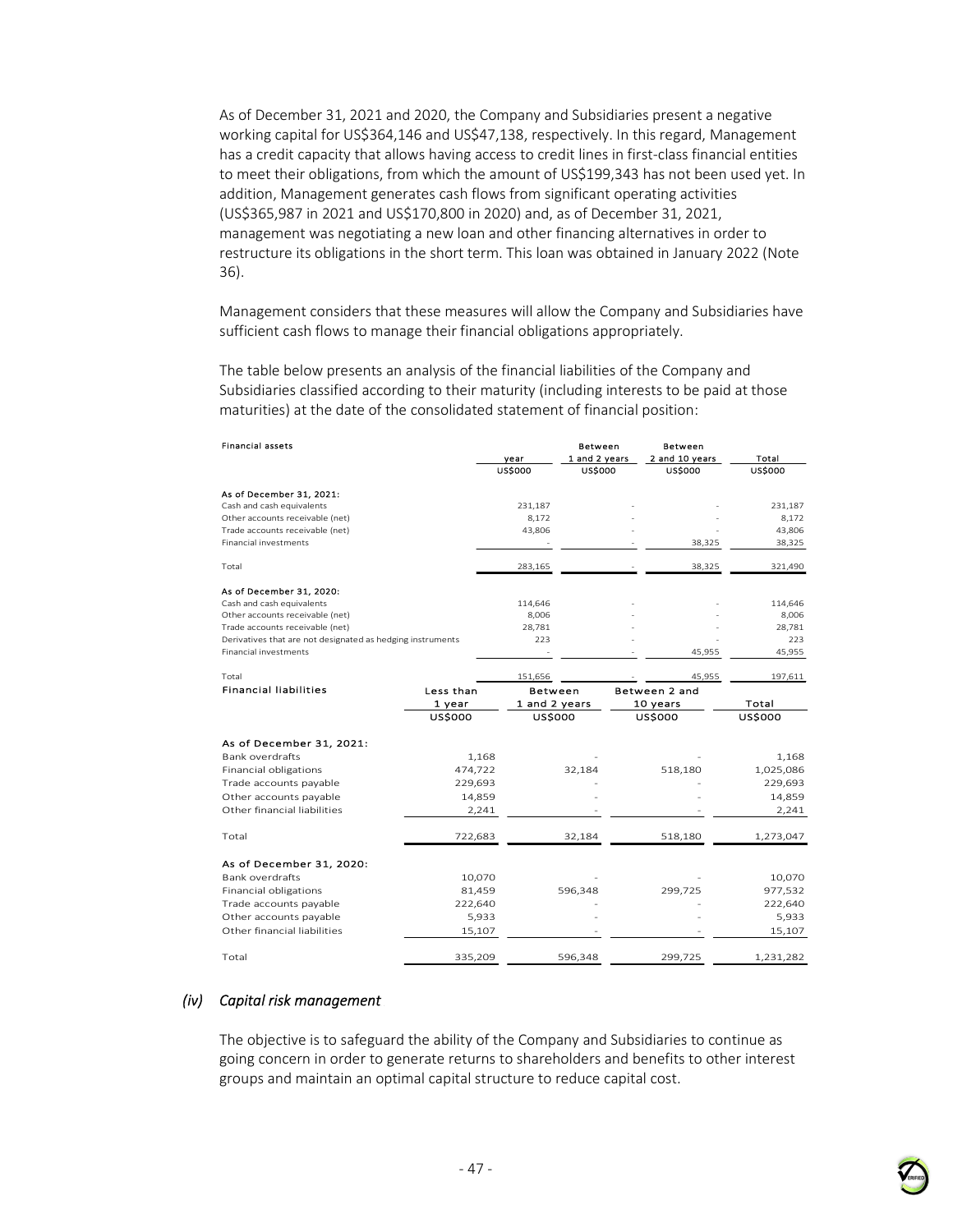Management handles its capital structure and makes adjustments to deal with changes in the economic conditions of the market. In order to maintain or adjust the capital structure, the Company can adjust the payment of dividends to its shareholders, return capital to its shareholders or issue new shares. No changes were made to the objectives, policies, or procedures in 2021 and 2020.

The leverage ratio was as follows:

|                                                    | 2021<br><b>US\$000</b> | 2020<br><b>US\$000</b> |
|----------------------------------------------------|------------------------|------------------------|
| Financial obligations<br>Cash and cash equivalents | 936,455<br>(231, 187)  | 925,794<br>(114, 646)  |
| Total net debt                                     | 705,268                | 811,148                |
| Total equity                                       | 456,667                | 416,921                |
| Net debt ratio                                     | 1.54                   | 1.95                   |

### *(c) Fair value of financial instruments*

For purposes of the consolidated financial statements, fair value measurements are categorized in three levels: 1, 2 or 3; depending on the degree in which the information for fair value measurements are observable, and their significance to fair value measurement in its entirety, as described below:

- Level 1: Input is quoted prices (unadjusted) in active markets for identical assets or liabilities that the Company may access to at the measurement date.
- Level 2: Input is different from quoted prices included in Level 1, which are observable for the asset or liability, whether directly or indirectly.
- Level 3: Input is not observable for the asset or liability.

### *Fair value of financial assets and liabilities of the Company that are not measured at fair value (but fair value disclosures are required)*

Management considers that the carrying amounts of financial assets and liabilities recognized in the consolidated financial statements are similar to their fair value. The fair value of bonds issued in the international market (Note 15(b)) is classified as Level 1 since quoted prices are available. The fair value of these bonds amount to US\$870,320 as of December 31, 2021 (US\$543,523 as of December 31, 2020).

### *Fair value of financial assets and liabilities of the Company and Subsidiaries that are measured at fair value on a constant basis*

As of December 31, 2021 and 2020, the financial instruments measured at fair value after initial recognition refer to trade accounts receivable, financial investments and derivative financial instruments.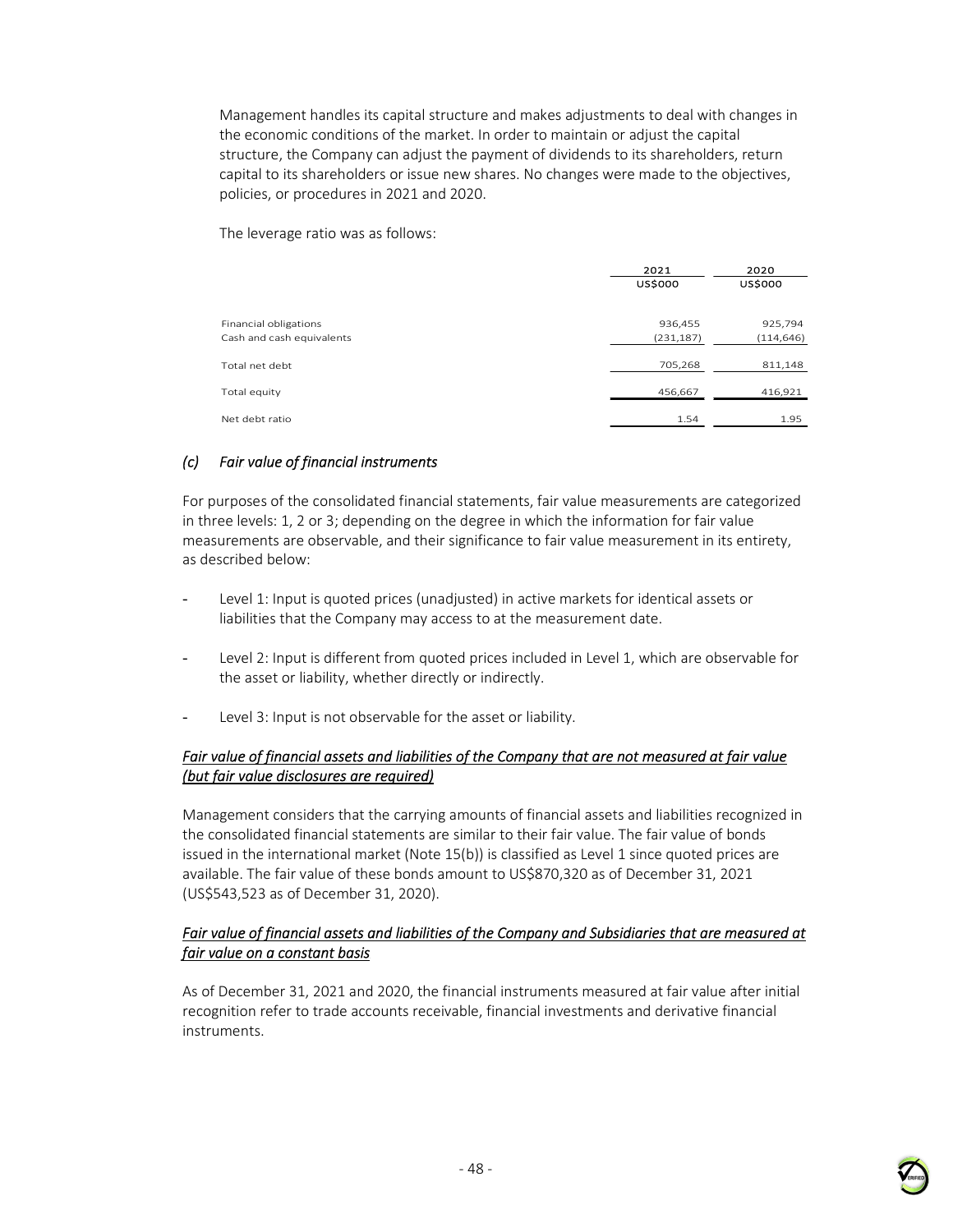The following table shows the financial instruments measured at fair value on a constant basis, classified per level:

|                                                                                                         | 2021<br><b>US\$000</b> | 2020<br>US\$000 |
|---------------------------------------------------------------------------------------------------------|------------------------|-----------------|
| <b>Financial assets</b><br>Level 1                                                                      |                        |                 |
| Investments in equity instruments (a)                                                                   | 38,325                 | 45,955          |
| Level 2                                                                                                 |                        |                 |
| Trade accounts receivable (b)<br>Derivates that are not designated as hedging instruments               | 43,806                 | 28,781<br>223   |
|                                                                                                         | 43,806                 | 29,004          |
| <b>Financial liabilities</b><br>Level 2                                                                 |                        |                 |
| Derivates that are not designated as hedging instruments<br>Derivates designated as hedging instruments | 2,241                  | 7,195<br>7,912  |
|                                                                                                         | 2,241                  | 15,107          |

- (a) Financial investments (Note 7) correspond to the investment in Cementos Polpaico S.A., which is listed on the Chile Stock Exchange; for this reason, it has been classified as Level 1.
- (b) Trade accounts receivable, designated at fair value through profit or loss, comprise the changes in the value of provisional liquidations, which are adjusted at market value based on future estimates of metal prices at the date of the consolidated financial statements. The measurement of fair value is classified as Level 2 since these measurements derive from international quotation prices in force included in Level 1.
- (c) No transfers have been made between levels during the year.

### 6. CASH AND CASH EQUIVALENTS

Cash and cash equivalents consist of:

|                                        | 2021           | 2020    |  |
|----------------------------------------|----------------|---------|--|
|                                        | <b>US\$000</b> | US\$000 |  |
| Cash on hand and cash in banks (a) (d) | 184,675        | 83,669  |  |
| Term deposits (b)                      | 25,031         | 10,007  |  |
| Mutual funds (c)                       | 20,158         | 20,039  |  |
| Other funds                            | 1,323          | 931     |  |
|                                        | 231,187        | 114,646 |  |

(a) Cash on hand and cash in banks mainly comprise checking accounts denominated in soles and U.S. dollars, which are held in local banks, are freely available and accrue interests at market rates. Checking accounts include trust accounts that were constituted to meet the commitments derived from financial obligations (Notes 1(d.3) and 15), which are also freely available.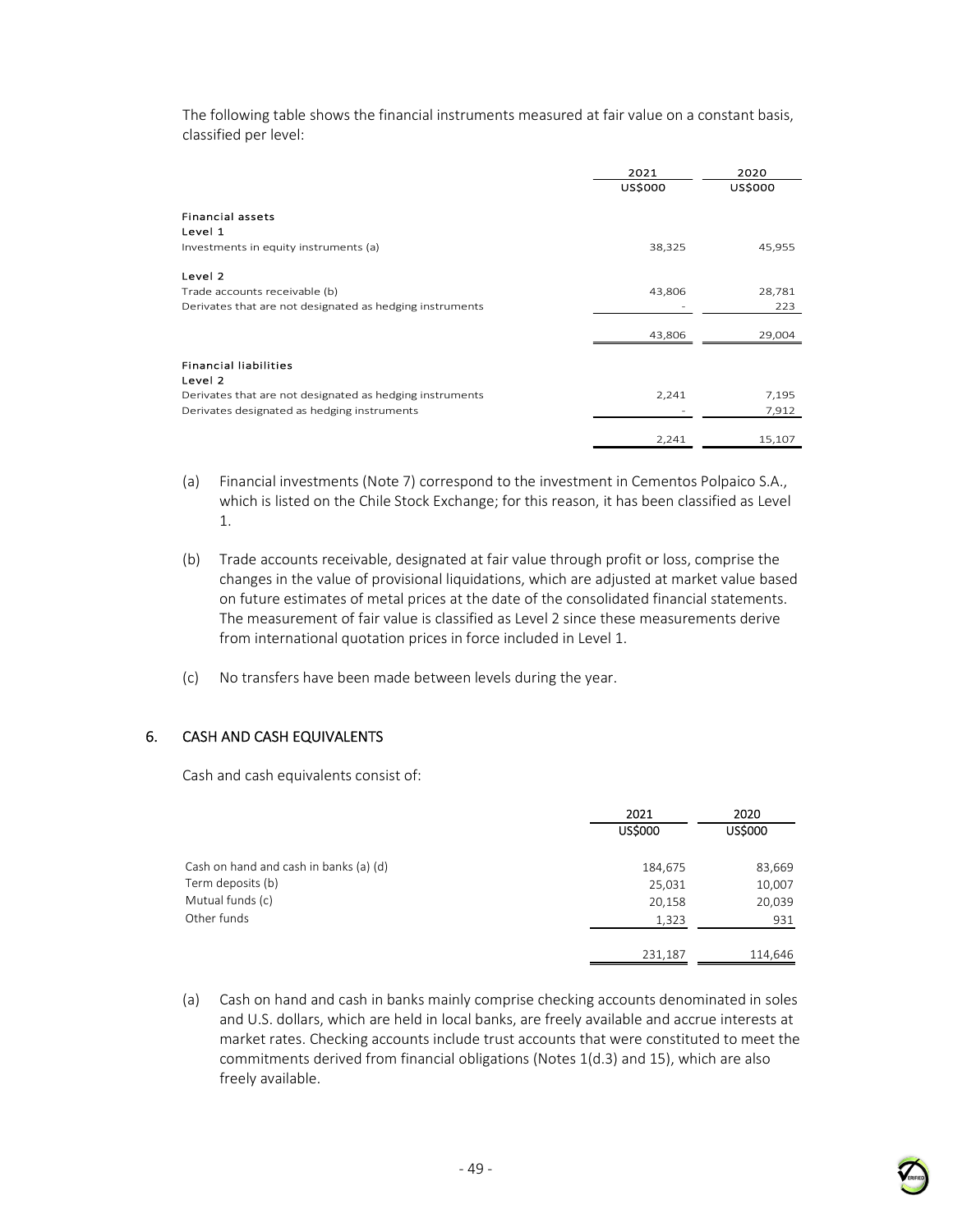- (b) Term deposits mature in 3 months and accrue interests at an annual effective rate ranging between 0.65% and 0.96%.
- (c) Mutual funds comprise funds held in Scotiabank, which are invested in debt instruments that can be redeemed by the Company as required.
- (d) The Company and Subsidiaries present amounts for US\$10,641 and US\$13,118 as of December 31, 2021 and 2020 as part of cash and cash equivalents, which correspond to cash deposited in Banco de la Nación for the payment of taxes. In addition, amounts withheld by the Tax Administration are presented in this item for US\$1,382 as of December 31, 2021 (US\$1,127 as of December 31, 2020).

## 7. FINANCIAL INVESTMENTS AND INVESTMENTS IN ASSOCIATE

| Company                                                  | Class  | Number of<br>shares | Interest in<br>net equity<br>As of December 31, |            |                        | <b>Carrying amount</b><br>As of December 31, |                        |
|----------------------------------------------------------|--------|---------------------|-------------------------------------------------|------------|------------------------|----------------------------------------------|------------------------|
|                                                          |        |                     | 2021<br>96                                      | 2020<br>96 | <b>Face value</b>      | 2021<br><b>US\$000</b>                       | 2020<br><b>US\$000</b> |
|                                                          |        |                     |                                                 |            |                        |                                              |                        |
| Associate:<br>Cosco Shipping Ports Chancay Perú S.A. (a) | Common | 312,219,408         | 40                                              | 40         | Sol<br>$\mathbf{1}$    | 149,144                                      | 149,110                |
| Financial investments at fair value:                     |        |                     |                                                 |            |                        |                                              |                        |
| Cementos Polpaico S.A. (b)                               | Common | 4,056,643           | 22.7                                            | 22.7       | Chilean pesos<br>8,040 | 38,325                                       | 45,955                 |
| Other investments:                                       |        |                     |                                                 |            |                        |                                              |                        |
| Other companies                                          | Common | $\sim$              |                                                 | $\sim$     | $\sim$                 | 282                                          | 281                    |
|                                                          |        |                     |                                                 |            |                        | 187,751                                      | 195,346                |

Financial investments and investments in associate comprise the following:

(a) Cosco Shipping Ports Chancay Perú S.A. is engaged in port activities and its objective is the development, construction, implementation, commissioning, and operation of a multipurpose port at the Chancay bay, located in the northern area of Lima. It is estimated to commence operations in 2024.

In April 2021, the increase of capital was agreed through the capitalization of capital premium distributed in 32,811,281 (shares) in favor of the Company.

As of December 31, 2021 and 2020, this investment in associate has been measured using the equity method (Note 2(k)).

(b) Cementos Polpaico S.A. is engaged in the production and commercialization of cement and lime. As of December 31, 2021, the quotation amounted to 8,040 Chilean pesos per share, equivalent to US\$9.447 (8,040 Chilean pesos per share, equivalent to US\$11.328 as of December 31, 2020). Those shares are listed on the Chile Stock Exchange.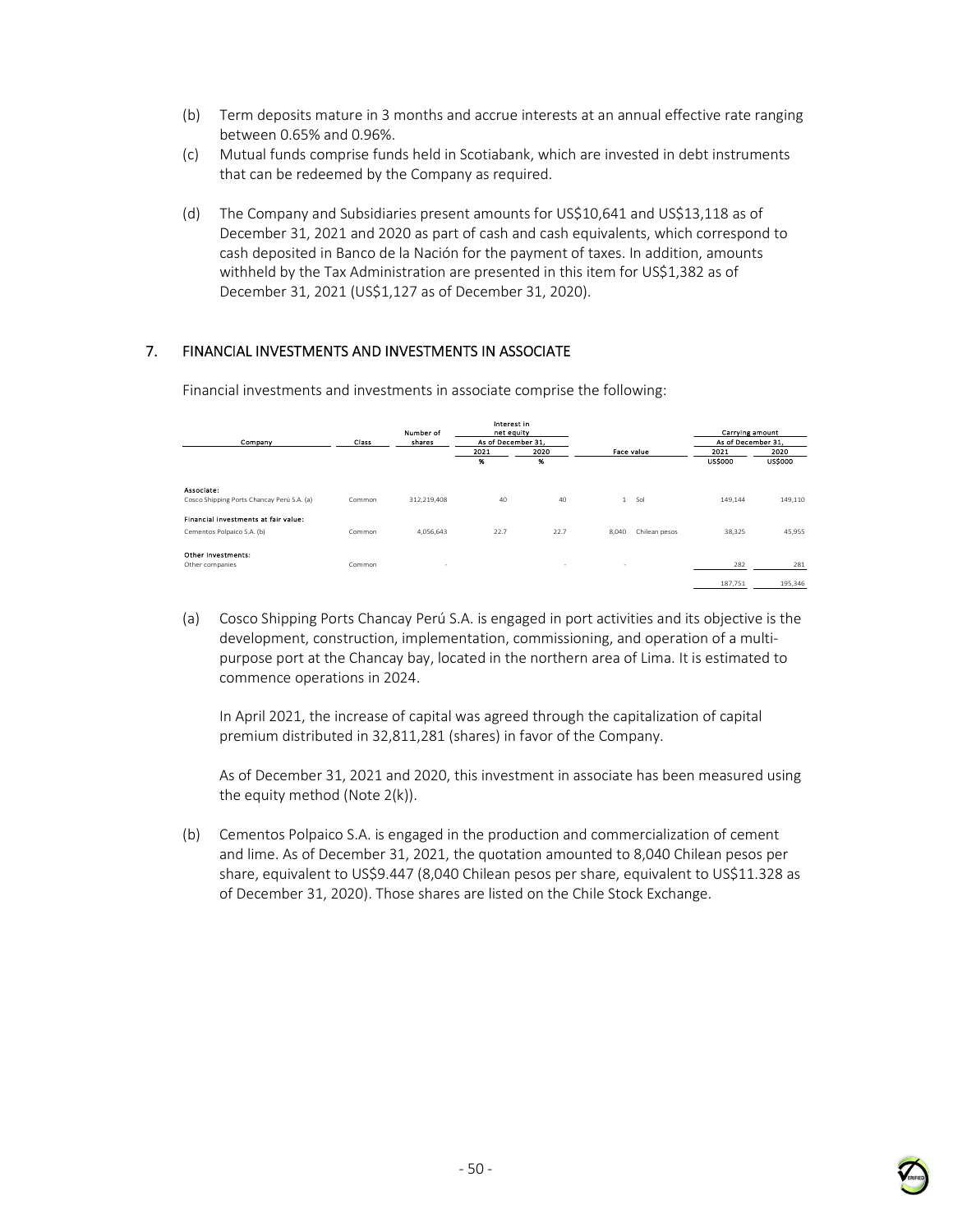## 8. TRADE ACCOUNTS RECEIVABLE (NET)

Trade accounts receivable (net) consist of:

|                                             | 2021      | 2020           |
|---------------------------------------------|-----------|----------------|
|                                             | US\$000   | <b>US\$000</b> |
| From third parties                          |           |                |
| Invoices                                    | 37,957    | 32,160         |
| Impairment estimate for accounts receivable | (19, 775) | (19, 775)      |
| <b>Embedded derivatives</b>                 | 2,934     | 950            |
| Sales adjustments                           | 3,083     | 1,668          |
|                                             |           |                |
|                                             | 24,199    | 15,003         |
|                                             |           |                |
| From related entities                       |           |                |
| Invoices                                    | 14,995    | 11,958         |
| Estimate for sales adjustments in advances  | 2,720     | 611            |
| <b>Embedded derivatives</b>                 | 374       | 138            |
| Sales adjustments                           | 1,518     | 1,071          |
|                                             |           |                |
|                                             | 19,607    | 13,778         |
|                                             |           |                |
| Total                                       | 43,806    | 28,781         |

Accounts receivable have current maturity, do not accrue interests and do not have specific guarantees. These accounts are expected to be collected in the first quarter of the following year. An analysis of accounts receivable classified according to overdue and to be due balances is shown in Note 5(b)(ii).

The main customers of the Company and Subsidiaries are renowned in the international market, have good credit history and do not have financial issues at year-end.

As of December 31, 2021, the Company and Subsidiaries performed sales transactions with the following related entities: Glencore Perú S.A.C. and Glencore Lima Trading S.A.C. for US\$282,420 and US\$89,464, respectively (US\$149,003 and US\$37,799 as of December 31, 2020, respectively).

The provision for doubtful accounts is mainly related to a customer that is undergoing a liquidation process and comes from 2008. Management of the Company and Subsidiaries believe that the estimate for doubtful accounts is sufficient to cover the non-compliance risk at the date of the consolidated statement of financial position.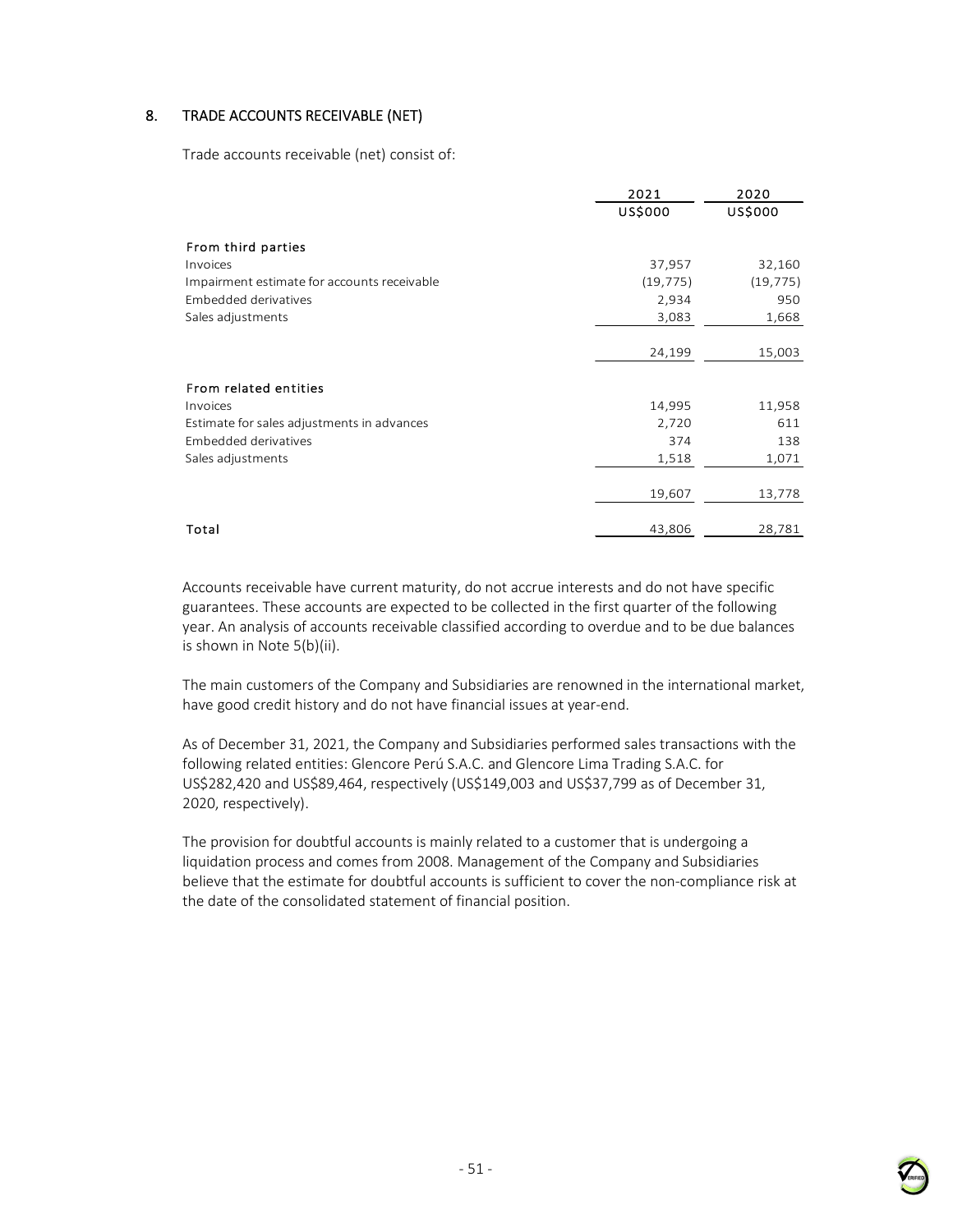## 9. OTHER ACCOUNTS RECEIVABLE (NET)

Other accounts receivable (net) consist of:

|                                                                   | 2021           | 2020           |
|-------------------------------------------------------------------|----------------|----------------|
|                                                                   | <b>US\$000</b> | <b>US\$000</b> |
|                                                                   |                |                |
| Tax credit for value-added tax (a)                                | 54,959         | 74,992         |
| Recoverable taxes                                                 | 17,481         | 9,477          |
| Credit balance for income tax and temporary tax on net assets (b) | 13,954         | 32,262         |
| Loans granted to third parties (c)                                | 10,034         | 10,055         |
| Accounts receivable from contractors                              | 8,937          | 9,088          |
| Prepaid expenses                                                  | 5,371          | 5,072          |
| Advances granted to contractors and suppliers                     | 2,700          | 1,291          |
| Public works for taxes, in process (d)                            | 1,330          | 2,062          |
| Loans granted to employees                                        | 479            | 1,033          |
| Other minor items                                                 | 1,255          | 894            |
|                                                                   |                |                |
|                                                                   | 116,500        | 146,226        |
| Impairment estimate for other accounts receivable (e)             | (51, 256)      | (55, 722)      |
| Subtotal                                                          | 65,244         | 90,504         |
| Amortized cost:                                                   |                |                |
| Loans granted to third parties (c)                                | 698            | 1,320          |
| Insurance compensation                                            | 3,866          | 3,866          |
| Accounts receivable from contractors                              | 2,233          | 1,302          |
| Other minor items                                                 | 1,375          | 1,518          |
|                                                                   |                |                |
| Subtotal                                                          | 8,172          | 8,006          |
| Total                                                             | 73,416         | 98,510         |
| Non-current portion                                               | 17,445         | 9,477          |
| Current portion                                                   | 55,971         | 89,033         |
|                                                                   |                |                |

- (a) As of December 31, 2021, this item includes an amount of US\$32,246, which corresponds to tax credit derived from subsidiaries that do not operate and that is not expected to be recovered; therefore, an impairment estimate has been established for such amount.
- (b) As of December 31, 2021, this item corresponds to payments on account of income tax for US\$1,835, tax credit for US\$3,400 and payments for the temporary tax on net assets for US\$8,719, which will be requested as from 2022 (as of December 31, 2020, this item corresponded to payments on account of income tax for US\$13,087, tax credit for US\$8,748 and payments for the temporary tax on net assets for US\$11,477, which were requested as from 2021 and are being recovered).
- (c) Loans granted to third parties accrue interests at market rates and are considered to have a current maturity. The Company and Subsidiaries have considered recording an amount of US\$10,034 as an allowance for doubtful accounts according to the assessment of uncollectibility risk.
- (d) This item corresponds to payments made for public works, for which the "Regional and Local Public Investment – Public Treasury" certificates (CIPRL in Spanish) have not been obtained yet. These certificates would allow the payment of the amount invested by the Company for the execution of investment projects. In 2021, the Company obtained all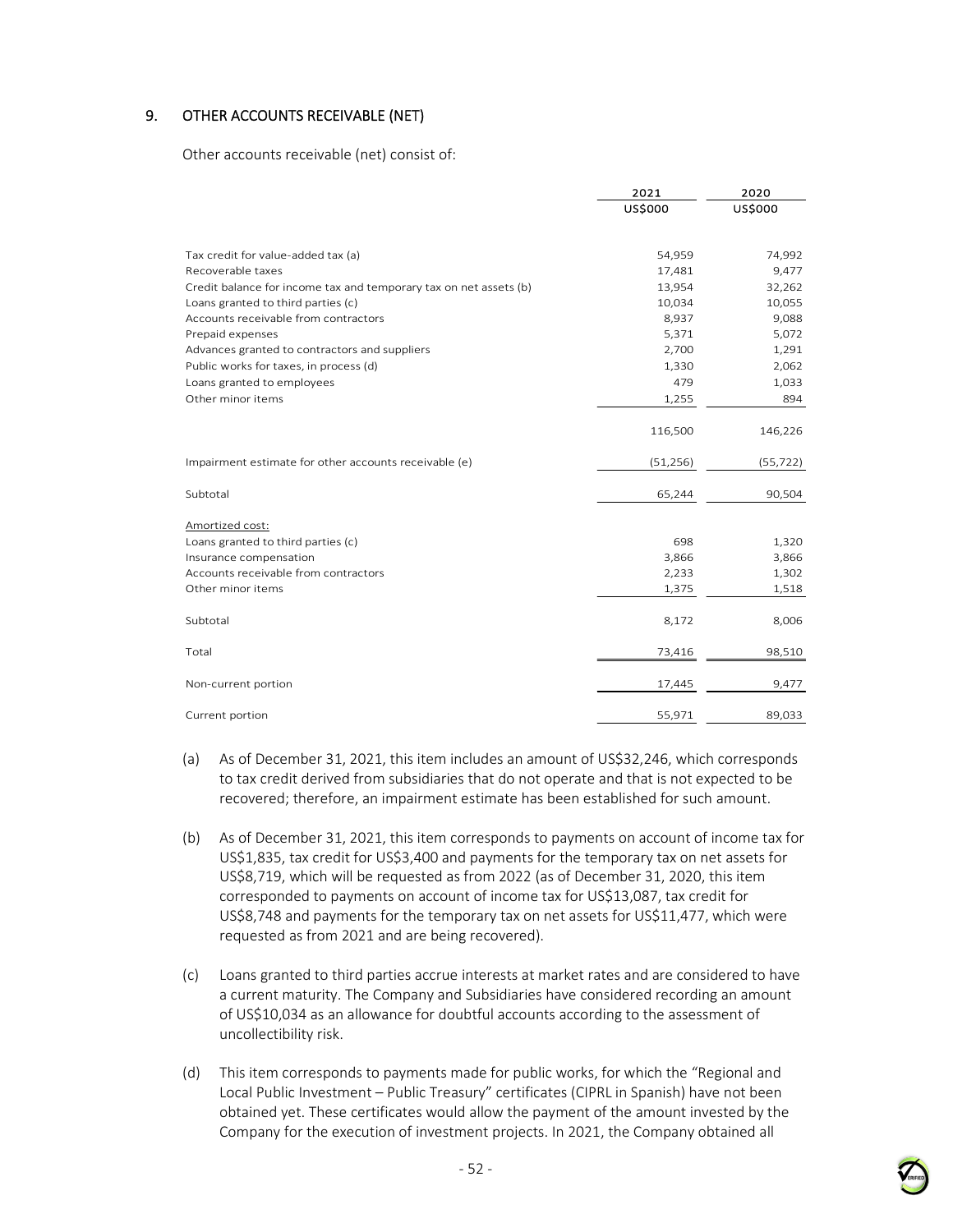CIPRL certificates of the Project "Improvement and extension of the distribution system of drinking water, sewage and wastewater treatment of the district of Huayllay – Pasco – Pasco", with code SNIP No. 193392, pursuant to Law 29230 of Works for Taxes, for "project settlement" for US\$632.

(e) As of December 31, 2021, this item mainly corresponds to the impairment provision for value-added tax credit for US\$32,246 and loans receivable for US\$10,034. As of December 31, 2020, this item mainly corresponded to the impairment provision for value-added tax credit for US\$36,540 and loans receivable for US\$10,055.

Management of the Company and Subsidiaries believes that the impairment estimate for other accounts receivable is sufficient to cover the non-compliance risk at the date of the consolidated statement of financial position.

### 10. OTHER FINANCIAL ASSETS AND LIABILITIES

Other financial assets and liabilities comprise the following:

#### *Financial assets:*

|                                                              | 2021<br>US\$000 | 2020<br><b>US\$000</b> |
|--------------------------------------------------------------|-----------------|------------------------|
| Derivative financial instruments:                            |                 |                        |
| Derivates that are not designated as hedging instruments     |                 | 223                    |
|                                                              |                 | 223                    |
| <b>Financial liabilities:</b>                                |                 |                        |
|                                                              | 2021            | 2020                   |
|                                                              | <b>US\$000</b>  | <b>US\$000</b>         |
| Derivative financial instruments:                            |                 |                        |
| Derivates that are not designated as hedging instruments (a) | 2,241           | 7,195                  |
| Derivates designated as hedging instruments (Note 29(b)) (b) |                 | 7,912                  |
|                                                              | 2,241           | 15,107                 |

(a) This item corresponds to pending invoices for the settlement of derivative financial instruments.

(b) Agreements with derivative financial instruments were negotiated with several international financial entities, such as J. Aron & Co., Macquarie Bank Limited, JP Morgan and Natixis, and were fully settled in 2021.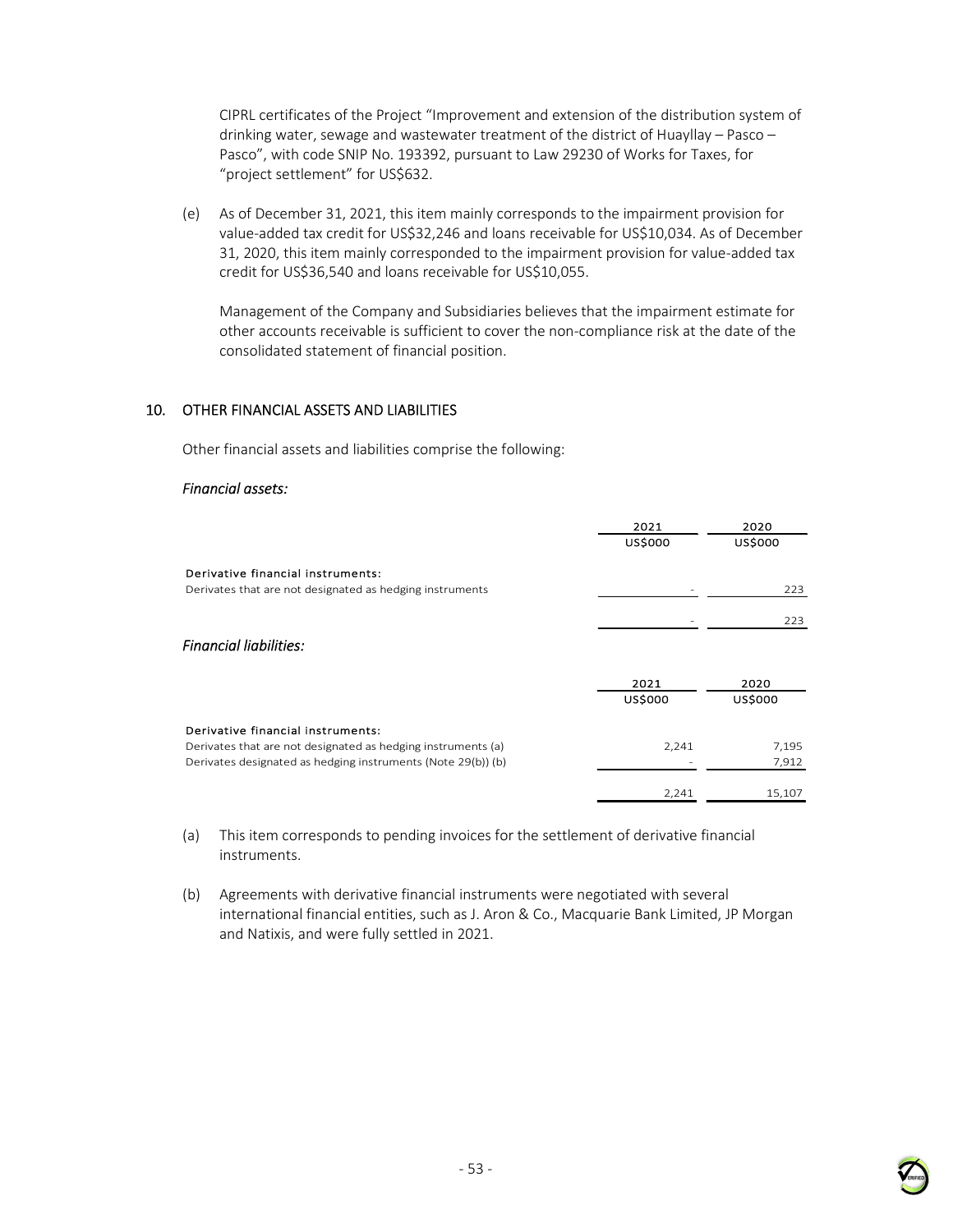## 11. INVENTORIES (NET)

Inventories (net) consist of:

|                         | 2021<br>US\$000 | 2020<br><b>US\$000</b> |
|-------------------------|-----------------|------------------------|
| Concentrates (a)        | 11,383          | 14,209                 |
| Mineral (a)             | 19,610          | 12,293                 |
| Pyrite stockpiles       | 6,642           | 7,077                  |
| Sundry supplies         | 45,821          | 47,858                 |
| Inventories in transit  | 44              | 100                    |
|                         | 83,500          | 81,537                 |
| Impairment estimate (b) | (17, 033)       | (13, 499)              |
| Total                   | 66,466          | 68,038                 |
| Non-current portion     | 6,642           | 7,077                  |
| Current portion         | 59,824          | 60,961                 |

- (a) According to the sales commitments, Management considers that the concentrate held as of December 31, 2021 will be sold in the first quarter, and the mineral will be exploited in 2022.
- (b) In 2021, the operating areas updated the impairment estimate mainly for obsolescence and slow turnover of spare parts and supplies and determined an additional provision for US\$4,060. Management believes that the obsolescence estimate covers the risk of loss at the date of the consolidated statement of financial position.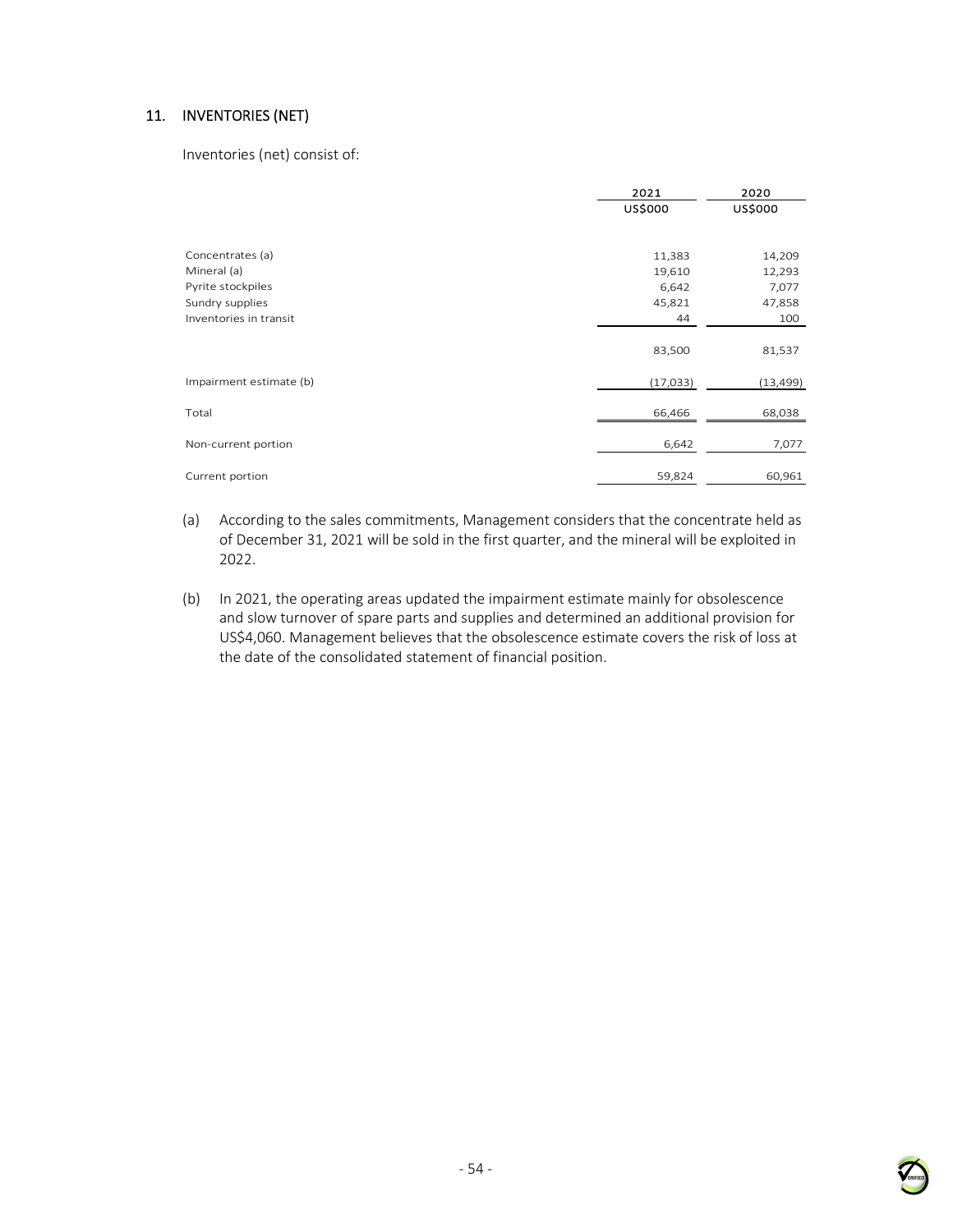# 12. PROPERTY, PLANT AND EQUIPMENT (NET)

The movement in the cost and accumulated depreciation of property, plant and equipment, net, was as follows:

|                                                 | Balance as of                     |                                    | Sales and/or         |                             | Impairment          | Balance as of<br>December 31, |
|-------------------------------------------------|-----------------------------------|------------------------------------|----------------------|-----------------------------|---------------------|-------------------------------|
|                                                 | January 1, 2021<br><b>US\$000</b> | <b>Additions</b><br><b>US\$000</b> | disposals<br>US\$000 | Transfers<br><b>US\$000</b> | estimate<br>US\$000 | 2021<br><b>US\$000</b>        |
|                                                 |                                   |                                    |                      |                             |                     |                               |
| Cost of:                                        |                                   |                                    |                      |                             |                     |                               |
| Land                                            | 31,498                            |                                    | (7,961)              |                             |                     | 23,537                        |
| Buildings and other constructions               | 940,701                           | 2,290                              |                      | 33,676                      |                     | 976,667                       |
| Environmental management program infrastructure | 22,281                            |                                    |                      |                             |                     | 22,281                        |
| Machinery and equipment                         | 285,931                           | 19,312                             | (11, 975)            | 7,070                       |                     | 300,338                       |
| Vehicles                                        | 11,172                            | 389                                |                      |                             |                     | 11,561                        |
| Furniture and fixtures and computer equipment   | 15,265                            | 696                                | (3)                  | 131                         | (59)                | 16,030                        |
| Sundry equipment                                | 479,759                           | 23,487                             | (946)                | 195                         | (4,587)             | 497,908                       |
| Units in transit                                | 9,326                             |                                    | (646)                | (7,078)                     |                     | 1,602                         |
| Works in progress (a)                           | 63,734                            | 56,820                             | (118)                | (34,000)                    | (6,740)             | 79,696                        |
|                                                 | 1,859,667                         | 102,994                            | (21, 649)            | (6)                         | (11, 386)           | 1,929,620                     |
| Accumulated depreciation of:                    |                                   |                                    |                      |                             |                     |                               |
| Buildings and other constructions               | 428,880                           | 62,812                             |                      |                             |                     | 491,692                       |
| Environmental management program infrastructure | 22,281                            |                                    |                      |                             |                     | 22,281                        |
| Machinery and equipment                         | 249,647                           | 9,641                              | (10, 973)            |                             |                     | 248,315                       |
| Vehicles                                        | 10,724                            | 196                                |                      |                             |                     | 10,920                        |
| Furniture and fixtures and computer equipment   | 11,864                            | 1,052                              | (3)                  |                             |                     | 12,913                        |
| Sundry equipment                                | 364,208                           | 22,966                             | (194)                |                             |                     | 386,980                       |
|                                                 | 1,087,604                         | 96,667                             | (11, 170)            |                             |                     | 1,173,101                     |
| Net value                                       | 772,063                           |                                    |                      |                             |                     | 756,519                       |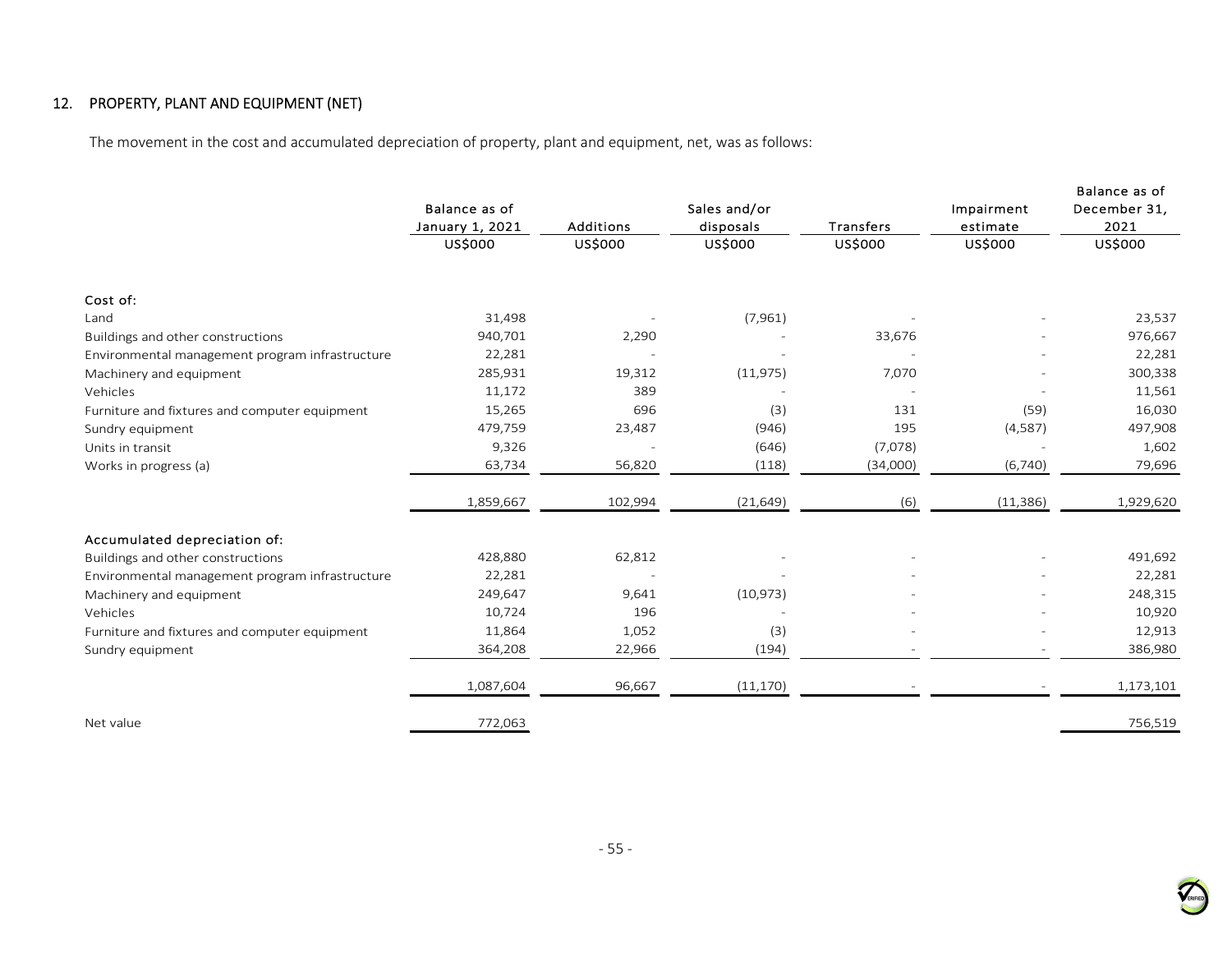|                                                 | Balance as of<br>January 1, 2020 | <b>Additions</b> | Sales and/or<br>disposals | Transfers      | Impairment<br>estimate   | Reclassifications<br>of assets held<br>for sale | Balance as of<br>December 31,<br>2020 |
|-------------------------------------------------|----------------------------------|------------------|---------------------------|----------------|--------------------------|-------------------------------------------------|---------------------------------------|
|                                                 | <b>US\$000</b>                   | <b>US\$000</b>   | <b>US\$000</b>            | <b>US\$000</b> | <b>US\$000</b>           | <b>US\$000</b>                                  | <b>US\$000</b>                        |
| Cost of:                                        |                                  |                  |                           |                |                          |                                                 |                                       |
| Land                                            | 31,353                           | 145              |                           |                |                          |                                                 | 31,498                                |
| Buildings and other constructions               | 747,170                          | 227              |                           | 20,990         | (8,020)                  | 180,334                                         | 940,701                               |
| Environmental management program infrastructure | 11,773                           |                  |                           |                |                          | 10,508                                          | 22,281                                |
| Machinery and equipment                         | 167,681                          | 10,596           | (591)                     | 1,014          |                          | 107,231                                         | 285,931                               |
| Vehicles                                        | 4,223                            | 46               | (42)                      |                | $\overline{\phantom{a}}$ | 6,945                                           | 11,172                                |
| Furniture and fixtures and computer equipment   | 12,780                           | 510              | $\overline{\phantom{a}}$  |                | (20)                     | 1,995                                           | 15,265                                |
| Sundry equipment                                | 355,816                          | 13,830           | (102)                     | 678            | (698)                    | 110,235                                         | 479,759                               |
| Units in transit                                | 3,724                            | 6,066            | (45)                      | (678)          | (5)                      | 264                                             | 9,326                                 |
| Works in progress (a)                           | 53,661                           | 30,152           |                           | (22,004)       | (1,665)                  | 3,590                                           | 63,734                                |
|                                                 | 1,388,181                        | 61,572           | (780)                     |                | (10, 408)                | 421,102                                         | 1,859,667                             |
| Accumulated depreciation of:                    |                                  |                  |                           |                |                          |                                                 |                                       |
| Buildings and other constructions               | 289,689                          | 58,701           |                           |                |                          | 80,490                                          | 428,880                               |
| Environmental management program infrastructure | 11,773                           |                  |                           |                |                          | 10,508                                          | 22,281                                |
| Machinery and equipment                         | 137,415                          | 7,469            | (531)                     |                |                          | 105,294                                         | 249,647                               |
| Vehicles                                        | 3,587                            | 215              | (23)                      |                |                          | 6,945                                           | 10,724                                |
| Furniture and fixtures and computer equipment   | 9,086                            | 953              |                           |                |                          | 1,825                                           | 11,864                                |
| Sundry equipment                                | 259,841                          | 18,103           | (74)                      |                |                          | 86,338                                          | 364,208                               |
|                                                 | 711,391                          | 85,441           | (628)                     |                |                          | 291,400                                         | 1,087,604                             |
| Net value                                       | 676,790                          |                  |                           |                |                          |                                                 | 772,063                               |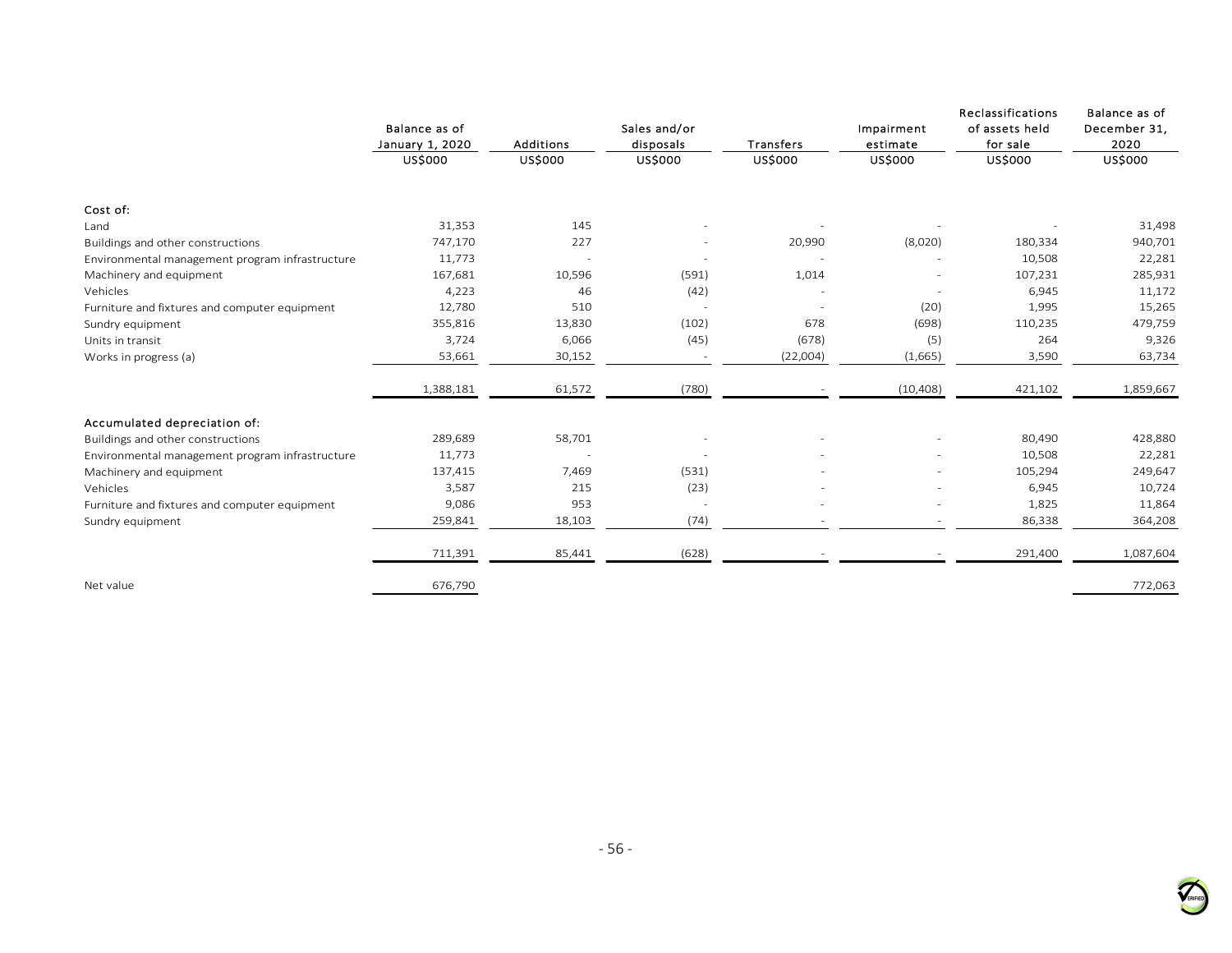(a) As of December 31, 2021, works in progress comprise projects that mainly belong to the Company for US\$42,032 and Subsidiary Compañía Minera Chungar S.A.C. for US\$30,806 (US\$34,922 and US\$24,311 as of December 31, 2020, respectively), as detailed below:

|                                                           | 2021           | 2020    |  |
|-----------------------------------------------------------|----------------|---------|--|
|                                                           | <b>US\$000</b> | US\$000 |  |
|                                                           |                |         |  |
| Growth of tailings facility Rumichaca Level 4230 et. IV A | 7,184          |         |  |
| Pumping system rp 616 Level 1220 to 1120                  | 2,515          | 2,402   |  |
| Purchase and installation of cell Rcs-100 Victoria plant  | 2,382          |         |  |
| Growth of tailings facility Andaychagua Level 4412        | 2,033          |         |  |
| Tailings facility - filter Gavilán - Carahuacra           | 1,964          | 1,378   |  |
| New filtered tailings facility level 4412                 | 1,889          |         |  |
| Purchase of houses San José                               | 1,137          | 1,121   |  |
| Construction of housing modules Andaychagua               | 1,058          |         |  |
| Radio system Tetra Mina Sc                                | 1,046          |         |  |
| Growth of tailings facility Rumichaca Level 4227          |                | 8,450   |  |
| Growth of tailings facility Andaychagua Level 4410        |                | 2,677   |  |
| Spillway - tailings facility Andaychagua Alto             |                | 2,389   |  |
| Growth of tailings facility Rumichaca Level 4224          |                | 2,286   |  |
| Pumping system Level 1120 to 1020                         |                | 1,932   |  |
| Growth of tailings facility Rumichaca Level 4270          |                | 1,344   |  |
| Emergency spillway - tailings facility Rumichaca          |                | 1,076   |  |
| Other minor projects                                      | 20,824         | 9,867   |  |
|                                                           | 42,032         | 34,922  |  |

#### *Volcan Compañía Minera S.A.A.*

#### *Subsidiary Compañía Minera Chungar S.A.C.*

|                                                  | 2021           | 2020           |  |
|--------------------------------------------------|----------------|----------------|--|
|                                                  | <b>US\$000</b> | <b>US\$000</b> |  |
| Filtered tailings availability system            | 13,494         | 5,664          |  |
| New tailings facility Animon Quimacocha          | 5,331          | 3,795          |  |
| Elevation of dam of tailings facility Et.V-4688  | 2.461          |                |  |
| Romina project - General infrastructure          | 1,040          | 1,040          |  |
| Growth of tailings facility Alpamarca Level 4684 |                | 5,936          |  |
| Pumping system Islay mine Level 210              |                | 1,578          |  |
| Other minor projects                             | 8,480          | 6,298          |  |
|                                                  | 30.806         | 24.311         |  |

As of December 31, 2021 and 2020, other Subsidiaries have projects in progress for US\$6,858 and US\$4,500, respectively.

The projects mentioned above are estimated to be completed between 2022 and 2023.

(b) The annual charge for depreciation has been distributed as follows:

|                                   | 2021<br><b>US\$000</b> | 2020<br><b>US\$000</b> |
|-----------------------------------|------------------------|------------------------|
| Cost of sales (Note 21)           | 92,025                 | 97,189                 |
| Administrative expenses (Note 22) | 810                    | 860                    |
| Selling expenses (Note 23)        | 91                     | 80                     |
| Other expenses (Note 24)          | 3,741                  | 4,554                  |
| Total                             | 96,667                 | 102.683                |

(c) As of December 31, 2021, buildings, machinery, and equipment include assets under finance leases with a carrying amount of US\$14,968 and US\$30,366, respectively (US\$15,577 and US\$18,231 as of December 31, 2020).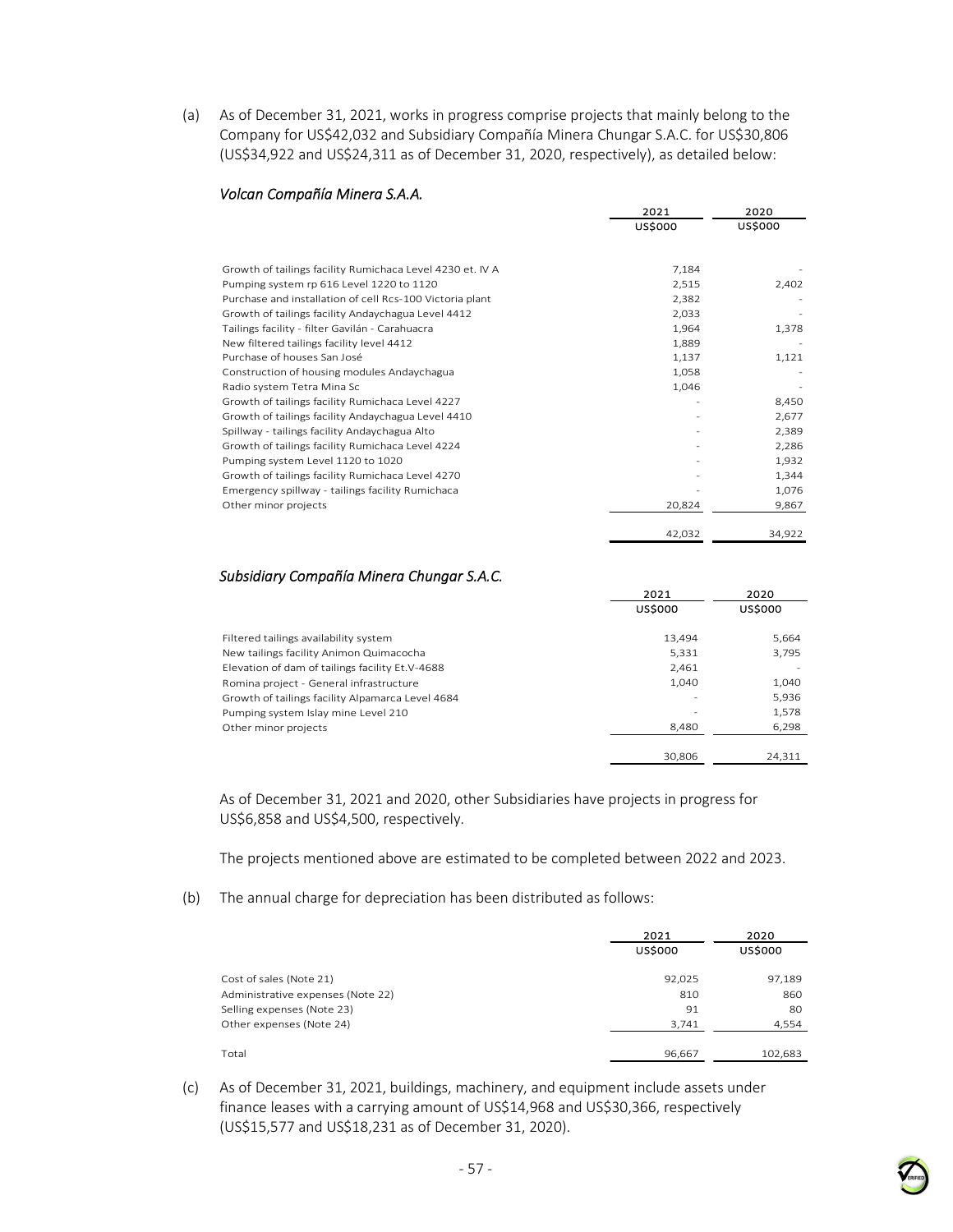- (d) The Company and Subsidiaries hired insurance policies on their main assets according to the policies established by Management.
- (e) As of December 31, 2021, the cost of property, plant and equipment is presented net of accumulated impairment of US\$388,302, distributed in items of buildings and constructions for US\$332,374, machinery and equipment and sundry equipment for US\$43,626, and others for US\$12,302 (as of December 31, 2020, it is presented net of accumulated impairment of US\$376,720, distributed in items of buildings and constructions for US\$332,249, machinery and equipment and sundry equipment for US\$39,038 and others for US\$5,433).

### 13. RIGHT-OF-USE ASSETS (NET)

The movement in the cost and accumulated depreciation of right-of-use assets, net, was as follows:

|                     | <b>Balance as of</b><br>January 1, 2021<br><b>US\$000</b> | <b>Additions</b><br><b>US\$000</b> | Adjustments<br>for<br>measurement<br>of the lease<br><b>US\$000</b> | Impairment<br>estimate<br><b>US\$000</b> | Assets held<br>for sale<br><b>US\$000</b> | Balance as of<br>December 31,<br>2021<br><b>US\$000</b> |
|---------------------|-----------------------------------------------------------|------------------------------------|---------------------------------------------------------------------|------------------------------------------|-------------------------------------------|---------------------------------------------------------|
|                     |                                                           |                                    |                                                                     |                                          |                                           |                                                         |
| Cost of:            |                                                           |                                    |                                                                     |                                          |                                           |                                                         |
| Operating machinery | 33,322                                                    | (1)                                |                                                                     |                                          |                                           | 33,321                                                  |
| Vehicles            | 5,761                                                     | 4,326                              | 797                                                                 | (196)                                    |                                           | 10,688                                                  |
| Properties          | 244                                                       |                                    |                                                                     |                                          |                                           | 244                                                     |
|                     | 39,327                                                    | 4,325                              | 797                                                                 | (196)                                    |                                           | 44,253                                                  |
| Depreciation of:    |                                                           |                                    |                                                                     |                                          |                                           |                                                         |
| Operating machinery | 29,851                                                    | 2,738                              |                                                                     |                                          |                                           | 32,589                                                  |
| Vehicles            | 5,098                                                     | 2,046                              |                                                                     |                                          |                                           | 7,144                                                   |
| Properties          | 93                                                        | 42                                 |                                                                     |                                          |                                           | 135                                                     |
|                     | 35,042                                                    | 4,826                              |                                                                     |                                          |                                           | 39,868                                                  |
| Net value           | 4,285                                                     |                                    |                                                                     |                                          |                                           | 4,385                                                   |
|                     |                                                           |                                    | Adjustments<br>for                                                  |                                          |                                           | Balance as of                                           |
|                     | <b>Balance as of</b><br>January 1, 2020                   | <b>Additions</b>                   | measurement<br>of the lease                                         | Impairment<br>estimate                   | Assets held<br>for sale                   | December 31,<br>2020                                    |
|                     | <b>US\$000</b>                                            | <b>US\$000</b>                     | <b>US\$000</b>                                                      | <b>US\$000</b>                           | <b>US\$000</b>                            | <b>US\$000</b>                                          |
| Cost of:            |                                                           |                                    |                                                                     |                                          |                                           |                                                         |
| Operating machinery | 36,065                                                    | 472                                | (3, 215)                                                            |                                          |                                           | 33,322                                                  |
| Vehicles            | 4,911                                                     | 926                                | (446)                                                               | (24)                                     | 394                                       | 5,761                                                   |
| Properties          | 81                                                        | 244                                | (81)                                                                |                                          |                                           | 244                                                     |
|                     | 41,057                                                    | 1,642                              | (3, 742)                                                            | (24)                                     | 394                                       | 39,327                                                  |
| Depreciation of:    |                                                           |                                    |                                                                     |                                          |                                           |                                                         |
| Operating machinery | 16,195                                                    | 13,656                             |                                                                     |                                          |                                           | 29,851                                                  |
| Vehicles            | 2,382                                                     | 2,486                              |                                                                     |                                          | 230                                       | 5,098                                                   |
| Properties          | 17                                                        | 76                                 |                                                                     |                                          | ÷.                                        | 93                                                      |
|                     | 18,594                                                    | 16,218                             |                                                                     |                                          | 230                                       | 35,042                                                  |
| Net value           | 22,463                                                    |                                    |                                                                     |                                          |                                           | 4,285                                                   |

The annual charge for depreciation of right-of-use assets has been distributed as follows:

|                                                              | 2021<br><b>US\$000</b> | 2020<br><b>US\$000</b> |
|--------------------------------------------------------------|------------------------|------------------------|
| Cost of sales (Note 21)<br>Administrative expenses (Note 22) | 4,058<br>768           | 15,350<br>868          |
| Total                                                        | 4,826                  | 16,218                 |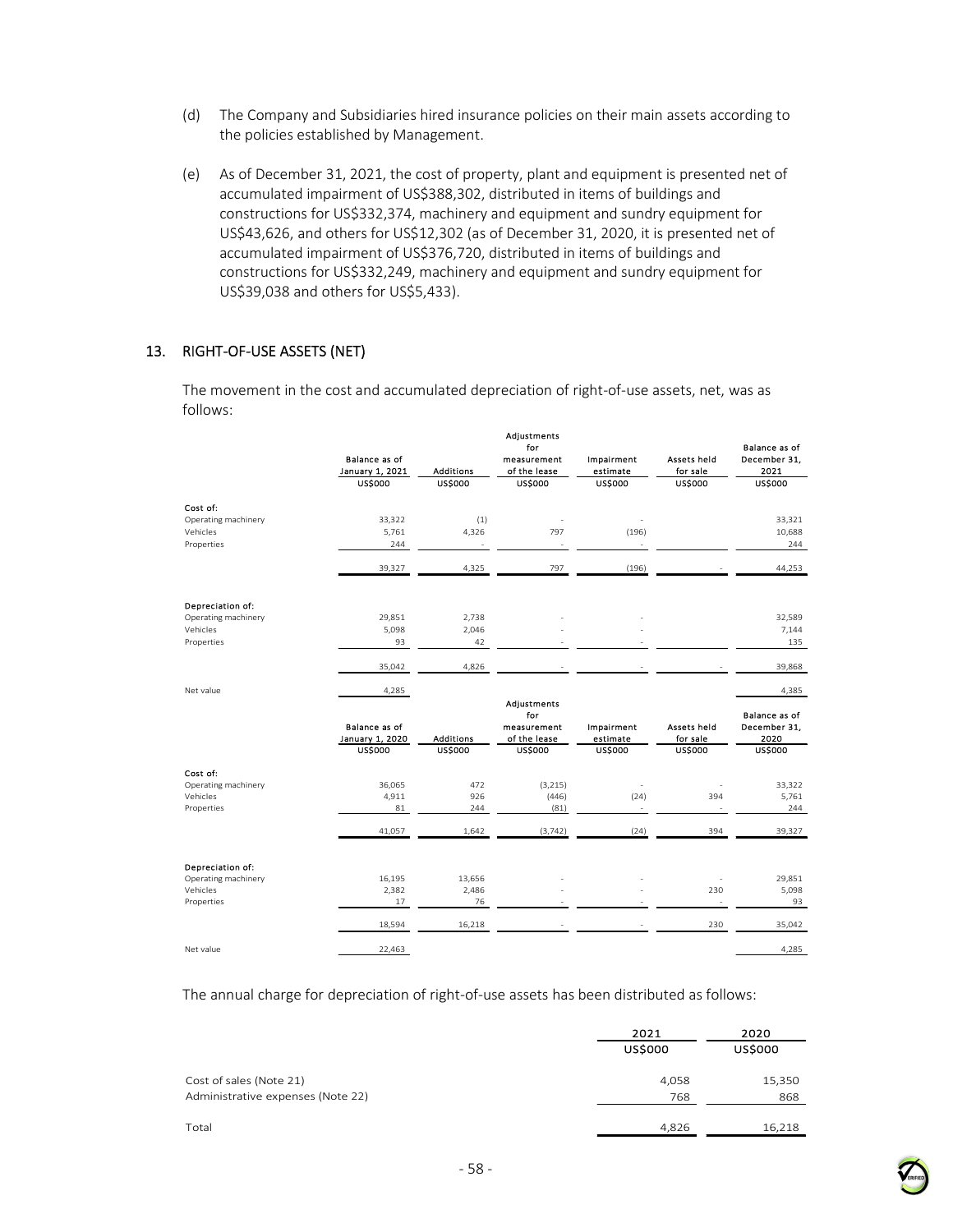## 14. MINING CONCESSIONS, EXPLORATION AND DEVELOPMENT COSTS AND OTHER INTANGIBLES (NET)

The movement in the cost and accumulated amortization of mining concessions, exploration and development costs, closure of mining units and other intangibles, net, was as follows:

|                          | Balance as of<br>January 1, 2021 | <b>Additions</b> | Disposals /<br>Transfers | Value<br>adjustment | Impairment<br>estimate   | Balance as of<br>December 31,<br>2021 |
|--------------------------|----------------------------------|------------------|--------------------------|---------------------|--------------------------|---------------------------------------|
|                          | US\$000                          | US\$000          | US\$000                  | US\$000             | US\$000<br>(Note 26)     | US\$000                               |
| Cost of:                 |                                  |                  |                          |                     |                          |                                       |
| Mining concessions       | 272,002                          |                  | (1)                      |                     |                          | 272,001                               |
| <b>Exploration costs</b> | 285,419                          | 20,014           |                          |                     | (1,807)                  | 303,626                               |
| Development costs (a)    | 841,080                          | 63,408           |                          |                     |                          | 904,488                               |
| Closure of mining units  | 136,813                          |                  |                          | 17,206              |                          | 154,019                               |
| Community rights         | 18,442                           |                  |                          | 5,942               | $\overline{\phantom{a}}$ | 24,384                                |
| Other intangibles        | 18,409                           | 340              | (920)                    |                     | (7)                      | 17,822                                |
|                          | 1,572,165                        | 83,762           | (921)                    | 23,148              | (1,814)                  | 1,676,340                             |
| Amortization of:         |                                  |                  |                          |                     |                          |                                       |
| Mining concessions       | 200,272                          | 5,868            |                          |                     |                          | 206,140                               |
| <b>Exploration costs</b> | 125,060                          | 18,241           |                          |                     |                          | 143,301                               |
| Development costs (a)    | 382,432                          | 57,079           |                          |                     |                          | 439,511                               |
| Closure of mining units  | 58,119                           | 9,034            |                          |                     | ٠                        | 67,153                                |
| Community rights         | 2,424                            | 1,540            |                          |                     | ٠                        | 3,964                                 |
| Other intangibles        | 13,305                           | 983              |                          |                     | $\overline{\phantom{a}}$ | 14,288                                |
|                          | 781,612                          | 92,745           |                          |                     |                          | 874,357                               |
| Net value                | 790,553                          |                  |                          |                     |                          | 801,983                               |

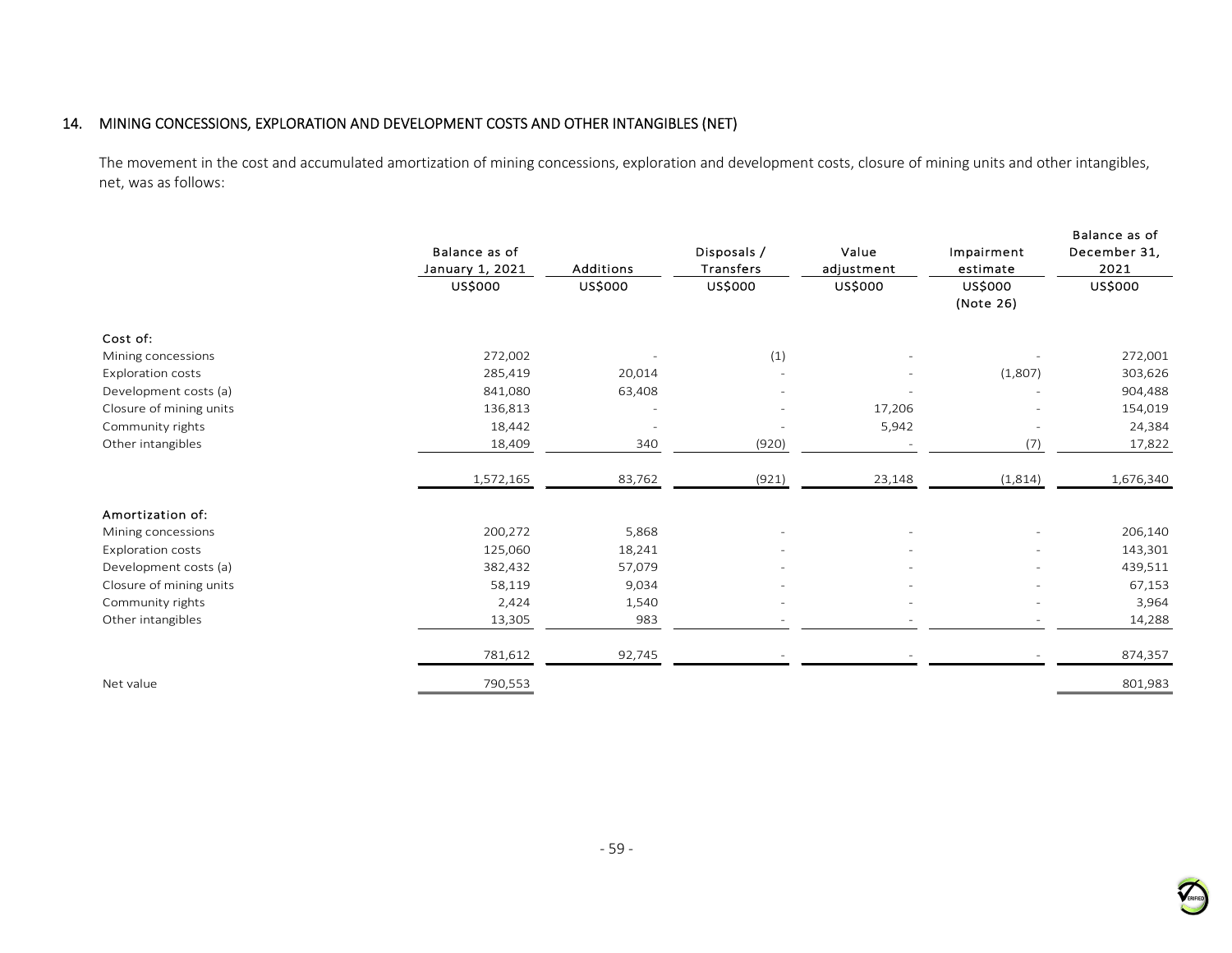|                          |                 |                          |                          |                          | Reclassifications | Balance as of |
|--------------------------|-----------------|--------------------------|--------------------------|--------------------------|-------------------|---------------|
|                          | Balance as of   |                          | Value                    | Impairment               | of assets held    | December 31,  |
|                          | January 1, 2020 | <b>Additions</b>         | adjustment               | estimate                 | for sale          | 2020          |
|                          | US\$000         | US\$000                  | US\$000                  | US\$000                  | US\$000           | US\$000       |
|                          |                 |                          |                          | (Nota 26)                |                   |               |
| Cost of:                 |                 |                          |                          |                          |                   |               |
| Mining concessions       | 220,135         |                          |                          |                          | 51,867            | 272,002       |
| Exploration costs        | 268,471         | 9,187                    |                          | (227)                    | 7,988             | 285,419       |
| Development costs (a)    | 724,847         | 41,105                   |                          |                          | 75,128            | 841,080       |
| Closure of mining units  | 127,039         | $\overline{\phantom{a}}$ | 4,431                    | $\overline{\phantom{a}}$ | 5,343             | 136,813       |
| Community rights         | 18,490          |                          | (48)                     |                          |                   | 18,442        |
| Other intangibles        | 17,468          | 393                      | $\overline{\phantom{m}}$ | $\overline{\phantom{a}}$ | 548               | 18,409        |
|                          | 1,376,450       | 50,685                   | 4,383                    | (227)                    | 140,874           | 1,572,165     |
| Amortization of:         |                 |                          |                          |                          |                   |               |
| Mining concessions       | 144,449         | 3,956                    |                          |                          | 51,867            | 200,272       |
| <b>Exploration costs</b> | 108,604         | 8,522                    |                          |                          | 7,934             | 125,060       |
| Development costs (a)    | 281,692         | 25,612                   |                          |                          | 75,128            | 382,432       |
| Closure of mining units  | 48,384          | 6,230                    | $\equiv$                 | $\overline{\phantom{a}}$ | 3,505             | 58,119        |
| Community rights         | 1,451           | 973                      |                          |                          |                   | 2,424         |
| Other intangibles        | 11,748          | 1,058                    |                          |                          | 499               | 13,305        |
|                          | 596,328         | 46,351                   |                          |                          | 138,933           | 781,612       |
| Net value                | 780,122         |                          |                          |                          |                   | 790,553       |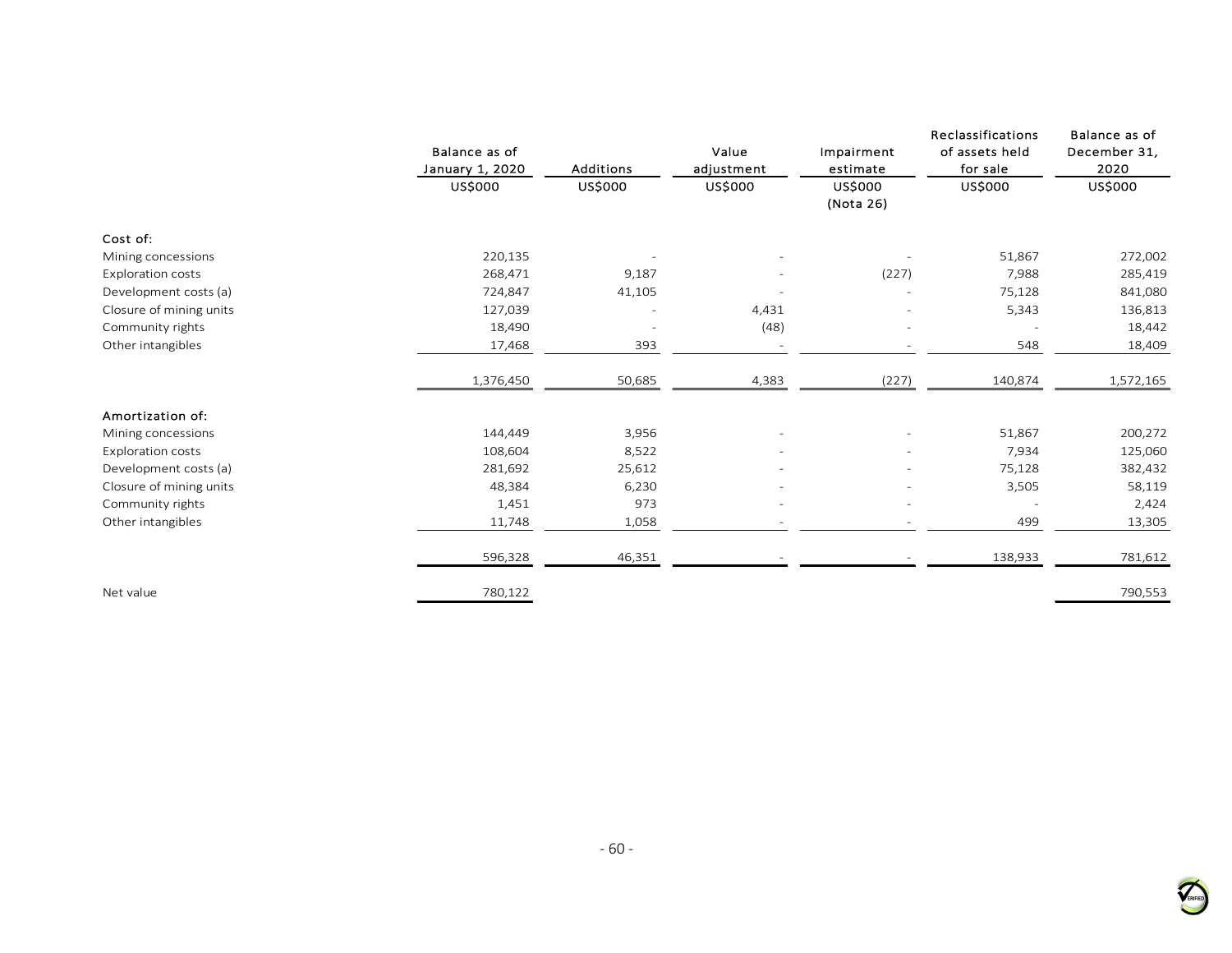#### (a) Development costs:

Accumulated amortization of:<br>Yauli

The movement and structure of this item is presented below:

|                                     | January 1, 2021                         | Balance as of  | Additions                   | Balance as of<br>December 31,<br>2021 |
|-------------------------------------|-----------------------------------------|----------------|-----------------------------|---------------------------------------|
|                                     |                                         | <b>USS000</b>  | <b>US\$000</b>              | <b>USS000</b>                         |
|                                     |                                         |                |                             |                                       |
| Cost of:                            |                                         |                |                             |                                       |
| Yauli                               |                                         | 514,179        | 47,049                      | 561,228                               |
| Cerro de Pasco                      |                                         | 75,128         |                             | 75,128                                |
| Animon                              |                                         | 245,515        | 16,359                      | 261,874                               |
| Vinchos                             |                                         | 6,258          |                             | 6,258                                 |
|                                     |                                         | 841,080        | 63,408                      | 904,488                               |
|                                     |                                         |                |                             |                                       |
| Accumulated amortization of:        |                                         |                |                             |                                       |
| Yauli                               |                                         | 201,045        | 40,564                      | 241,609                               |
| Cerro de Pasco                      |                                         | 75,128         |                             | 75,128                                |
| Animon                              |                                         | 100,001        | 16,515                      | 116,516                               |
| Vinchos                             |                                         | 6,258          |                             | 6,258                                 |
|                                     |                                         | 382,432        | 57,079                      | 439,511                               |
| Net cost                            |                                         | 458,648        |                             | 464,977                               |
|                                     |                                         |                |                             |                                       |
|                                     | <b>Balance as of</b><br>January 1, 2020 | Additions      | Assets held<br>for sale     | Balance as of<br>December 31,<br>2020 |
|                                     | <b>US\$000</b>                          | <b>US\$000</b> | <b>US\$000</b><br>(Note 15) | <b>US\$000</b>                        |
| Cost of:                            |                                         |                |                             |                                       |
| Yauli                               | 488,104                                 | 26,075         |                             | 514,179                               |
| Cerro de Pasco                      |                                         |                | 75,128                      | 75,128                                |
| Animon<br>Paragsha and Subsidiaries | 230,485                                 | 15,030         |                             | 245,515                               |
|                                     |                                         |                |                             |                                       |

Vinchos 6,258 - - 6,258

Yauli 184,251 16,794 - 201,045 184,251 16,794 201,045<br>
Cerro de Pasco 201,045 201,045 201,045 184,251 16,794 201,045 201,045 201,045 201,045 201,045 201,045 201,045<br>
21,183 8,818 200,001 200,001 200,001 201,183 8,818 200,001 201,000 201,183 201,183 201, Animon 91,183 8,818 - 100,001 Paragsha and Subsidiaries - - - -  $V$ inchos 6,258 - 6,258 - 6,258 - 6,258 - 6,258 - 6,258 - 6,258 - 6,258 - 6,258 - 6,258 - 6,258 - 6,258 - 6,258 - 6,258 - 6,258 - 6,258 - 6,258 - 6,258 - 6,258 - 6,258 - 6,258 - 6,258 - 6,258 - 6,258 - 6,258 - 6,258 - 6,2

Net cost  $443,155$   $458,648$ 

724,847 41,105 75,128 841,080

281,692 25,612 75,128 382,432

(b) The annual charge for amortization has been distributed as follows:

|                                   | 2021<br><b>USS000</b> | 2020<br><b>US\$000</b> |
|-----------------------------------|-----------------------|------------------------|
| Cost of sales (Note 21)           | 91,431                | 45,108                 |
| Administrative expenses (Note 22) | 1,123                 | 1,225                  |
| Other expenses (Note 24)          | 191                   | 262                    |
|                                   |                       |                        |
| Total                             | 92,745                | 46,595                 |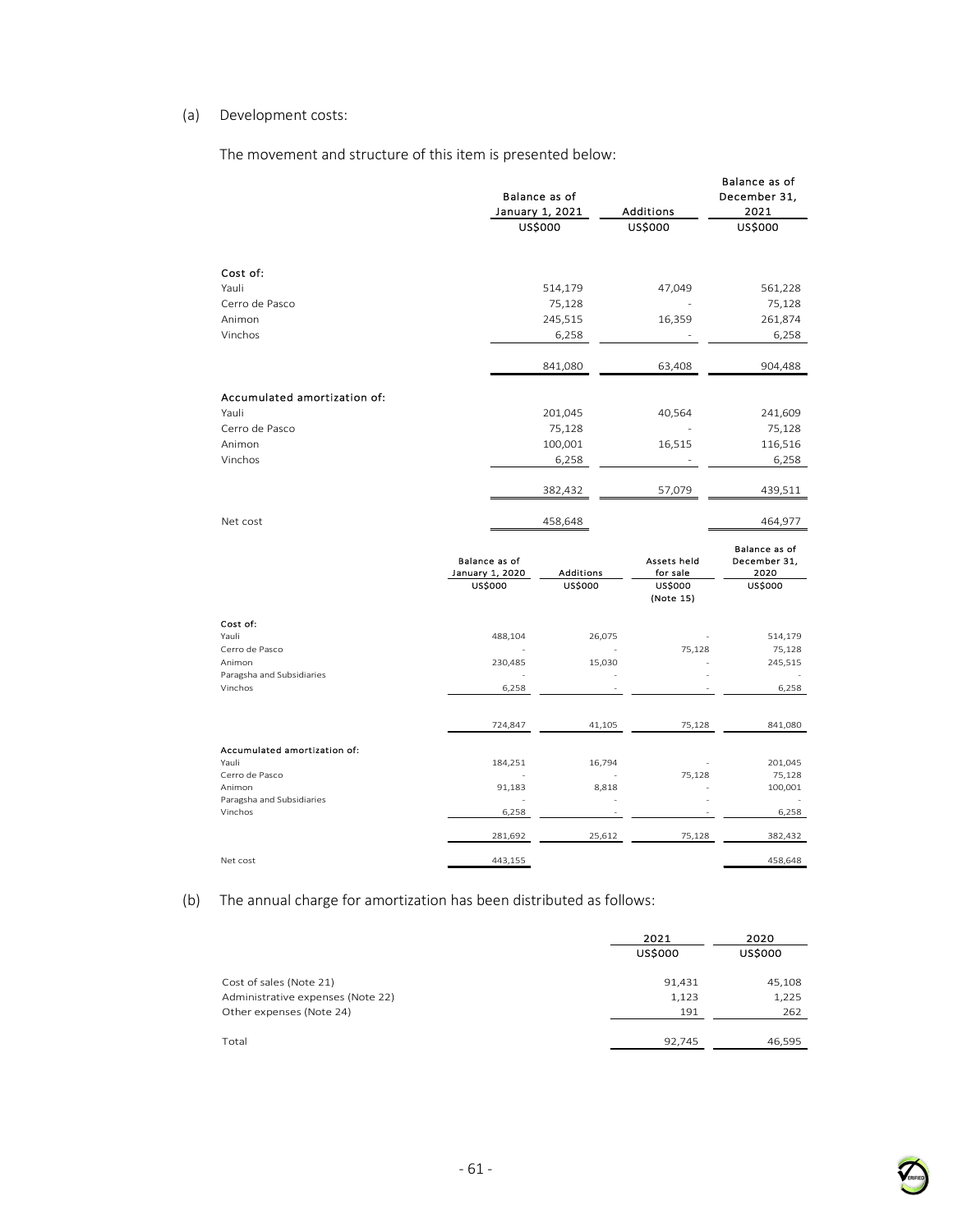(c) As of December 31, 2021, the cost of mining concessions, exploration and development costs and other intangibles is presented net of accumulated impairment of US\$467,141, distributed in items of mining concessions for US\$45,984, exploration costs for US\$228,666, development costs for US\$140,980, and other intangibles for US\$51,511 (as of December 31, 2020, it is presented net of accumulated impairment of US\$465,326, distributed in items of mining concessions for US\$45,984, exploration costs for US\$226,859, development costs for US\$140,980, and other intangibles for US\$51,503).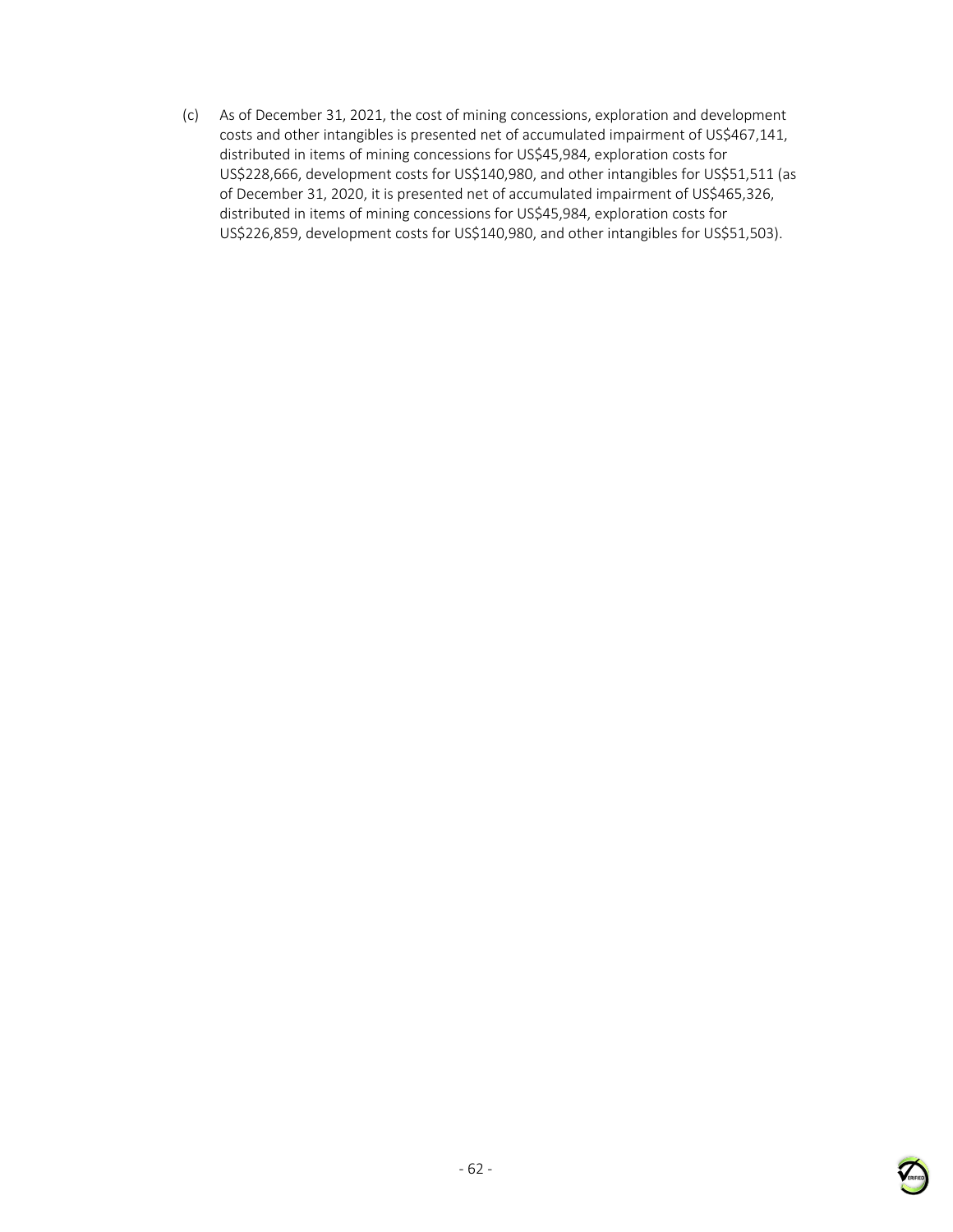## 15. FINANCIAL OBLIGATIONS

The movement and composition of this item is presented below:

|                                                | Original amount |                | Interest rate (%)     | Maturity                  | Total          |                |
|------------------------------------------------|-----------------|----------------|-----------------------|---------------------------|----------------|----------------|
|                                                | S/              | <b>US\$000</b> |                       |                           | 2021           | 2020           |
|                                                |                 |                |                       |                           | <b>US\$000</b> | <b>US\$000</b> |
|                                                |                 |                |                       |                           |                |                |
| Loans (a):                                     |                 |                |                       |                           |                |                |
| Scotiabank Perú S.A.A.                         |                 | 10,000         | 2.85                  | Nov-22                    | 2,114          | 4,169          |
| Banco Internacional del Perú S.A.              |                 | 10,000         | 2.85                  | Dec-22                    | 2,114          | 4,169          |
| Citibank N.A. New York                         |                 | 70,000         | 3.84                  | Jan-22                    | $\sim$         | 30,625         |
| Banco Internacional del Perú-Interbank         | 10,000          |                | 1.09                  | Apr-23                    | 1,781          | 2,766          |
| Banco Internacional del Perú-Interbank         | 10,000          | ×,             | 1.09                  | Apr-23                    | $\sim$         | 2,766          |
| Banco Internacional del Perú-Interbank         | 3,270           |                | 0.99                  | Dec-22                    | 581            | 905            |
| Banco Internacional del Perú-Interbank         | 10,000          |                | 1.16                  | Dec-22                    | 1,781          | 2,766          |
| Banco Internacional del Perú-Interbank         | 6,300           |                | 1.48                  | $Jul-23$                  | 1,319          | 1,743          |
| Scotiabank Perú S.A.A.                         | 2,300           | ×.             | 1.15                  | Dec-22                    | 505            | 636            |
| Scotiabank Perú S.A.A.                         | 5,100           |                | 1.30                  | Dec-22                    | 1,173          | 1,410          |
| Scotiabank Perú S.A.A.                         | 2,265           | ×.             | 1.15                  | Dec-22                    | 521            | 626            |
|                                                |                 |                |                       |                           | 11,889         | 52,581         |
| Bonds:                                         |                 |                |                       |                           |                |                |
| Negotiated bonds (b)                           |                 | 600,000        | 5.375                 | Feb-22                    | 410,264        |                |
| Negotiated bonds (c)                           |                 | 475,000        |                       |                           |                | 535,264        |
| Adjustment for amortized cost (issuance costs) |                 |                | 4.375                 | Feb-26                    | 475,000        |                |
|                                                |                 |                |                       |                           | (5,894)        | (497)          |
|                                                |                 |                |                       |                           | 879,370        | 534,767        |
| Syndicated loan (d)                            |                 | 300,000        |                       | Feb-22                    |                | 297,474        |
|                                                |                 |                |                       |                           |                |                |
|                                                |                 |                |                       |                           |                | 297,474        |
| Lease liability with third parties             |                 |                |                       |                           |                |                |
| Lease liability                                |                 |                |                       |                           | 2,494          | 11,406         |
|                                                |                 |                |                       |                           |                |                |
|                                                |                 |                |                       |                           | 2,494          | 11,406         |
| Lease liability with financial entities        |                 |                |                       |                           |                |                |
| Banco Internacional del Perú-Interbank         |                 |                | Between 2.19 and 4.45 | Between May-20 and Dec-23 | 9,385          | 6,297          |
| Scotiabank Perú S.A.A.                         |                 |                | Between 2.04 and 3.83 | Between Apr-20 and Nov-24 | 15,123         | 8,195          |
|                                                |                 |                |                       |                           |                |                |
|                                                |                 |                |                       |                           | 24,508         | 14,492         |
| Interests payable                              |                 |                |                       |                           | 18,194         | 14,577         |
| Total financial obligations                    |                 |                |                       |                           | 936,455        | 925,297        |
|                                                |                 |                |                       |                           |                |                |
| Non-current portion                            |                 |                |                       |                           | 485,311        | 888,615        |
| Current portion                                |                 |                |                       |                           | 451,144        | 36,682         |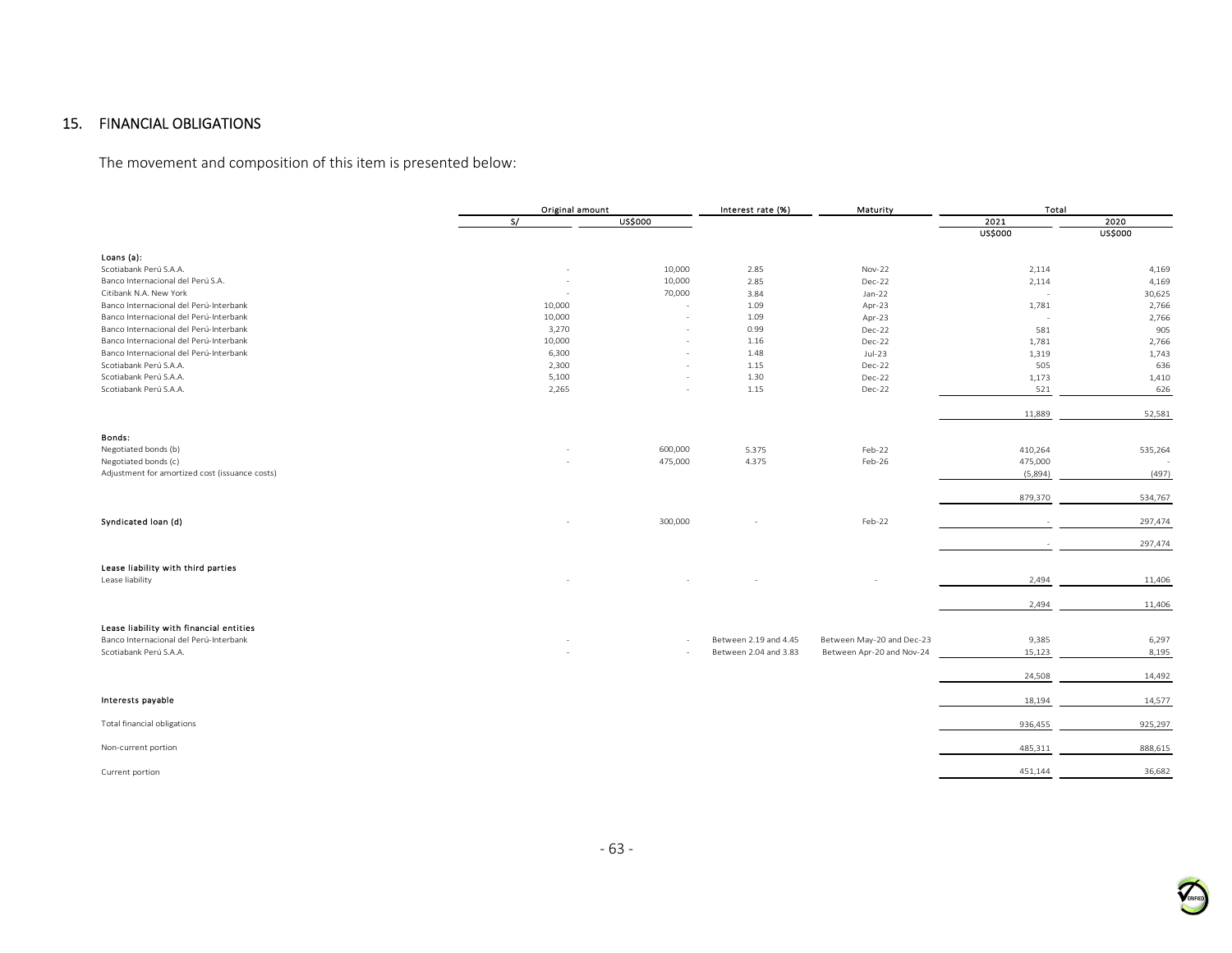(a) This item corresponds to medium-term loans obtained from Interbank and Scotiabank (Citibank, Interbank and Scotiabank as of December 31, 2020) for working capital and acquisition of machinery.

#### *Financial covenants*

As of December 31, 2021, the Company and Subsidiaries have financial covenants in compliance with medium-term loan agreements entered into with Citibank, Scotiabank and Interbank. In this regard, the Company and Subsidiaries should submit a communication of the calculation of the following ratios on the consolidated financial information of the Company to each one of the financial entities at the closing of interim quarterly periods:

- Leverage (financial debt / EBITDA): the ratio should be less than 3.75.
- Interest hedge (EBITDA / financial expenses): the ratio should be higher than 5.00.

As of December 31, 2021, the leverage ratio is 2.37 (5.48 as of December 31, 2020) and the interest hedge ratio is 7.31 (3.62 as of December 31, 2020).

The compliance with ratios by Citibank and Scotiabank was exempted in 2020. In case of Interbank, a conditional exemption was obtained with adjusted ratios; however, the ratios were not met as of December 31, 2020. In this regard, the extension of the exemption was required from Interbank, which was granted by the bank in the first quarter of 2021.

- (b) Negotiated bonds known as "5.375% Senior Notes Due 2022" were issued on February 2, 2012 and placed in their entirety in the international market for US\$600,000, at an annual rate of 5.375%, maturing in 10 years. Interests are being paid in semiannual installments as from August 2, 2012. The issue document of these bonds does not establish the compliance with financial covenants (Note 1(d.2)); however, it establishes certain limitations and levies on guarantees of other debts with the Company and Subsidiaries' properties, sale prohibitions with subsequent lease, and annual financial information presentation requirements.
- (c) Negotiated bonds known as "4.375% Senior Notes Due 2026" were issued on February 11, 2021 and placed in their entirety in the international market for US\$475,000, at an annual coupon rate of 4.375%, maturing in 5 years. Interests will be paid in semiannual installments from August 11, 2021 to February 11, 2026. The issue document of these bonds does not establish the compliance with financial covenants; however, it establishes certain limitations, such as incurring additional debts, for the Company as well as for Subsidiaries considered restricted, if when acquiring such debt, the consolidated fixed hedge rate of the Company and Subsidiaries is less than 2.0. This document also establishes limitations for the sale of assets, among others.

Funds were received on February 11, 2021 and in that month, the Company did the following:

- (i) Partial purchase of "5.375% Senior Notes Due 2022" for US\$125,000.
- (ii) Payment of syndicated loan for US\$303,000, including accrued interests.
- (iii) Payment of other medium-term credits for US\$34,000.
- (iv) The balance of funds received was used for operation-related expenses.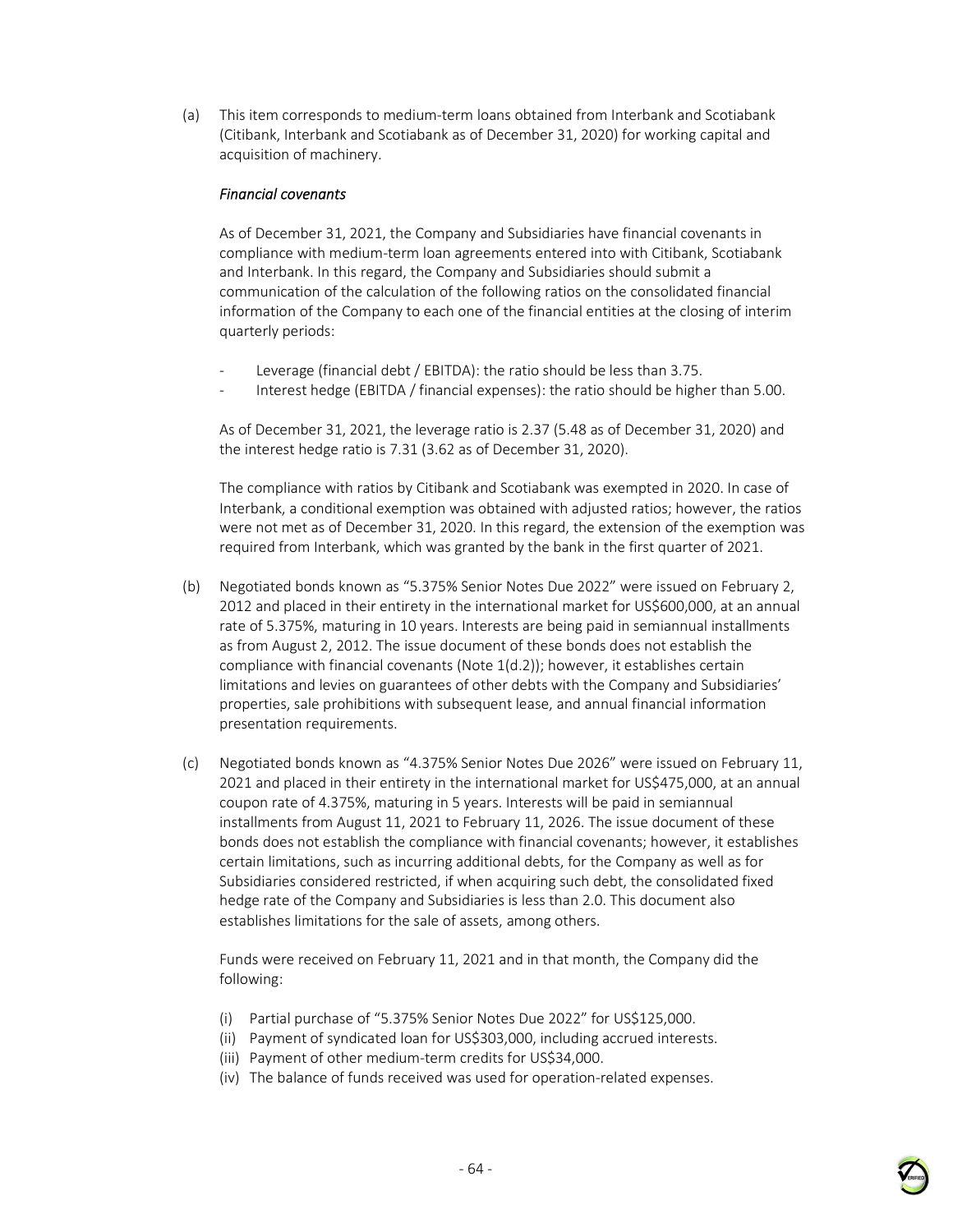(d) On August 13, 2020, the Company signed an agreement for a syndicated loan managed by Banco Santander S.A. and The Bank of Nova Scotia for US\$300 million with a maturity of 18 months, from which US\$175,000 of the loan has a rate equal to LIBOR 3M + markup and the balance at fixed rates.

The loan is secured by the Company and the following related entities: Empresa Administradora Cerro S.A.C., Óxidos de Pasco S.A.C. and Compañía Minera Chungar S.A.C. (the guarantors). The agreement establishes that the Company and guarantors will ensure that they together represent no less than 90% of the consolidated EBITDA (the term EBITDA is defined in the contract). In the event that the aforementioned subsidiaries do not cover said percentage or are sold, the other subsidiaries of the Company will become guarantors until said percentage is reached. In addition, the agreement has established the following financial covenants:

- Consolidated total debt to EBITDA ratio: the consolidated debt to EBITDA ratio, measured as of the last day of each fiscal quarter described below, should be greater than: (i) Q1-2021: 4.85; (ii) Q2-2021: 4.60; (iii) Q3-2021: 4.35; and (iv) Q4-2021 and thereafter: 4.10
- Consolidated interest coverage ratio: the consolidated interest coverage ratio, measured as of the last day of each fiscal quarter should be less than 2.00.

The Company paid the whole loan for US\$303,000, including interests, in February 2021.

(e) The debt amortization schedule at face value as of December 31, 2021 and 2020 is as follows:

|       | 2021                     | 2020                     |  |
|-------|--------------------------|--------------------------|--|
|       | <b>US\$000</b>           | US\$000                  |  |
|       |                          |                          |  |
| 2021  | $\overline{\phantom{a}}$ | 81,459                   |  |
| 2022  | 474,722                  | 596,348                  |  |
| 2023  | 32,184                   | 299,489                  |  |
| 2024  | 25,683                   | 236                      |  |
| 2025  | 21,043                   | -                        |  |
| 2026  | 471,453                  | $\overline{\phantom{a}}$ |  |
|       |                          |                          |  |
| Total | 1,025,085                | 977,532                  |  |
|       |                          |                          |  |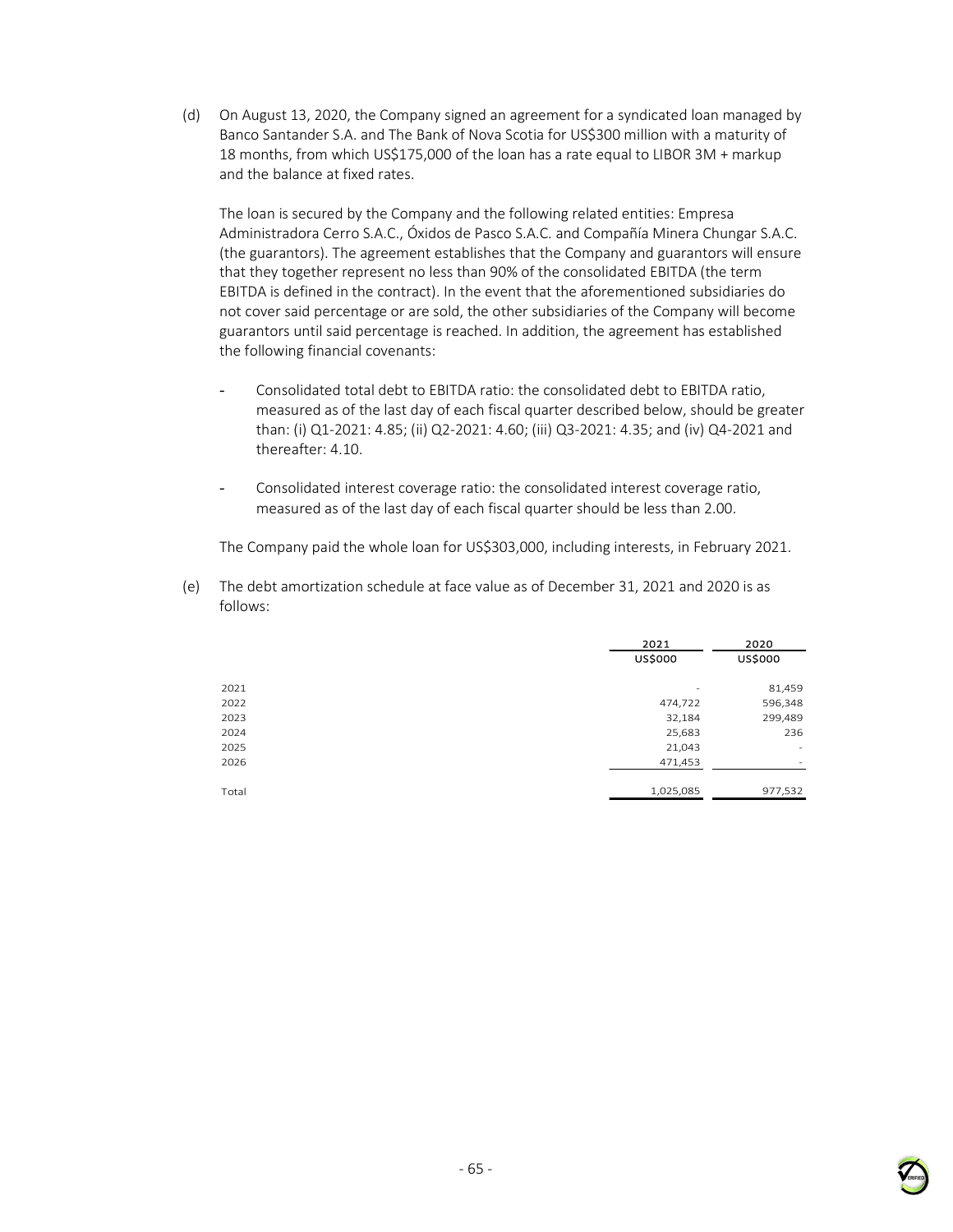(f) As of December 31, 2021 and 2020, the reconciliation of cash flows to financial obligations are shown below:

|                                                    | 2021           | 2020           |
|----------------------------------------------------|----------------|----------------|
|                                                    | <b>US\$000</b> | <b>US\$000</b> |
| Movements related to cash flows                    |                |                |
| Proceeds from bank loans                           |                | 122,473        |
| (Payment for) proceeds from syndicated loan        | (297, 664)     | 297,474        |
| Payment of short-term loans from banks             | (39, 912)      | (291, 601)     |
| Bonds issuance                                     | 475,000        |                |
| Issuance cost - bonds                              | (5,894)        |                |
| Repurchase of bonds                                | (125,000)      |                |
| Payment of leases with financial entities          | (8, 142)       | (3, 107)       |
| Payment of interests on loans                      | (42, 132)      | (37, 922)      |
| Payment of leases with third parties               | (12,610)       | (14, 343)      |
| Total                                              | (56, 354)      | 72,974         |
| Movements not related to cash flows                |                |                |
| Obtaining finance leases                           | 17,664         | 10,822         |
| Interests on loans                                 | 45,749         | 38,697         |
| Exchange difference - financial obligations        | (724)          |                |
| Lease liabilities with third parties               | 4,325          | 2,503          |
| Increase of financial obligations during the year  | 10,660         | 124,996        |
| Financial obligations at the beginning of the year | 925,794        | 800,798        |
| Financial obligations at the end of the year       | 936,454        | 925,794        |

#### (g) Guarantees

The Company has guarantees received from its Subsidiaries Compañía Minera Chungar S.A.C., Empresa Administradora Cerro S.A.C. and Óxidos de Pasco S.A.C. in order to secure the full compliance with pertinent obligations for the international issuance of bonds under Rule 144A and Regulation S of the United States Securities Act of 1933.

### 16. TRADE ACCOUNTS PAYABLE

Trade accounts payable consist of:

|                                 | 2021<br><b>US\$000</b> | 2020<br>US\$000 |
|---------------------------------|------------------------|-----------------|
| Invoices payable (a) (b)        | 143,186                | 149,720         |
| Invoices pending to receive (c) | 73,457                 | 59,751          |
| Guarantee funds                 | 13,050                 | 13,169          |
| Total                           | 229,693                | 222,640         |

(a) Trade accounts payable mainly arise from the acquisition of materials and supplies for the execution of activities of the Company and Subsidiaries and are mainly denominated in U.S. dollars and soles, have current maturity, do not accrue interests and no guarantees have been granted for these obligations. As of December 31, 2021, balances payable are effective and within the payment terms established by the Company and Subsidiaries, which range between 30 and 90 days in 2021 (30 and 90 days in 2020).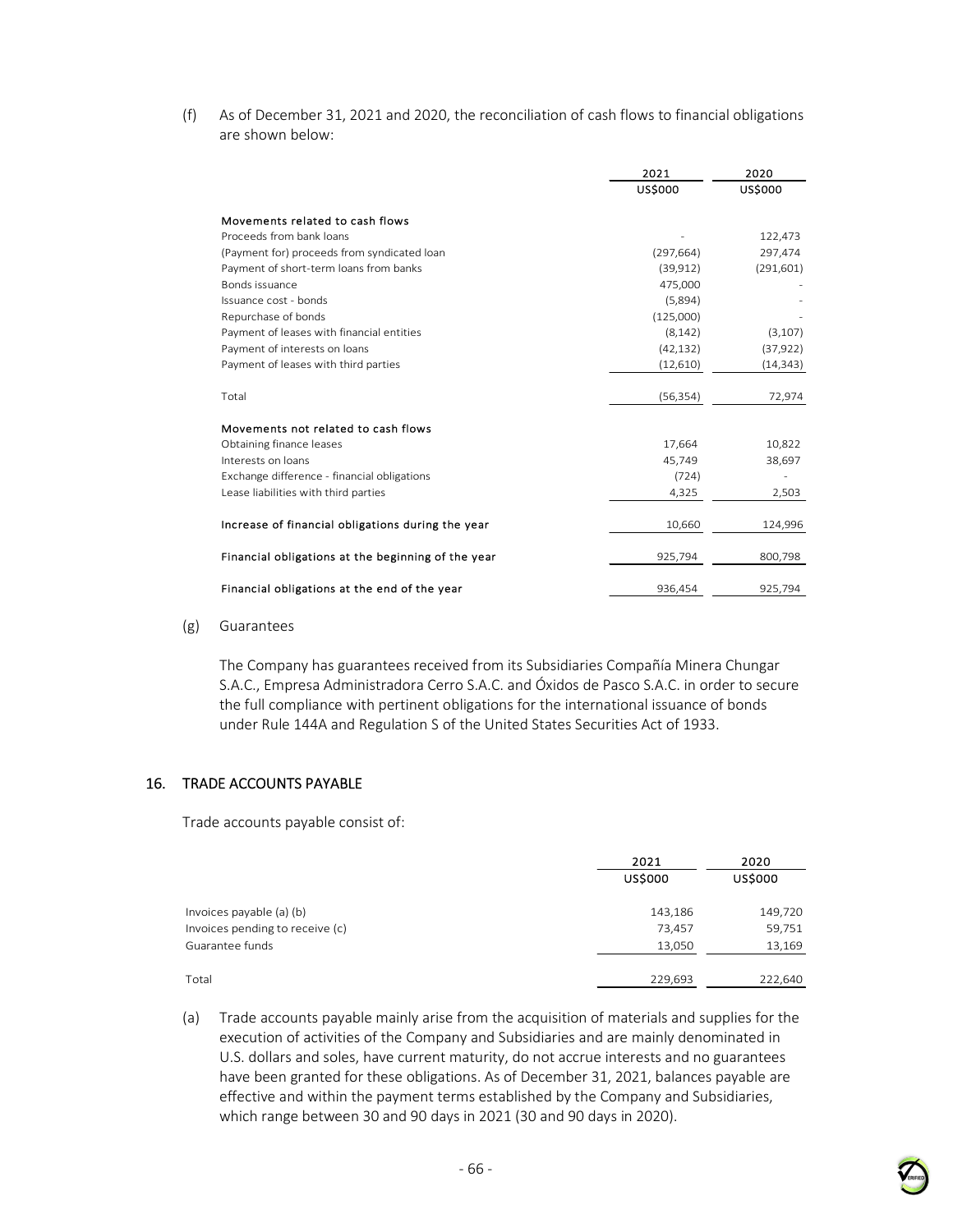- (b) As of December 31, 2021, the Company and Subsidiaries hold obligations for US\$40,205 (US\$48,718 as of December 31, 2020), which are related to invoices that the suppliers have granted to financial entities. Those obligations do not accrue interests and have the original maturity that was agreed upon with suppliers.
- (c) Invoices pending to receive correspond to the estimated record of consumption of goods and services, for which, at the date of the consolidated financial statements, the payment receipts issued by their pertinent suppliers have not been received.

## 17. OTHER ACCOUNTS PAYABLE

Other accounts payable consist of:

|                                                | 2021    | 2020    |
|------------------------------------------------|---------|---------|
|                                                | US\$000 | US\$000 |
| Short term                                     |         |         |
| To third parties                               |         |         |
| Salaries and profit-sharing of employees (a)   | 19,010  | 10,442  |
| Income tax                                     | 8,603   | 3,266   |
| Deduction of value-added tax                   | 8,389   | 7,269   |
| Mining taxes                                   | 3,961   | 2,147   |
| Advances from customers                        | 3,200   | 2,400   |
| Other accounts payable under IFRIC 23          | 857     | 2,259   |
| Contribution to OEFA                           | 279     | 12,403  |
| Other minor items                              | 4,025   | 3,509   |
|                                                | 48,324  | 43,695  |
| Amortized cost:                                |         |         |
| Provision for water use/treatment/discharge    | 6,377   | 525     |
| Provision for operating rights and penalties   | 4,708   | 1,994   |
| Dividends                                      | 913     | 1,011   |
| Other minor items                              | 2,861   | 2,404   |
|                                                | 14,859  | 5,933   |
|                                                |         |         |
|                                                | 63,183  | 49,628  |
| To related entities                            |         |         |
| Salaries and bonuses of the Board of Directors | 6,802   | 6,536   |
| Sundry items                                   | 703     | 119     |
|                                                |         |         |
|                                                | 7,505   | 6,655   |
|                                                |         |         |
| Total                                          | 70,688  | 56,283  |
| Long term                                      |         |         |
| Advances from customers                        | 6,400   | 9,600   |
|                                                | 6.400   | 9,600   |

(a) As of December 31, 2021, this item mainly includes vacations, profit-sharing, and performance bonus of employees for US\$5,539, US\$6,175 and US\$3,659, respectively (US\$6,481 and US\$1,521 for vacations and profit-sharing of employees in 2020, respectively).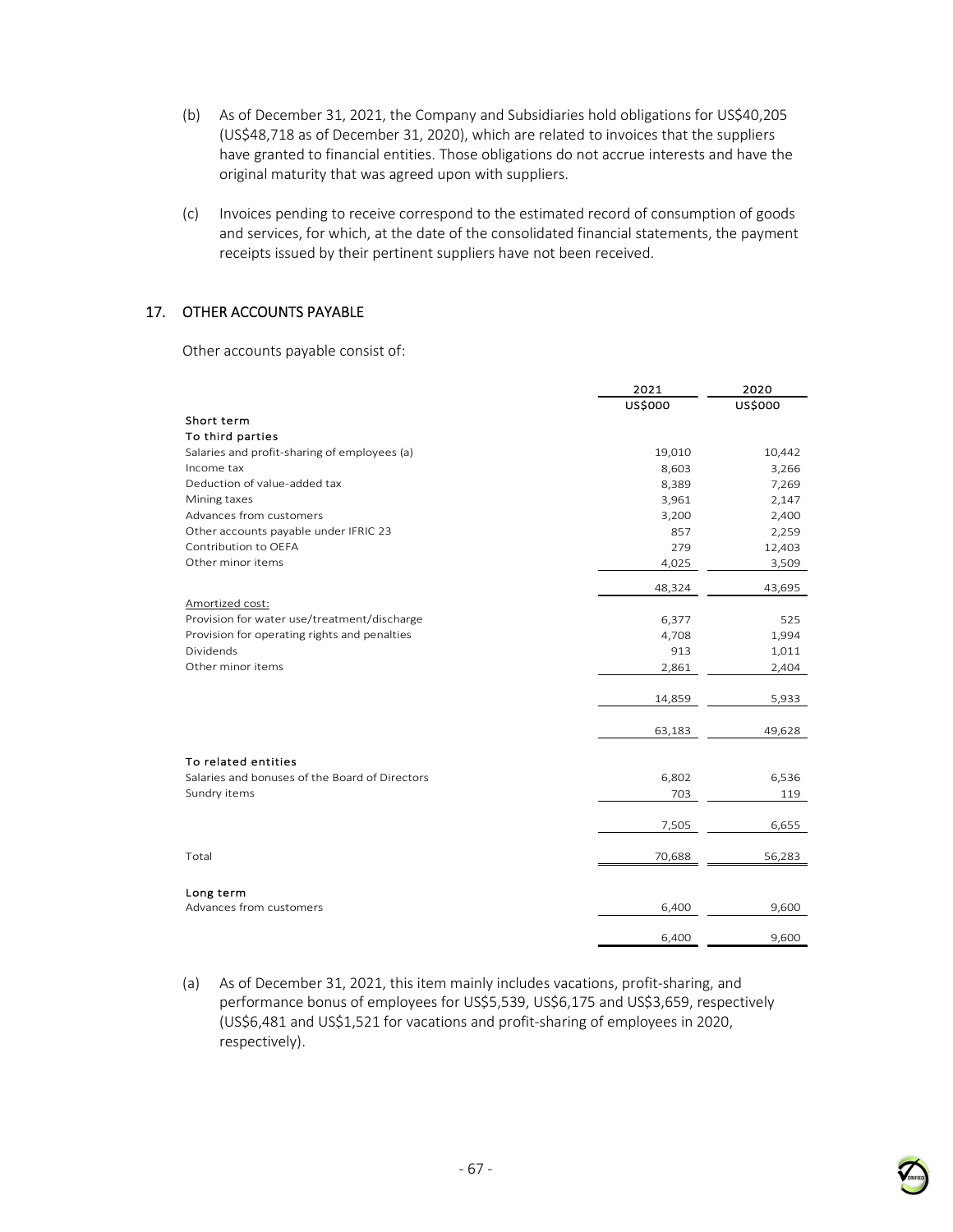### 18. PROVISIONS

Provisions consist of:

|                                 | 2021<br><b>US\$000</b> | 2020<br><b>US\$000</b> |
|---------------------------------|------------------------|------------------------|
| Provisions for lawsuits (a)     | 25,970                 | 27,596                 |
| Mine closure (Note 32)          | 207,693                | 176,514                |
| Agreements with communities (b) | 23,943                 | 19,924                 |
| Other provisions                | 4,764                  | 5,216                  |
|                                 |                        |                        |
| Total                           | 262,370                | 229,250                |

(a) The movement of provisions for lawsuits is presented below:

|                                       | <b>US\$000</b> |
|---------------------------------------|----------------|
| Balance as of January 1, 2020         | 20,273         |
| Provision for the year (Note 24)      | 2,800          |
| Reversal (Note 24)                    | (2,639)        |
| Transfer of liabilities held for sale | 7,162          |
| Balance as of December 31, 2020       | 27,596         |
| Provision for the year (Note 24)      | 1,114          |
| Reversal (Note 24)                    | (2,740)        |
|                                       |                |
| Balance as of December 31, 2021       | 25,970         |

(b) As of December 31, 2021, the nominal value of the provision for commitments with communities is US\$25,487 (US\$21,550 as of December 31, 2020), which has been discounted using the annual risk-free rate of 1.5% (1.6% in 2020), resulting in a net value of US\$23,943 (US\$19,924 as of December 31, 2020).

### 19. EQUITY

### *(a) Share capital*

The share capital of the Company is represented by 1,633,414,553 class A voting shares, and 2,443,157,622 class B non-voting shares with a right of preferred dividend distribution, which is not cumulative. All common shares are duly subscribed and paid and have a face value of S/0.87 per share.

The preferred right to participate in the allocation of dividends in cash consists in receiving an additional payment for dividends of 5% per share, only on the amount of each dividend in cash paid to each common class A share. This right is not cumulative if the Shareholders' Meeting does not declare nor pay dividends in cash in any period.

Both common class A and B shares, listed on the Lima Stock Exchange, are actively negotiated in the stock market. As of December 31, 2021, their quotation was S/3.25 and S/0.60 per share, respectively (S/3.30 and S/0.52 per share, respectively, as of December 31, 2020). As of December 31, 2021, the negotiation frequency of class A shares was 5% and 95% for class B shares (4.76% for class A shares and 100% for class B shares as of December 31, 2020).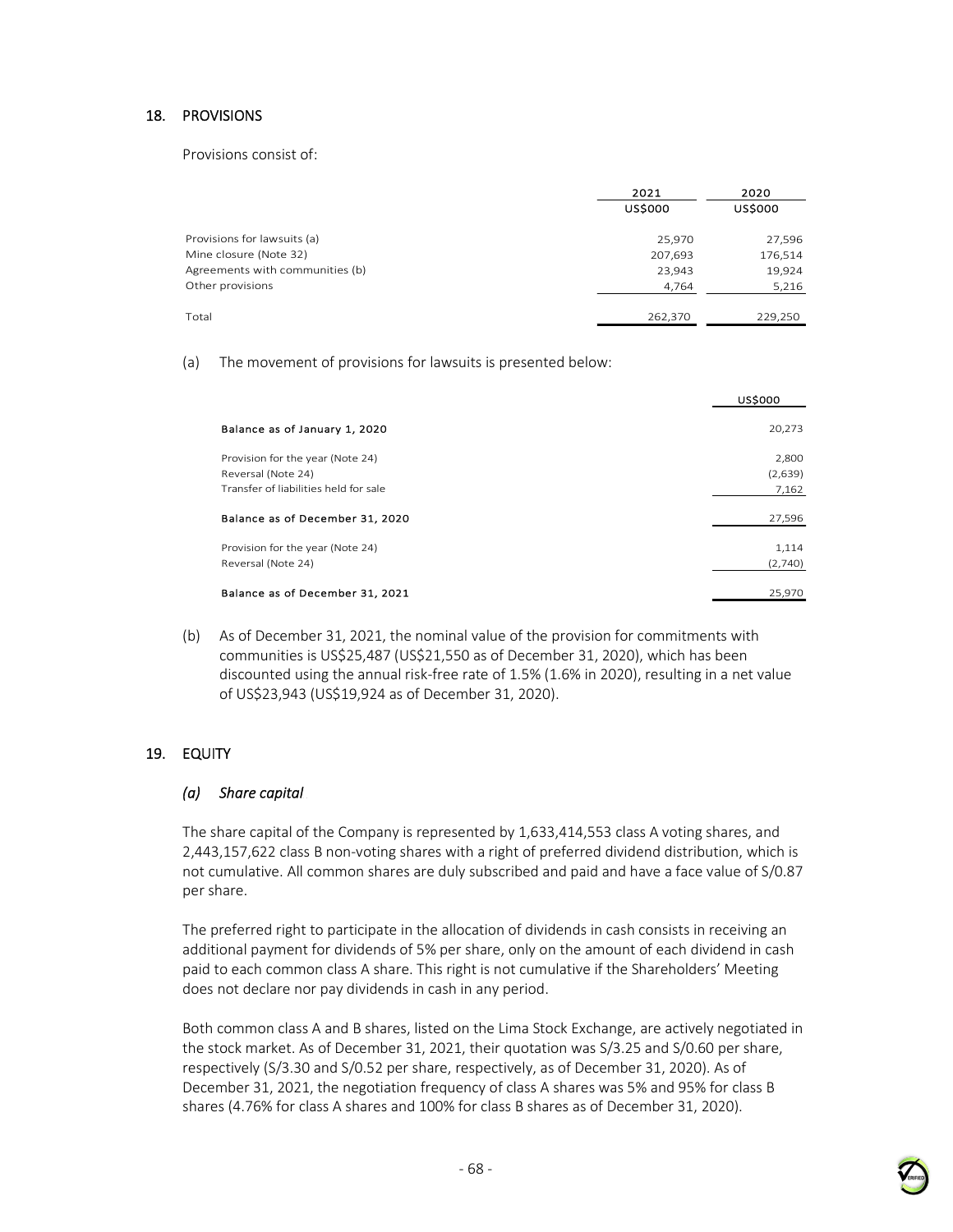The equity interest structure as of December 31, 2021 and 2020 is as follows:

| Individual interest percentage<br>in issued capital stock | Number of shareholders |       | Total interest percentage |        |
|-----------------------------------------------------------|------------------------|-------|---------------------------|--------|
|                                                           | 2021                   | 2020  | 2021                      | 2020   |
|                                                           |                        |       | %                         | %      |
| Less than 0.20                                            | 7.389                  | 7.950 | 13.00                     | 17.49  |
| From 0.20 to 1.00                                         | 16                     | 20    | 7.96                      | 8.80   |
| From 1.01 to 5.00                                         | 16                     | 17    | 45.00                     | 51.18  |
| From 5.01 to 10.00                                        | 3                      |       | 17.25                     | 5.74   |
| From 10.01 to 20.00                                       |                        |       | 16.79                     | 16.79  |
|                                                           | 7.425                  | 7.989 | 100.00                    | 100.00 |

## *(b) Higher value in acquisition of treasury shares*

This item corresponds to the results obtained from the purchase of treasury shares, which are credited or debited in this account.

## *(c) Treasury shares*

This item corresponds to shares of the Company acquired by Subsidiaries. From total shares, 182,994,435 common class A shares and 12,234,901 class B shares are owned by subsidiary Empresa Minera Paragsha S.A.C., 23,442,345 common class A shares are owned by subsidiary Compañía Minera Chungar S.A.C., and 306,283 common class A shares are owned by subsidiary Compañía Industrial Limitada de Huacho S.A.

## *(d) Legal reserve*

Pursuant to the General Business Law, the legal reserve is established by transferring a minimum of 10% of net profit from each period, after deducting accumulated losses, until it achieves an amount equivalent to the fifth part of capital. In the absence of undistributed profit or freely available reserves, the legal reserve shall be applied to offset losses but must be replaced. The legal reserve can be capitalized but shall also be replaced.

### *(e) Other Comprehensive Income*

This item corresponds to unrealized profit (loss) of derivative financial instruments designated as hedging instruments (Note 10). This unrealized profit or loss derives from the fact that the price of commodities was agreed upon at a value higher or lower than their liquidation value, as applicable, and at a profit or loss for the effect of the fair value of the investment in equity instruments (Note 7).

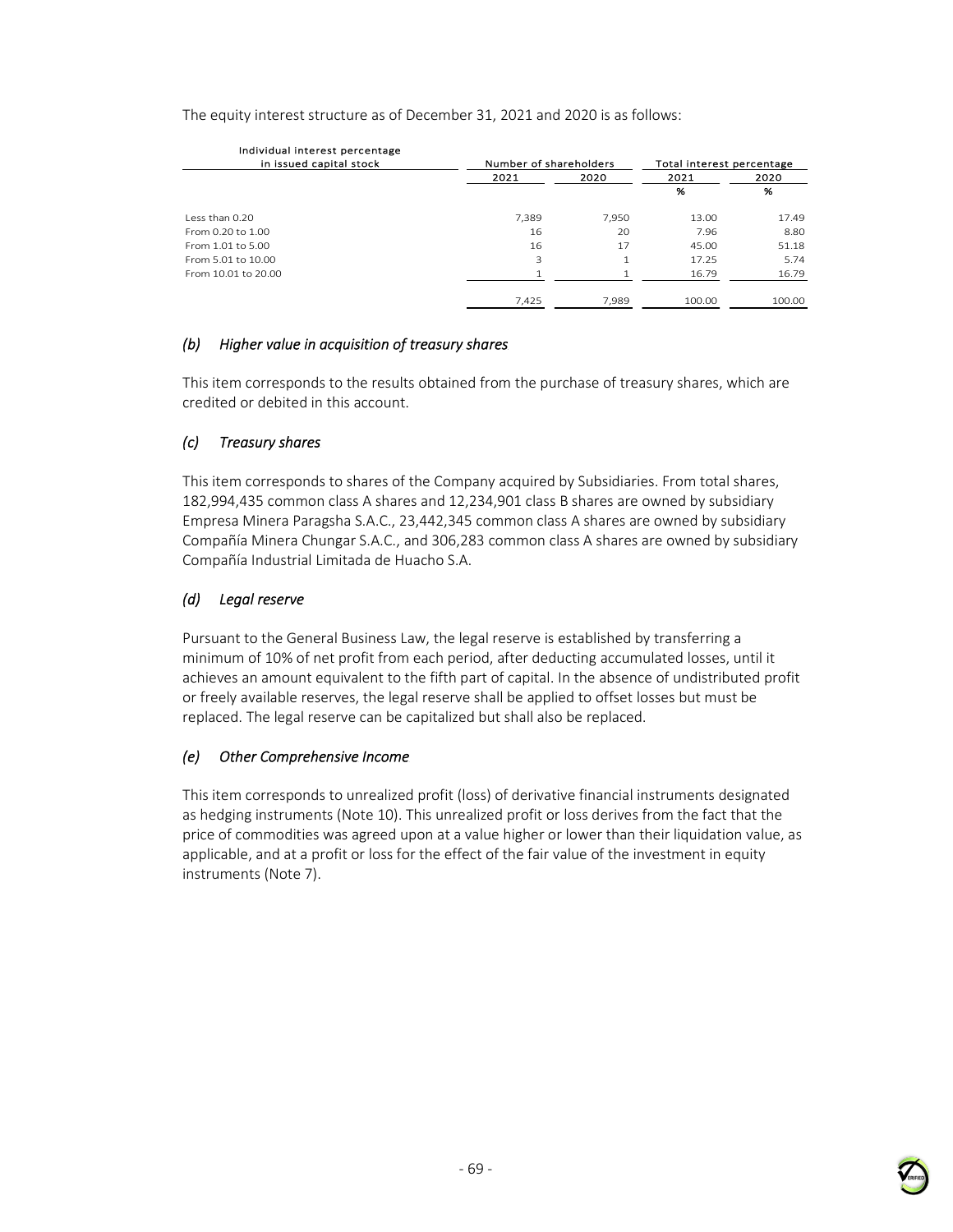## 20. REVENUE

During 2021 and 2020, revenue mainly includes sales of zinc, lead, silver, and copper concentrates, as follows:

|                                            | 2021           | 2020           |
|--------------------------------------------|----------------|----------------|
|                                            | <b>US\$000</b> | <b>US\$000</b> |
| Net sales per concentrate:                 |                |                |
| Zinc                                       | 488,459        | 237,321        |
| Lead                                       | 209,746        | 147,575        |
| Silver bars                                | 100,349        | 63,113         |
| Silver                                     | 80,179         | 31,019         |
| Copper                                     | 66,223         | 39,247         |
| Silver slag                                | (114)          | 1,725          |
|                                            | 944,842        | 520,000        |
| Profit (loss) in:                          |                |                |
| Execution of financial instruments         | (13, 636)      | 4,402          |
| Embedded derivatives (Note 29(c))          | 2,220          | 5,201          |
| Ajustment of open provisional liquidations | 1,863          | 5,255          |
| Estimate of committed sales                | 2,110          | 611            |
| Total                                      | 937,399        | 535,469        |

The net sales of concentrates to customers per geographical area are presented below (without including the valuation effect of the embedded derivative and unrealized profit of hedging instruments):

|         | 2021    | 2020           |  |
|---------|---------|----------------|--|
|         | US\$000 | <b>US\$000</b> |  |
|         |         |                |  |
|         |         |                |  |
| Peru    | 685,411 | 345,662        |  |
| Europe  | 207,714 | 127,877        |  |
| Asia    | 39,549  | 41,079         |  |
| America | 12,168  | 5,382          |  |
|         | 944,842 | 520,000        |  |

### *(a) Sales concentration*

In 2021, the three most important customers represented 63% of total sales (65% of total sales in 2020). As of December 31, 2021, 35% of accounts receivable is related to these customers (30% as of December 31, 2020). The concentrates of the Company and Subsidiaries are sold to well-known companies in the country and abroad.

### *(b) Sales commitments*

As of December 31, 2021, the Company and Subsidiaries hold commitments with related entities and third parties for sales of zinc, lead, and copper concentrates for 903,438 WMT, 116,816 WMT and 800 WMT until 2026, for an approximate amount of US\$877,939, US\$313,866 and US\$3,713, respectively (1,044,177 WMT, 95,241 WMT and 3,866 WMT, respectively, as of December 31, 2020, for an approximate amount of US\$840,686, US\$229,531 and US\$17,651).

As of December 31, 2021, the Company and Subsidiaries hold commitments for the sale of Dore bars for 155,329 oz. for US\$3,568. As of December 31, 2020, there were no commitments for the sale of Dore bars.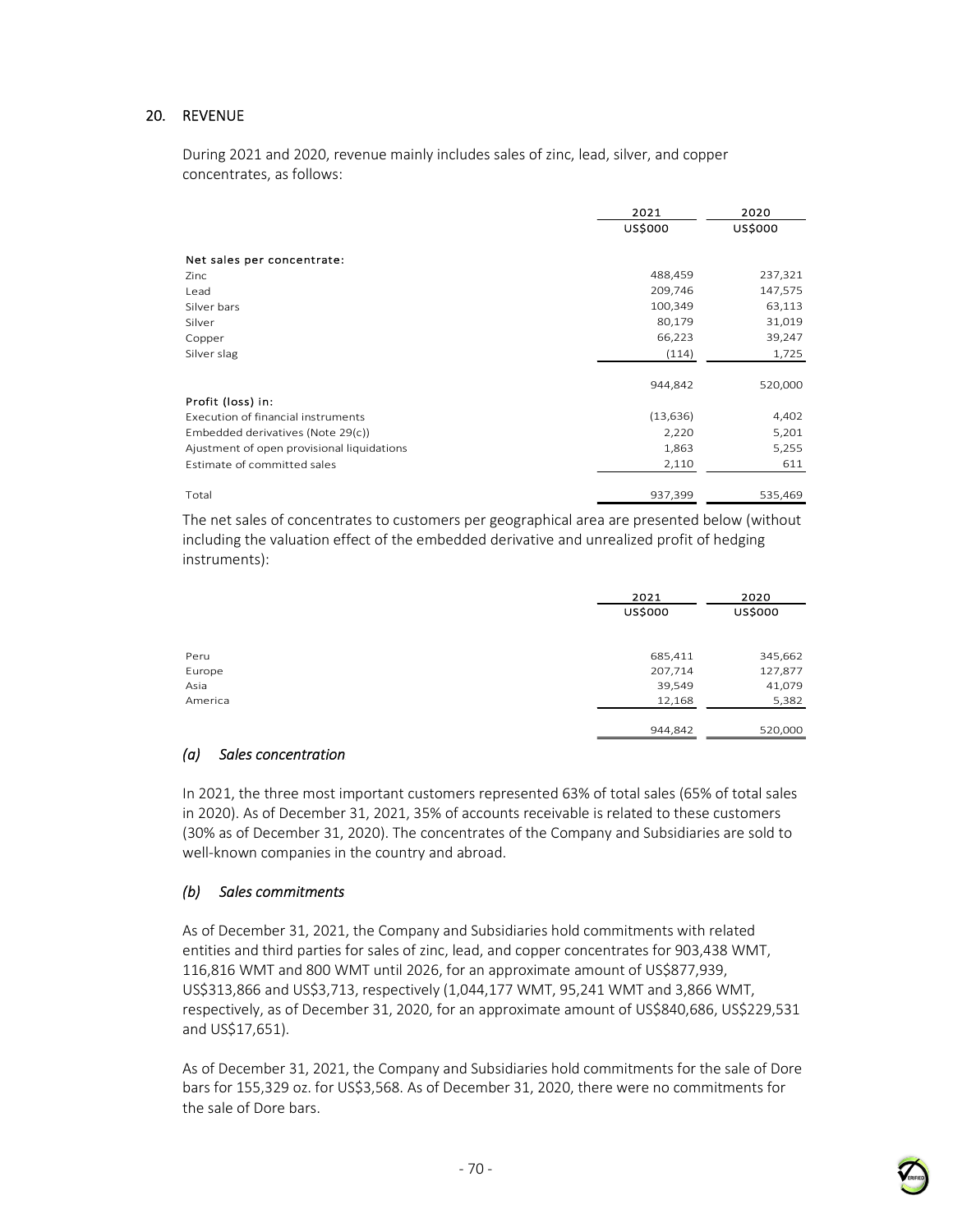# 21. COST OF SALES

Cost of sales comprises the following:

|                                                       | 2021<br><b>US\$000</b> | 2020<br><b>US\$000</b> |
|-------------------------------------------------------|------------------------|------------------------|
|                                                       |                        |                        |
| Beginning balance of concentrates (Note 11)           | 14,209                 | 11,214                 |
| Beginning balance of minerals (Note 11)               | 12,293                 | 11,319                 |
| Services provided by third parties, energy and others | 250,051                | 176,171                |
| Consumption of supplies                               | 118,169                | 82,165                 |
| Depreciation (Note 12 (b))                            | 88,788                 | 74,415                 |
| Depreciation of right-of-use assets (Note 13)         | 4,058                  | 15,350                 |
| Labor                                                 | 75,657                 | 56,733                 |
| Amortization (Note 14 (b))                            | 90,736                 | 42,387                 |
| Others                                                | 2,580                  | 3,026                  |
| Ending balance of concentrates (Note 11)              | (11, 383)              | (14, 209)              |
| Ending balance of minerals (Note 11)                  | (19,610)               | (12, 293)              |
|                                                       |                        |                        |
| Cost of plant shutdown                                | 26,551                 | 41,493                 |
| Depreciation of plant shutdown (Note 12 (b))          | 3,237                  | 22,774                 |
| Amortization of plant shutdown (Note 14 (b))          | 695                    | 2,721                  |
| Total                                                 | 656,031                | 513,266                |

# 22. ADMINISTRATIVE EXPENSES

Administrative expenses comprise the following:

|                                                 | 2021           | 2020           |
|-------------------------------------------------|----------------|----------------|
|                                                 | <b>US\$000</b> | <b>US\$000</b> |
|                                                 |                |                |
| Personnel charges                               | 20,648         | 14,485         |
| Mails, telecommunications and other minor items | 7,282          | 6,399          |
| Services provided by contractors                | 3,941          | 39             |
| Professional fees                               | 7,945          | 6,641          |
| Insurance                                       | 4,309          | 3,875          |
| Leases                                          | 1,338          | 913            |
| Personnel services                              | 1,976          | 1,984          |
| Operating rights - Penalties                    | 2,670          | 800            |
| Indemnities                                     | 1,996          | 909            |
| Communications and information technology       | 1,322          | 1,045          |
| Depreciation (Note 12 (b))                      | 810            | 860            |
| Salaries and bonuses of the Board of Directors  | 342            | 300            |
| Amortization (Note 14 (b))                      | 1,123          | 1,225          |
| Depreciation of right-of-use assets (Note 13)   | 768            | 868            |
| Others                                          | 1,210          | 409            |
|                                                 |                |                |
| Total                                           | 57,680         | 40,752         |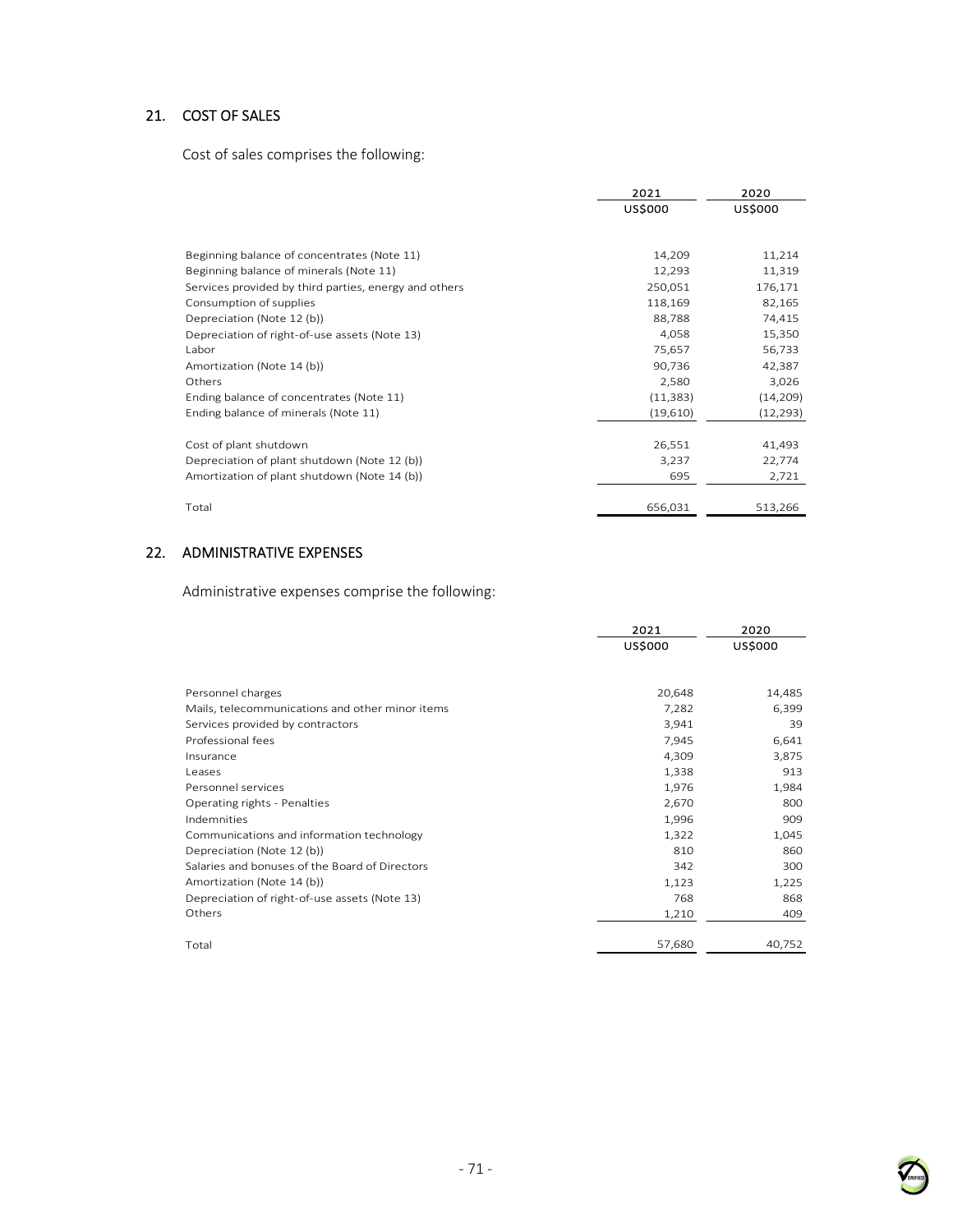# 23. SELLING EXPENSES

Selling expenses comprise the following:

|                                       | 2021<br><b>US\$000</b> | 2020<br><b>US\$000</b> |
|---------------------------------------|------------------------|------------------------|
|                                       |                        |                        |
| Freight                               | 14,829                 | 9,583                  |
| Services for the sale of concentrates | 2,093                  | 2,232                  |
| Sundry services                       | 798                    | 1,164                  |
| Services provided by contractors      | 682                    | 602                    |
| Personnel expenses                    | 788                    | 851                    |
| Samples, analysis and supervision     | 760                    | 627                    |
| Shipment expenses                     | 296                    | 86                     |
| Services provided by third parties    | 683                    | 52                     |
| Leases                                | 105                    | 158                    |
| Depreciation (Note 12(b))             | 91                     | 80                     |
|                                       |                        |                        |
| Total                                 | 21,125                 | 15,435                 |

# 24. OTHER INCOME AND EXPENSES

Other income comprises the following:

|                                                              | 2021    | 2020           |
|--------------------------------------------------------------|---------|----------------|
|                                                              | US\$000 | <b>US\$000</b> |
| Other income:                                                |         |                |
| Income from the sale of sundry supplies                      | 8,834   | 6,810          |
| Income from the sale of energy to third parties              | 14,152  | 12,750         |
| Income from treatment services of minerals and others        | 7,009   | 8,107          |
| Impairment recovery of minerals                              | 261     | 5,449          |
| Insurance compensation                                       |         | 566            |
| Recovery of provision for OEFA and OSINERGMIN                | 1,485   |                |
| Effect for the update of the present value of the            |         |                |
| provision for mine closure and communities                   | 311     |                |
| Reversal of provision for lawsuits (Note 18)                 | 2,740   | 2,639          |
| Gain on valuation of investment in associate                 |         |                |
| using the equity method                                      | 35      |                |
| Reversal of impairment estimate of other accounts receivable | 1,711   | 1,739          |
| Others                                                       | 5,967   | 8,723          |
|                                                              |         |                |
| Total                                                        | 42,505  | 46,783         |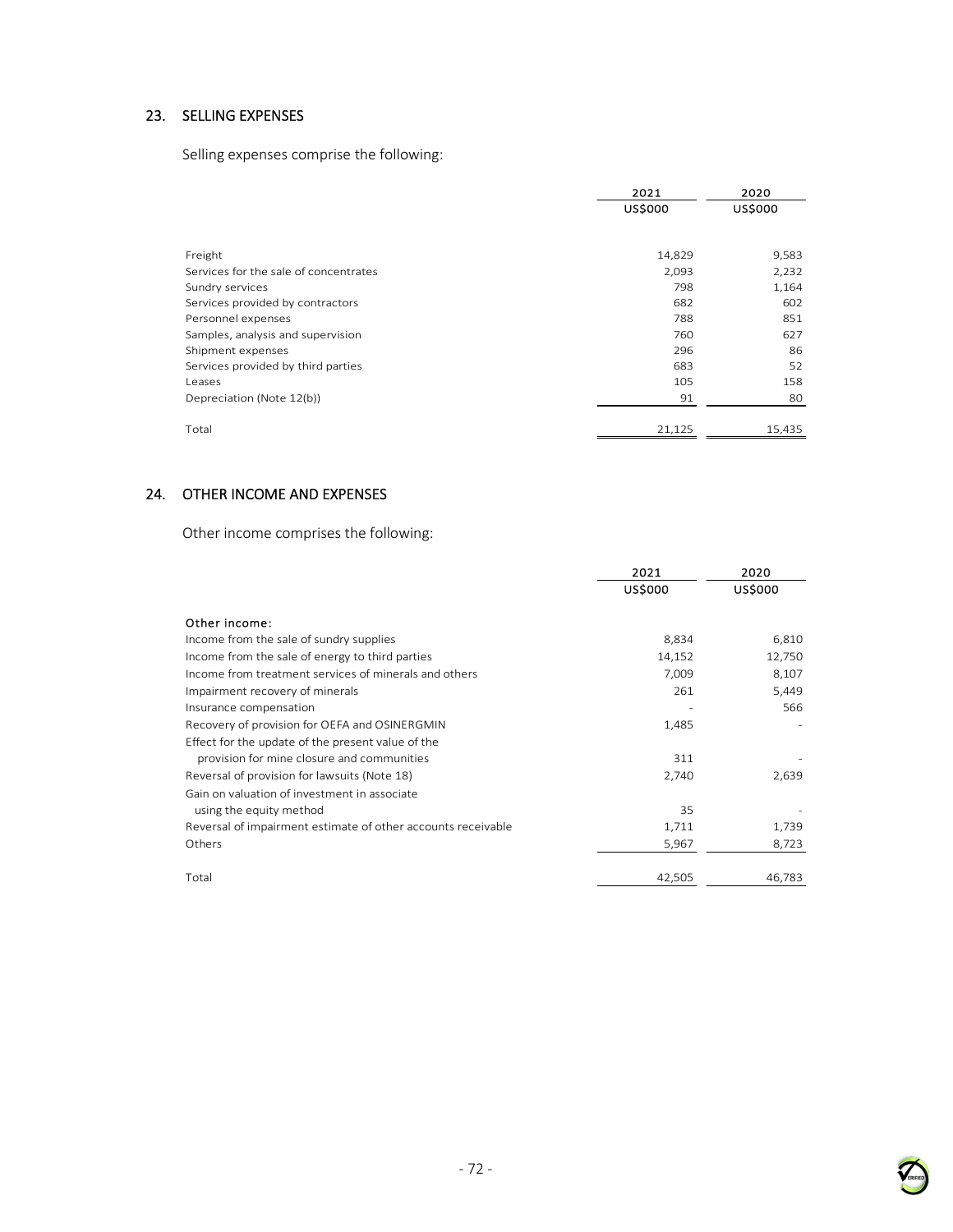Other expenses comprise the following:

|                                                                       | 2021      | 2020      |
|-----------------------------------------------------------------------|-----------|-----------|
|                                                                       | US\$000   | US\$000   |
| Other expenses:                                                       |           |           |
| Impairment of other accounts receivable (a)                           | (899)     | (1,310)   |
| Cost of sales of sundry supplies                                      | (8,490)   | (5,941)   |
| Sundry non-deductible expenses                                        | (9,084)   | (2,968)   |
| Depreciation (Note 12(b))                                             | (3,741)   | (4, 554)  |
| Cost of sales of energy                                               | (7,822)   | (6,936)   |
| Obsolescence of supplies (Note 11)                                    | (4,060)   | (1,495)   |
| Contribution for regulation OEFA and OSINERMING                       | (2, 353)  | (1,319)   |
| Adjustment of mine closure and communities                            | (18, 132) | (2, 232)  |
| Cost of treatment service of minerals and others                      | (1, 133)  | (1, 175)  |
| Provision for lawsuits (Note 18)                                      | (1, 114)  | (2,800)   |
| Loss for disposal of property, plant and equipment                    | (766)     | (27)      |
| Loss for valuation of investment in associate under the equity method |           | (890)     |
| Amortization (Note 14 (b))                                            | (191)     | (262)     |
| Tax administrative penalties                                          | (1,228)   | (342)     |
| Loss for ceasing the classification of assets held for sale           |           | (58, 393) |
| Write-off of capitalized interests                                    | (6,802)   |           |
| Derecognition of property, plant and equipment                        | (1,630)   |           |
| Services provided by contractors                                      | (2, 426)  |           |
| Compensation                                                          | (1,266)   |           |
| Others                                                                | (8, 335)  | (6, 579)  |
|                                                                       |           |           |
| Total                                                                 | (79, 472) | (97, 223) |

### 25. IMPAIRMENT OF NON-FINANCIAL ASSETS

By applying International Financial Reporting Standard 36 - Impairment of non-financial assets, the Company and Subsidiaries updated their assessment of the recoverable value of long-term assets.

In 2021, as part of the impairment assessment of certain cash-generating units (CGU), the Company's Management determined a loss for the impairment estimate in Empresa Administradora Cerro S.A.C. for US\$13,397.

In 2020, as part of the impairment assessment of certain cash-generating units (CGU), the Company's Management determined a loss for the impairment estimate in Empresa Explotadora de Vinchos Ltda. S.A.C. for US\$8, Empresa Administradora Cerro S.A.C. for US\$2,631, and an adjustment to the impairment estimate in Compañía Minera Chungar S.A.C. for US\$8,020, with an impact on deferred income tax for US\$2,366.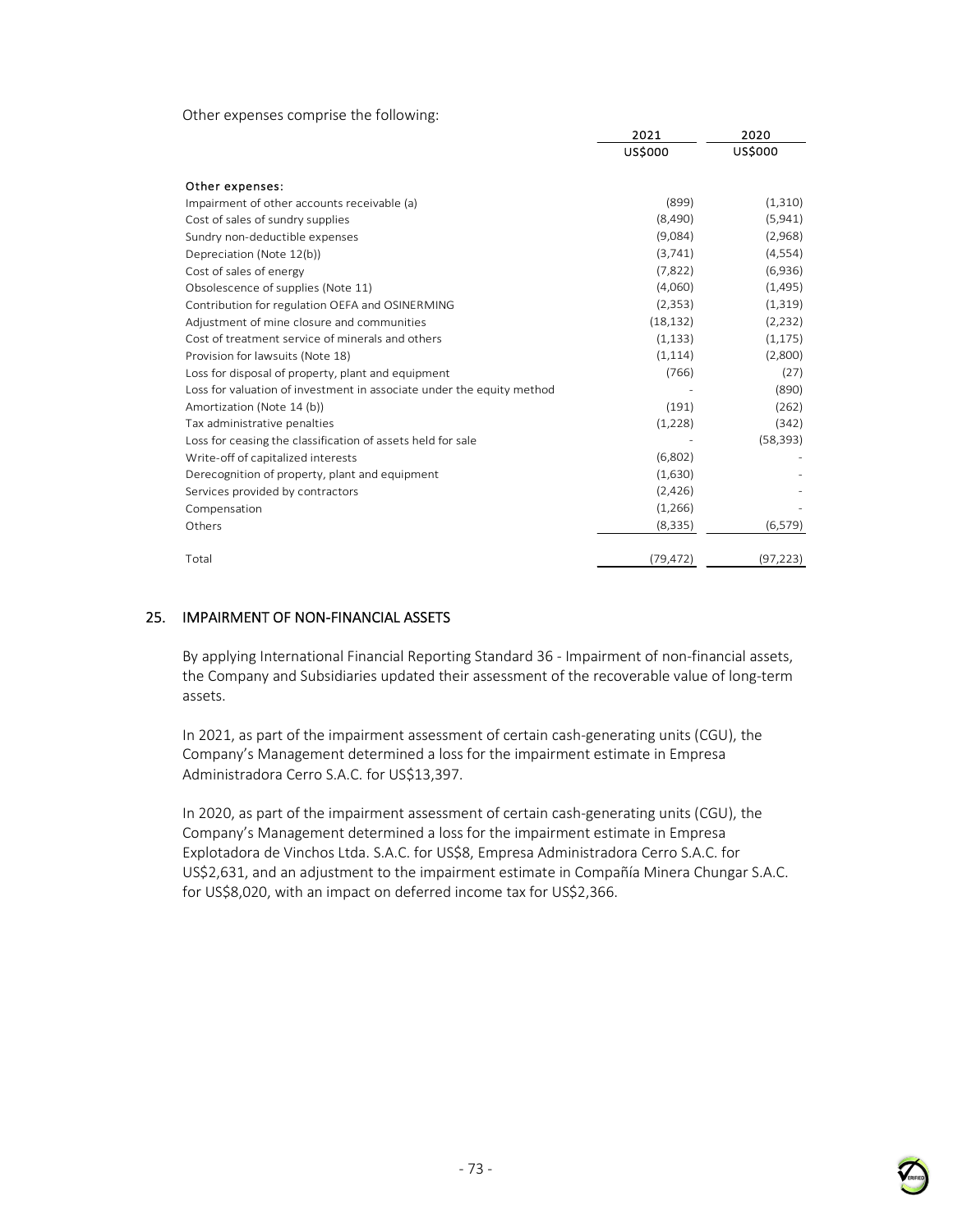|                                                 | 2021                   |                | 2020                   |                |
|-------------------------------------------------|------------------------|----------------|------------------------|----------------|
|                                                 | Impairment<br>estimate | Total          | Impairment<br>estimate | Total          |
|                                                 | <b>US\$000</b>         | <b>US\$000</b> | <b>US\$000</b>         | <b>US\$000</b> |
| Cash-generating units:                          |                        |                |                        |                |
| Chungar                                         |                        |                | (8,020)                | (8,020)        |
| Cerro                                           | (13, 397)              | (13, 397)      | (2,631)                | (2,631)        |
| Vinchos                                         |                        |                | (8)                    | (8)            |
| Total                                           | (13, 397)              | (13, 397)      | (10, 659)              | (10,659)       |
| Recorded in:                                    |                        |                |                        |                |
| Property, plant and equipment (net) (Note 12)   | (11, 386)              | (11, 386)      | (10, 408)              | (10, 408)      |
| Mining concessions, exploration and development |                        |                |                        |                |
| costs and other intangibles (net) (Note 14)     | (1,815)                | (1,815)        | (227)                  | (227)          |
| Right-of-use assets (net) (Note 13)             | (196)                  | (196)          | (24)                   | (24)           |
| Total                                           | (13, 397)              | (13, 397)      | (10, 659)              | (10, 659)      |

The impairment estimate was determined by the Company and Subsidiaries considering the value in use of each cash-generating unit (CGU). For the calculation of the value in use, flows were projected during the life of mine of each CGU. The nominal discount rate used, before taxes, was 5.8% and 5.5% as of December 31, 2021 and 2020, respectively. The Company and Subsidiaries' mining units are aligned to the life of the mine, which ranges from 2022 to 2038.

Management of the Company and Subsidiaries believes that the balance of the impairment estimate for non-financial assets is sufficient to adequately cover the impairment risk at the date of the consolidated statement of financial position. In addition, Management considers that there would not be significant changes to the discount rate that may increase the impairment loss.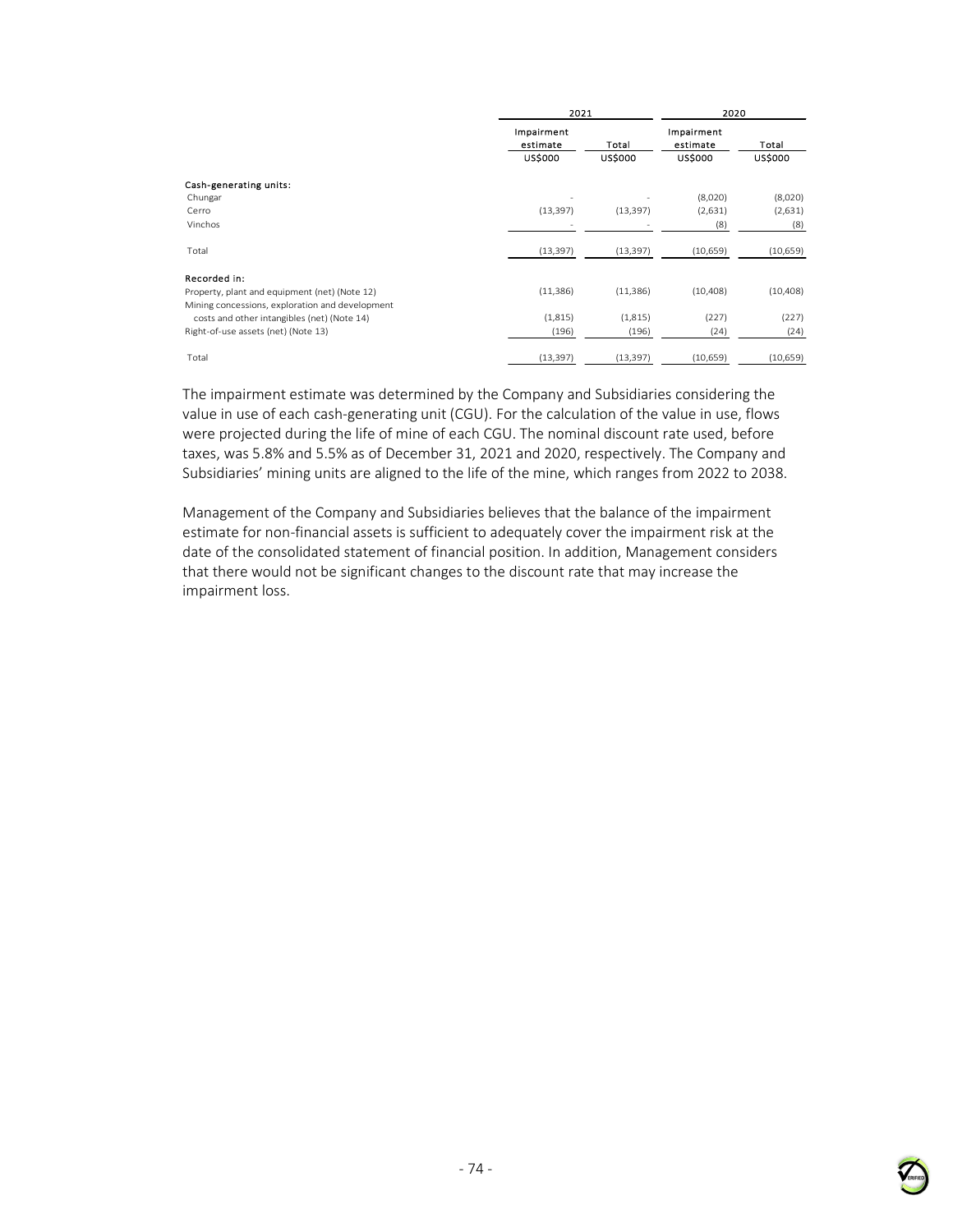# 26. FINANCIAL INCOME AND EXPENSES

Financial income and expenses comprise the following:

|                                                                   | 2021      | 2020      |
|-------------------------------------------------------------------|-----------|-----------|
|                                                                   | US\$000   | US\$000   |
| <b>Financial income</b>                                           |           |           |
| Gain on exchange difference                                       | 2,041     |           |
| Interests on loans                                                | 675       | 531       |
| Dividends                                                         |           | 1,084     |
| Other financial income                                            | 463       | 205       |
| Total                                                             | 3,179     | 1,820     |
| <b>Financial expenses</b>                                         |           |           |
| Loss on exchange difference                                       |           | (5,640)   |
| Interests on issued bonds                                         | (43, 317) | (30, 206) |
| Interests and expenses of financial obligations                   | (3,597)   | (10,072)  |
| Effect for the changes in present value of mine closure (Note 32) | (2,846)   | (3, 123)  |
| Interests on lease liabilities                                    | (984)     | (2, 375)  |
| Financial costs for repurchase of bonds                           | (4,688)   |           |
| Amortized cost of bonds                                           | (1,051)   |           |
| Effect for the update of the present value of communities         | (315)     | (377)     |
| Commissions and other expenses                                    | (4, 793)  | (4,680)   |
| Total                                                             | (61,591)  | (56,473)  |

# 27. INCOME TAX

Income tax expenses shown in the consolidated statement of profit or loss comprise the following:

|                                                | 2021      | 2020     |  |
|------------------------------------------------|-----------|----------|--|
|                                                | US\$000   | US\$000  |  |
| Income tax                                     |           |          |  |
| Current                                        | (26, 539) | (4, 474) |  |
| Deferred (a)                                   | (12, 662) | 9,575    |  |
|                                                | (39, 201) | 5,101    |  |
| Special mining tax (b)                         | (5, 565)  | (1,067)  |  |
| Mining royalties (b)                           | (8,833)   | (4,740)  |  |
| Contribution to the mining retirement fund (c) | (314)     |          |  |
| Total                                          | (53, 913) | (706)    |  |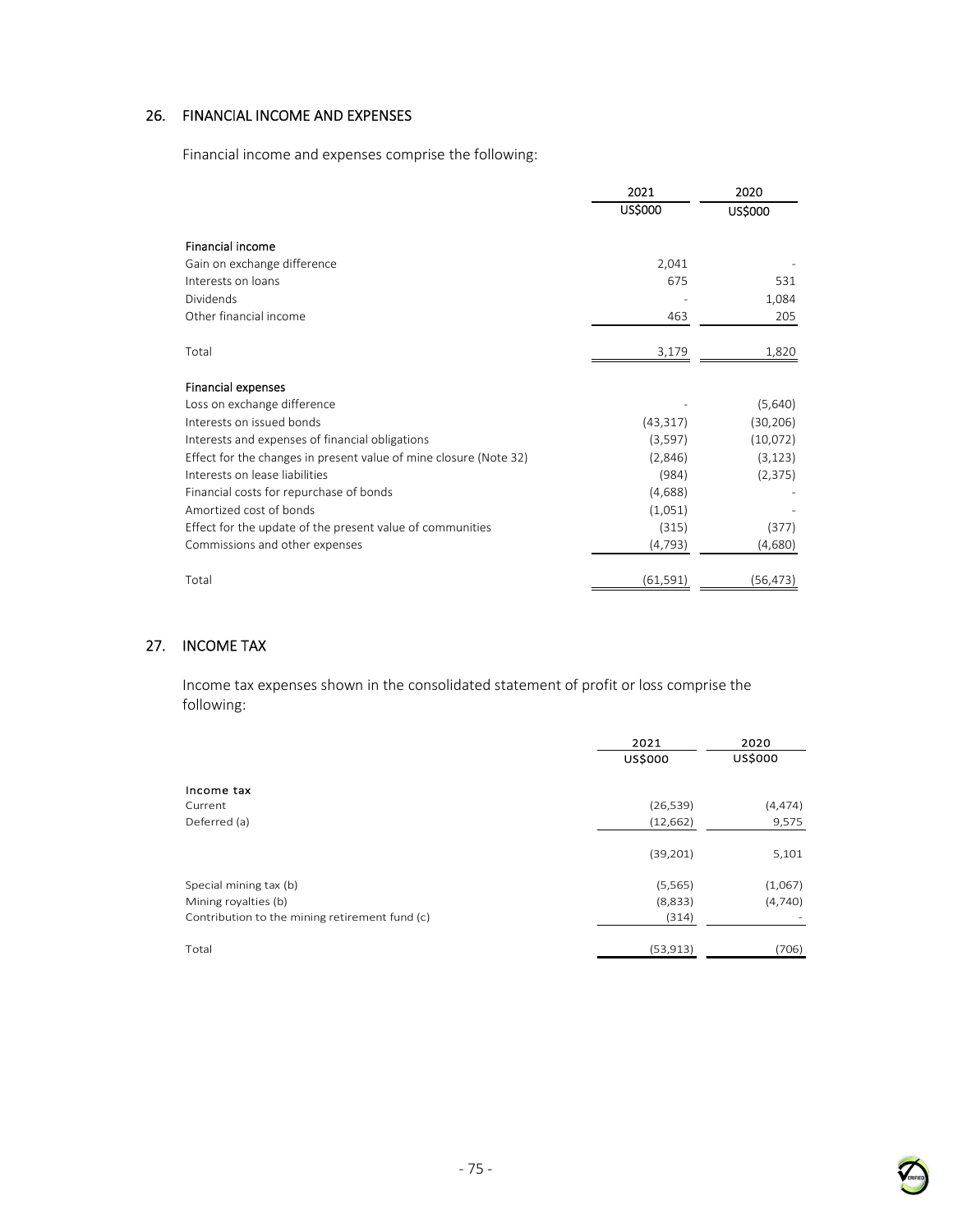(a) The Company and Subsidiaries recognize the effects of temporary differences between the accounting basis and the tax basis. Income tax is presented in the following table, according to the items that generated it.

|                                                                                                            |                                                           |                                                  | <b>Additions (deductions)</b>                              |                                                                             |                                                         |                                                  |                                                    | Additions (deductions)   |                                                         |
|------------------------------------------------------------------------------------------------------------|-----------------------------------------------------------|--------------------------------------------------|------------------------------------------------------------|-----------------------------------------------------------------------------|---------------------------------------------------------|--------------------------------------------------|----------------------------------------------------|--------------------------|---------------------------------------------------------|
|                                                                                                            | <b>Balance as of</b><br>January 1, 2020<br><b>US\$000</b> | Statement of<br>profit or loss<br><b>US\$000</b> | <b>Statement of</b><br>changes in equity<br><b>US\$000</b> | <b>Transfer of</b><br>assets/liabilities<br>held for sale<br><b>US\$000</b> | Balance as of<br>December 31,<br>2020<br><b>US\$000</b> | Statement of<br>profit or loss<br><b>US\$000</b> | Other<br>comprehensive<br>income<br><b>US\$000</b> | Others<br><b>US\$000</b> | Balance as of<br>December 31,<br>2021<br><b>US\$000</b> |
| Deferred asset                                                                                             |                                                           |                                                  |                                                            |                                                                             |                                                         |                                                  |                                                    |                          |                                                         |
| Depreciation expenses of property, plant and equipment (net)<br>Amortization expenses of mining rights and | 24,629                                                    | 18,642                                           |                                                            | 22,845                                                                      | 66,116                                                  | 1,988                                            |                                                    |                          | 68,104                                                  |
| concessions, exploration, development and stripping costs                                                  | 54                                                        | (2)                                              |                                                            | ۰.                                                                          | 52                                                      | (2)                                              |                                                    |                          | 50                                                      |
| Provision for the closure of mining units                                                                  | 36,038                                                    | 1,573                                            |                                                            | 679                                                                         | 38,290                                                  | 4,556                                            |                                                    |                          | 42,846                                                  |
| Lease liability                                                                                            | 6,850                                                     | (3, 574)                                         |                                                            | 53                                                                          | 3,329                                                   | (2,620)                                          |                                                    |                          | 709                                                     |
| Fair value of derivative financial instruments                                                             | 456                                                       | 161                                              | 2,121                                                      | ۰.                                                                          | 2,738                                                   | 74                                               | (2, 151)                                           |                          | 661                                                     |
| Provision for contingencies                                                                                | 7,368                                                     | 82                                               |                                                            | 162                                                                         | 7,612                                                   | (508)                                            |                                                    |                          | 7,104                                                   |
| Obsolescence estimate for inventories                                                                      | 1,924                                                     | 262                                              |                                                            | 356                                                                         | 2,542                                                   | 886                                              |                                                    |                          | 3,428                                                   |
| Recoverable tax loss                                                                                       | $\sim$                                                    | 38,195                                           |                                                            |                                                                             | 38,195                                                  | (10, 357)                                        |                                                    |                          | 27,838                                                  |
| Embedded derivatives and sales adjustments                                                                 | 1,858                                                     | (1,858)                                          |                                                            |                                                                             | ÷,                                                      | $\sim$                                           |                                                    |                          | ÷,                                                      |
| Effect for translation of tax benefits into U.S. dollars                                                   |                                                           | (4, 161)                                         |                                                            | 4,206                                                                       | 45                                                      | (45)                                             |                                                    |                          |                                                         |
| Fair value of shares of Cementos Polpaico S.A.                                                             | 5,574                                                     | $\overline{\phantom{a}}$                         | (721)                                                      | $\overline{\phantom{a}}$                                                    | 4,853                                                   |                                                  | 2,251                                              |                          | 7,104                                                   |
| Provision for community agreements                                                                         | 5,009                                                     | (429)                                            |                                                            |                                                                             | 4,580                                                   | 1,047                                            |                                                    |                          | 5,627                                                   |
| Overtime compensable                                                                                       |                                                           | 1,298                                            |                                                            |                                                                             | 1,298                                                   | (1, 298)                                         |                                                    |                          |                                                         |
| Outstanding vacations                                                                                      | 1,572                                                     | (89)                                             |                                                            | 50                                                                          | 1,533                                                   | 179                                              |                                                    |                          | 1,712                                                   |
| Provision for doubtful accounts                                                                            | 92                                                        | ÷,                                               |                                                            |                                                                             | 92                                                      | (42)                                             |                                                    |                          | 50                                                      |
| Undercapitalization - interests                                                                            | ÷,                                                        | ä,                                               |                                                            |                                                                             |                                                         | 4,647                                            |                                                    |                          | 4,647                                                   |
| Others                                                                                                     | 926                                                       | 111                                              |                                                            | 14                                                                          | 1,051                                                   | 1,375                                            |                                                    |                          | 2,426                                                   |
|                                                                                                            |                                                           |                                                  |                                                            |                                                                             |                                                         |                                                  |                                                    |                          |                                                         |
| Total                                                                                                      | 92,350                                                    | 50,211                                           | 1,400                                                      | 28,365                                                                      | 172,326                                                 | (120)                                            | 100                                                |                          | 172,306                                                 |
| Deferred liability                                                                                         |                                                           |                                                  |                                                            |                                                                             |                                                         |                                                  |                                                    |                          |                                                         |
| Use of amortization benefits of mining rights and<br>concessions, exploration, development and             |                                                           |                                                  |                                                            |                                                                             |                                                         |                                                  |                                                    |                          |                                                         |
| stripping costs                                                                                            | (187, 305)                                                | (11, 676)                                        |                                                            | (60, 449)                                                                   | (259, 430)                                              | 5,638                                            |                                                    |                          | (253, 792)                                              |
| Use of depreciation benefitis of property, plant and equipment (net)                                       | (1,889)                                                   | (4,874)                                          |                                                            | (10,095)                                                                    | (16, 858)                                               | (4, 214)                                         |                                                    |                          | (21,072)                                                |
| Effect for translation of tax benefits into U.S. dollars                                                   | (25, 257)                                                 | (24, 407)                                        |                                                            | (10, 850)                                                                   | (60, 514)                                               | (18, 625)                                        |                                                    |                          | (79, 139)                                               |
| Fair value of derivative financial instruments                                                             | (1, 913)                                                  | 1,899                                            |                                                            |                                                                             | (14)                                                    | 14                                               |                                                    |                          |                                                         |
| Valuation of stockpiles                                                                                    | $\sim$                                                    | 108                                              |                                                            | (2, 196)                                                                    | (2,088)                                                 | 129                                              |                                                    |                          | (1,959)                                                 |
| Fair value of investments in equity instruments                                                            | (5, 395)                                                  | 263                                              |                                                            |                                                                             | (5, 132)                                                | (11)                                             |                                                    |                          | (5, 143)                                                |
| Insurance compensation                                                                                     | (2,025)                                                   | $\sim$                                           |                                                            |                                                                             | (2,025)                                                 | $\sim$                                           |                                                    |                          | (2,025)                                                 |
| <b>Embedded derivatives</b>                                                                                |                                                           | (296)                                            |                                                            | (38)                                                                        | (334)                                                   | (642)                                            |                                                    |                          | (976)                                                   |
| Sales adjustments                                                                                          | $\sim$                                                    | (738)                                            |                                                            |                                                                             | (738)                                                   | (619)                                            |                                                    |                          | (1, 357)                                                |
| Syndicated loan                                                                                            | $\overline{\phantom{a}}$                                  | (745)                                            |                                                            |                                                                             | (745)                                                   | 711                                              |                                                    |                          | (34)                                                    |
| Capitalization of expenses for bond issuance                                                               | (282)                                                     | 135                                              |                                                            |                                                                             | (147)                                                   | (1, 592)                                         |                                                    | $\sim$                   | (1,739)                                                 |
| Others                                                                                                     | (11, 273)                                                 | (305)                                            |                                                            |                                                                             | (11, 578)                                               | 6,669                                            |                                                    | 8                        | (4,901)                                                 |
| Total                                                                                                      | (235, 339)                                                | (40, 636)                                        |                                                            | (83, 628)                                                                   | (359, 603)                                              | (12, 542)                                        |                                                    | 8                        | (372, 137)                                              |
| Net asset (liability)                                                                                      | (142, 989)                                                | 9,575                                            | 1,400                                                      | (55, 263)                                                                   | (187, 277)                                              | (12, 662)                                        | 100                                                | 8                        | (199, 831)                                              |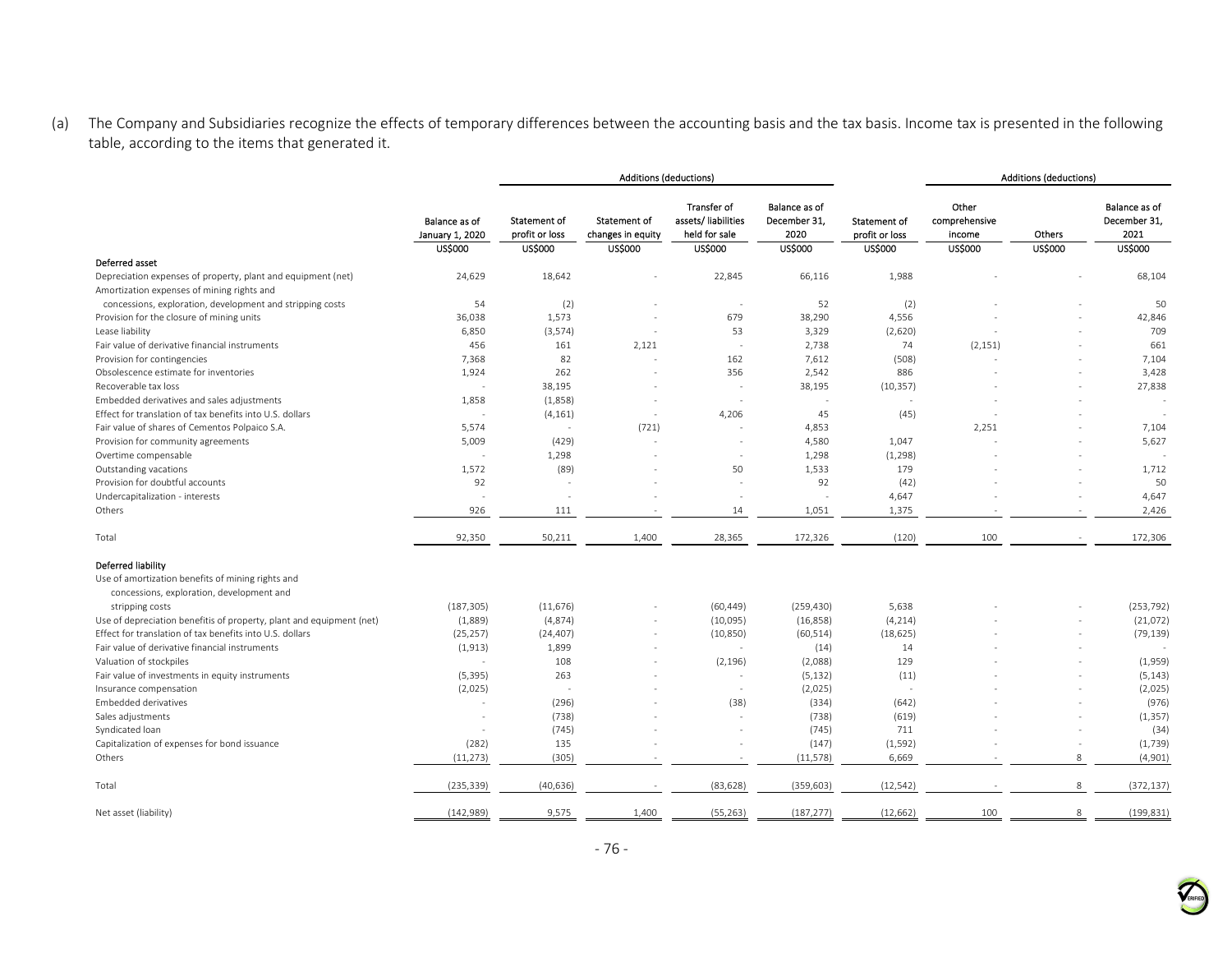Management believes that there is a reasonable certainty that the recoverability of the deferred income tax asset related to the tax loss of the Company and its Subsidiary Chungar recorded for US\$24,522 and US\$3,316, respectively, will occur as from 2022 through the generation of future tax flows, considering the type of option selected by the Company for offsetting losses and the business plan. An amount of US\$10,357 was recovered in 2021.

The Company has not recognized the deferred income tax related to tax losses generated by the certain subsidiaries for US\$66,226 (US\$72,261 as of December 31, 2020) because there is no certainty about the recoverability of such deferred income tax asset.

#### (b) Mining royalties and special mining tax

On September 28, 2011, pursuant to Law No. 29788, the Law of the Mining Royalty (Law No. 28258) was modified and established that all companies that do not have an established regime will take the operating profit as a basis for the calculation of mining royalties. Tax rates range between 1% and 12%, depending on the operating margin. In no case, royalties shall be less than 1% of quarterly sales. The paid quantity is classified as an accepted deduction for the calculation of income tax. Mining companies are required to submit a quarterly tax return and make payments in local currency in the last 12 working days of the second month after the month when the quarter ends.

In addition, the Special Mining Tax is created pursuant to Law No. 29789. The tax is imposed on the operating profit and is not applicable to companies that have entered into a tax stability agreement with the Peruvian government.

### (c) Contribution to the mining retirement fund

This item corresponds to the contribution of 0.5% of annual income of mining, metallurgical, and iron and steel companies, before taxes, to provide a complementary payment, in addition to retirement, disability and survival pensions of mining, metallurgical and iron and steel employees, pursuant to Law No. 29741, which is applicable since 2012.

The resources of Complementary Mining, Metallurgical and Iron and Steel Fund (FCJMMS for its Spanish acronym) will be managed by the FCR (Consolidated Fund of Social Security Reserves), created by Legislative Decree No. 817, Social Security Regime Law under the responsibility of the Peruvian government.

SUNAT manages the contributions to FCJMMS, which will be transferred to the FCR to be part of the FCJMMS. The requesting parties collect these contributions at the Service Center of the Social Security Administration (ONP, for its Spanish acronym).

### *Tax situation*

# *(i) Current tax framework*

The Company and Subsidiaries are subject to the Peruvian tax regime. The income tax rate applicable to companies for 2021 is 29.5%.

The last paragraph of article 52-A of the Income Tax Law (hereinafter ITL) establishes that the companies that distribute to domiciled natural entities dividends and any other form of profit distribution referred to in paragraph i) of article 24° of the ITL are imposed with a rate of 5%.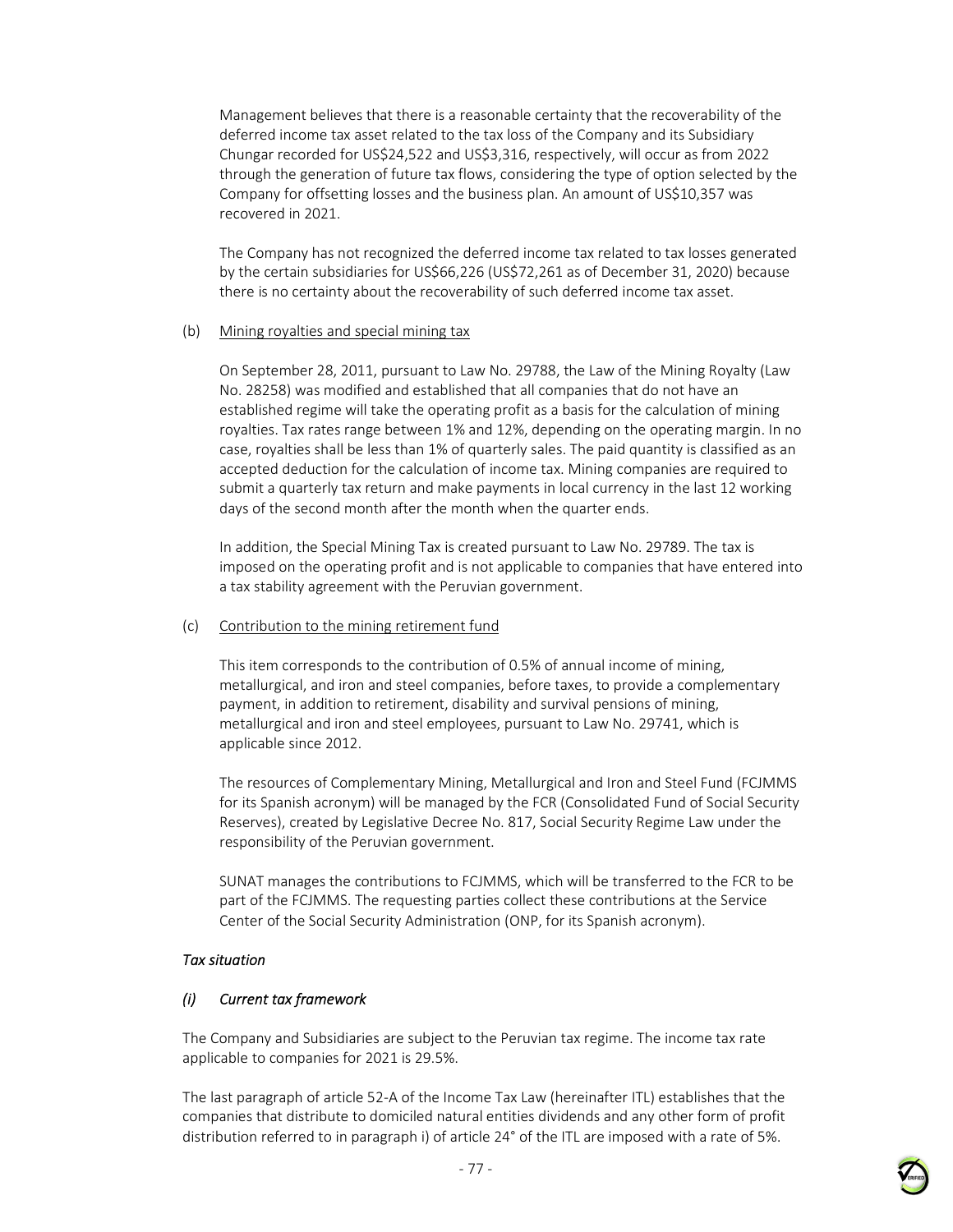Article 54° establishes that natural entities that are not domiciled in the country will be subject to the withholding of 5% of their income from Peruvian source, such as dividends and other forms of profit distribution, except those indicated in paragraph f) of article 10° of the ITL.

Paragraph e) of article 56° establishes that the tax on legal entities that are not domiciled in the country will be determined by applying a rate of 5% when dividends are distributed, and other forms of profit distribution received from legal entities. However, any amount or payment in kind resulting from the taxable third-category income that represents an indirect disposal of income that is not susceptible to subsequent tax control, including amounts charged to undeclared expenses and income (alleged dividends), is subject to the income tax rate of 5% assumed by the entity in 2021.

Management of the Company and Subsidiaries believes that, as a result of the application of these standards, no significant contingencies will arise for the Company and Subsidiaries as of December 31, 2021.

# *(ii) Open years for tax review*

The Tax Administration is authorized to review, and if applicable, correct the income tax determined by the Company and Subsidiaries in the last four years, counted from January 1 of the year following the year when the pertinent income tax return was submitted (open years to tax review).

Income tax returns from 2017 to 2021 and value-added tax for the periods from December 2017 to December 2021 of the Company and Subsidiaries will be reviewed by the Tax Administration, except Subsidiary Roquel Global S.A.C., whose income tax and value-added tax returns for 2017 are closed. In addition, the income tax return of the Company for 2016 is also subject to review.

Since certain differences may arise from the interpretation that the Tax Administration has on regulations applicable to the Company and Subsidiaries, it is not possible to determine to date whether additional tax liabilities will arise or not from the reviews to be conducted. Any additional tax, charge, and interest, if incurred, will be recognized in profit or loss for the year when such criteria differences with the Tax Administration are resolved. However, Management of the Company and Subsidiaries believes that that no material liabilities will arise as a result of potential reviews.

# *(iii) Transfer pricing*

The following new standards have been established:

- Comparable uncontrolled price (CUP) for commodities: It is confirmed that, for import or export of commodities, the market value will be provided by quotation (it was established before for operations with intermediaries or from, through or to tax havens). The detail of this standard is included in the regulations.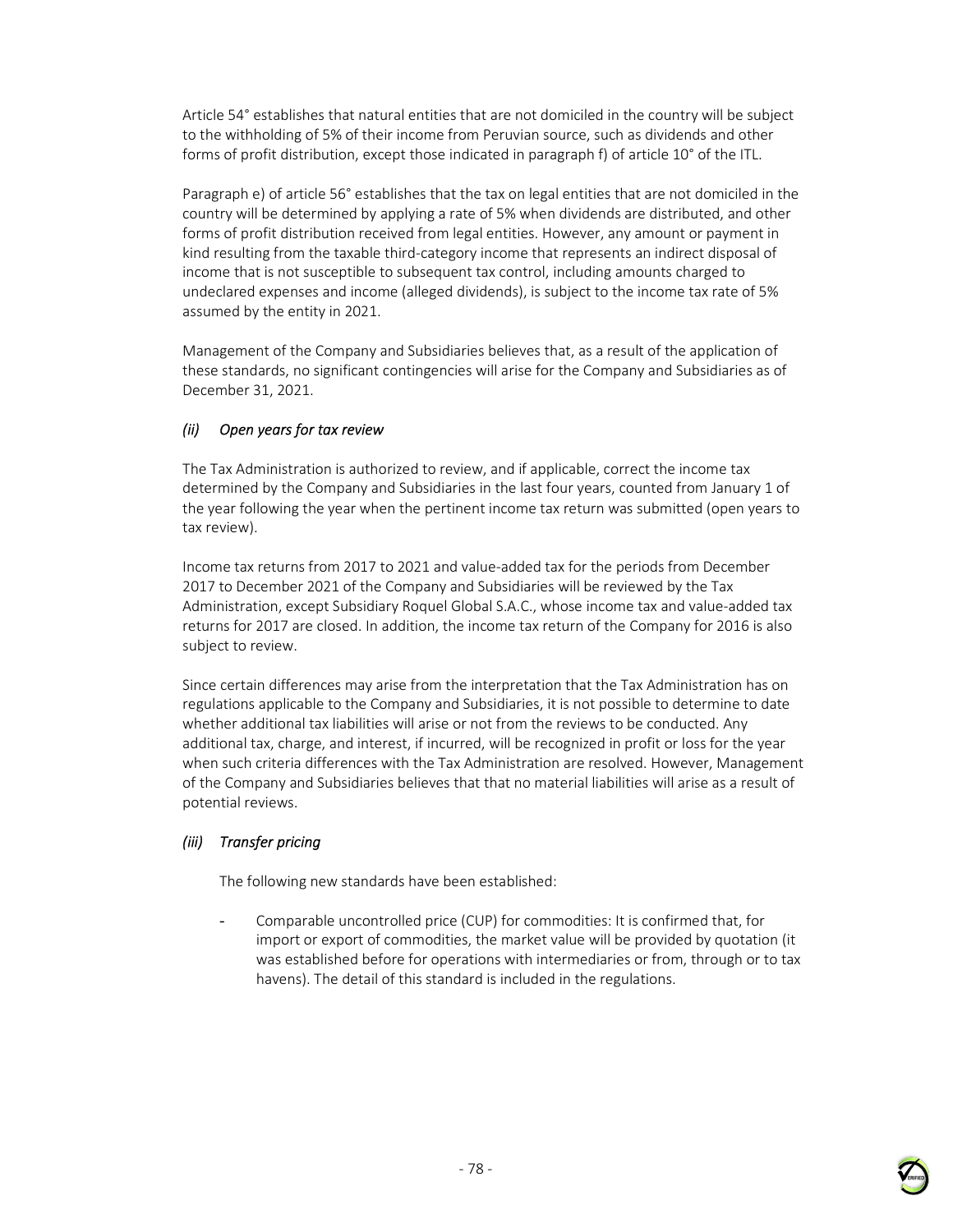- New formal obligations: The Transfer Pricing Technical Study is no longer submitted and new tax returns are included:

| Tax<br>return            | Minimum<br>annual income         | Assumption                                                   | <b>Details</b>                                                                                                              | <b>Effective</b><br>from |
|--------------------------|----------------------------------|--------------------------------------------------------------|-----------------------------------------------------------------------------------------------------------------------------|--------------------------|
| Local<br>report          | S/9,300,000<br>(US\$2,700,000)   | Operations<br>with related<br>entities                       | Transactions that give<br>rise to taxable income<br>or deductible expense                                                   | 2018                     |
| Master<br>report         | S/81,000,000<br>(US\$23,800,000) | Taxpayers<br>that are part<br>of a Group                     | Organizational<br>structure, description<br>of the business,<br>transfer pricing<br>policies, financial and<br>tax position | 2018                     |
| Report<br>per<br>country | Not applicable                   | Taxpayers<br>that are part<br>of a<br>Multinational<br>Group | Global revenue<br>distribution, paid<br>taxes, and activities of<br>each entity of the<br>multinational group               | 2019                     |

The Company and Subsidiaries have submitted the local report, master report and report per country for 2020 to the Tax Administration and are now preparing the pertinent reports for 2021.

Based on the analysis of operations of the Company and Subsidiaries, Management and its legal advisors consider that no significant liabilities will arise for the consolidated financial statements as of December 31, 2021 and 2020, in relation to transfer pricing.

### *(iv) Reconciliation of effective income tax rate with legal tax rate*

During 2021 and 2020, the effective income tax rate is different from the legal tax rate. The nature of this difference is due to certain items related to taxable profit, whose effects are summarized below:

|                                                              | 2021           |            | 2020           |            |  |
|--------------------------------------------------------------|----------------|------------|----------------|------------|--|
|                                                              | Amount         | Percentage | Amount         | Percentage |  |
|                                                              | <b>US\$000</b> | 96         | <b>US\$000</b> | %          |  |
| Profit (loss) before income tax                              | 93,787         | 100.00     | (149, 736)     | 100.00     |  |
| Income tax as per tax rate                                   | 27.667         | 29.50      | (44, 172)      | 29.50      |  |
| Unrecognized deferred tax for tax losses                     | 3.822          | 4.08       | 8.223          | (5.49)     |  |
| Adjustment of income tax from previous years                 | (12,940)       | (13.80)    | 11.856         | (7.92)     |  |
| Translation effect of non-financial assets                   | 21.862         | 23.31      | 28.569         | (19.08)    |  |
| Tax effects on non-deductible expenses and other minor items | (1,210)        | (1.29)     | (9,577)        | 6.40       |  |
| Mining taxes                                                 | 14,712         | 15.69      | 5,807          | (3.88)     |  |
| Income tax expense and tax rate                              |                |            |                |            |  |
| applicable to profit as per records                          | 53.913         | 57.48      | 706            | (0.47)     |  |

### *(v) Income tax payable*

The Company and Subsidiaries have a credit balance with the Tax Administration for US\$8,603 as of December 31, 2021 (US\$3,266 as of December 31, 2020) (Note 17).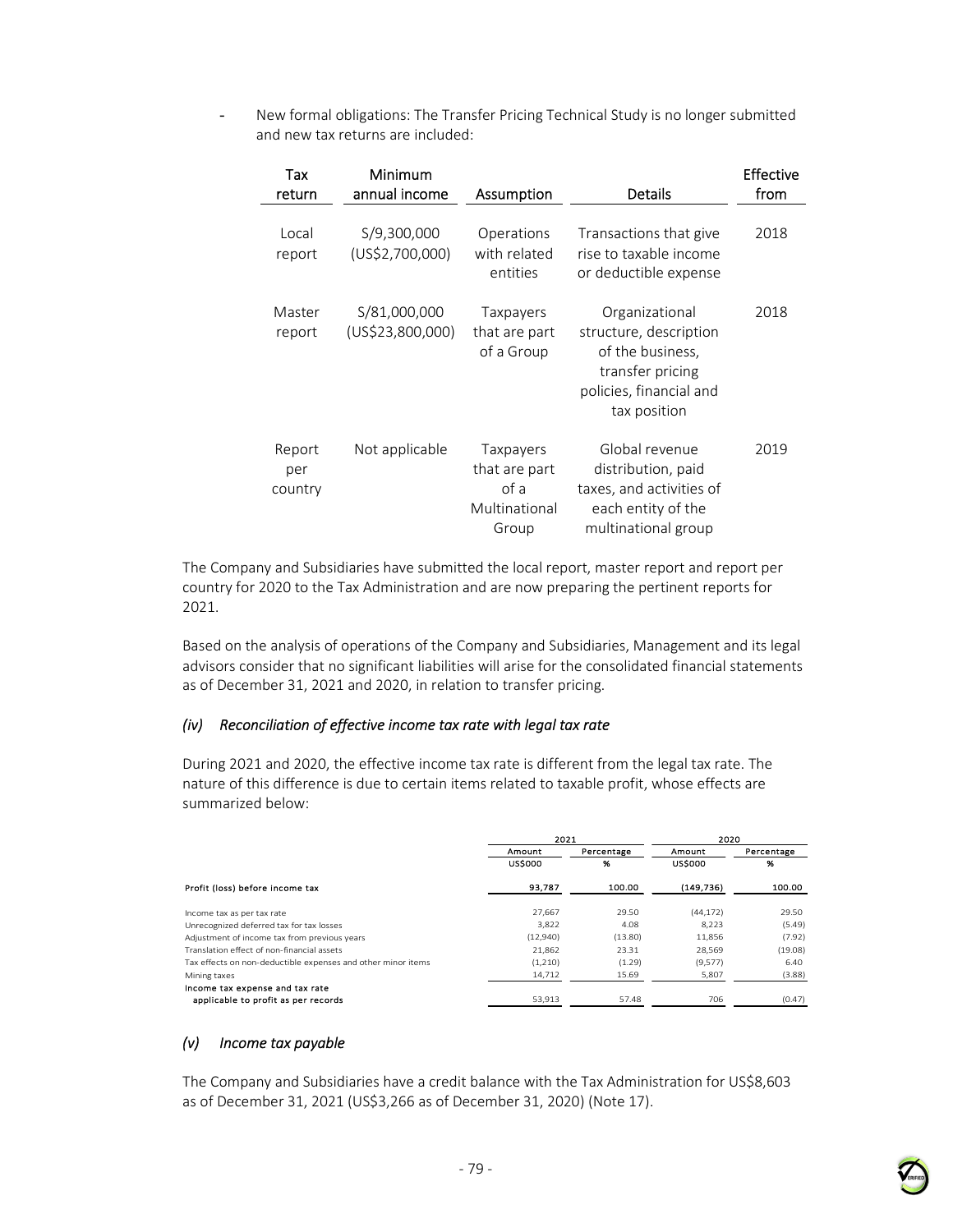# *(vi) Significant changes to income tax in Peru*

After December 31, 2021, no significant changes have been made to the income tax regime in Peru, which may affect these consolidated financial statements. The standards and interpretations effective as of December 31, 2021 have been considered by Management when preparing these consolidated financial statements.

Below we present the main amendments that will be applicable as from 2021:

#### Deductibility of interests according to EBITDA

Pursuant to Legislative Decree No. 1424, until December 31, 2020, the undercapitalization standard was applied for the calculation of income tax, for which only the interests on debts that do not exceed the coefficient of 3:1 of net equity of companies were deductible. The limit of 30% of EBITDA from the previous year will be applied as from 2021, in which the excess of interests is carried forward for the following four years.

By virtue of Supreme Decree No. 402-2021-EF, published on December 30, 2021, it has been established that, exceptionally, in order to determine the EBITDA corresponding to 2020 that will be applied to calculate the restriction of taxable period 2021, after offsetting losses, the amount of deducted interests to establish net income should be added to such net income, besides the amount of the pertinent depreciation and amortization, and the income from taxable interests should be deducted in such period.

### Tax benefits that will still be applied in 2022

- Exemption of capital gain for the transfer of securities in the Stock Market.
- The treatment of income tax applicable to transfer for the contribution of real estate to FIRBI and the withholding rate applicable to income from leases or assignment in use of real estate attributed for those funds.
- The additional deduction for expenses of scientific research, technological development and technological innovation projects of 50%, 75% or 115%, depending on whether the expenses are incurred directly by the taxpayer or through research centers domiciled in the country or not. The additional deduction cannot exceed the annual limit of 500 UIT in each case.

### Tax stability agreements

Pursuant to Legislative Decree No. 1516, it has been established that the companies receiving investments that enter into tax stability agreements by virtue of Legislative Decrees 662 and 757 will increase the corporate income tax rate that is in force at the execution date of the agreement by 2 percentage points.

### *(vii) Tax losses*

In accordance with Legislative Decree No. 945 and as established by Law No. 27513, tax loss carryforwards may be applied under one of the following options:

(a) Offsetting total net third category loss from Peruvian source recorded in one taxable year, assigning this amount every year until its depletion, to net third category income to be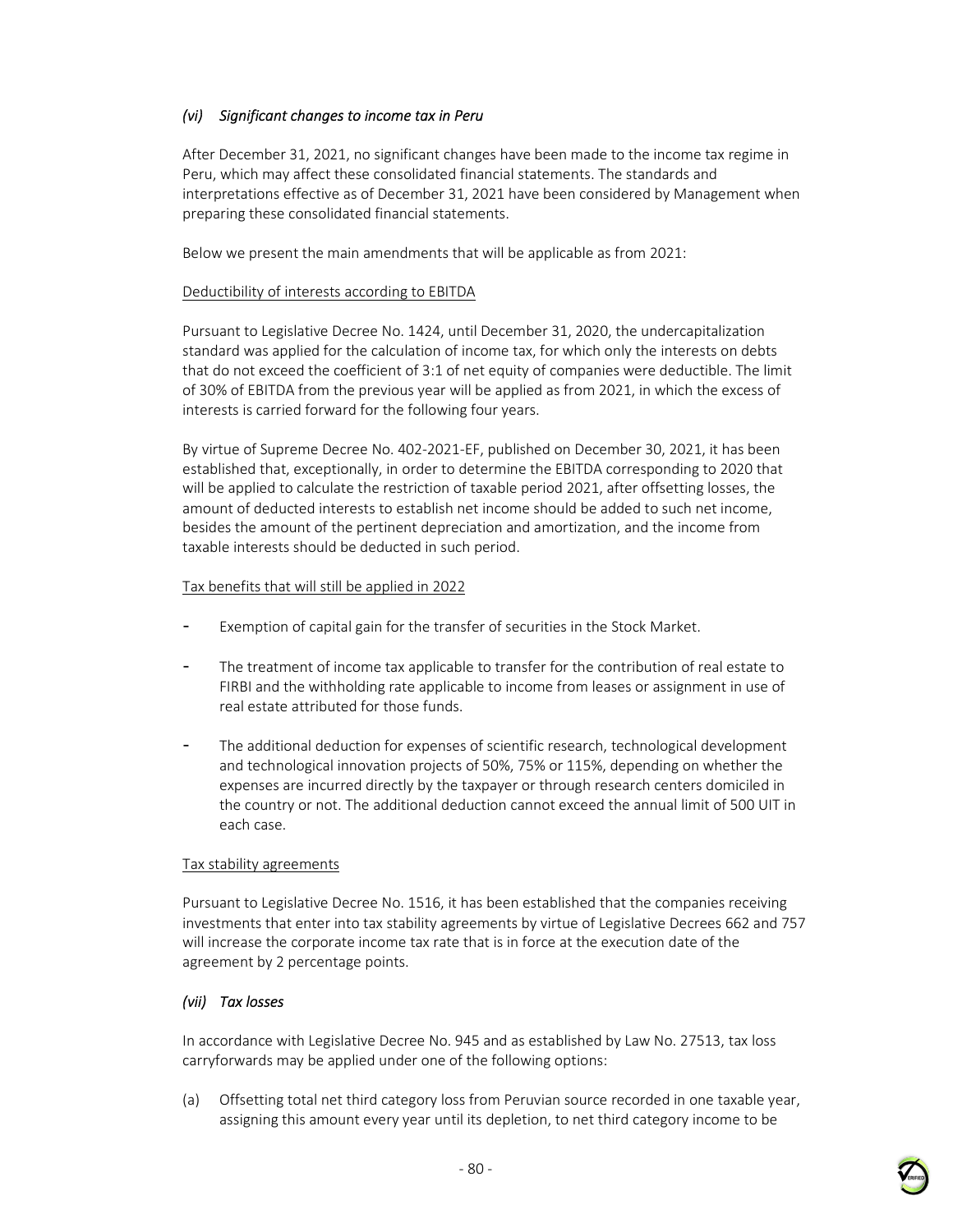obtained in the four immediately subsequent years, calculated as from the following year of its generation. The amount that is not offset once this period of time has passed will not be offset in subsequent years.

(b) Offsetting total net third category loss from Peruvian source recorded in one taxable year, assigning this amount every year until its depletion, to 50% of net third category income to be obtained in immediately subsequent years.

Management of the Company and Subsidiaries Chungar, Cerro and Oxidos selected option (b) and other subsidiaries selected option (a) to offset tax losses.

## 28. BASIC AND DILUTED LOSS PER SHARE

Earnings or loss per share are calculated dividing consolidated net profit attributable to common shareholders by the weighted-average of number of common shares outstanding at the date of the consolidated statement of financial position.

As of December 31, 2021 and 2020, diluted earnings or loss per common share have not been calculated since there are no diluting common or investment shares, such as financial instruments and other contracts that give the right to obtain common or investment shares, so it is the same as basic earnings per share.

|                                                              | 2021           | 2020           |
|--------------------------------------------------------------|----------------|----------------|
|                                                              | <b>US\$000</b> | <b>US\$000</b> |
| Net profit (loss)                                            | 39.874         | (150, 442)     |
| Average common shares - thousands of units                   | 3,857,594      | 3,857,598      |
| Net basic and diluted earnings (loss) per share for the year | 0.010          | (0.039)        |

# 29. DERIVATIVE FINANCIAL INSTRUMENTS FOR HEDGING

The Company and Subsidiaries use derivative instruments to reduce market risks to which they are exposed. Risks mainly refer to the effects of changes in the prices of traded metals, which vary constantly.

### *(a) Hedging operations of mineral prices*

In 2020, the Company and Subsidiaries entered into price swaps to ensure future flows provided by its sales, as well as treatment expenses that are subject to escalators that increase them in upward price scenarios. Critical terms of hedging operations have been negotiated with agents, so they match the terms negotiated in related commercial agreements.

As of December 31, 2020, the Company had the following hedging operations in force (Note 10), which were settled in 2021:

|       |       | Total volume |                              |                |
|-------|-------|--------------|------------------------------|----------------|
|       | Metal | FMT/OZ       | Period                       | Fair value     |
|       |       |              |                              | <b>US\$000</b> |
| Zinc  |       | 31,740       | January 2021 - December 2021 | (6, 415)       |
| Total |       |              |                              | (6, 415)       |

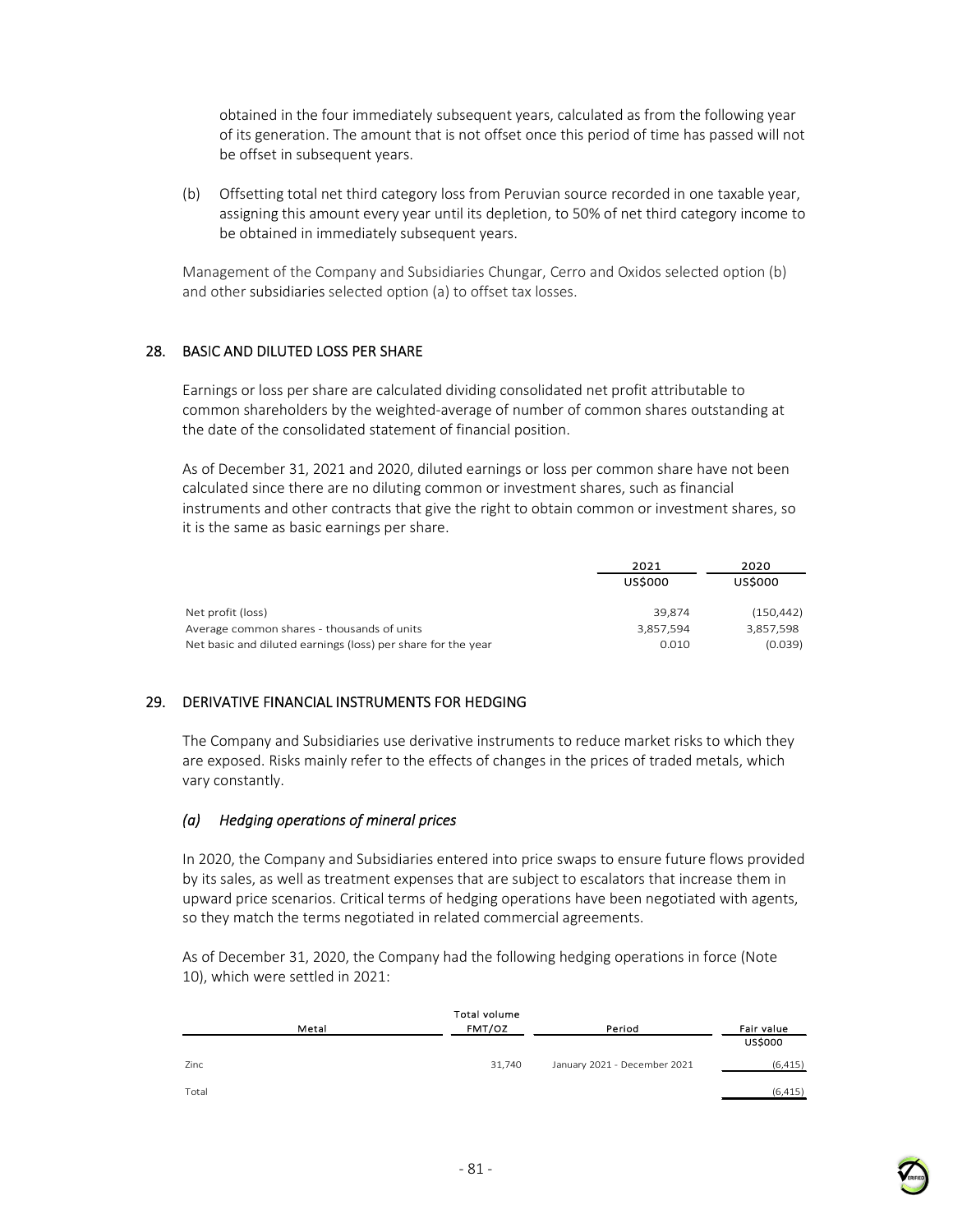## *(b) Interest rate hedge operations*

In 2017, the Company and Subsidiaries entered into an interest rate swap to ensure future flows of payment of interests for loans, whose amounts and maturity match the terms negotiated in the related loan.

As of December 31, 2020, the Company had the following hedging operations payable in force (Note 10):

### *As of December 31, 2020:*

| Detail                        | Amount | Period                      | Fair value                 |
|-------------------------------|--------|-----------------------------|----------------------------|
| Loan - Citibank N.A. New York | 70,000 | January 2017 - January 2022 | <b>US\$000</b><br>(1, 497) |
| Total                         |        |                             | (1, 497)                   |

Cash flow and fair value hedges in force as of December 31, 2020 were evaluated by the Company's Management as highly effective. Effectiveness has been measured by the flow compensation method since the Company's Management considers that this method best reflects the objective of risk management in relation to hedging. This loan was paid in February 2021.

### *(c) Embedded derivative for the variation of quotations in concentrate sale agreements*

As of December 31, 2021 and 2020, provisional liquidations in metric tons (MT) of zinc, lead and copper, and ounces (Oz.) of silver held at those dates, their final liquidation periods and the fair value of embedded derivatives are shown below:

|                          | Quantity | Quotation period             | Fair value     |
|--------------------------|----------|------------------------------|----------------|
|                          | DMT/OZ   |                              | <b>US\$000</b> |
| Receivable               |          |                              |                |
| Zinc                     | 37,824   | January 2022 - March 2022    | 3,379          |
| Lead                     | 14,208   | January 2022 - February 2022 | (206)          |
| Copper                   | 1,932    | January 2022 - February 2022 | (126)          |
| Silver                   | 1,562    | January 2022 - February 2022 | 261            |
| Total                    |          |                              | 3,308          |
| As of December 31, 2020: |          |                              |                |
|                          | Quantity | <b>Quotation period</b>      | Fair value     |
|                          | DMT/OZ   |                              | <b>US\$000</b> |
| Receivable               |          |                              |                |
| Zinc                     | 21,229   | January 2021 - February 2021 |                |
| Lead                     |          |                              | 28             |
|                          | 3,349    | January 2021 - February 2021 | 431            |
| Copper                   | 860      | January 2021 - February 2021 | 284            |
| Silver                   | 947      | January 2021                 | 345            |

*As of December 31, 2021:* 

As of December 31, 2021 and 2020, fair values of embedded derivatives caused a profit of US\$2,220 and US\$5,201, respectively, and are shown in item "Net sales" of the consolidated statement of profit or loss (Note 20). Future quotations of the dates when open positions as of December 31, 2021 and 2020 are expected to be liquidated are obtained from the publications of the London Metal Exchange.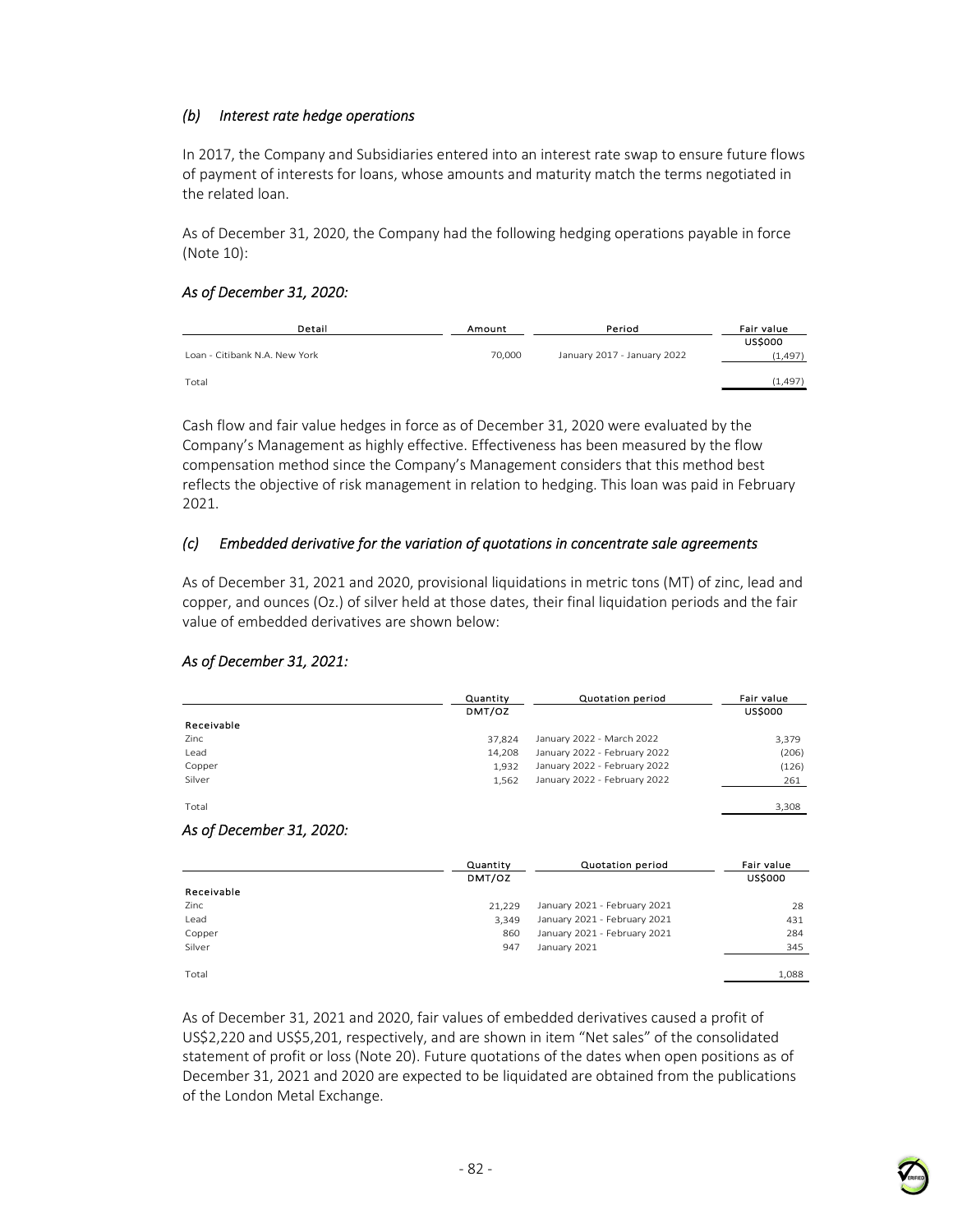## 30. INFORMATION PER BUSINESS SEGMENT

The Company organizes its activities in six business segments: Volcan, Chungar, Cerro, Oxidos, investments, energy, and other non-reportable segments.

The contributions of each business segment mainly derive from the net margin of production and sale of zinc, lead, copper or bulk concentrates, the production and sale of Dore bars, revenue from dividends received from investments in equity instruments, revenue from the lease of properties, and the sale of energy and power.

- Volcan: production and sale of concentrates produced in mining unit of Yauli, which comprises mines San Cristobal, Carahuacra, Andaychagua and Ticlio, Carahuacra Norte open pit and Victoria, Andaychagua and Mahr Tunel concentrator plants.
- Chungar: production and sale of concentrates produced in mining units of Chungar and Alpamarca. Chungar comprises mines Animon and Islay and the Animon concentrator plant. Alpamarca comprises Alpamarca open pit, mine Rio Pallanga and Alpamarca plant.
- Cerro: production and sale of concentrates produced in mining unit of Cerro, which comprises polymetallic stockpiles and San Expedito and Paragsha concentration plants.
- Oxidos: treatment of oxidized minerals in mining unit of Oxidos, which comprises oxide stockpiles, oxides in site, pyrite stockpiles and the Oxidos leach pad.
- Investments: include operations of its Subsidiary Empresa Minera Paragsha S.A.C.
- Energy: includes operations in hydroelectric power plants Huanchor, Tingo and Rucuy.
- Others: include operations of port, non-operating, and other subsidiaries.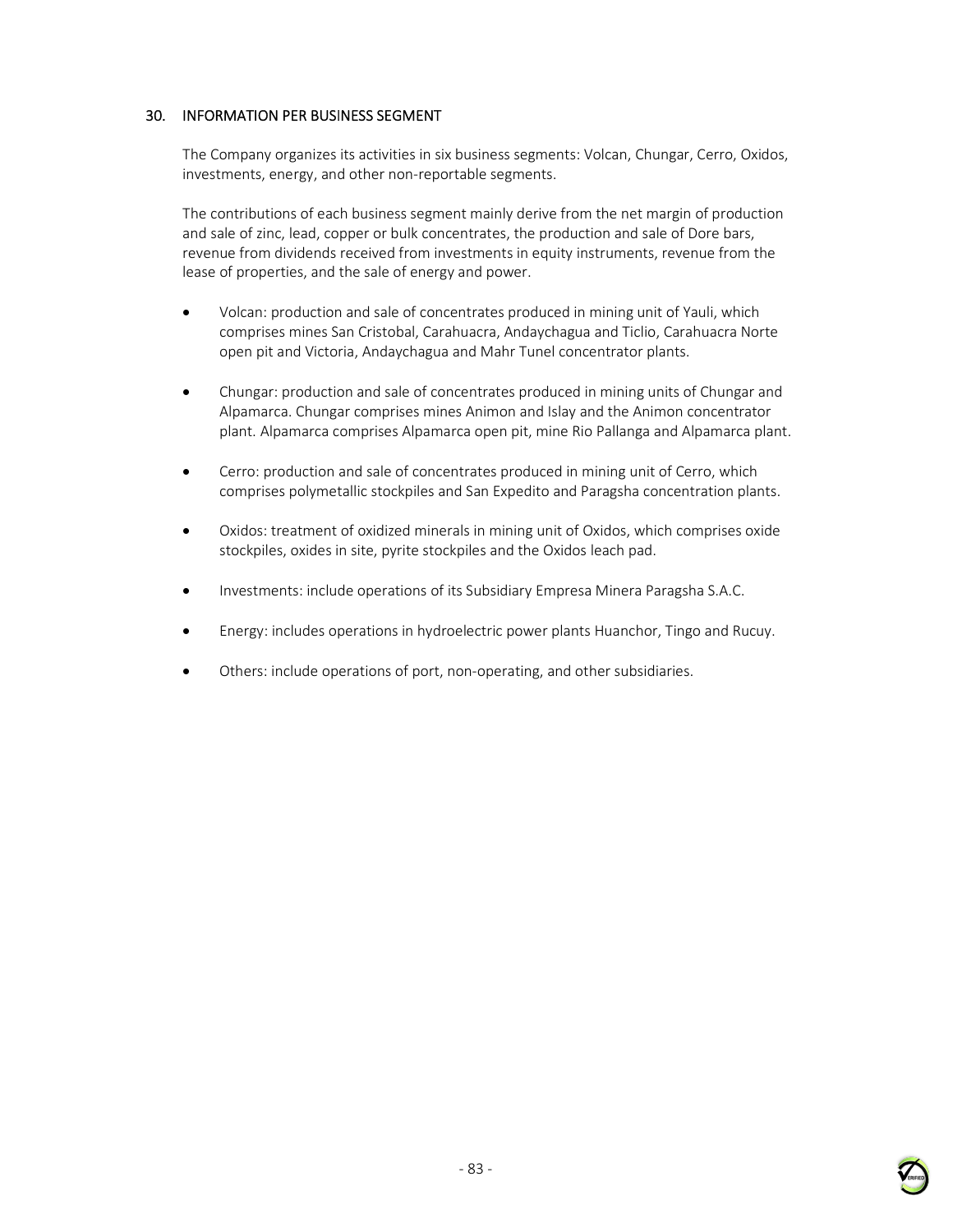Data of interest per business segment as of December 31, 2021 and 2020 is presented in the tables below:

# As of December 31, 2021:

|                                         | Volcan         | Chungar        | Cerro          | Óxidos         | Investment     | Energy         | Others         | Adjustments    | Total      |
|-----------------------------------------|----------------|----------------|----------------|----------------|----------------|----------------|----------------|----------------|------------|
|                                         | <b>US\$000</b> | <b>US\$000</b> | <b>US\$000</b> | <b>US\$000</b> | <b>US\$000</b> | <b>US\$000</b> | <b>US\$000</b> | <b>US\$000</b> | US\$000    |
| Total assets                            | 2,327,083      | 706,204        | 66,281         | 198,521        | 250,143        | 132,140        | 24,801         | (1,539,660)    | 2,165,513  |
| Total liabilities                       | 1,293,387      | 414,078        | 161,145        | 29,243         | 87,977         | 45,938         | 51,341         | (374, 263)     | 1,708,846  |
| Sales                                   | 522,837        | 264,425        | 85,584         | 100,235        |                | 14,152         | 457            | (50, 291)      | 937,399    |
| Gross profit                            | 176,838        | 47,892         | 22,693         | 29,933         |                | 5,269          | 457            | (1,714)        | 281,368    |
| Operating expenses                      | (81,982)       | (35, 231)      | (28, 045)      | (7, 127)       | (2,086)        | (5,046)        | (3,070)        | (10, 193)      | (172, 780) |
| Other operating income                  | 29,473         | 9,443          | 11,485         | 1,266          | 9              | 2,840          | 736            | (11,641)       | 43,611     |
| Operating profit (loss)                 | 124,329        | 22,103         | 6,134          | 24,071         | (2,077)        | 3,062          | (30, 148)      | 4,725          | 152,199    |
| Net profit (loss) for the year          | 38,317         | 11,818         | (3,799)        | 9,743          | (2, 155)       | (1,533)        | (16, 713)      | 4,196          | 39,874     |
| Detail of sales                         |                |                |                |                |                |                |                |                |            |
| Local sales                             | 461,832        | 205,100        | 53,641         |                | $\sim$         | 14,152         | 457            | (49, 770)      | 685,412    |
| International sales                     | 67,481         | 60,710         | 31,005         | 100,235        |                |                |                |                | 259,431    |
| Embedded derivative, estimate of        |                |                |                |                |                |                |                |                |            |
| committed sales, adjustment of open     |                |                |                |                |                |                |                |                |            |
| temporary liquidations and execution of |                |                |                |                |                |                |                |                |            |
| financial instruments                   | (6, 475)       | (1, 385)       | 938            |                |                |                |                | (522)          | (7, 444)   |
|                                         | 522,838        | 264,425        | 85,584         | 100,235        |                | 14,152         | 457            | (50, 292)      | 937,399    |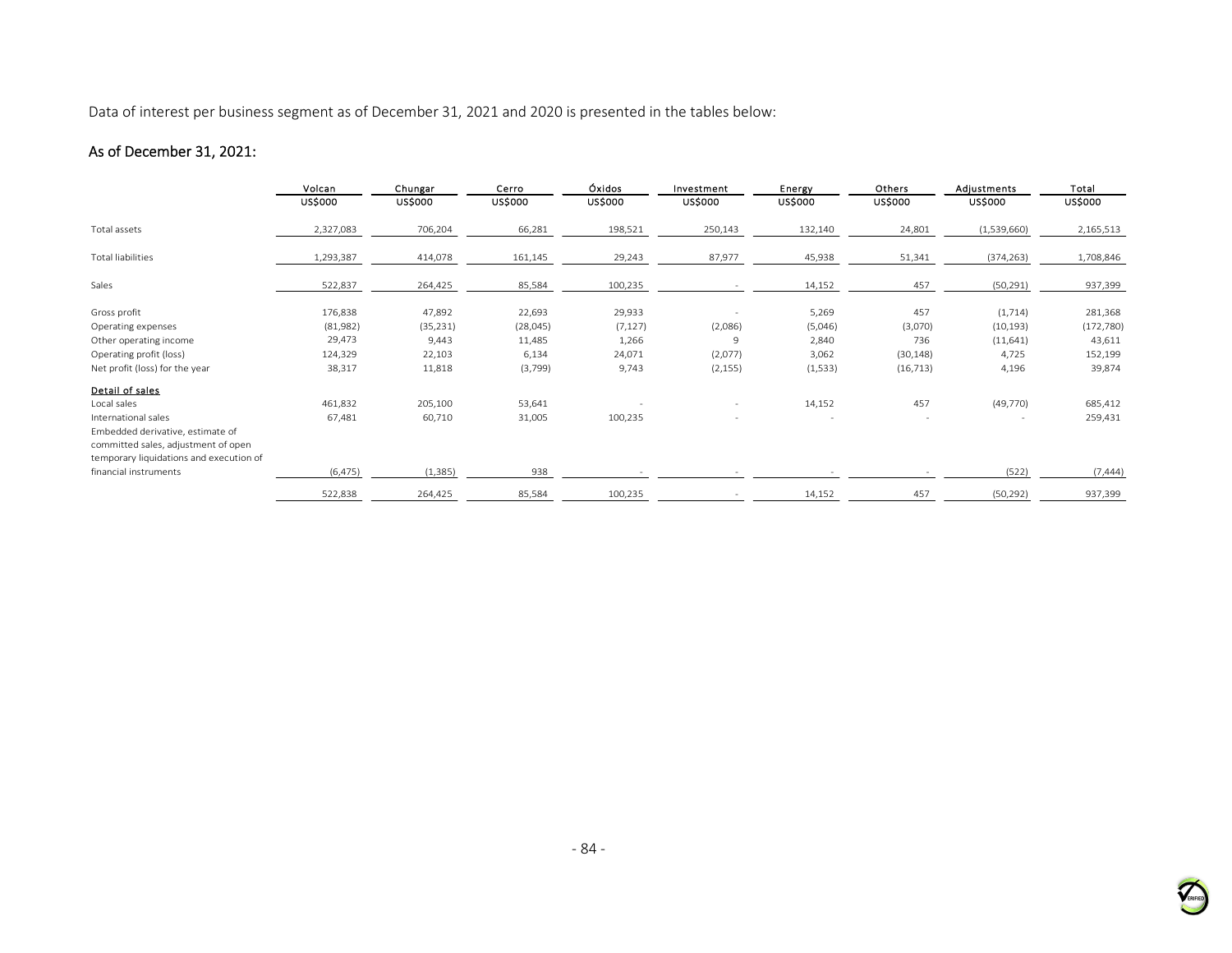# As of December 31, 2020:

|                                                                | Volcan<br><b>US\$000</b> | Chungar<br><b>US\$000</b> | Cerro<br><b>US\$000</b> | Óxidos<br><b>US\$000</b> | Investment<br><b>US\$000</b> | Energy<br><b>US\$000</b> | Others<br><b>US\$000</b> | Adjustments<br><b>US\$000</b> | Total<br><b>US\$000</b> |
|----------------------------------------------------------------|--------------------------|---------------------------|-------------------------|--------------------------|------------------------------|--------------------------|--------------------------|-------------------------------|-------------------------|
| Total assets                                                   | 2,259,217                | 728,332                   | 53,133                  | 198,294                  | 256,421                      | 139,382                  | 35,247                   | (1,597,582)                   | 2,072,445               |
| Total liabilities                                              | 1,267,459                | 447,917                   | 144,197                 | 38,759                   | 85,942                       | 51,646                   | 49,765                   | (430, 161)                    | 1,655,524               |
| Sales                                                          | 262,641                  | 191,353                   | 39,941                  | 64,990                   |                              | 13,136                   |                          | (36, 592)                     | 535,469                 |
| Gross profit                                                   | 7,806                    | 11,277                    | (7,588)                 | 8,128                    |                              | 4,176                    |                          | (1,596)                       | 22,203                  |
| Operating expenses                                             | (56, 437)                | (33, 330)                 | (12, 684)               | (5, 498)                 | (927)                        | (4,206)                  | (4,647)                  | (46, 464)                     | (164, 193)              |
| Other operating income                                         | 46,752                   | 6,291                     | 14,599                  | 621                      | 146                          | 2,902                    | 2,654                    | (27,058)                      | 46,907                  |
| Operating profit (loss)                                        | (4, 413)                 | (15, 762)                 | (5,673)                 | (2, 118)                 | (781)                        | 2,872                    | (6,083)                  | (63, 125)                     | (95,083)                |
| Net loss for the year                                          | (38, 895)                | (16,607)                  | (13, 555)               | (4,992)                  | (329)                        | (2, 447)                 | (10, 492)                | (63, 125)                     | (150, 442)              |
| Detail of sales                                                |                          |                           |                         |                          |                              |                          |                          |                               |                         |
| Local sales                                                    | 221,459                  | 115,893                   | 31,415                  |                          |                              | 13,136                   |                          | (36, 241)                     | 345,662                 |
| International sales<br>Embedded derivative, adjustment of open | 31,990                   | 69,383                    | 8,127                   | 64,838                   |                              |                          |                          |                               | 174,338                 |
| temporary liquidations and execution of                        |                          |                           |                         |                          |                              |                          |                          |                               |                         |
| financial instruments                                          | 9,192                    | 6,077                     | 399                     | 152                      |                              |                          |                          | (351)                         | 15,469                  |
|                                                                | 262,641                  | 191,353                   | 39,941                  | 64,990                   |                              | 13,136                   |                          | (36, 592)                     | 535,469                 |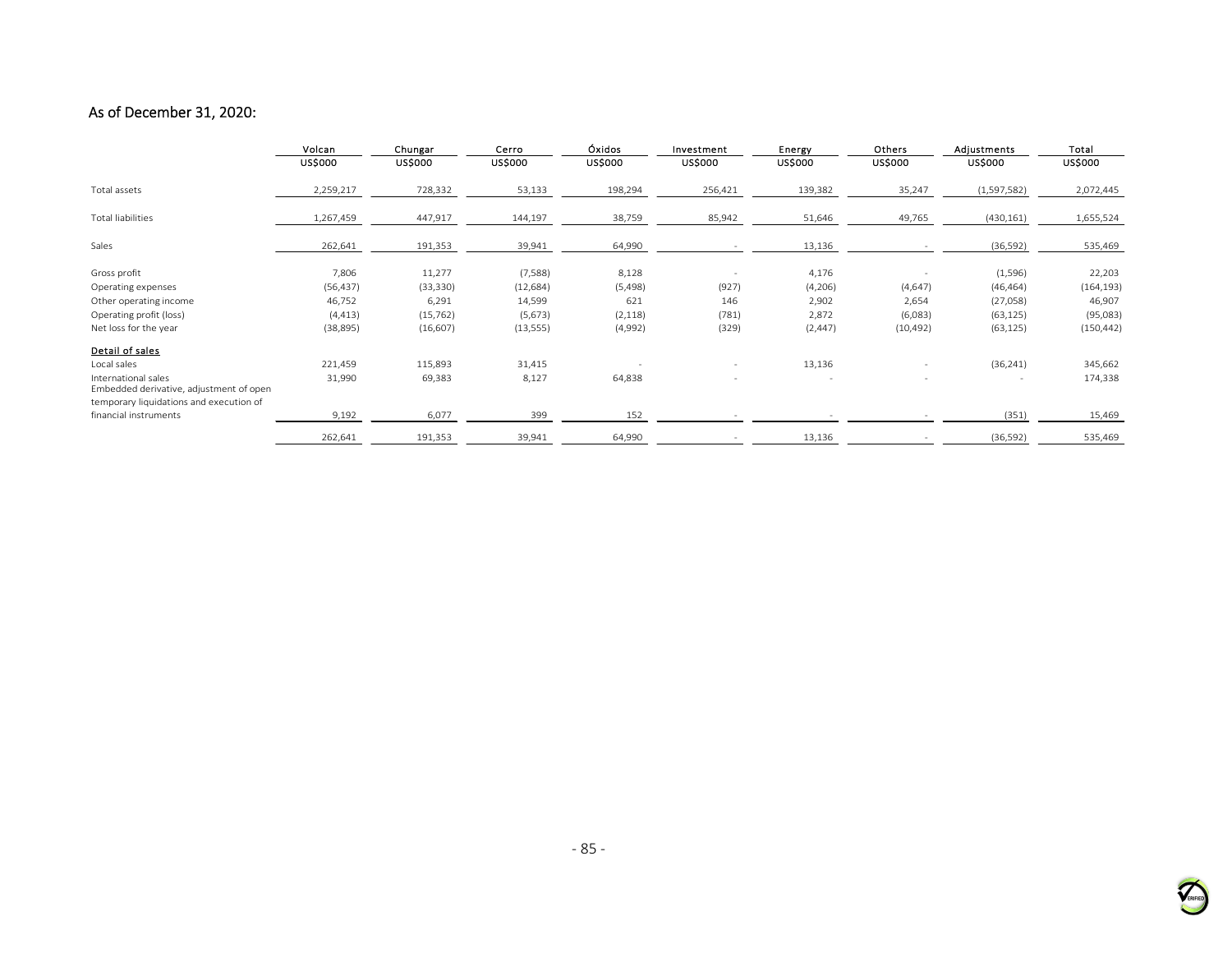# 31. COMMITMENTS AND CONTINGENCIES

### *(a) Contingencies*

Based on the opinion of their external and internal legal advisors, the Company and Subsidiaries' Management has reviewed all tax, labor, civil, administrative, and other proceedings, and has determined and established a provision for probable contingencies for US\$25,970, which is presented in item "Provisions" of the consolidated statement of financial position as of December 31, 2021 (US\$27,596 as of December 31, 2020). The Company's Management and its legal advisors believe that this provision sufficiently covers probable contingencies.

In relation to possible contingencies, external and internal legal advisors of the Company and Subsidiaries determined an amount of US\$47,438 (US\$38,352 as of December 31, 2020), which corresponds to several proceedings addressed by the Company.

The detail of contingencies of the Company and Subsidiaries are summarized below:

### *(a.1) Volcan Compañía Minera S.A.A.*

Based on the opinion of its external and internal legal advisors, the Company's Management has reviewed all tax, labor, civil, administrative, and other proceedings, and has determined and established a provision for probable contingencies for US\$15,737, which is presented in item "Provisions" of the consolidated statement of financial position as of December 31, 2021 (US\$16,459 as of December 31, 2020). The Company's Management and its legal advisors believe that this provision sufficiently covers probable contingencies.

In relation to possible contingencies, external and internal legal advisors of the Company determined an amount of US\$40,128 (US\$25,208 as of December 31, 2020), which corresponds to several proceedings addressed by the Company.

#### *Civil and labor proceedings*

As of December 31, 2021, certain civil and labor lawsuits have been filed against the Company for US\$6,201 (US\$7,201 as of December 31, 2020), which have been classified as probable and are presented in item "Provisions" of the consolidated statement of financial position. Contingencies classified as possible amount to US\$11,467 (US\$11,535 as of December 31, 2020) for compensations for occupational disease, refund of social benefits, payment of profit sharing, reinstatement of employees and others.

### *Tax proceedings*

As of December 31, 2021 and 2020, the Company has not yet resolved some administrative proceedings with the National Superintendence of Tax Administration (SUNAT) and the Tax Court for certain tax determination resolutions, fine and interest resolutions.

Tax determination resolutions, fine and interest resolutions correspond to criteria differences in the determination of tax bases for the settlement of third-category income tax and value-added tax from 1998 to 2015, and according to the National Superintendence of Tax Administration (SUNAT), to the omitted payment of taxes.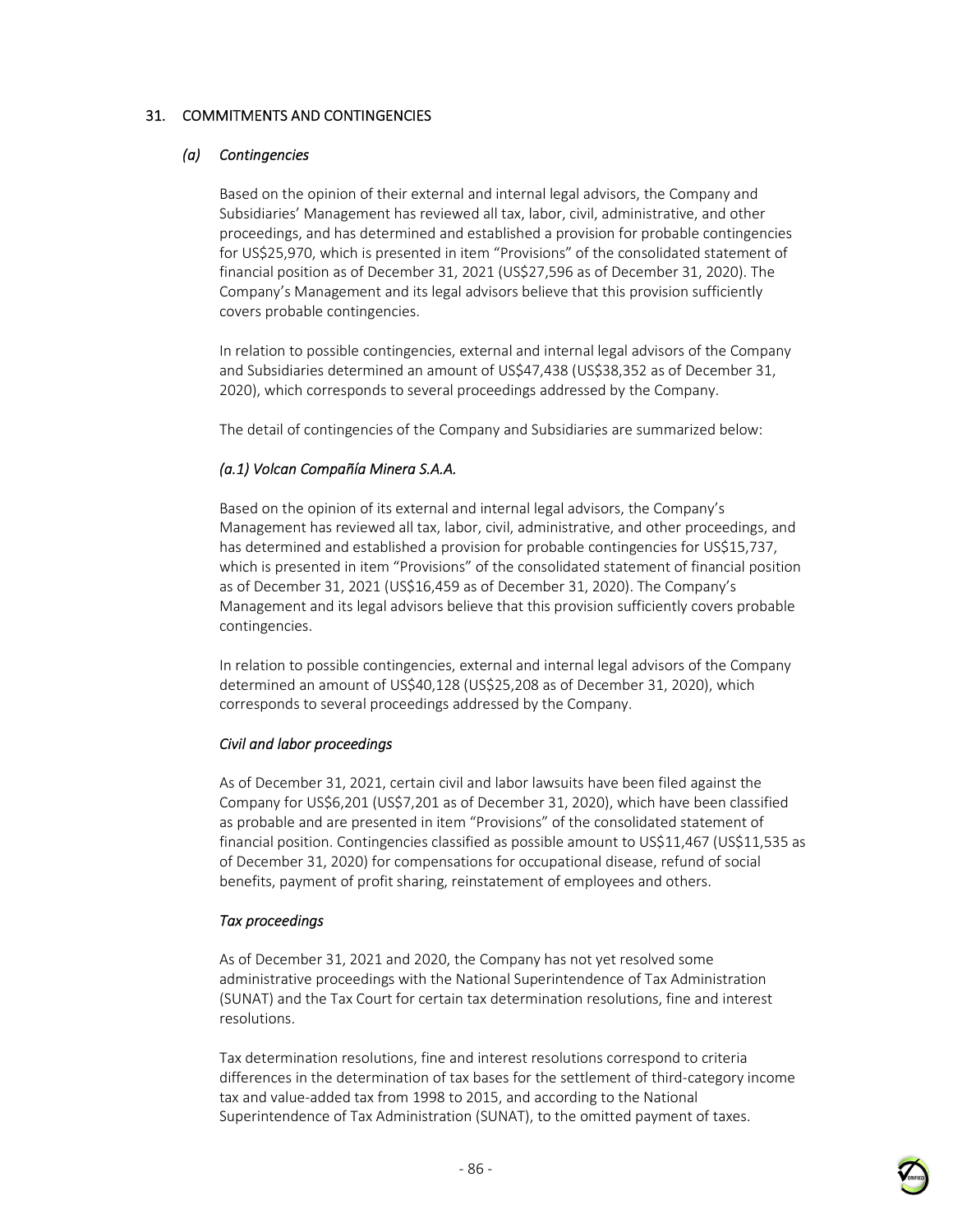The Company's Management considers that these proceedings represent a probable contingency of US\$3,254, which is presented in item "Provisions" of the consolidated statement of financial position as of December 31, 2021 (US\$3,750 as of December 31, 2020).

In addition, other tax proceedings were classified as possible, which include expenses disallowed by the National Superintendence of Tax Administration (SUNAT) for not complying with the causality principle or for not having the pertinent support, among other related concepts. These possible contingencies amount to US\$28,346 as of December 31, 2021 (US\$13,554 as of December 31, 2020).

#### *Sanctioning administrative proceedings and contentious-administrative actions*

The Company has not yet resolved certain environmental, safety, occupational health and labor safety proceedings with the following regulatory entities: National Water Authority - Local Water Authorities, Employment and Work Promotion Ministry (National Superintendence of Labor Supervision), Ministry of Energy and Mines, Ministry of Production, Supervisory Entity of Investment in Energy and Mining (OSINERGMIN for its Spanish acronym) and the Environmental Supervision and Evaluation Entity (OEFA for its Spanish acronym) for alleged breach of several environmental standards and the provisions of the Safety and Occupational Health Regulations, at a level of probable contingencies presented in item "Provisions" of the consolidated statement of financial position for US\$6,282 (US\$5,508 as of December 31, 2020), and possible contingencies for US\$315 as of December 31, 2021 (US\$119 as of December 31, 2020).

Based on a legal and factual basis, the Company's Management and its legal advisors believe that no additional significant liabilities will arise for the Company from the final resolution of all these proceedings.

# *(a.2) Compañía Minera Chugar S.A.C. (Chungar)*

Based on the opinion of its external and internal legal advisors, Management has reviewed all tax, labor, civil, administrative, and other proceedings, and has determined and established a provision for probable contingencies for US\$3,280, which is presented in item "Provisions" of the consolidated statement of financial position as of December 31, 2021 (US\$3,372 as of December 31, 2020). Management and its legal advisors believe that this provision sufficiently covers probable contingencies.

In relation to possible contingencies, external legal advisors determined an amount of US\$2,65 as of December 31, 2021 (US\$11,466 as of December 31, 2020), which corresponds to several proceedings addressed by the Subsidiary.

# *Civil and labor proceedings*

As of December 31, 2021, certain labors lawsuits have been filed against Chungar for US\$491 (US\$596 as of December 31, 2020), which have been classified as probable and are presented in item "Provisions" of the consolidated statement of financial position. Contingencies classified as possible amount to US\$537 (US\$4,678 as of December 31, 2021) for payment of compensations for damages for occupational disease, refund of social benefits, and others under appeal and/or judgment process.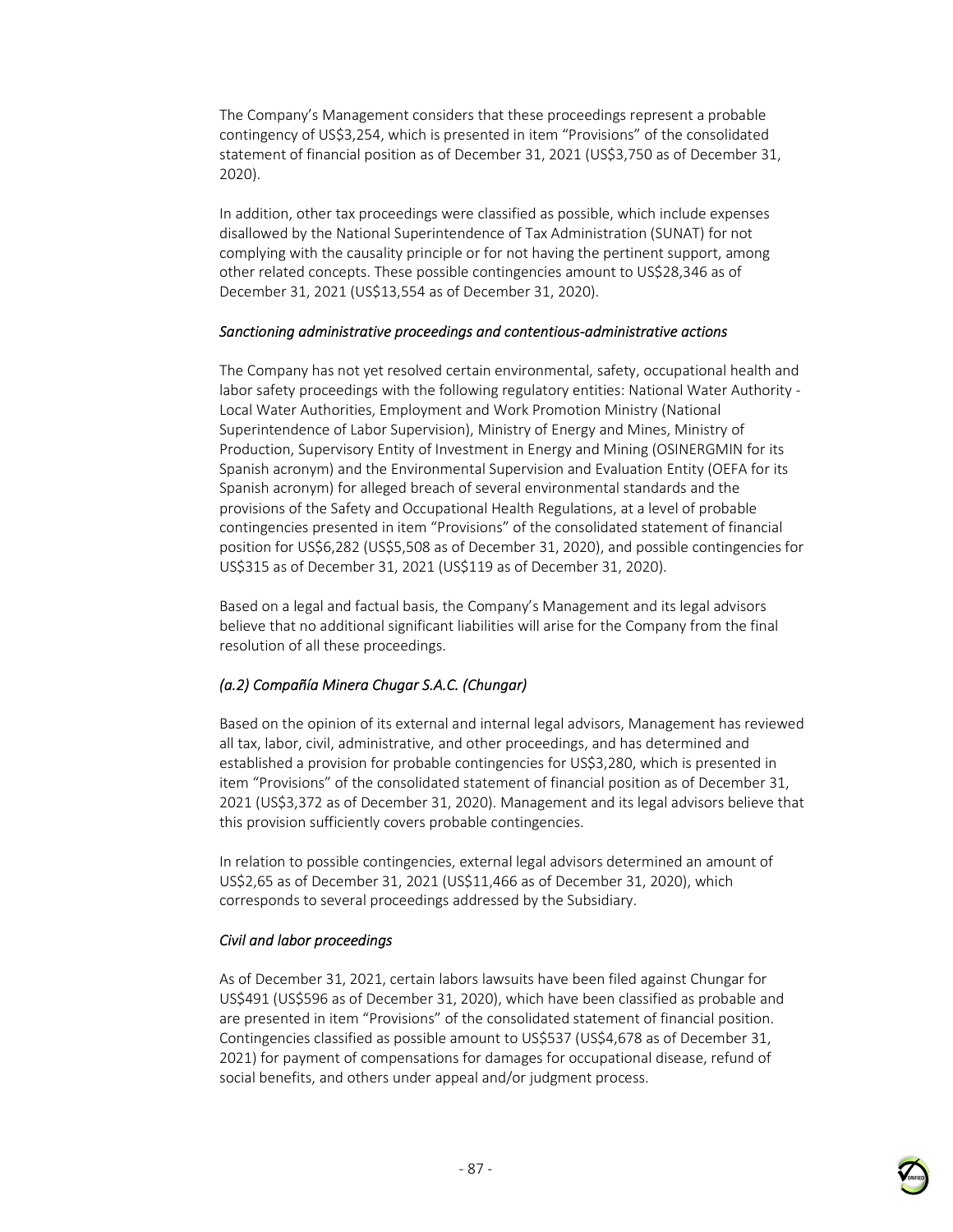### *Tax proceedings*

As of December 31, 2021 and 2020, Chungar has not yet resolved some administrative proceedings with the National Superintendence of Tax Administration (SUNAT) and the Tax Court for certain tax determination resolutions, fine and interest resolutions.

Tax determination resolutions, fine and interest resolutions mainly correspond to criteria differences in the determination of tax bases for the settlement of third-category income tax and value-added tax from 2001 to 2005 and from 2012 to 2015, and according to the National Superintendence of Tax Administration (SUNAT), to the omitted payment of taxes. To this date, these proceedings have been contested at an administrative level as a claim to the National Superintendence of Tax Administration (SUNAT) and an appeal to the Tax Court, as well at a legal level before the Judiciary.

The Subsidiary has some tax administrative proceedings that were classified as probable contingencies and are presented in item "Provisions" of the consolidated statement of financial position for US\$63 as of December 31, 2021 (US\$349 as of December 31, 2020).

Finally, there are other contingencies that have derived from concept discrepancies with the Tax Administration and have been classified as possible for US\$2,423 as of December 31, 2021 (US\$6,467 as of December 31, 2020).

#### *Sanctioning administrative proceedings and contentious-administrative actions*

The Subsidiary has not yet resolved certain environmental, safety, occupational health and labor safety proceedings with the following regulatory entities: National Water Authority - Local Water Authorities, Employment and Work Promotion Ministry (National Superintendence of Labor Supervision), Ministry of Energy and Mines, Ministry of Production, OSINERGMIN and OEFA for alleged breach of several environmental standards and safety and occupational health regulations, at a level of probable contingencies for US\$2,526, presented in item "Provisions" of the consolidated statement of financial position as of December 31, 2021 (US\$2,427 as of December 31, 2020).

Contingencies classified as possible amount to US\$6 (US\$321 as of December 31, 2020).

#### *(a.3) Empresa Administradora Cerro S.A.C.*

Based on the opinion of its external and internal legal advisors, Management has reviewed all tax, labor, civil, administrative, and other proceedings, and has determined and established a provision for probable contingencies for US\$4,974, which is presented in item "Provisions" of the consolidated statement of financial position as of December 31, 2021 (US\$5,475 as of December 31, 2020). Management and its legal advisors believe that this provision covers probable contingencies sufficiently.

In relation to possible contingencies, external legal advisors determined an amount of US\$2,634 (US\$984 as of December 31, 2020), which corresponds to several proceedings addressed by the Subsidiary.

#### *Civil and labor proceedings*

As of December 31, 2021, certain labors lawsuits have been filed against the Subsidiary for US\$2,412 (US\$2,869 as of December 31, 2020), which have been classified as probable and are presented in item "Provisions" of the consolidated statement of financial position.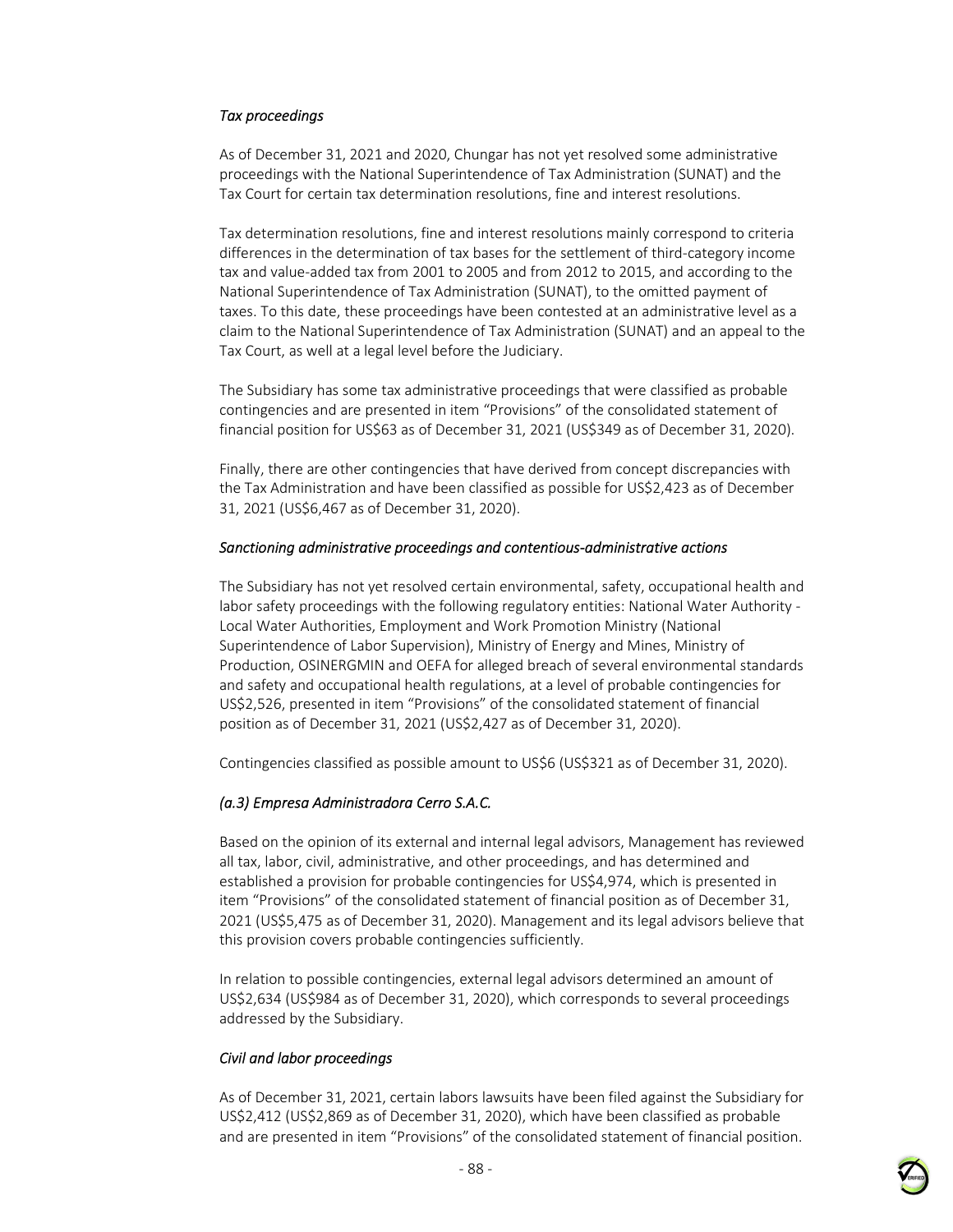Civil and labor contingencies classified as possible amount to US\$254 (US\$907 as of December 31, 2020) for payment of compensations for damages for occupational disease, refund of social benefits, payment of production bonus, and others under appeal and/or judgment process.

### *Tax proceedings*

As of December 31, 2021 and 2020, the Subsidiary has not yet resolved some administrative proceedings with the National Superintendence of Tax Administration (SUNAT) and the Tax Court for certain tax determination resolutions, fine and interest resolutions.

Tax determination resolutions, fine and interest resolutions correspond to the omitted payment of taxes according to the National Superintendence of Tax Administration (SUNAT), as well as criteria differences in the determination of tax bases for the settlement of third-category income tax. To this date, these proceedings have been contested at an administrative level.

In addition, the Subsidiary has some tax administrative proceedings that were classified as probable contingencies and are presented in item "Provisions" of the consolidated statement of financial position for US\$920 as of December 31, 2021 (US\$1,015 as of December 31, 2020).

Contingencies classified as possible amount to US\$2,315 (US\$27 as of December 31, 2020).

### *Sanctioning administrative proceedings and contentious-administrative actions*

The Subsidiary has not yet resolved certain environmental, safety, occupational health and labor safety proceedings with the following regulatory entities: National Water Authority - Local Water Authorities, Employment and Work Promotion Ministry (National Superintendence of Labor Supervision), Ministry of Energy and Mines, Ministry of Production, OSINERGMIN and OEFA for alleged breach of several environmental standards and the provisions of the Safety and Occupational Health Regulations, at a level of probable contingencies for US\$1,642, presented in item "Provisions" of the consolidated statement of financial position as of December 31, 2021 (US\$1,591 as of December 31, 2020) and contingencies classified as possible for US\$65 (US\$50 as of December 31, 2020).

# *(a.4) Empresa Explotadora de Vinchos Ltda. S.A.C.*

Based on the opinion of its external and internal legal advisors, Management has reviewed all tax, labor, civil, administrative, and other proceedings, and has determined and established a provision for probable contingencies for US\$1,039, which is presented in item "Provisions" of the consolidated statement of financial position as of December 31, 2021 (US\$914 as of December 31, 2020) and contingencies classified as possible for US\$1,711 (US\$694 as of December 31, 2020). Management and its legal advisors believe that this provision covers probable contingencies sufficiently.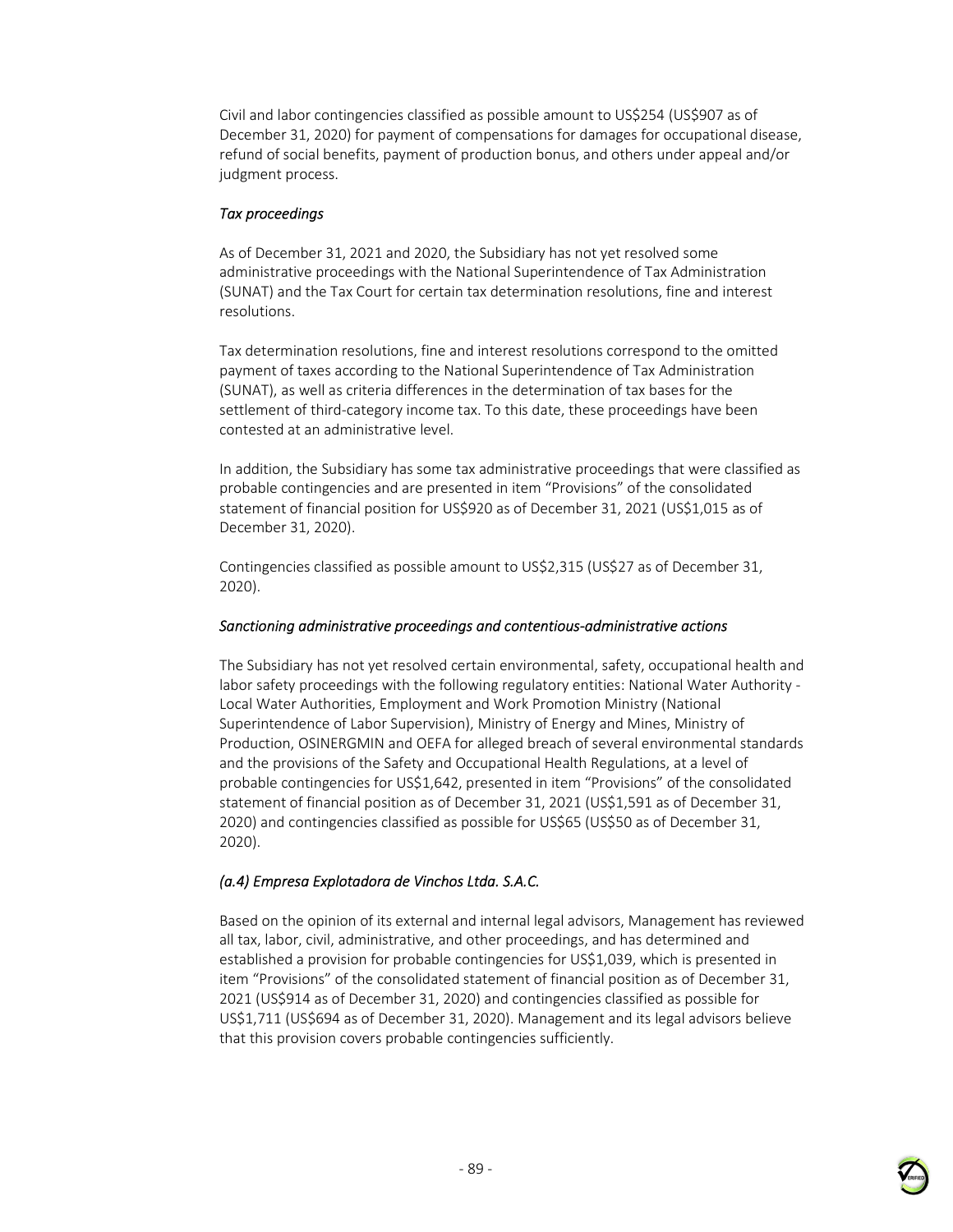## *Labor proceedings*

As of December 31, 2021, certain labors lawsuits have been filed against Vinchos for US\$10 (US\$30 as of December 31, 2020), which have been classified as probable and are presented in item "Provisions" of the consolidated statement of financial position.

### *Tax proceedings*

As of December 31, 2021, some tax proceedings have been filed against the Subsidiary, which include expenses disallowed by the National Superintendence of Tax Administration (SUNAT), classified as possible for US\$1,711 (US\$694 as of December 31, 2020).

### *Sanctioning administrative proceedings and contentious-administrative actions*

The Subsidiary has not yet resolved certain environmental proceedings with the following regulatory entities: National Water Authority - Local Water Authorities, Ministry of Energy and Mines, Ministry of Production, OSINERGMIN and OEFA for alleged breach of several environmental standards and the provisions of the Safety and Occupational Health Regulations, at a level of probable contingencies for US\$1,029, presented in item "Provisions" of the consolidated statement of financial position as of December 31, 2021 (US\$884 as of December 31, 2020).

# *(a.5) Hidroeléctrica Huanchor S.A.C.*

Based on the opinion of its external and internal legal advisors, Management has reviewed all tax, labor, civil, administrative, and other proceedings, and has determined and established a provision for probable contingencies for US\$98, which is presented in item "Provisions" of the consolidated statement of financial position as of December 31, 2021 (US\$114 as of December 31, 2020). Management and its legal advisors believe that this provision sufficiently covers probable contingencies.

# *(a.6) Óxidos de Pasco S.A.C.*

### *Sanctioning administrative proceedings and contentious-administrative actions*

The Subsidiary has not yet resolved certain environmental and safety proceedings with the following regulatory entities: OSINERGMIN and OEFA for alleged breach of several environmental standards and the provisions of the Safety and Occupational Health Regulations, at a level of probable contingencies for US\$570, presented in item "Provisions" of the consolidated statement of financial position as of December 31, 2021 (US\$1,031 as of December 31, 2020).

### *Labor proceedings*

As of December 31, 2021, certain labors lawsuits have been filed against this Subsidiary for US\$14, which have been classified as probable and are presented in item "Provisions" of the consolidated statement of financial position.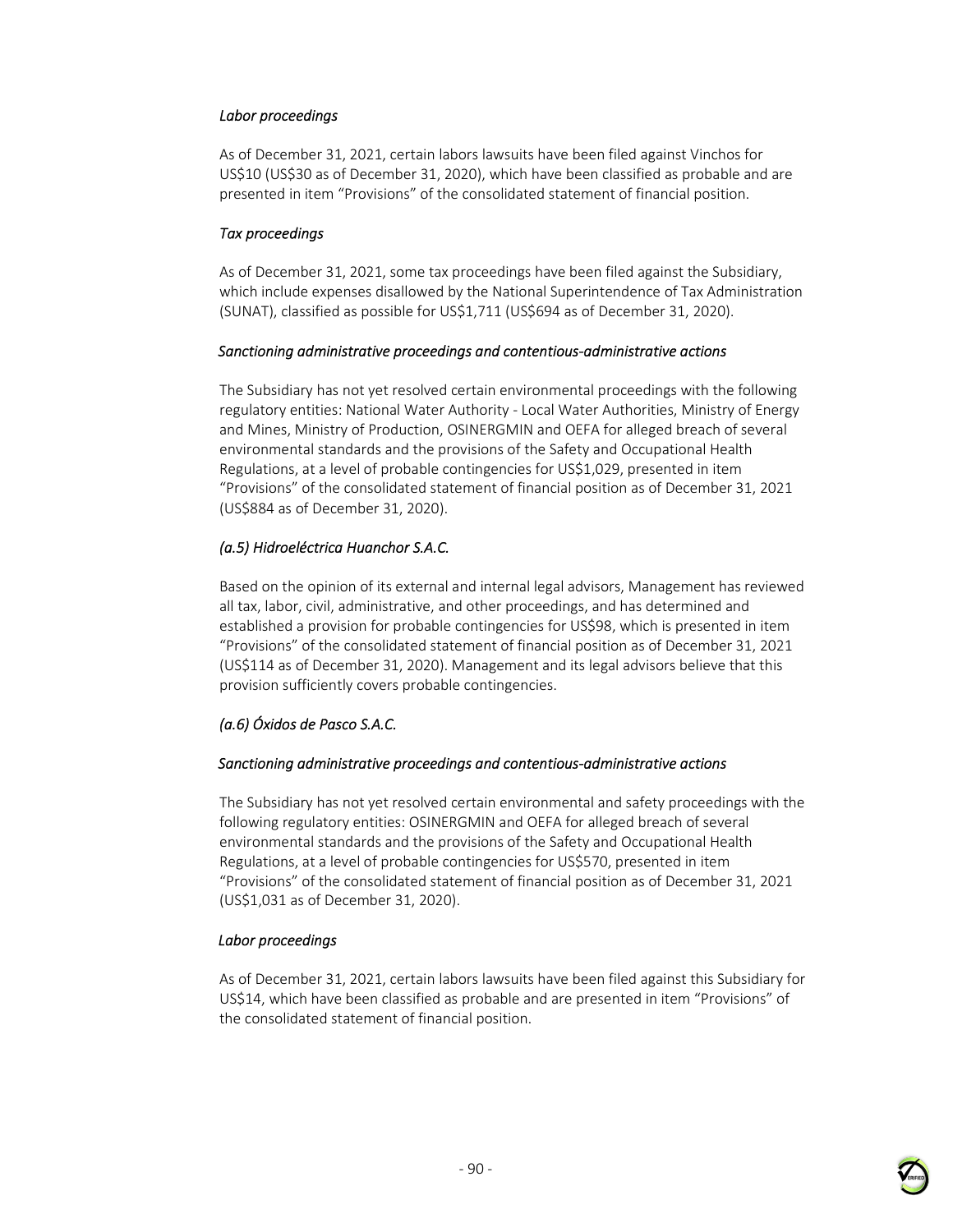# *(a.7) Compañía Minera Vichaycocha S.A.C.*

### *Sanctioning administrative proceedings and contentious-administrative actions*

The Subsidiary has not yet resolved certain environmental proceedings with OSINERGMIN for alleged breach of several standards, at a level of probable contingencies for US\$258, presented in item "Provisions" of the consolidated statement of financial position as of December 31, 2021 (US\$227 as of December 31, 2020).

# *(b) Guarantees*

The Company and Subsidiaries have letters of guarantee with financial entities in favor of the following entities. These letters expired in January 2022 and were renewed for one additional year until 2023:

- General Mining Board of the MEM that guarantees the compliance with the applicable Mine Closure Plans of the Company and Subsidiaries for US\$98,995 (US\$90,677 in 2020).
- National Superintendence of Tax Administration (SUNAT) for US\$2,666 to guarantee debts and obligations held with the Tax Administration, maturing in 2022 (US\$33,831 in 2020).
- Third parties that guarantee the compliance with payments for the provision of services for US\$5,899 (US\$2,395 in 2020).

## 32. ENVIRONMENTAL OBLIGATIONS

### *Provision for the closure of mining units*

The Congress of the Republic of Peru issued Law No. 28090 on October 14, 2003. The purpose of this Law is to regulate the obligations and procedures to be followed by mining owners for the preparation, presentation, and implementation of Mine Closure Plans, as well as the constitution of pertinent environmental guarantees, which ensure the compliance with investments, according to environmental protection, preservation, and restoration principles. The Regulations of Law No. 28090 were published on August 16, 2005.

In 2021 and 2020, the Company and Subsidiaries submitted the updates of the Mine Closure Plan of their main mining units to the Ministry of Energy and Mines and are expecting to receive the pertinent approvals for certain mining units.

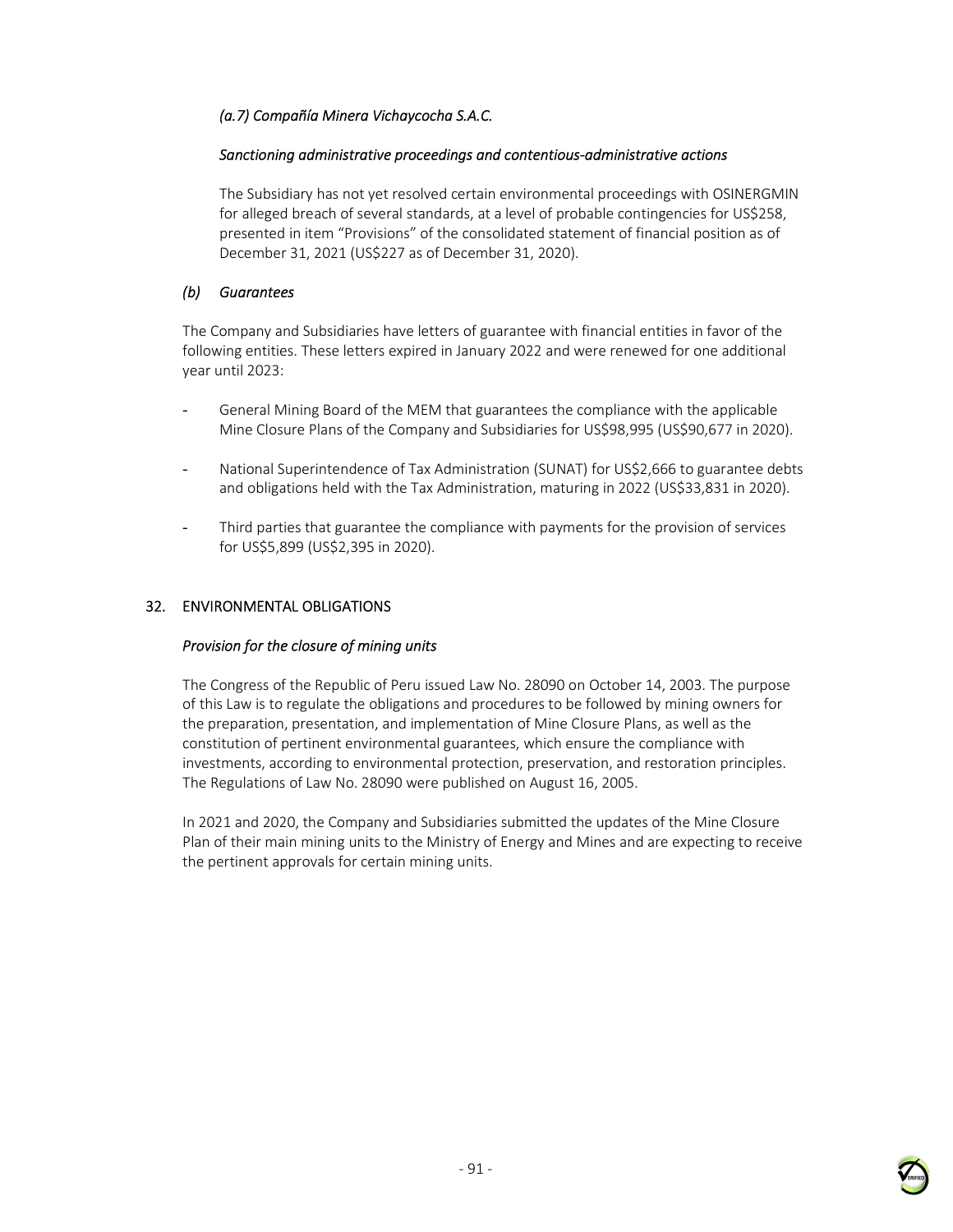As of December 31, 2021, the Company and Subsidiaries recognized a liability of US\$207,693 for all their mining units (US\$176,514 as of December 31, 2020), in relation to their obligations for future closure:

|                 | 2021           | 2020           |  |
|-----------------|----------------|----------------|--|
|                 | <b>US\$000</b> | <b>US\$000</b> |  |
| Mining unit     |                |                |  |
| Cerro de Pasco  | 34,558         | 35,386         |  |
| Óxidos          | 2,471          | 2,381          |  |
| Chungar         | 46,253         | 37,009         |  |
| Carahuacra      | 34,249         | 30,647         |  |
| San Cristóbal   | 27,460         | 27,858         |  |
| Andaychagua     | 17,499         | 15,503         |  |
| Alpamarca       | 13,364         | 12,368         |  |
| Vinchos         | 19,256         | 7,598          |  |
| Ticlio          | 3,943          | 4,029          |  |
| Vichaycocha     | 4,865          | 2,828          |  |
| Toruna          | 1,643          | 554            |  |
| San Sebastian   | 2,132          | 353            |  |
| Total (Note 18) | 207,693        | 176,514        |  |

The movement of the provision for the closure of mining units and exploration projects is presented below:

|                                                             | <b>US\$000</b> |
|-------------------------------------------------------------|----------------|
| Balance as of January 1, 2020                               | 133,564        |
| Changes in estimates                                        | 5,168          |
| Increase for update of present value of provision (Note 26) | 3,123          |
| Payments                                                    | (3,108)        |
| Transfer of assets/liabilities held for sale (IFRS 5)       | 37,767         |
| Balance as of December 31, 2020                             | 176,514        |
| Changes in estimates                                        | 33,048         |
| Increase for update of present value of provision (Note 26) | 2,846          |
| Payments                                                    | (4, 715)       |
| Balance as of December 31, 2021                             | 207,693        |

The provision for the closure of mining units represents the present value of closure costs that are expected to be incurred between 2022 and 2051.

Changes in estimates consider the change in the rate, the inclusion of new units to the closure plan, the modification of budgets and the elimination of contingent costs. The estimate of costs for the closure of mining units is based on the study prepared by an independent advisor, which complies with current environmental regulations. The provision for the closure of mining units mainly corresponds to activities that should be performed for the restoration of the mining unit and areas affected by mining activities. Main works to be performed are earthmoving works, revegetation works and dismantling of plants. Closure budgets are regularly reviewed to take into account any significant change in conducted studies. However, closure costs of the mining unit will depend on market prices of required closure works that will reflect future economic conditions.

In addition, the time when disbursements will be made will depend on the useful life of the mine, which will be based on the reserves and resources of the mining units.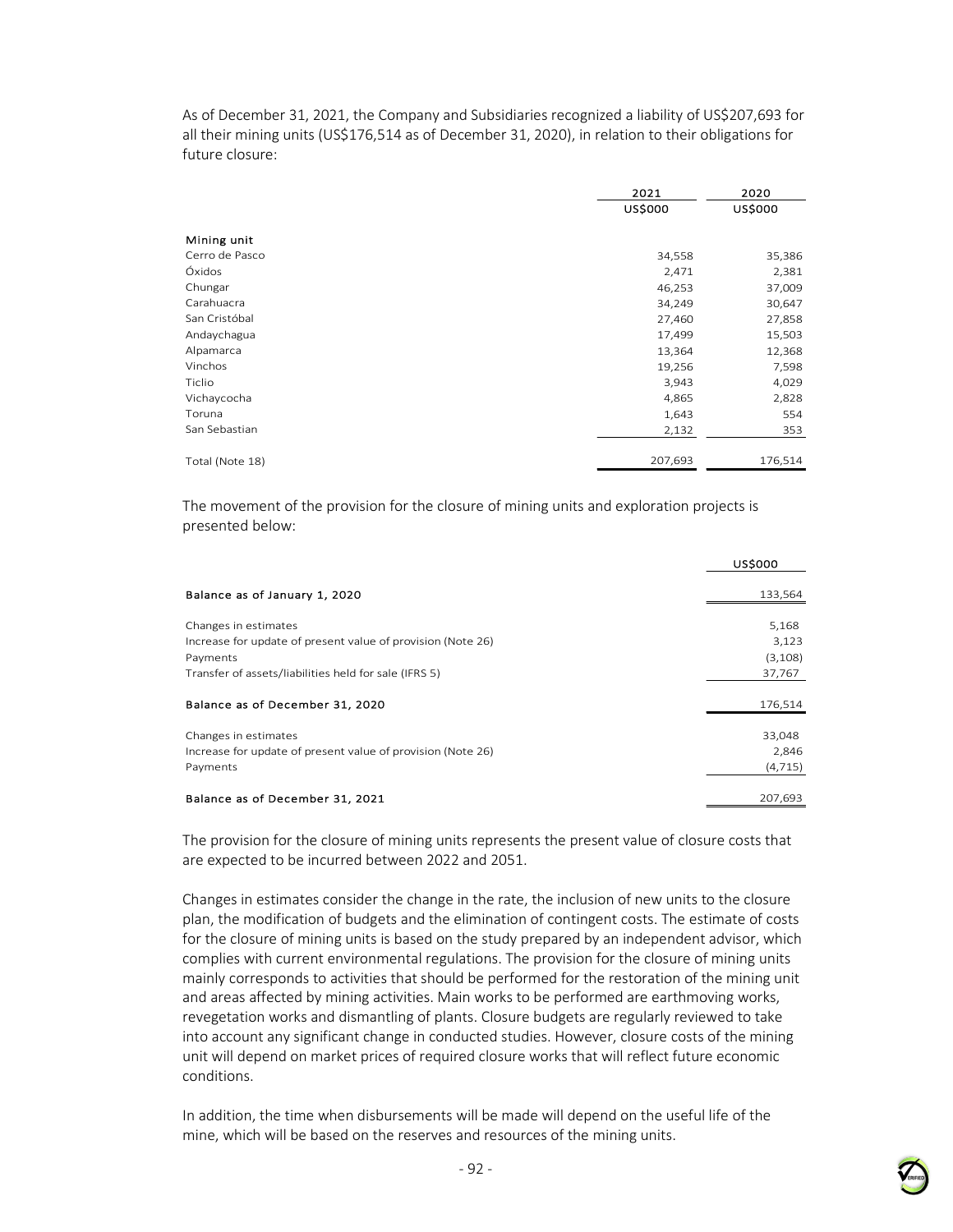As of December 31, 2021, the nominal value of the provision for the closure of mining units is US\$222,731, which has been discounted using the annual risk-free rate of 1.5%, resulting in a net present value of US\$207,693 (nominal value of US\$189,873 as of December 31, 2020, using an annual risk-free rate of 1.6%, resulting in a net present value of US\$176,514). The Company and Subsidiaries consider that this liability is sufficient to comply with environmental protection laws in force approved by the Ministry of Energy and Mines.

## 33. REMUNERATIONS PAID TO KEY PERSONNEL

The remuneration of the key personnel of the Company and Subsidiaries for the years ended December 31, 2021 and 2020 amounted to US\$10,913 and US\$8,816, respectively, and corresponds to salaries, profit sharing, benefits and social charges, bonuses and extraordinary allowances.

# 34. NON-MONETARY TRANSACTIONS AND STATEMENT OF CASH FLOWS

Transactions that have not resulted in cash flows were the following:

### 2021

- Adjustment of the present value of the provision for the closure of mining units for US\$34,256.
- Adjustment of the present value of the liability with communities for US\$6,713.
- Assets acquired under leases for US\$17,666.
- Acquisition of property, plant, and equipment, which have not been paid yet, for US\$41,181.
- Acquisition of mining concessions, exploration and development costs and other intangibles, which have not been paid yet, for US\$26,532.

### 2020

- Adjustment of the present value of the provision for the closure of mining units for US\$4,632.
- Adjustment of the present value of the liability with communities for US\$427.
- Assets acquired under leases for US\$10,833.
- Acquisition of property, plant, and equipment, which have not been paid yet, for US\$26,265.
- Reclassification from assets classified as held for sale to property, plant, and equipment for US\$129,771, and to mining concessions, exploration and development costs, and other intangibles, which have not been paid yet, for US\$1,941.
- Acquisition of mining concessions, exploration and development costs and other intangibles, which have not been paid yet, for US\$17,852.